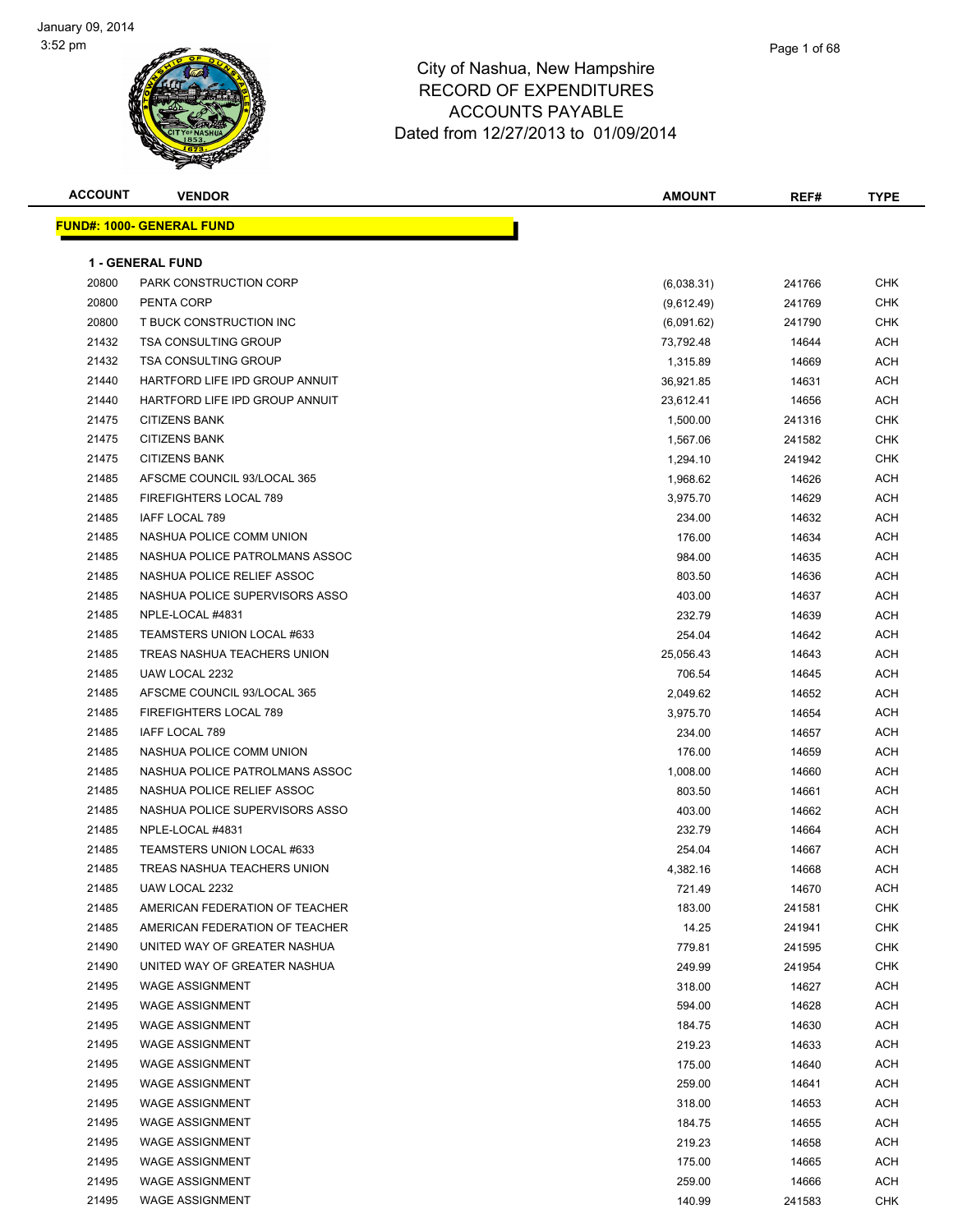| <b>ACCOUNT</b> | <b>VENDOR</b>                    | <b>AMOUNT</b> | REF#   | <b>TYPE</b> |
|----------------|----------------------------------|---------------|--------|-------------|
|                | <b>FUND#: 1000- GENERAL FUND</b> |               |        |             |
|                | <b>1 - GENERAL FUND</b>          |               |        |             |
| 21495          | <b>WAGE ASSIGNMENT</b>           | 1,272.32      | 241584 | <b>CHK</b>  |
| 21495          | <b>WAGE ASSIGNMENT</b>           | 87.61         | 241585 | CHK         |
| 21495          | <b>WAGE ASSIGNMENT</b>           | 1,280.85      | 241586 | <b>CHK</b>  |
| 21495          | <b>WAGE ASSIGNMENT</b>           | 50.00         | 241587 | <b>CHK</b>  |
| 21495          | <b>WAGE ASSIGNMENT</b>           | 25.00         | 241588 | <b>CHK</b>  |
| 21495          | <b>WAGE ASSIGNMENT</b>           | 95.21         | 241589 | <b>CHK</b>  |
| 21495          | <b>WAGE ASSIGNMENT</b>           | 11.54         | 241590 | <b>CHK</b>  |
| 21495          | <b>WAGE ASSIGNMENT</b>           | 103.50        | 241591 | CHK         |
| 21495          | <b>WAGE ASSIGNMENT</b>           | 402.45        | 241592 | <b>CHK</b>  |
| 21495          | <b>WAGE ASSIGNMENT</b>           | 237.00        | 241593 | <b>CHK</b>  |
| 21495          | <b>WAGE ASSIGNMENT</b>           | 192.76        | 241594 | <b>CHK</b>  |
| 21495          | <b>WAGE ASSIGNMENT</b>           | 613.62        | 241596 | <b>CHK</b>  |
| 21495          | <b>WAGE ASSIGNMENT</b>           | 144.89        | 241597 | <b>CHK</b>  |
| 21495          | <b>WAGE ASSIGNMENT</b>           | 140.99        | 241943 | <b>CHK</b>  |
| 21495          | <b>WAGE ASSIGNMENT</b>           | 1,393.32      | 241944 | <b>CHK</b>  |
| 21495          | <b>WAGE ASSIGNMENT</b>           | 4.60          | 241945 | <b>CHK</b>  |
| 21495          | <b>WAGE ASSIGNMENT</b>           | 46.26         | 241946 | <b>CHK</b>  |
| 21495          | <b>WAGE ASSIGNMENT</b>           | 87.61         | 241947 | <b>CHK</b>  |
| 21495          | <b>WAGE ASSIGNMENT</b>           | 1,305.85      | 241948 | CHK         |
| 21495          | <b>WAGE ASSIGNMENT</b>           | 25.00         | 241949 | <b>CHK</b>  |
| 21495          | <b>WAGE ASSIGNMENT</b>           | 95.21         | 241950 | <b>CHK</b>  |
| 21495          | <b>WAGE ASSIGNMENT</b>           | 11.54         | 241951 | <b>CHK</b>  |
| 21495          | <b>WAGE ASSIGNMENT</b>           | 103.50        | 241952 | <b>CHK</b>  |
| 21495          | <b>WAGE ASSIGNMENT</b>           | 237.00        | 241953 | <b>CHK</b>  |
| 21495          | <b>WAGE ASSIGNMENT</b>           | 154.25        | 241955 | <b>CHK</b>  |
| 21538          | NASHUA TEACHERS UNION            | 4,412.30      | 14638  | <b>ACH</b>  |
| 21538          | NASHUA TEACHERS UNION            | 100.32        | 14663  | <b>ACH</b>  |
| 21921          | STATE OF NH-MV                   | 12,669.13     | 14619  | <b>ACH</b>  |
| 21921          | STATE OF NH-MV                   | 18,465.65     | 14620  | <b>ACH</b>  |
| 21921          | STATE OF NH -MV                  | 21,097.34     | 14621  | <b>ACH</b>  |
| 21921          | STATE OF NH-MV                   | 23,437.86     | 14646  | <b>ACH</b>  |
| 21921          | STATE OF NH-MV                   | 5,395.30      | 14647  | <b>ACH</b>  |
| 21921          | STATE OF NH-MV                   | 17,650.04     | 14648  | <b>ACH</b>  |
| 21921          | STATE OF NH -MV                  | 20,475.07     | 14650  | <b>ACH</b>  |
| 21921          | STATE OF NH -MV                  | 14,112.61     | 14651  | <b>ACH</b>  |
| 21921          | STATE OF NH -MV                  | 15,074.68     | 14671  | ACH         |
| 21922          | STATE OF NH DEPT OF SAFETY       | 33.00         | 241643 | <b>CHK</b>  |
|                | <b>TOTAL 1 - GENERAL FUND</b>    | \$332,615.47  |        |             |
|                |                                  |               |        |             |

### **101 - MAYOR**

| 61100 | PAPERGRAPHICS PRINT & COPY INC | 54.00   | 241765 | <b>CHK</b> |
|-------|--------------------------------|---------|--------|------------|
|       | <b>TOTAL 101 - MAYOR</b>       | \$54.00 |        |            |

### **102 - BOARD OF ALDERMEN**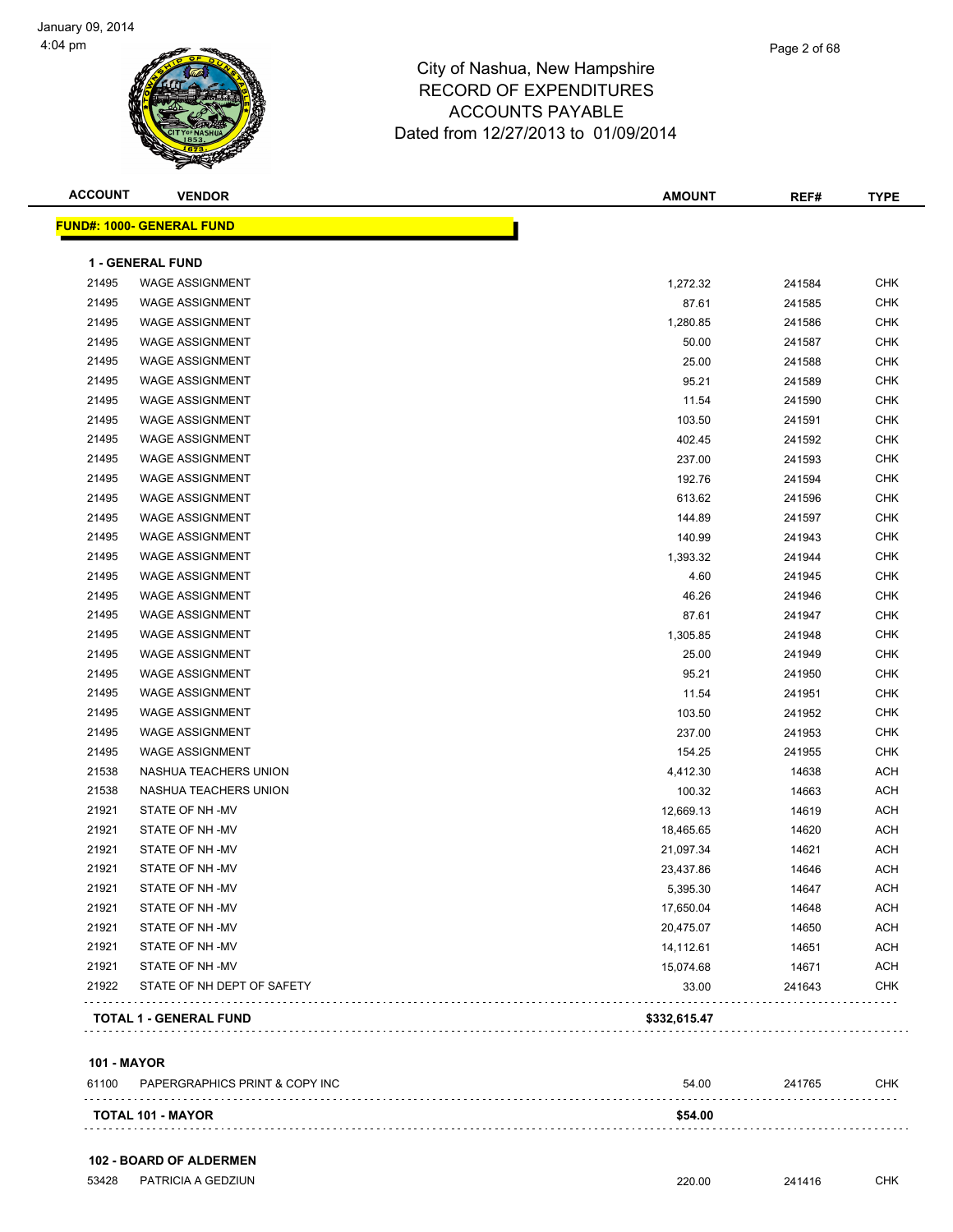

| <b>ACCOUNT</b>     | <b>VENDOR</b>                                       |                             | <b>AMOUNT</b> | REF#     | <b>TYPE</b> |
|--------------------|-----------------------------------------------------|-----------------------------|---------------|----------|-------------|
|                    | <u>FUND#: 1000- GENERAL FUND</u>                    |                             |               |          |             |
|                    | TOTAL 102 - BOARD OF ALDERMEN                       |                             | \$220.00      |          |             |
| <b>103 - LEGAL</b> |                                                     |                             |               |          |             |
| 55421              | NATIONAL BUSINESS INSTITUTE                         |                             | 339.00        | 241457   | <b>CHK</b>  |
| 55614              | PETTY CASH                                          |                             | 50.00         | 241356   | <b>CHK</b>  |
| 61100              | WB MASON CO INC                                     |                             | 63.15         | 241485   | <b>CHK</b>  |
| 61650              | WB MASON CO INC                                     |                             | 189.30        | 241485   | <b>CHK</b>  |
| 61807              | <b>MATTHEW BENDER &amp; CO</b>                      |                             | 114.43        | 241440   | <b>CHK</b>  |
| 61807              | <b>MATTHEW BENDER &amp; CO</b>                      |                             | 77.08         | 241743   | <b>CHK</b>  |
|                    | TOTAL 103 - LEGAL                                   |                             | \$832.96      |          |             |
|                    | 105 - CITI-STAT                                     |                             |               |          |             |
| 61100              | WB MASON CO INC                                     |                             | 31.99         | 241799   | <b>CHK</b>  |
|                    | TOTAL 105 - CITI-STAT                               |                             | \$31.99       |          |             |
|                    | 107 - CITY CLERK                                    |                             |               |          |             |
| 42508              | TREASURER STATE OF NH                               |                             | 798.00        | 241644   | <b>CHK</b>  |
| 44149              | TREASURER STATE OF NH                               |                             | 5,694.00      | 241644   | <b>CHK</b>  |
| 61100              | PAUL BERGERON                                       |                             | 145.42        | 241324   | <b>CHK</b>  |
| 61100              | <b>GAYLORD BROS INC</b>                             |                             | 22.10         | 241706   | <b>CHK</b>  |
|                    | <b>TOTAL 107 - CITY CLERK</b>                       |                             | \$6,659.52    |          |             |
|                    | <b>109 - CIVIC &amp; COMMUNITY ACTIVITIES</b>       |                             |               |          |             |
| 55225              | CITIZENS BANK CREDIT CARD                           | US Conference of the Mayors | 600.00        | 92014080 | ACH         |
| 56200              | AMAZON                                              |                             | 229.00        | 241363   | <b>CHK</b>  |
| 56200              | <b>GREAT AMERICAN DOWNTOWN</b>                      |                             | 500.00        | 241710   | <b>CHK</b>  |
| 56250              | COMMUNITY MEDIA SERVICES GRP L                      |                             | 21,250.00     | 241686   | <b>CHK</b>  |
|                    | <b>TOTAL 109 - CIVIC &amp; COMMUNITY ACTIVITIES</b> |                             | \$22,579.00   |          |             |
|                    | <b>111 - HUMAN RESOURCES</b>                        |                             |               |          |             |
| 55425              | <b>SUSAN MYERS</b>                                  |                             | 25.00         | 241754   | <b>CHK</b>  |
| 61100              | WB MASON CO INC                                     |                             | 91.92         | 241485   | <b>CHK</b>  |
|                    | <b>TOTAL 111 - HUMAN RESOURCES</b>                  |                             | \$116.92      |          |             |
|                    | <b>120 - TELECOMMUNICATIONS</b>                     |                             |               |          |             |
| 55109              | <b>FAIRPOINT COMMUNICATIONS</b>                     |                             | 2,418.34      | 241365   | <b>CHK</b>  |
| 55109              | PAETEC COMMUNICATIONS INC                           |                             | 2,004.05      | 241637   | <b>CHK</b>  |
| 55109              | PAETEC COMMUNICATIONS INC                           |                             | 665.94        | 241638   | <b>CHK</b>  |
| 55109              | PACIFIC TELEMANAGEMENT SERVICE                      |                             | 75.00         | 241764   | <b>CHK</b>  |
|                    | .                                                   |                             |               |          |             |
|                    | <b>TOTAL 120 - TELECOMMUNICATIONS</b>               |                             | \$5,163.33    |          |             |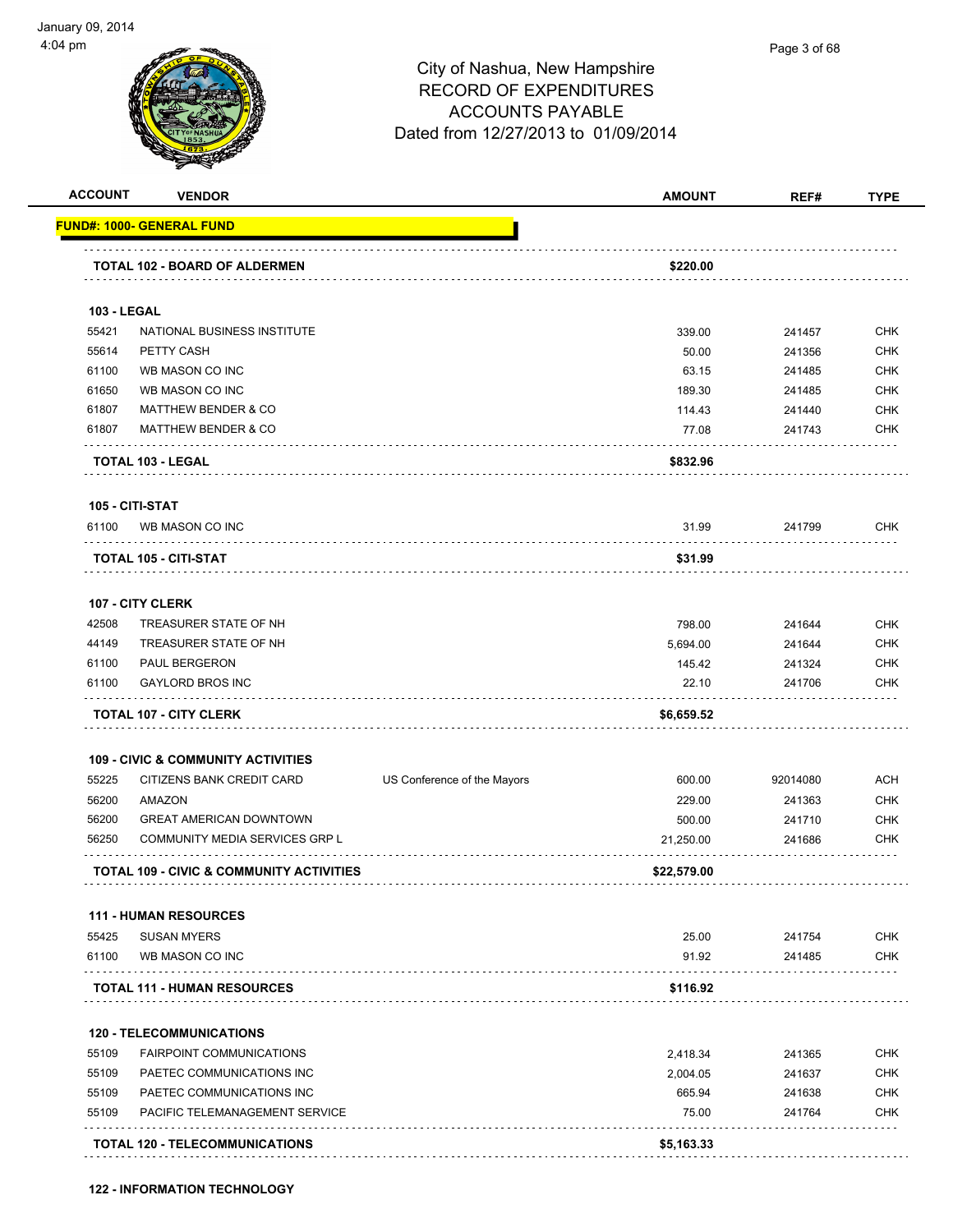| <b>ACCOUNT</b> | <b>VENDOR</b>                       |                                | <b>AMOUNT</b> | REF#     | TYPE       |
|----------------|-------------------------------------|--------------------------------|---------------|----------|------------|
|                | <u> FUND#: 1000- GENERAL FUND</u>   |                                |               |          |            |
|                | <b>122 - INFORMATION TECHNOLOGY</b> |                                |               |          |            |
| 54407          | <b>QLESS</b>                        |                                | 1,178.58      | 241467   | CHK        |
| 54407          | TRITECH SOFTWARE SYSTEMS            |                                | 22,675.00     | 241480   | <b>CHK</b> |
| 54407          | CITIZENS BANK CREDIT CARD           | <b>CTO CITRIX ONLINE .COM</b>  | 55.00         | 92014080 | ACH        |
| 54407          | CITIZENS BANK CREDIT CARD           | NEOVATION .COM                 | 20.00         | 92014080 | <b>ACH</b> |
| 54407          | CITIZENS BANK CREDIT CARD           | <b>FOREIGN EXCHANGE FEE</b>    | 1.50          | 92014080 | <b>ACH</b> |
| 54407          | CITIZENS BANK CREDIT CARD           | <b>NLI SHAREFILE</b>           | 109.55        | 92014080 | <b>ACH</b> |
| 55118          | VERIZON WIRELESS-985557535          |                                | 40.01         | 241649   | <b>CHK</b> |
| 55300          | <b>CINDY LOEFSTEDT</b>              |                                | 37.03         | 241344   | <b>CHK</b> |
| 55400          | CITIZENS BANK CREDIT CARD           | PRUDENTIAL CENTER GARAGE BOSTO | 19.00         | 92014080 | ACH        |
| 55421          | CITIZENS BANK CREDIT CARD           | WPY IT UNIVERSITY ONLINE       | 79.00         | 92014080 | ACH        |
| 55500          | CITIZENS BANK CREDIT CARD           | Monser.com                     | 270.00        | 92014080 | <b>ACH</b> |
| 55500          | CITIZENS BANK CREDIT CARD           | Dice.com                       | 395.00        | 92014080 | ACH        |
| 61100          | AMAZON                              |                                | 91.11         | 241363   | <b>CHK</b> |
| 61100          | WB MASON CO INC                     |                                | 118.63        | 241799   | <b>CHK</b> |
| 71221          | AMAZON                              |                                | 443.30        | 241363   | <b>CHK</b> |
| 71221          | DELL MARKETING LP                   |                                | 1,013.81      | 241690   | <b>CHK</b> |
| 71221          | CITIZENS BANK CREDIT CARD           | WWW.NEWEGG.COM                 | 889.99        | 92014080 | ACH        |
| 71221          | CITIZENS BANK CREDIT CARD           | WWW.NEWEGG.COM                 | 39.99         | 92014080 | ACH        |
| 71221          | CITIZENS BANK CREDIT CARD           | ADORAMA INC                    | 2,499.75      | 92014080 | ACH        |
| 71221          | CITIZENS BANK CREDIT CARD           | WWW.NEWEGG.COM                 | (889.99)      | 92014080 | ACH        |
| 71221          | CITIZENS BANK CREDIT CARD           | WWW.NEWEGG.COM                 | 249.50        | 92014080 | <b>ACH</b> |
| 71228          | AMAZON                              |                                | 788.97        | 241363   | <b>CHK</b> |
| 71228          | <b>CDW GOVERNMENT</b>               |                                | 1,215.16      | 241399   | <b>CHK</b> |
| 71228          | CITIZENS BANK CREDIT CARD           | <b>GOOGLE CRAFTY APPS</b>      | 2.99          | 92014080 | ACH        |
|                | TOTAL 122 - INFORMATION TECHNOLOGY  |                                | \$31,342.88   |          |            |
|                | <b>126 - FINANCIAL SERVICES</b>     |                                |               |          |            |
| 53452          | KROLL, BECKER & WING LLC            |                                | 469.20        | 241733   | CHK        |
| 53467          | COMPUTER MANAGEMENT SYSTEMS         |                                | 1,191.34      | 241403   | <b>CHK</b> |
| 53467          | <b>MAILINGS UNLIMITED</b>           |                                | 819.35        | 241741   | <b>CHK</b> |
| 54828          | US BANK EQUIPMENT FINANCE           |                                | 26.55         | 241647   | CHK        |
| 55400          | CITIZENS BANK CREDIT CARD           | Citizens Bank                  | 39.00         | 92014080 | <b>ACH</b> |
| 55400          | CITIZENS BANK CREDIT CARD           | Citizens Bank                  | 21.56         | 92014080 | <b>ACH</b> |
| 55607          | <b>MAILINGS UNLIMITED</b>           |                                | 46.02         | 241741   | CHK        |
| 61100          | WB MASON CO INC                     |                                | 31.52         | 241485   | CHK        |
|                |                                     |                                |               |          |            |

**129 - CITY BUILDINGS**

| 54100 | <b>PSNH</b>                     | 2.215.95 | 241640 | <b>CHK</b> |
|-------|---------------------------------|----------|--------|------------|
| 54114 | <b>HESS CORPORATION</b>         | 799.45   | 241423 | <b>CHK</b> |
| 54141 | PENNICHUCK WATER WORKS INC      | 393.90   | 241639 | <b>CHK</b> |
| 54228 | BAIN PEST CONTROL SERVICE INC.  | 75.00    | 241662 | <b>CHK</b> |
| 54280 | DRAIN MEDIC                     | 265.00   | 241409 | <b>CHK</b> |
| 54280 | <b>B &amp; S LOCKSMITHS INC</b> | 39.39    | 241660 | <b>CHK</b> |
| 54280 | <b>BLUE TARP FINANCIAL</b>      | 9.89     | 241671 | <b>CHK</b> |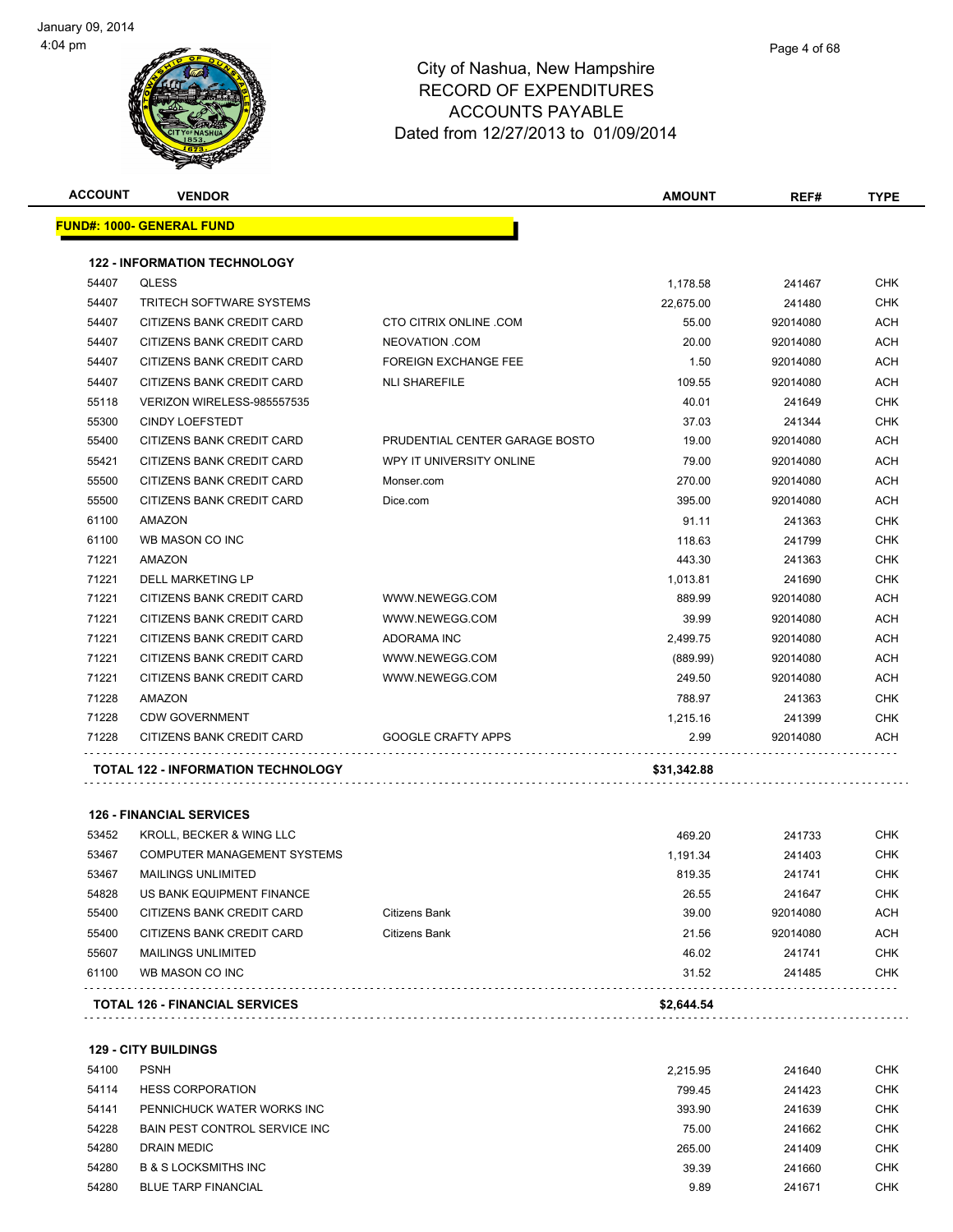| <b>ACCOUNT</b> | <b>VENDOR</b>                        |            | <b>AMOUNT</b> | REF#     | <b>TYPE</b> |
|----------------|--------------------------------------|------------|---------------|----------|-------------|
|                | <u> FUND#: 1000- GENERAL FUND</u>    |            |               |          |             |
|                | <b>129 - CITY BUILDINGS</b>          |            |               |          |             |
| 54487          | NEVERETTS SEW & VAC INC              |            | 97.90         | 241759   | <b>CHK</b>  |
| 61299          | <b>BATTERIES PLUS</b>                |            | 15.29         | 241390   | <b>CHK</b>  |
|                | <b>TOTAL 129 - CITY BUILDINGS</b>    |            | \$3,911.77    |          |             |
|                | <b>130 - PURCHASING</b>              |            |               |          |             |
| 54421          | <b>PITNEY BOWES</b>                  |            | 283.88        | 241771   | <b>CHK</b>  |
| 55500          | UNION LEADER CORP -- 19828           |            | 395.21        | 241795   | <b>CHK</b>  |
| 55500          | CITIZENS BANK CREDIT CARD            | Monser.com | 270.00        | 92014080 | ACH         |
| 55500          | CITIZENS BANK CREDIT CARD            | ICC        | 150.00        | 92014080 | <b>ACH</b>  |
|                | <b>TOTAL 130 - PURCHASING</b>        |            | \$1,099.09    |          |             |
|                | 132 - ASSESSING                      |            |               |          |             |
| 55200          | <b>NRAAO</b>                         |            | 30.00         | 241636   | <b>CHK</b>  |
| 55307          | <b>DOUGLAS DAME</b>                  |            | 30.51         | 241333   | <b>CHK</b>  |
| 55307          | ANDREW G LEMAY                       |            | 37.86         | 241343   | <b>CHK</b>  |
| 55307          | <b>GREG TURGISS</b>                  |            | 129.95        | 241360   | <b>CHK</b>  |
| 55307          | <b>GARY TURGISS</b>                  |            | 159.90        | 241481   | <b>CHK</b>  |
| 55307          | ANGELO MARINO                        |            | 205.92        | 241603   | <b>CHK</b>  |
|                | <b>TOTAL 132 - ASSESSING</b>         |            | \$594.14      |          |             |
|                | <b>142 - WOODLAWN CEMETERY</b>       |            |               |          |             |
| 54100          | <b>PSNH</b>                          |            | 205.83        | 241640   | <b>CHK</b>  |
| 54114          | <b>LIBERTY UTILITIES</b>             |            | 827.57        | 241624   | <b>CHK</b>  |
| 54243          | J LAWRENCE HALL INC                  |            | 1,900.00      | 241430   | <b>CHK</b>  |
| 54280          | HOME DEPOT CREDIT SERVICE 3065       |            | 17.81         | 241424   | <b>CHK</b>  |
| 54280          | HUFF & GAUTHIER INC                  |            | 180.00        | 241720   | <b>CHK</b>  |
| 54487          | SANEL AUTO PARTS CO                  |            | 81.69         | 241778   | <b>CHK</b>  |
| 54600          | <b>MORIN ENGINE SERVICES LLC</b>     |            | 393.87        | 241350   | <b>CHK</b>  |
| 55109          | PAETEC COMMUNICATIONS INC            |            | 11.55         | 241637   | CHK         |
| 61299          | AMERICAN CEMETERY SUPPLIES INC       |            | 169.49        | 241657   | <b>CHK</b>  |
|                | TOTAL 142 - WOODLAWN CEMETERY        |            | \$3,787.81    |          |             |
|                | <b>144 - EDGEWOOD CEMETERY</b>       |            |               |          |             |
| 54100          | <b>PSNH</b>                          |            | 109.18        | 241640   | CHK         |
| 54107          | SHATTUCK MALONE OIL CO               |            | 1,421.50      | 241642   | <b>CHK</b>  |
| 54600          | <b>CARPARTS OF NASHUA</b>            |            | 61.23         | 241677   | <b>CHK</b>  |
| 54600          | MAFFEES GARAGE INC                   |            | 319.69        | 241740   | <b>CHK</b>  |
|                | <b>DENNIS K BURKE INC</b>            |            | 840.71        | 241406   | <b>CHK</b>  |
|                |                                      |            |               |          |             |
|                | <b>GRIFFIN GREENHOUSE SUPPLIES</b>   |            | 811.22        | 241421   | <b>CHK</b>  |
| 61300<br>61549 | <b>TOTAL 144 - EDGEWOOD CEMETERY</b> |            | \$3,563.53    |          |             |

**150 - POLICE**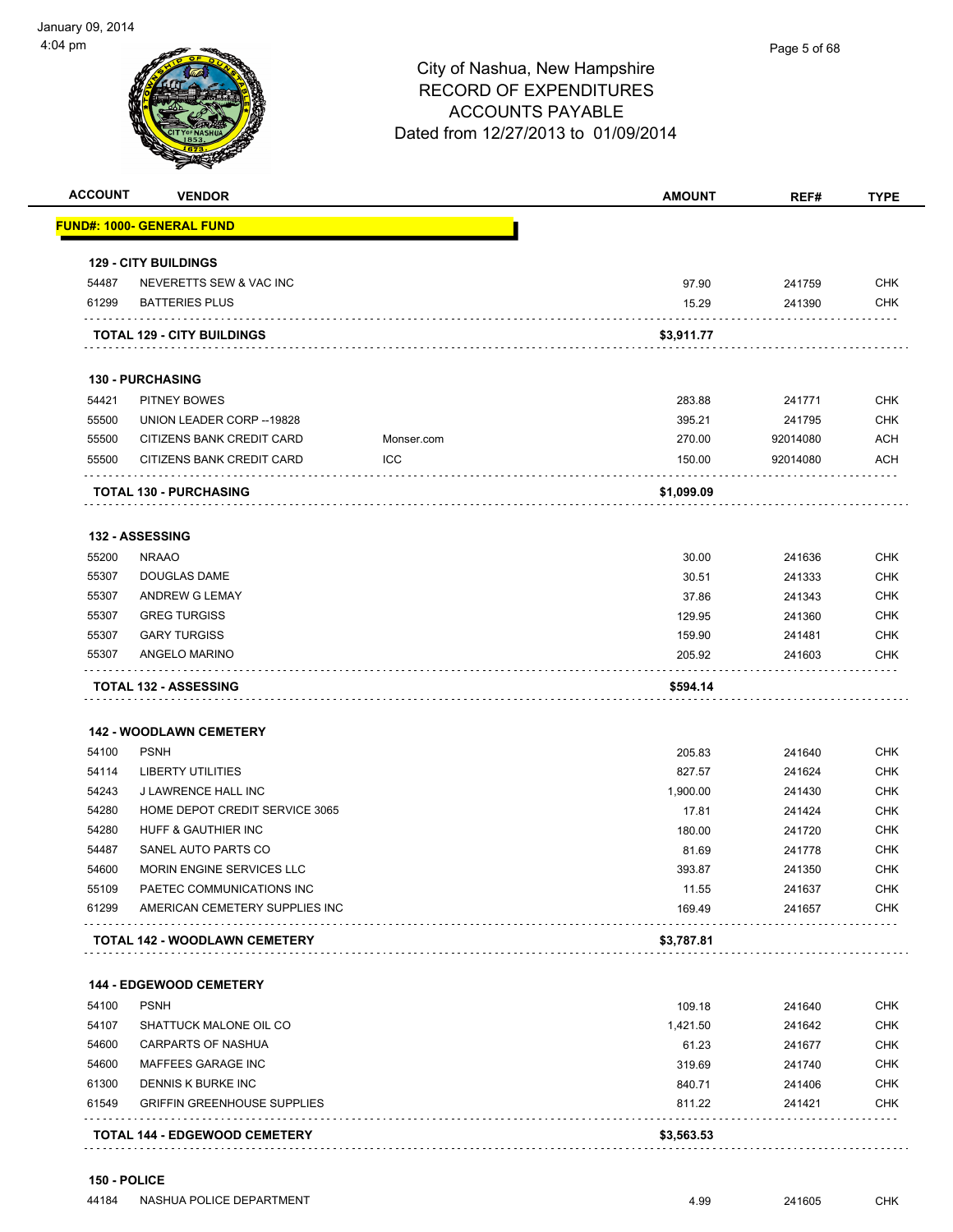



**ACCOUNT VENDOR AMOUNT REF# TYPE FUND#: 1000- GENERAL FUND 150 - POLICE** SHAWN HILL 900.00 241336 CHK MEGHAN MERCIER 400.00 241348 CHK OCCUPATIONAL DRUG TESTING LLC 60.00 241464 CHK PSNH 587.49 241640 CHK 54107 SHATTUCK MALONE OIL CO **12.000 SHATTUCK MALONE OIL CO** 6 AM SERVER THE STATE OF THE STATE OF THE STATE OF THE SHATTUCK MALONE OIL CO 559.50 241642 CHK LIBERTY UTILITIES 64.17 241370 CHK LIBERTY UTILITIES 51.20 241622 CHK 54280 HOME DEPOT CREDIT SERVICE 3073 CHK 311.03 241425 CHK B & S LOCKSMITHS INC 141.00 241660 CHK HOME DEPOT CREDIT SERVICE 3073 93.63 241717 CHK LOWE'S - 3502 209.34 241738 CHK 54280 THE METRO GROUP 192.00 241750 CHK TRITECH SOFTWARE SYSTEMS 52,415.00 241480 CHK BEST FORD 48.58 241393 CHK MACMULKIN CHEVROLET INC 13.81 241437 CHK BEST FORD 410.80 241668 CHK 54849 COMCAST CABLE COMMUNICATIONS I 100.00 241364 CHK FAIRPOINT COMMUNICATIONS 91.79 241365 CHK PETER CINFO 45.96 241598 CHK JOSHUA ST ONGE 45.96 241610 CHK COMCAST CABLE COMMUNICATIONS I 229.85 241614 CHK VERIZON WIRELESS-286546928 1,193.28 241651 CHK 55109 PAETEC COMMUNICATIONS INC 15 AM CHANGE 118.49 241638 CHK 55300 CITIZENS BANK CREDIT CARD Expedia 333.66 92014080 ACH 55300 CITIZENS BANK CREDIT CARD Southwest Airlines 449.60 92014080 ACH MATTHEW ALLEN 45.20 241322 CHK HANNAH MERULLO 45.20 241349 CHK HEATHER WEST 45.20 241361 CHK JOHN COLANGELO 45.20 241599 CHK PETTY CASH 6.75 241608 CHK 55400 CITIZENS BANK CREDIT CARD Bristol Harbor Inn 83.62 92014080 ACH 55400 CITIZENS BANK CREDIT CARD NH Dosmarine Patrol 90.00 92014080 ACH 55400 CITIZENS BANK CREDIT CARD USNH Event 199.00 92014080 ACH 55400 CITIZENS BANK CREDIT CARD USNH Event 199.00 92014080 ACH 55400 CITIZENS BANK CREDIT CARD Wingate Inn 329.81 92014080 ACH 55400 CITIZENS BANK CREDIT CARD Holiday Inn 468.30 92014080 ACH 55400 CITIZENS BANK CREDIT CARD ACT NY Tactical 95.00 92014080 ACH USPS-CMRS-PB #14658595 1,000.00 14649 ACH UNITED PARCEL SERVICE 13.14 241646 CHK GRANITE STATE STAMPS INC 28.74 241420 CHK PETTY CASH 2.99 241608 CHK CRAIG ALLARD 115.79 241321 CHK DAVID BAILEY 379.11 241323 CHK NICOLE BROOKS 89.99 241326 CHK NICOLE M CLAY 232.45 241328 CHK KYLE CROSSON 680.01 241332 CHK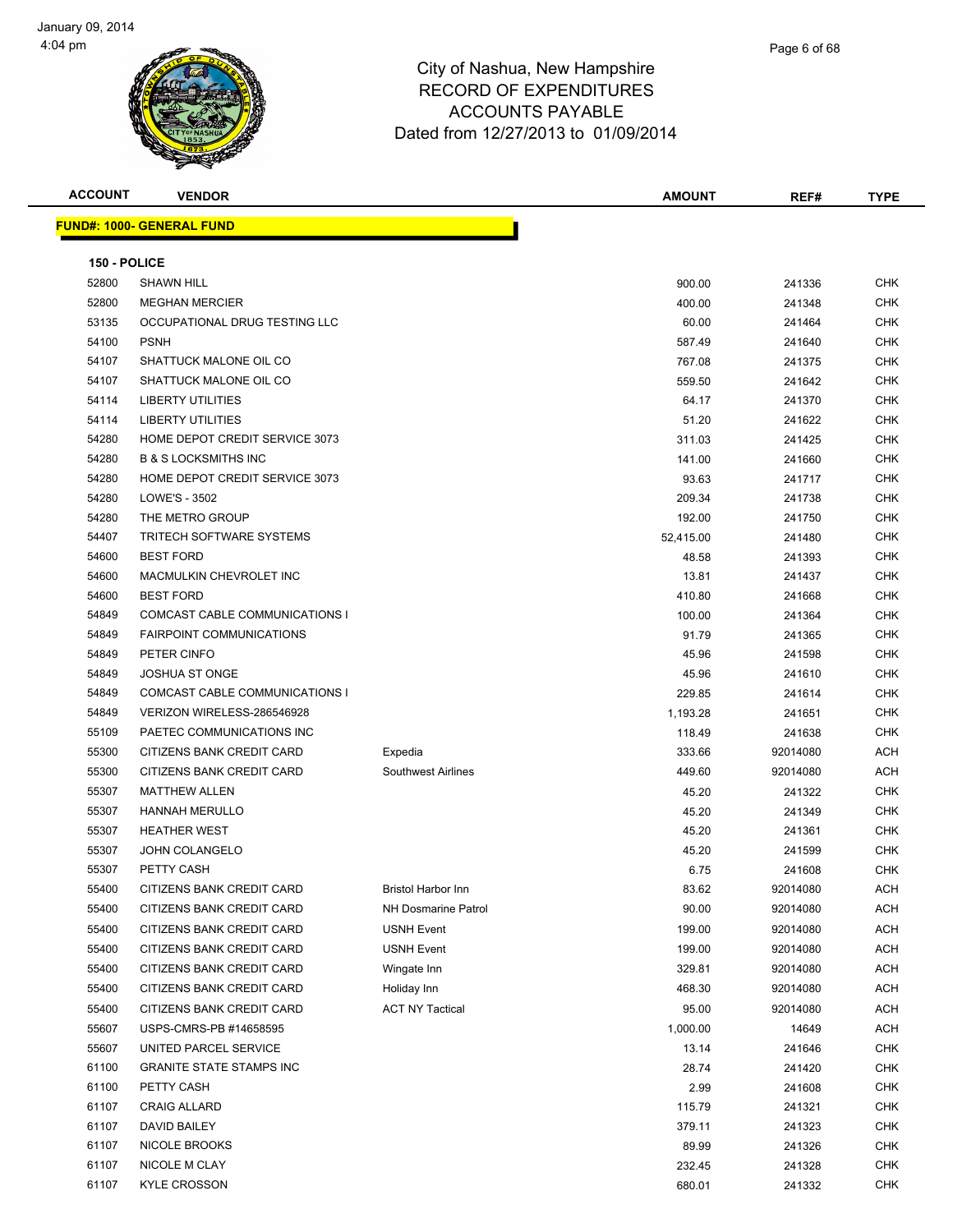

| <b>ACCOUNT</b> | <b>VENDOR</b>                     |                 | <b>AMOUNT</b> | REF#     | <b>TYPE</b> |
|----------------|-----------------------------------|-----------------|---------------|----------|-------------|
|                | <u> FUND#: 1000- GENERAL FUND</u> |                 |               |          |             |
| 150 - POLICE   |                                   |                 |               |          |             |
| 61107          | MICHAEL FAUTEUX                   |                 | 270.21        | 241335   | <b>CHK</b>  |
| 61107          | <b>SCOTT HUDON</b>                |                 | 325.85        | 241337   | <b>CHK</b>  |
| 61107          | <b>BRIAN KENNEY</b>               |                 | 540.00        | 241340   | <b>CHK</b>  |
| 61107          | <b>ANDREW LAVOIE</b>              |                 | 69.95         | 241341   | <b>CHK</b>  |
| 61107          | <b>JONATHAN LEHTO</b>             |                 | 623.05        | 241342   | <b>CHK</b>  |
| 61107          | TIMOTHY MACISAAC                  |                 | 147.94        | 241345   | <b>CHK</b>  |
| 61107          | <b>JEFFREY MAHER</b>              |                 | 503.74        | 241346   | <b>CHK</b>  |
| 61107          | <b>JACLYN MARQUIS</b>             |                 | 205.78        | 241347   | <b>CHK</b>  |
| 61107          | MICHAEL MOUSHEGIAN                |                 | 140.54        | 241351   | <b>CHK</b>  |
| 61107          | <b>CHRISTOPHER MURPHY</b>         |                 | 609.00        | 241352   | CHK         |
| 61107          | DANIEL C OSTLER                   |                 | 146.57        | 241354   | <b>CHK</b>  |
| 61107          | <b>RYAN ROONEY</b>                |                 | 95.00         | 241357   | CHK         |
| 61107          | MICHAEL ZUPKOSKY                  |                 | 84.84         | 241362   | CHK         |
| 61107          | <b>BENS UNIFORMS</b>              |                 | 636.99        | 241392   | CHK         |
| 61107          | <b>BENS UNIFORMS</b>              |                 | 159.00        | 241667   | <b>CHK</b>  |
| 61110          | <b>BENS UNIFORMS</b>              |                 | 301.94        | 241392   | <b>CHK</b>  |
| 61121          | <b>BATTERIES PLUS</b>             |                 | 85.00         | 241665   | <b>CHK</b>  |
| 61121          | <b>BLACK HILLS AMMUNITION CO</b>  |                 | 4,437.00      | 241670   | <b>CHK</b>  |
| 61121          | CHIEF SUPPLY CORP INC             |                 | 127.24        | 241680   | <b>CHK</b>  |
| 61121          | NORTHEAST TACTICAL INC            |                 | 404.25        | 241761   | CHK         |
| 61185          | NAT'L LAW ENFORCEMENT SUPPLY      |                 | 231.85        | 241456   | CHK         |
| 61185          | FOSTER & FREEMAN USA INC          |                 | 606.74        | 241704   | CHK         |
| 61185          | NAT'L LAW ENFORCEMENT SUPPLY      |                 | 547.91        | 241758   | <b>CHK</b>  |
| 61299          | SIRCHIE FINGERPRINT LABS          |                 | 75.35         | 241473   | <b>CHK</b>  |
| 61299          | CITIZENS BANK CREDIT CARD         | Amazon Mktplace | 194.94        | 92014080 | ACH         |
| 61428          | THE DURKIN CO INC                 |                 | 274.55        | 241410   | <b>CHK</b>  |
| 61428          | NASHUA OUTDOOR POWER EQUIPMENT    |                 | 44.85         | 241455   | CHK         |
| 61428          | <b>BELLETETES INC</b>             |                 | 8.09          | 241666   | <b>CHK</b>  |
| 61607          | CITIZENS BANK CREDIT CARD         | Staples         | 69.99         | 92014080 | ACH         |
| 61799          | <b>BELLETETES INC</b>             |                 | 3.24          | 241391   | <b>CHK</b>  |
| 61799          | <b>BEST FORD</b>                  |                 | 303.65        | 241393   | CHK         |
| 61799          | CARPARTS OF NASHUA                |                 | 132.12        | 241398   | <b>CHK</b>  |
| 61799          | HOME DEPOT CREDIT SERVICE 3073    |                 | 4.98          | 241425   | <b>CHK</b>  |
| 61799          | MACMULKIN CHEVROLET INC           |                 | 18.94         | 241437   | <b>CHK</b>  |
| 61799          | NEW ENGLAND PARTS WAREHOUSE       |                 | 233.39        | 241460   | <b>CHK</b>  |
| 61799          | NORTHERN FOREIGN CAR PARTS INC    |                 | 765.99        | 241462   | <b>CHK</b>  |
| 61799          | CARPARTS OF NASHUA                |                 | 59.32         | 241677   | CHK         |
| 61799          | MACMULKIN CHEVROLET INC           |                 | 13.81         | 241739   | CHK         |
| 61799          | <b>QUIRK GM PARTS DEPOT</b>       |                 | 749.23        | 241772   | <b>CHK</b>  |
| 61910          | PETTY CASH                        |                 | 46.50         | 241607   | <b>CHK</b>  |
| 71407          | <b>INTERSTATE ARMS CORP</b>       |                 | 70.69         | 241721   | CHK         |
|                | <b>TOTAL 150 - POLICE</b>         |                 | \$78,402.73   |          |             |
|                |                                   |                 |               |          |             |

### **152 - FIRE**

| 52800 | DARREN DESJARDON    | 972.00      | 241408<br>. . | <b>CHK</b> |
|-------|---------------------|-------------|---------------|------------|
| 52800 | <b>KARL GERHARD</b> | 911<br>1.25 | 24141         | CHK        |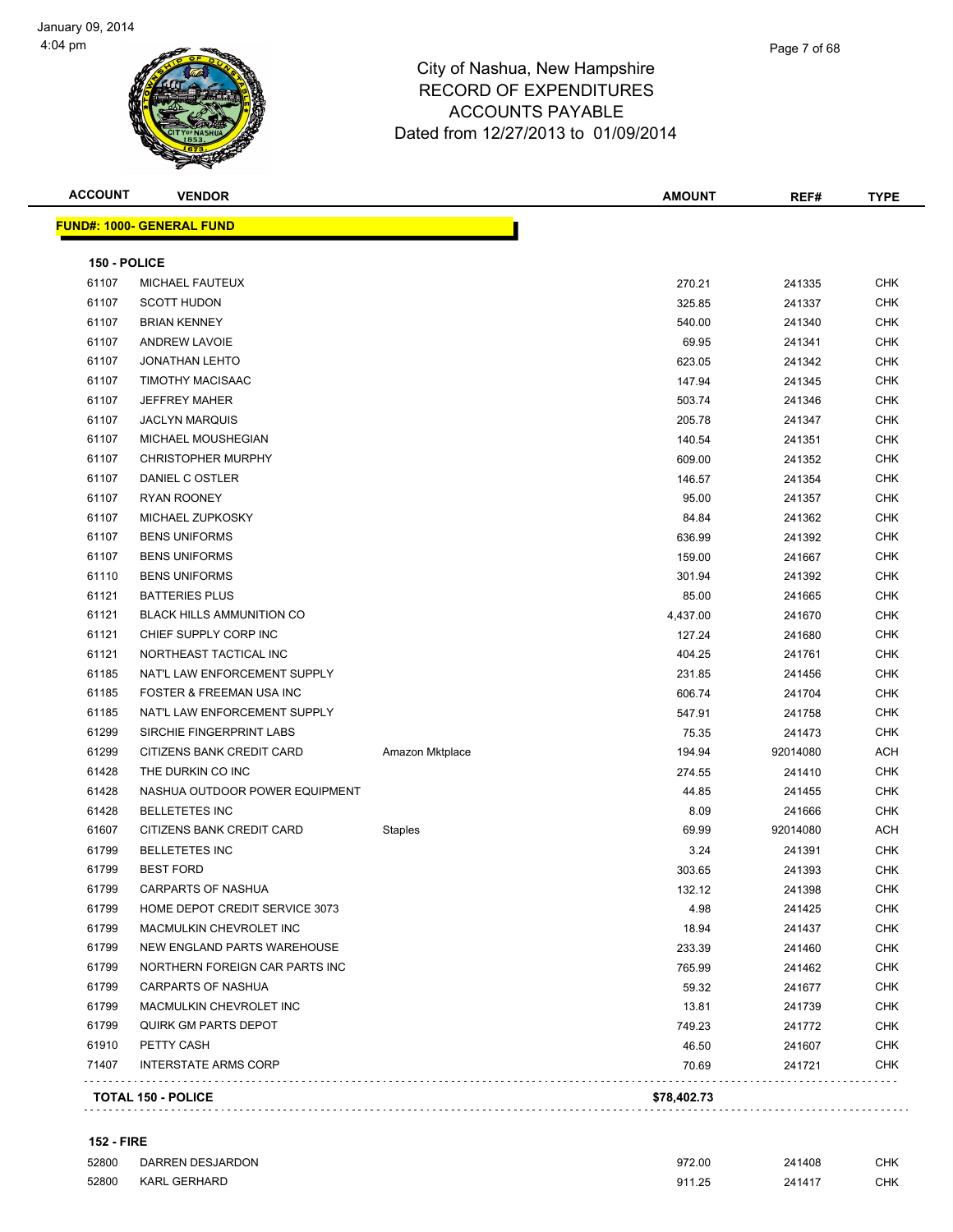**FUND#: 1000- GENERAL FUND**

|  |  |  | ι |
|--|--|--|---|
|  |  |  |   |
|  |  |  |   |

| <b>ACCOUNT</b>    | <b>VENDOR</b>                     | <b>AMOUNT</b> | REF#   | <b>TYPE</b> |
|-------------------|-----------------------------------|---------------|--------|-------------|
|                   | <u>  IND#: 1000- GENERAL FUND</u> |               |        |             |
| <b>152 - FIRE</b> |                                   |               |        |             |
| 52800             | <b>STEVE BUXTON</b>               | 972.00        | 241675 | <b>CHK</b>  |
| 52800             | <b>JAMES W KIRK</b>               | 874.00        | 241732 | <b>CHK</b>  |
| 52800             | <b>DAVID LEBLOND</b>              | 648.00        | 241735 | <b>CHK</b>  |
| 52800             | SCOTT CARRICAN                    | 1.086.00      | 211782 | <b>CHK</b>  |

| 52800 | DAVID LEBLOND                         | 648.00   | 241735 | CHK        |
|-------|---------------------------------------|----------|--------|------------|
| 52800 | <b>SCOTT CARRIGAN</b>                 | 1,086.00 | 241783 | <b>CHK</b> |
| 54100 | <b>PSNH</b>                           | 6,035.56 | 241640 | <b>CHK</b> |
| 54114 | <b>HESS CORPORATION</b>               | 1,075.72 | 241423 | <b>CHK</b> |
| 54114 | <b>LIBERTY UTILITIES</b>              | 200.84   | 241618 | <b>CHK</b> |
| 54114 | <b>LIBERTY UTILITIES</b>              | 777.84   | 241619 | CHK        |
| 54114 | <b>LIBERTY UTILITIES</b>              | 455.29   | 241620 | CHK        |
| 54114 | LIBERTY UTILITIES                     | 198.07   | 241621 | <b>CHK</b> |
| 54114 | <b>LIBERTY UTILITIES</b>              | 220.38   | 241631 | <b>CHK</b> |
| 54141 | PENNICHUCK WATER WORKS INC            | 571.04   | 241639 | CHK        |
| 54228 | J P PEST SERVICES                     | 85.00    | 241723 | CHK        |
| 54243 | AE MECHANICAL INC                     | 188.00   | 241379 | <b>CHK</b> |
| 54280 | <b>BELLETETES INC</b>                 | 18.23    | 241666 | CHK        |
| 54280 | HARRY W WELLS & SON INC               | 418.69   | 241713 | <b>CHK</b> |
| 54280 | HOME DEPOT CREDIT SERVICE 3065        | 27.94    | 241716 | CHK        |
| 54414 | AMAZON                                | 93.03    | 241363 | CHK        |
| 54487 | <b>CINTAS FIRE PROTECTION</b>         | 173.95   | 241682 | <b>CHK</b> |
| 54600 | <b>CHROMATE INDUSTRIAL CORP</b>       | 414.57   | 241681 | CHK        |
| 54600 | JACK YOUNG CO INC                     | 754.44   | 241724 | <b>CHK</b> |
| 55118 | PAETEC COMMUNICATIONS INC             | 10.58    | 241637 | <b>CHK</b> |
| 55421 | <b>LEBANON PERMANENT FIREFIGHTERS</b> | 65.00    | 241366 | CHK        |
| 55421 | LEBANON PERMANENT FIREFIGHTERS        | 65.00    | 241617 | CHK        |
| 55421 | ANGEL ALVAREZ                         | 679.00   | 241656 | CHK        |
| 55607 | PETTY CASH                            | 12.25    | 241606 | CHK        |
| 61100 | WB MASON CO INC                       | 537.24   | 241485 | <b>CHK</b> |
| 61100 | PETTY CASH                            | 76.74    | 241606 | <b>CHK</b> |
| 61100 | <b>KYLE BALL</b>                      | 64.01    | 241664 | <b>CHK</b> |
| 61100 | WB MASON CO INC                       | 97.43    | 241799 | <b>CHK</b> |
| 61110 | <b>RED WING SHOE STORE</b>            | 119.99   | 241469 | CHK        |
| 61428 | NEW ENGLAND PAPER & SUPPLY            | 458.14   | 241459 | <b>CHK</b> |
| 61428 | NEW ENGLAND PAPER & SUPPLY            | 163.46   | 241760 | <b>CHK</b> |
| 61499 | HOME DEPOT CREDIT SERVICE 3065        | 473.74   | 241716 | CHK        |
| 61699 | <b>BATTERIES PLUS</b>                 | 103.96   | 241390 | CHK        |
| 61705 | <b>MAYNARD &amp; LESIEUR INC</b>      | 700.00   | 241442 | CHK        |
| 61705 | <b>MAYNARD &amp; LESIEUR INC</b>      | 1,456.84 | 241745 | <b>CHK</b> |
| 61709 | SANEL AUTO PARTS CO                   | 282.45   | 241780 | CHK        |
| 61799 | <b>BELLETETES INC</b>                 | 21.56    | 241391 | CHK        |
| 61799 | INTERSTATE BATTERY OF SOUTHERN        | 423.12   | 241429 | CHK        |
| 61799 | <b>MIKES CUSTOM KANVAS</b>            | 325.00   | 241449 | CHK        |
| 61799 | HANSEN MARINE ENGINEERING             | 108.79   | 241712 | CHK        |
| 61799 | INTERSTATE BATTERY OF SOUTHERN        | 141.04   | 241722 | CHK        |
| 61799 | <b>MIKES CUSTOM KANVAS</b>            | 250.00   | 241753 | CHK        |
| 61900 | PETTY CASH                            | 16.34    | 241606 | CHK        |
| 71400 | <b>BATTERIES PLUS</b>                 | 119.97   | 241390 | <b>CHK</b> |

The SAFETY OF NEW ENGLASHED AS A RESOLUTION OF THE SAFETY OF NEW ENGLAND CHANGED AS A RESOLUTION OF THE SAFETY OF NEW ENGLAND ASSAULT AND THE SAFETY OF NEW ENGLAND ASSAULT ASSAULT AND THE SAFETY OF NEW ENGLAND ASSAULT ASSA The Supervisor of the Supervisor of the Supervisor of the Supervisor of the Supervisor of the Supervisor of the Supervisor of the Supervisor of the Supervisor of the Supervisor of the Supervisor of the Supervisor of the Su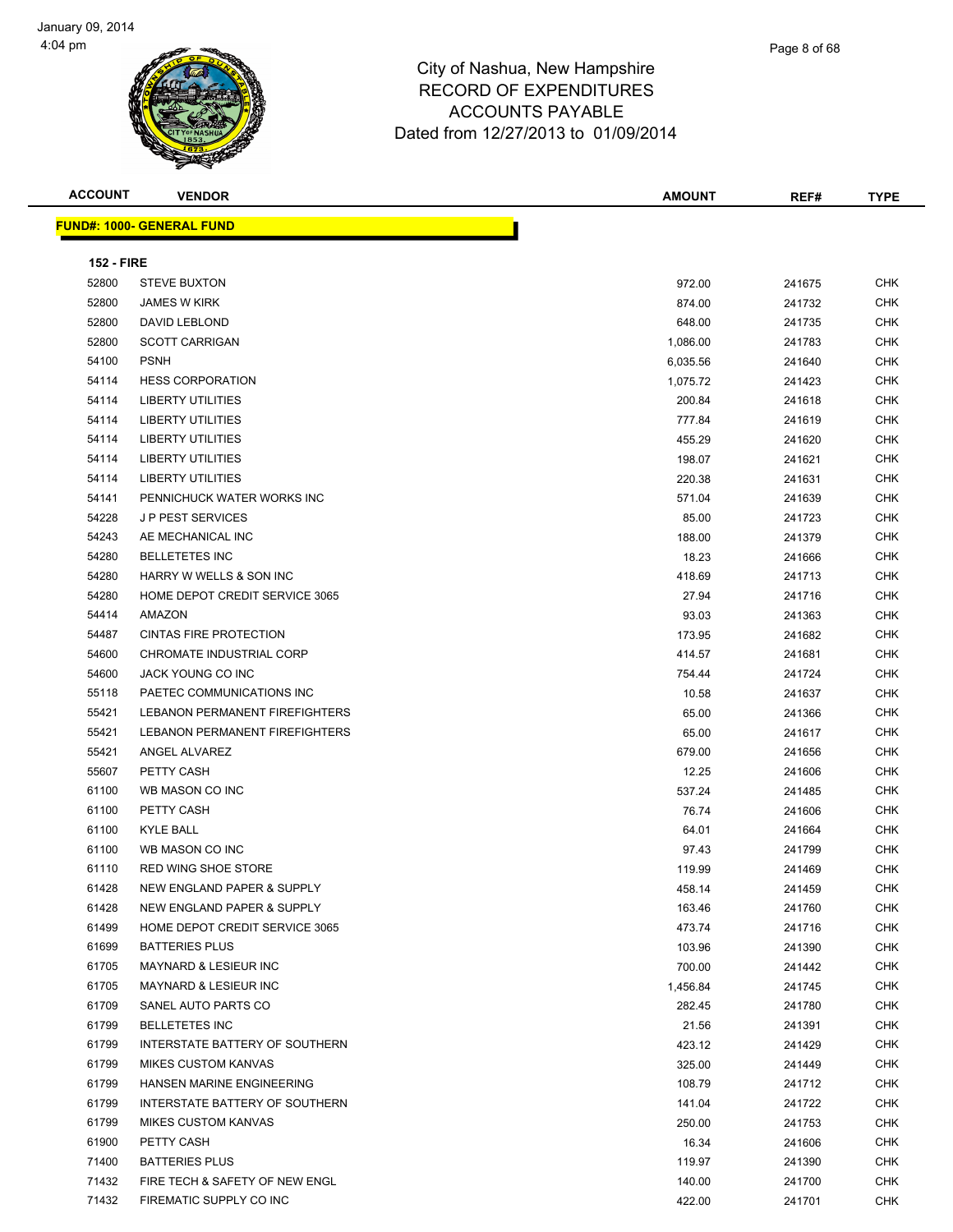| <b>ACCOUNT</b>    | <b>VENDOR</b>                               | <b>AMOUNT</b> | REF#   | <b>TYPE</b> |
|-------------------|---------------------------------------------|---------------|--------|-------------|
|                   | <u> FUND#: 1000- GENERAL FUND</u>           |               |        |             |
| <b>152 - FIRE</b> |                                             |               |        |             |
| 71450             | AMAZON                                      | 788.64        | 241363 | <b>CHK</b>  |
| 71800             | <b>AMAZON</b>                               | 316.24        | 241363 | <b>CHK</b>  |
| 71999             | NEVERETTS SEW & VAC INC                     | 100.00        | 241458 | <b>CHK</b>  |
| 71999             | ALEXETER TECHNOLOGIES LLC                   | 510.00        | 241654 | <b>CHK</b>  |
| 71999             | <b>AQUATIC SPECIALTIES LLC</b>              | 108.00        | 241658 | <b>CHK</b>  |
|                   | <b>TOTAL 152 - FIRE</b>                     | \$26,328.37   |        |             |
|                   | <b>153 - BUILDING INSPECTION</b>            |               |        |             |
| 55307             | <b>MARK COLLINS</b>                         | 100.57        | 241600 | <b>CHK</b>  |
| 55307             | <b>TIMOTHY DUPONT</b>                       | 394.35        | 241601 | <b>CHK</b>  |
| 55307             | <b>RUSS MARCUM</b>                          | 394.75        | 241602 | <b>CHK</b>  |
| 55307             | <b>JEFFREY RICHARD</b>                      | 376.29        | 241609 | <b>CHK</b>  |
| 55307             | <b>WILLIAM MCKINNEY</b>                     | 122.61        | 241612 | <b>CHK</b>  |
| 55421             | AIA/NH                                      | 520.00        | 241380 | <b>CHK</b>  |
|                   | <b>TOTAL 153 - BUILDING INSPECTION</b>      | \$1,908.57    |        |             |
|                   | <b>155 - CODE ENFORCEMENT</b>               |               |        |             |
| 55307             | <b>NELSON ORTEGA</b>                        | 190.97        | 241353 | <b>CHK</b>  |
| 55307             | ROBERT SOUSA                                | 276.29        | 241358 | <b>CHK</b>  |
| 61299             | ANCO SIGNS & STAMPS INC                     | 29.50         | 241384 | <b>CHK</b>  |
|                   | .<br><b>TOTAL 155 - CODE ENFORCEMENT</b>    | \$496.76      |        |             |
|                   | <b>156 - EMERGENCY MANAGEMENT</b>           |               |        |             |
| 55421             | <b>JUSTIN KATES</b>                         | 292.67        | 241339 | <b>CHK</b>  |
| 68325             | AMAZON                                      | 88.24         | 241363 | CHK         |
|                   | <b>TOTAL 156 - EMERGENCY MANAGEMENT</b>     | \$380.91      |        |             |
|                   | <b>157 - CITYWIDE COMMUNICATIONS</b>        |               |        |             |
| 53142             | 2-WAY COMMUNICATIONS SERVICE                | 2,880.00      | 241378 | <b>CHK</b>  |
| 54100             | <b>PSNH</b>                                 | 250.25        | 241373 | <b>CHK</b>  |
| 54435             | <b>RADIO IP</b>                             | 7,121.10      | 241774 | <b>CHK</b>  |
| 61299             | PETTY CASH                                  | 5.98          | 241608 | <b>CHK</b>  |
| 71207             | MOTOROLA SOLUTIONS INC                      | 1,331.70      | 241632 | <b>CHK</b>  |
|                   | <b>TOTAL 157 - CITYWIDE COMMUNICATIONS</b>  | \$11,589.03   |        |             |
|                   | <b>160 - PUBLIC WORKS-ADMIN/ENGINEERING</b> |               |        |             |
| 54100             | <b>PSNH</b>                                 | 838.60        | 241640 | <b>CHK</b>  |
| 55109             | PAETEC COMMUNICATIONS INC                   | 4.13          | 241637 | <b>CHK</b>  |
| 55200             | <b>NHLSA</b>                                | 225.00        | 241371 | <b>CHK</b>  |
| 55307             | MARY WOODS                                  | 15.54         | 241613 | <b>CHK</b>  |
| 55400             | INSTITUTE OF TRNSPRTN ENGINEER              | 260.00        | 241616 | <b>CHK</b>  |
| 55699             | JAN PRO CLEANING SYSTEMS NORTH              | 665.00        | 241725 | <b>CHK</b>  |
| 61100             | AMAZON                                      | 65.90         | 241363 | <b>CHK</b>  |
|                   |                                             |               |        |             |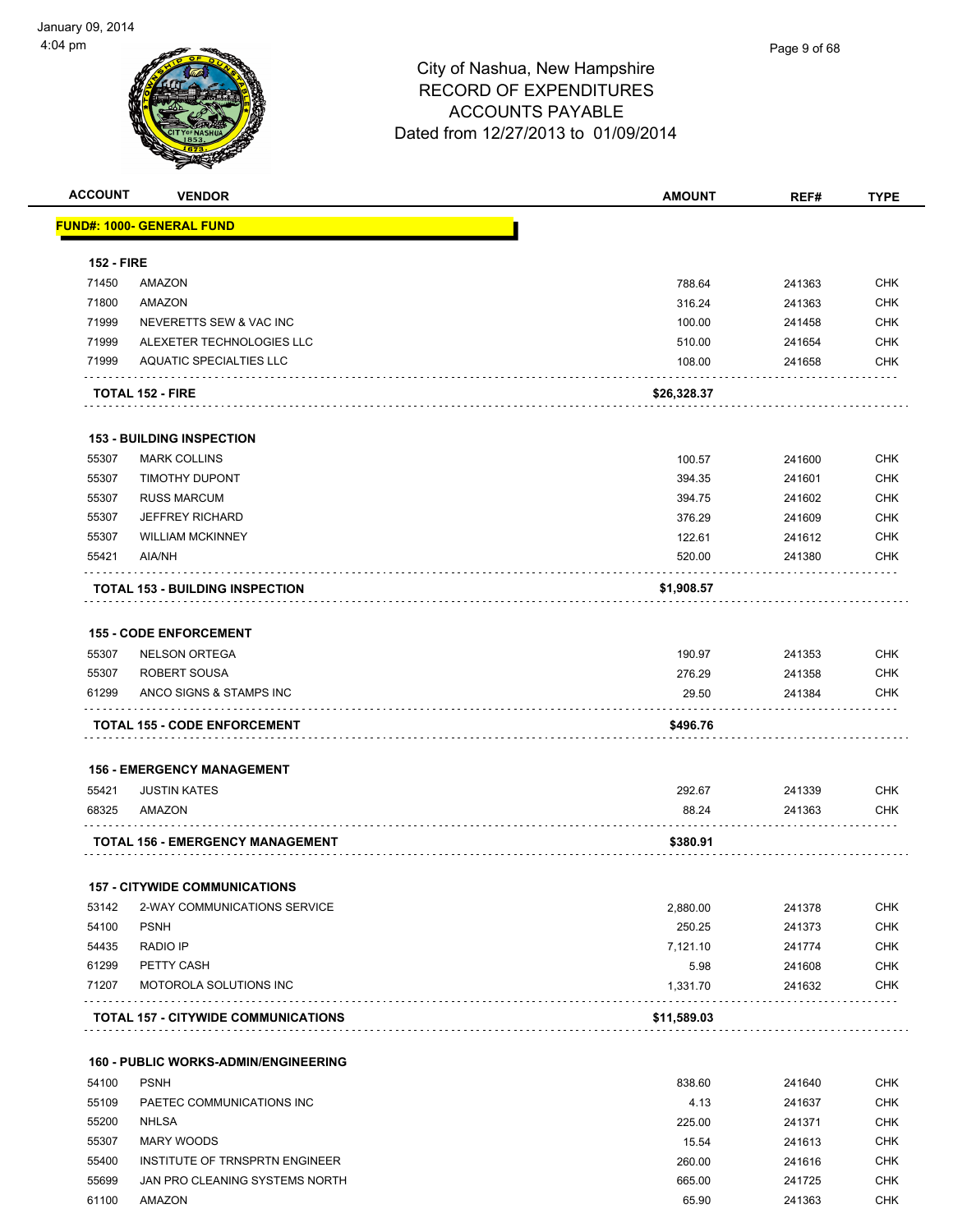

| <b>ACCOUNT</b> | <b>VENDOR</b>                               |             | <b>AMOUNT</b> | REF#     | <b>TYPE</b> |
|----------------|---------------------------------------------|-------------|---------------|----------|-------------|
|                | <u> FUND#: 1000- GENERAL FUND</u>           |             |               |          |             |
|                |                                             |             |               |          |             |
|                | <b>160 - PUBLIC WORKS-ADMIN/ENGINEERING</b> |             |               |          |             |
| 61100          | WB MASON CO INC                             |             | 66.35         | 241799   | <b>CHK</b>  |
| 61299          | CITIZENS BANK CREDIT CARD                   | Apple Store | 79.00         | 92014080 | <b>ACH</b>  |
| 61310          | ALTERNATIVE VEHICLE SERVICE GR              |             | 154.16        | 241387   | CHK         |
| 71800          | WB MASON CO INC                             |             | 129.95        | 241485   | <b>CHK</b>  |
|                | TOTAL 160 - PUBLIC WORKS-ADMIN/ENGINEERING  |             | \$2,503.63    |          |             |
|                |                                             |             |               |          |             |
| 161 - STREETS  |                                             |             |               |          |             |
| 54100          | <b>PSNH</b>                                 |             | 340.25        | 241373   | <b>CHK</b>  |
| 54100          | PSNH-LARGE POWER                            |             | 776.51        | 241374   | <b>CHK</b>  |
| 54100          | <b>PSNH</b>                                 |             | 3,064.68      | 241640   | CHK         |
| 54207          | CRISP CONTRACTING LLC                       |             | 2,112.18      | 241331   | CHK         |
| 54207          | <b>PATRICK T CADY</b>                       |             | 3,046.95      | 241397   | CHK         |
| 54207          | MICHAEL COULOMBE                            |             | 1,207.50      | 241404   | CHK         |
| 54207          | RONALD MANN                                 |             | 501.23        | 241439   | <b>CHK</b>  |
| 54207          | ROBERT W CHAMPAGNE                          |             | 1,172.00      | 241471   | <b>CHK</b>  |
| 54207          | KERRYS POOL & SPA SPECIALISTS               |             | 472.00        | 241729   | CHK         |
| 54280          | <b>BELLETETES INC</b>                       |             | 70.35         | 241956   | <b>CHK</b>  |
| 54600          | HOWARD P FAIRFIELD LLC                      |             | 3,113.52      | 241427   | CHK         |
| 54600          | LIBERTY INTNL TRUCKS OF NH LLC              |             | 3,205.97      | 241435   | CHK         |
| 54600          | <b>MAYNARD &amp; LESIEUR INC</b>            |             | 134.95        | 241444   | CHK         |
| 54600          | NAPA AUTO PARTS                             |             | 154.36        | 241451   | CHK         |
| 54600          | NORTHLAND INDUSTRIAL TRUCK CO               |             | 184.96        | 241463   | CHK         |
| 54600          | ATLANTIC BROOM SERVICE INC                  |             | 190.00        | 241659   | CHK         |
| 54600          | <b>CAMEROTA TRUCK PARTS</b>                 |             | 535.50        | 241676   | CHK         |
| 54600          | D & R TOWING INC                            |             | 452.50        | 241689   | <b>CHK</b>  |
| 54600          | DONOVAN EQUIPMENT CO INC                    |             | 1,094.10      | 241692   | <b>CHK</b>  |
| 54600          | <b>GMS HYDRAULICS INC</b>                   |             | 1,163.10      | 241708   | <b>CHK</b>  |
| 54600          | HOWARD P FAIRFIELD LLC                      |             | 1,524.31      | 241719   | <b>CHK</b>  |
| 54600          | LIBERTY INTNL TRUCKS OF NH LLC              |             | 1,719.21      | 241736   | CHK         |
| 54600          | <b>MACMULKIN CHEVROLET INC</b>              |             | 47.29         | 241739   | <b>CHK</b>  |
| 54600          | MAYNARD & LESIEUR INC                       |             | 325.00        | 241746   | <b>CHK</b>  |
| 54600          | NORTHLAND INDUSTRIAL TRUCK CO               |             | 1,077.70      | 241762   | CHK         |
| 54600          | <b>WILLARDS AUTO RADIATOR SHOP</b>          |             | 4,980.00      | 241801   | <b>CHK</b>  |
| 55109          | PAETEC COMMUNICATIONS INC                   |             | 21.17         | 241637   | <b>CHK</b>  |
| 55118          | <b>UCOM</b>                                 |             | 333.40        | 241645   | <b>CHK</b>  |
| 55400          | UNH TECHNOLOGY TRANSFER CENTER              |             | 180.00        | 241793   | <b>CHK</b>  |
| 55699          | HOMETOWN FORECAST SERVICES INC              |             | 3,650.00      | 241426   | <b>CHK</b>  |
| 61107          | UNIFIRST CORPORATION                        |             | 210.54        | 241482   | <b>CHK</b>  |
| 61107          | UNIFIRST CORPORATION                        |             | 867.86        | 241794   | <b>CHK</b>  |
| 61166          | AIRGAS USA LLC                              |             | 182.68        | 241653   | <b>CHK</b>  |
| 61166          | <b>BELLETETES INC</b>                       |             | 4.49          | 241956   | <b>CHK</b>  |
| 61299          | NAPA AUTO PARTS                             |             | 873.90        | 241451   | <b>CHK</b>  |
| 61299          | UNITED PARCEL SERVICE                       |             | 18.86         | 241646   | CHK         |
| 61299          | <b>B-B CHAIN INC</b>                        |             | 702.00        | 241661   | <b>CHK</b>  |
| 61299          | DOWNTOWN DECORATIONS INC                    |             | 5,000.00      | 241694   | <b>CHK</b>  |
| 61299          | F W WEBB CO                                 |             | 184.14        | 241698   | <b>CHK</b>  |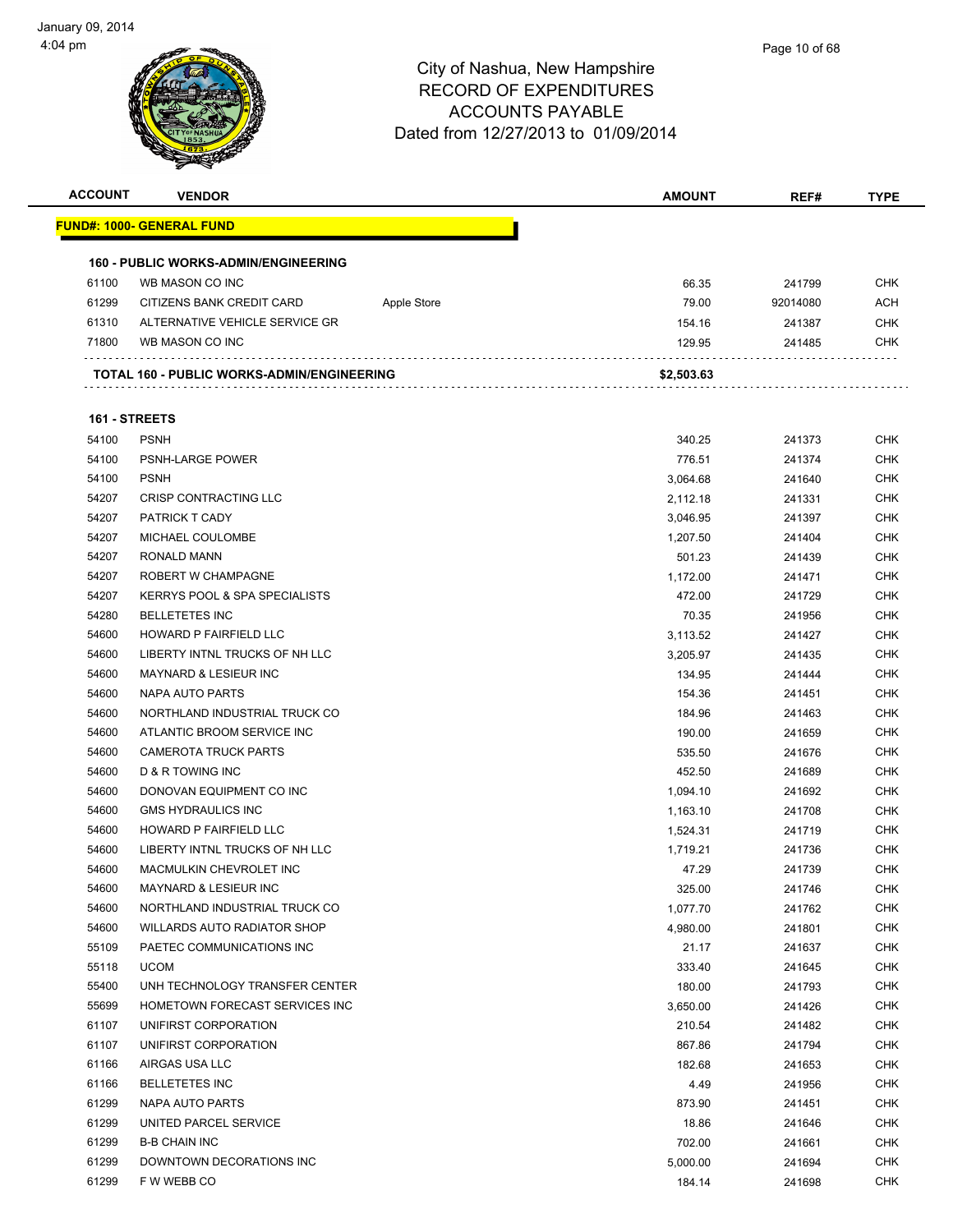



**FUND#: 1000- GENERAL FUND**

## City of Nashua, New Hampshire RECORD OF EXPENDITURES ACCOUNTS PAYABLE Dated from 12/27/2013 to 01/09/2014

|                | mm.<br>缨<br>CITYOF NASHUA        |  | Dated from 12/27/2013 to 01/09/2014 |        |             |  |  |  |
|----------------|----------------------------------|--|-------------------------------------|--------|-------------|--|--|--|
| <b>ACCOUNT</b> | <b>VENDOR</b>                    |  | <b>AMOUNT</b>                       | REF#   | <b>TYPE</b> |  |  |  |
|                | <u> IND#: 1000- GENERAL FUND</u> |  |                                     |        |             |  |  |  |
|                | <b>161 - STREETS</b>             |  |                                     |        |             |  |  |  |
| 61299          | <b>GH BERLIN OIL CO</b>          |  | 397.85                              | 241705 | <b>CHK</b>  |  |  |  |
| 61299          | <b>MAYNARD &amp; LESIEUR INC</b> |  | 10.50                               | 241746 | <b>CHK</b>  |  |  |  |
| 61299          | <b>BELLETETES INC</b>            |  | 26.96                               | 241956 | <b>CHK</b>  |  |  |  |

| 61299<br><b>BELLETETES INC</b>            | 26.96       | 241956 | <b>CHK</b> |
|-------------------------------------------|-------------|--------|------------|
| 61300<br>DENNIS K BURKE INC               | 19,187.76   | 241691 | <b>CHK</b> |
| SHATTUCK MALONE OIL CO<br>61307           | 20,194.87   | 241642 | <b>CHK</b> |
| 61310<br>ALTERNATIVE VEHICLE SERVICE GR   | 1,485.50    | 241387 | <b>CHK</b> |
| 61428<br>BANNER SYSTEMS OF MASSACHUSETT   | 206.28      | 241389 | <b>CHK</b> |
| 61428<br><b>BELLETETES INC</b>            | 16.18       | 241956 | <b>CHK</b> |
| 61507<br><b>BROX INDUSTRIES INC</b>       | 932.60      | 241396 | <b>CHK</b> |
| 61507<br><b>BROX INDUSTRIES INC</b>       | 953.40      | 241674 | <b>CHK</b> |
| 61521<br>PEMBROKE SAND & GRAVEL           | 1,537.39    | 241768 | <b>CHK</b> |
| <b>BROX INDUSTRIES INC</b><br>61535       | 950.21      | 241674 | <b>CHK</b> |
| 61542<br><b>BELLETETES INC</b>            | 13.22       | 241956 | <b>CHK</b> |
| 61556<br><b>BLUE TARP FINANCIAL</b>       | 22.45       | 241394 | <b>CHK</b> |
| 61560<br><b>BELLETETES INC</b>            | 2,099.00    | 241956 | <b>CHK</b> |
| 61705<br>MAYNARD & LESIEUR INC            | 435.00      | 241441 | <b>CHK</b> |
| 61705<br>MAYNARD & LESIEUR INC            | 412.83      | 241444 | <b>CHK</b> |
| 61705<br><b>MAYNARD &amp; LESIEUR INC</b> | 1,753.35    | 241746 | <b>CHK</b> |
| 61709<br><b>G H BERLIN OIL CO</b>         | 339.00      | 241705 | <b>CHK</b> |
| 61799<br><b>FASTENAL CO</b>               | 43.30       | 241414 | <b>CHK</b> |
| 61799<br><b>HOWARD P FAIRFIELD LLC</b>    | 8.52        | 241427 | <b>CHK</b> |
| 61799<br>LIBERTY INTNL TRUCKS OF NH LLC   | (724.28)    | 241435 | <b>CHK</b> |
| 61799<br><b>NAPA AUTO PARTS</b>           | 69.06       | 241451 | <b>CHK</b> |
| 61799<br>MACMULKIN CHEVROLET INC          | 19.74       | 241739 | <b>CHK</b> |
| 61799<br><b>BELLETETES INC</b>            | 12.85       | 241956 | <b>CHK</b> |
| 71025<br><b>BLUE TARP FINANCIAL</b>       | 26.85       | 241394 | <b>CHK</b> |
| 71025<br><b>FASTENAL CO</b>               | 128.38      | 241414 | <b>CHK</b> |
| 71025<br><b>FASTENAL CO</b>               | 9.99        | 241699 | <b>CHK</b> |
| 71025<br><b>GMS HYDRAULICS INC</b>        | 222.00      | 241708 | <b>CHK</b> |
| <b>TOTAL 161 - STREETS</b>                | \$95,685.92 |        |            |

### **162 - STREET LIGHTING**

| 54100 | PSNH-LARGE POWER                   | 65.609.01   | 241641 | CHK |
|-------|------------------------------------|-------------|--------|-----|
|       | <b>TOTAL 162 - STREET LIGHTING</b> | \$66,009.55 |        |     |

### **166 - PARKING LOTS**

| 54100 | <b>PSNH</b>                | 707.76   | 241640 | <b>CHK</b> |
|-------|----------------------------|----------|--------|------------|
| 54141 | PENNICHUCK WATER WORKS INC | 74.10    | 241639 | <b>CHK</b> |
| 54207 | THE DOTY GROUP INC         | 3.412.50 | 241693 | <b>CHK</b> |
| 54280 | CENTRAL PAPER PRODUCTS CO  | 147.10   | 241400 | <b>CHK</b> |
| 54280 | CENTRAL PAPER PRODUCTS CO  | 147.10   | 241679 | <b>CHK</b> |
| 55307 | <b>JILL STANSFIELD</b>     | 35.03    | 241611 | <b>CHK</b> |
| 55607 | UNITED PARCEL SERVICE      | 11.33    | 241646 | <b>CHK</b> |
| 61299 | <b>BLUE TARP FINANCIAL</b> | 4.31     | 241394 | <b>CHK</b> |
| 61299 | <b>BLUE TARP FINANCIAL</b> | 1.79     | 241671 | <b>CHK</b> |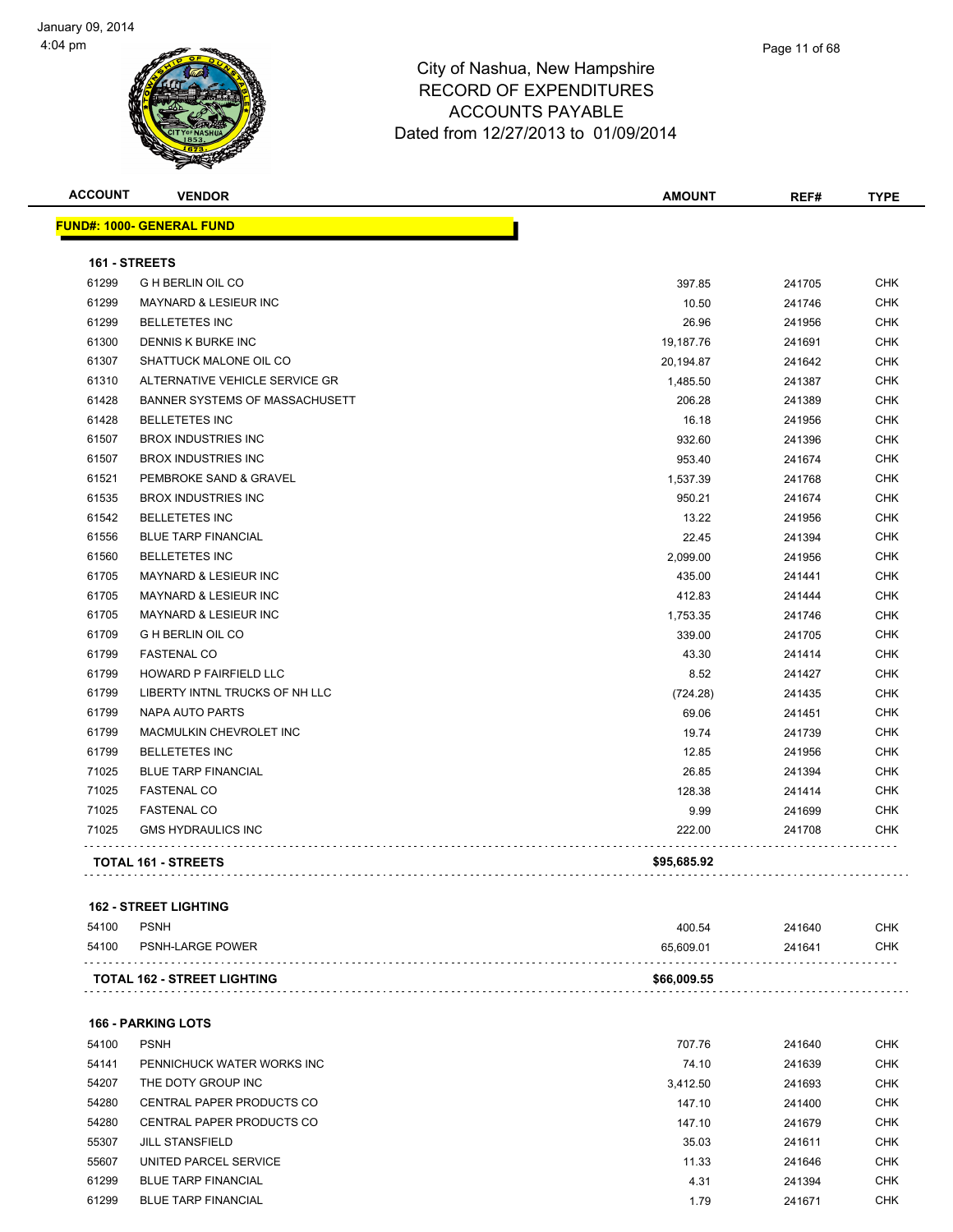| <b>ACCOUNT</b> | <b>VENDOR</b>                                       | <b>AMOUNT</b>    | REF#             | <b>TYPE</b>       |
|----------------|-----------------------------------------------------|------------------|------------------|-------------------|
|                | <u> FUND#: 1000- GENERAL FUND</u>                   |                  |                  |                   |
|                | <b>166 - PARKING LOTS</b>                           |                  |                  |                   |
| 61299          | NASHUA OUTDOOR POWER EQUIPMENT                      | 24.00            | 241757           | <b>CHK</b>        |
| 71600          | <b>GRAINGER</b>                                     | 271.46           | 241709           | <b>CHK</b>        |
| 71600          | HOME DEPOT CREDIT SERVICE 3065                      | 18.62            | 241716           | <b>CHK</b>        |
|                | <b>TOTAL 166 - PARKING LOTS</b>                     | \$4,855.10       |                  |                   |
|                | <b>171 - COMMUNITY SERVICES</b>                     |                  |                  |                   |
| 54107          | SHATTUCK MALONE OIL CO                              | 1,436.70         | 241642           | <b>CHK</b>        |
| 54141          | PENNICHUCK WATER WORKS INC                          | 218.68           | 241639           | <b>CHK</b>        |
| 54828          | US BANK EQUIPMENT FINANCE                           | 339.00           | 241377           | CHK               |
|                | <b>TOTAL 171 - COMMUNITY SERVICES</b>               | \$1,994.38       |                  |                   |
|                | <b>173 - ENVIRONMENTAL HEALTH</b>                   |                  |                  |                   |
| 71300          | WB MASON CO INC                                     | 2,800.00         | 241799           | <b>CHK</b>        |
|                | .<br>TOTAL 173 - ENVIRONMENTAL HEALTH               | \$2,800.00       |                  |                   |
|                |                                                     |                  |                  |                   |
|                | <b>175 - WELFARE ASSISTANCE</b>                     |                  |                  |                   |
| 55810          | 525 AMHERST ST LLC                                  | 941.00           | 241562           | <b>CHK</b>        |
| 55810<br>55810 | <b>BCAD PROPERTIES</b><br><b>COUNTRY BARN MOTEL</b> | 350.00<br>273.00 | 241563<br>241564 | <b>CHK</b>        |
| 55810          | <b>LAMERAND ENTERPRISES</b>                         | 555.00           | 241565           | CHK<br><b>CHK</b> |
| 55810          | ROBERT N RODRIGUE                                   | 900.00           | 241566           | <b>CHK</b>        |
| 55810          | SENA PROPERTY MGT LLC                               | 465.00           | 241567           | <b>CHK</b>        |
| 55810          | <b>MARGARET VICENTE</b>                             | 550.00           | 241568           | <b>CHK</b>        |
| 55810          | MOTEL 6                                             | 887.93           | 241909           | <b>CHK</b>        |
| 55810          | 12 EAST PEARL LLC                                   | 900.97           | 241911           | <b>CHK</b>        |
| 55810          | PAUL G CORRIVEAU FAMILY TRUST                       | 1,179.21         | 241912           | <b>CHK</b>        |
| 55810          | <b>GAUTHIER REAL ESTATE MGMT CORP</b>               | 179.58           | 241914           | <b>CHK</b>        |
| 55810          | <b>GARY GAUVIN</b>                                  | 340.95           | 241915           | <b>CHK</b>        |
| 55810          | PAUL H JORDAN                                       | 900.97           | 241916           | <b>CHK</b>        |
| 55810          | <b>LAMERAND ENTERPRISES</b>                         | 140.99           | 241917           | CHK               |
| 55810          | <b>LEO M LAVOIE</b>                                 | 650.00           | 241918           | <b>CHK</b>        |
| 55810          | RAYMOND E LORDEN                                    | 343.21           | 241919           | <b>CHK</b>        |
| 55810          | SAMUEL K MWANIKI                                    | 900.00           | 241920           | <b>CHK</b>        |
| 55810          | <b>GILLES QUIRION</b>                               | 650.00           | 241921           | <b>CHK</b>        |
| 55810          | T 31 REAL ESTATE LLC                                | 170.00           | 241923           | <b>CHK</b>        |
| 55810          | THE FRONT DOOR AGENCY INC                           | 360.00           | 241924           | <b>CHK</b>        |
| 55812          | RITE AID ACCT#1009804                               | 2,960.98         | 241922           | <b>CHK</b>        |
| 55814          | NORTHEAST UTILITIES                                 | 151.33           | 241910           | <b>CHK</b>        |
| 55820          | FARWELL FUNERAL SERVICE INC                         | 750.00           | 241913           | <b>CHK</b>        |
|                | <b>TOTAL 175 - WELFARE ASSISTANCE</b>               | \$15,500.12      |                  |                   |

### **177 - PARKS & RECREATION**

| 44549 | <b>GERALD GADBOIS</b> | 710.00     | 241555 | CHK. |
|-------|-----------------------|------------|--------|------|
| 44549 | <b>TIMOTHY KLEIN</b>  | 88.00<br>. | 241556 | CHK. |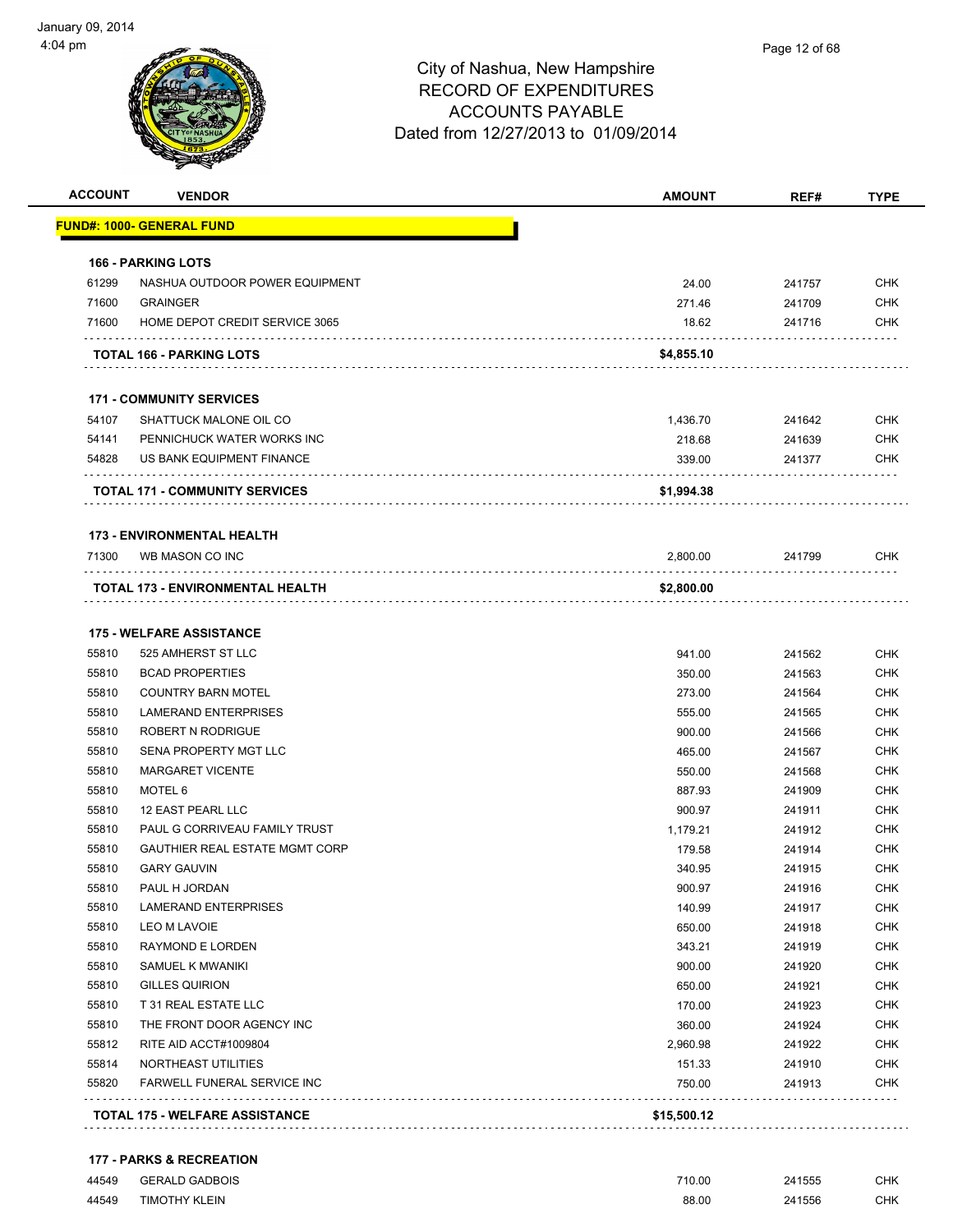



| <b>ACCOUNT</b> | <b>VENDOR</b>                       |                            | <b>AMOUNT</b> | REF#     | <b>TYPE</b> |
|----------------|-------------------------------------|----------------------------|---------------|----------|-------------|
|                | <u> FUND#: 1000- GENERAL FUND</u>   |                            |               |          |             |
|                | <b>177 - PARKS &amp; RECREATION</b> |                            |               |          |             |
| 44549          | <b>SEAN-MICHAEL LANG</b>            |                            | 88.00         | 241557   | CHK         |
| 44549          | <b>DAVE MANSOR</b>                  |                            | 448.00        | 241558   | CHK         |
| 44549          | <b>JONATHAN R MATTE</b>             |                            | 94.00         | 241559   | <b>CHK</b>  |
| 44549          | RONALD SEVIGNY                      |                            | 245.00        | 241560   | CHK         |
| 44549          | <b>KENNETH W SINCLAIR</b>           |                            | 308.00        | 241561   | <b>CHK</b>  |
| 44549          | CARL R DUDEVOIR                     |                            | 55.00         | 241907   | CHK         |
| 44549          | KATELYN E HENMUELLER                |                            | 66.00         | 241908   | <b>CHK</b>  |
| 54100          | <b>PSNH</b>                         |                            | 3,901.21      | 241640   | <b>CHK</b>  |
| 54114          | LIBERTY UTILITIES                   |                            | 42.30         | 241367   | <b>CHK</b>  |
| 54114          | <b>LIBERTY UTILITIES</b>            |                            | 42.30         | 241630   | CHK         |
| 54141          | PENNICHUCK WATER WORKS INC          |                            | 296.07        | 241639   | CHK         |
| 54280          | PETTY CASH                          |                            | 31.80         | 241355   | <b>CHK</b>  |
| 54280          | ASAP FIRE & SAFETY CORP             |                            | 2,244.00      | 241385   | <b>CHK</b>  |
| 54280          | ASAP SPRINKLER LLC                  |                            | 1,410.00      | 241386   | <b>CHK</b>  |
| 54280          | <b>BELLETETES INC</b>               |                            | 125.86        | 241391   | <b>CHK</b>  |
| 54280          | CHEMSERVE ENVIRONMENTAL ANALYS      |                            | 115.50        | 241402   | CHK         |
| 54280          | F W WEBB CO                         |                            | 55.82         | 241413   | <b>CHK</b>  |
| 54280          | GATE CITY FENCE CO INC              |                            | 295.00        | 241415   | <b>CHK</b>  |
| 54280          | HOME DEPOT CREDIT SERVICE 3065      |                            | 403.72        | 241424   | <b>CHK</b>  |
| 54280          | JOHNSONS ELECTRIC INC               |                            | 611.86        | 241433   | <b>CHK</b>  |
| 54280          | <b>HOOKS &amp; LATTICE</b>          |                            | 907.57        | 241718   | CHK         |
| 54280          | JAN PRO CLEANING SYSTEMS NORTH      |                            | 300.00        | 241725   | <b>CHK</b>  |
| 54280          | PEABODY SUPPLY CO                   |                            | 148.32        | 241767   | <b>CHK</b>  |
| 54487          | CITIZENS BANK CREDIT CARD           | Pitt Auto Electric Company | 146.47        | 92014080 | ACH         |
| 54600          | JAMES R ROSENCRANTZ & SONS          |                            | 3,772.02      | 241431   | <b>CHK</b>  |
| 54828          | US BANK EQUIPMENT FINANCE           |                            | 83.85         | 241377   | <b>CHK</b>  |
| 55109          | PAETEC COMMUNICATIONS INC           |                            | 8.46          | 241637   | <b>CHK</b>  |
| 61107          | <b>GRAINGER</b>                     |                            | 775.00        | 241419   | <b>CHK</b>  |
| 61110          | ALECS SHOE STORE INC                |                            | 109.95        | 241381   | <b>CHK</b>  |
| 61114          | SEASONAL SPECIALTY STORES           |                            | 7.99          | 241784   | <b>CHK</b>  |
| 61300          | <b>DENNIS K BURKE INC</b>           |                            | 2,632.87      | 241691   | CHK         |
| 61307          | SHATTUCK MALONE OIL CO              |                            | 10,532.68     | 241642   | <b>CHK</b>  |
| 61310          | ALTERNATIVE VEHICLE SERVICE GR      |                            | 574.34        | 241387   | <b>CHK</b>  |
| 61799          | <b>BEST FORD</b>                    |                            | 120.60        | 241393   | <b>CHK</b>  |
| 61799          | CARPARTS OF NASHUA                  |                            | 120.21        | 241398   | <b>CHK</b>  |
| 61799          | MAYNARD & LESIEUR INC               |                            | 998.70        | 241443   | <b>CHK</b>  |
| 61799          | NAPA AUTO PARTS                     |                            | 111.10        | 241451   | <b>CHK</b>  |
| 61799          | NAPA AUTO PARTS                     |                            | 238.98        | 241453   | <b>CHK</b>  |
| 61799          | LIBERTY INTNL TRUCKS OF NH LLC      |                            | 4,113.61      | 241736   | <b>CHK</b>  |
| 61799          | SANEL AUTO PARTS CO                 |                            | 9.94          | 241781   | <b>CHK</b>  |
| 61799          | SANEL AUTO PARTS CO                 |                            | 514.98        | 241782   | <b>CHK</b>  |
|                |                                     |                            |               |          |             |

### **179 - LIBRARY**

| 54100 | <b>PSNH-LARGE POWER</b> | 5.452.70 | 241641 | <b>CHK</b> |
|-------|-------------------------|----------|--------|------------|
| 54280 | HUFF & GAUTHIER INC     | 298.65   | 241720 | <b>CHK</b> |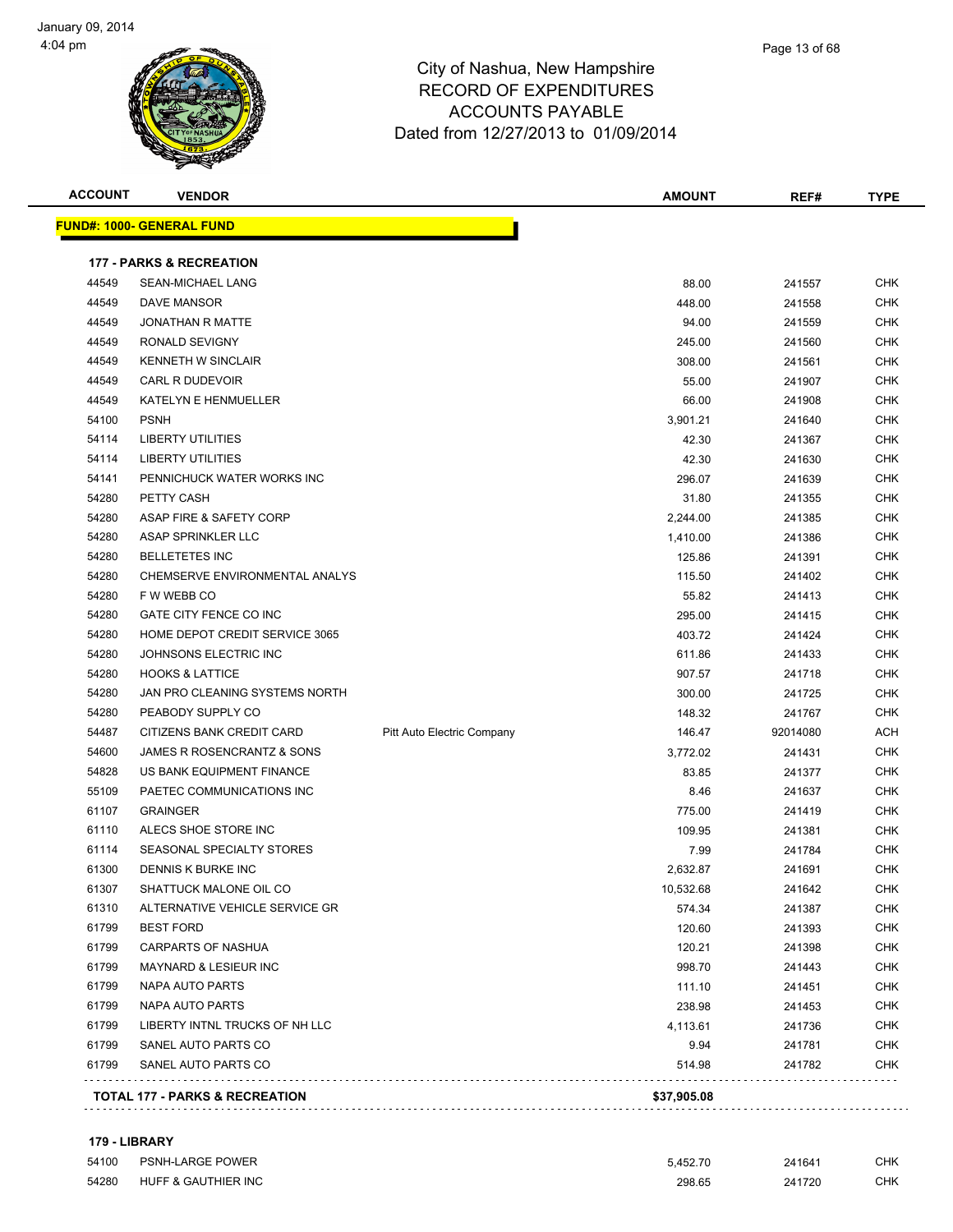

| <b>ACCOUNT</b>      | <b>VENDOR</b>                            | <b>AMOUNT</b> | REF#   | <b>TYPE</b> |
|---------------------|------------------------------------------|---------------|--------|-------------|
|                     | <u> FUND#: 1000- GENERAL FUND</u>        |               |        |             |
| 179 - LIBRARY       |                                          |               |        |             |
| 54428               | COMCAST CABLE COMMUNICATIONS I           | 87.02         | 241364 | CHK         |
| 54428               | <b>CDW GOVERNMENT</b>                    | 2,474.26      | 241678 | CHK         |
| 54428               | LIBRARICA LLC                            | 788.55        | 241737 | CHK         |
| 55109               | PAETEC COMMUNICATIONS INC                | 12.70         | 241637 | CHK         |
| 61299               | <b>MIDWEST TAPE</b>                      | 242.97        | 241752 | <b>CHK</b>  |
| 61807               | AMAZON                                   | 30.21         | 241363 | <b>CHK</b>  |
| 61807               | <b>PDR</b>                               | 59.95         | 241372 | <b>CHK</b>  |
| 61807               | <b>BAKER &amp; TAYLOR</b>                | 157.16        | 241388 | <b>CHK</b>  |
| 61807               | <b>INGRAM LIBRARY SERVICES</b>           | 859.41        | 241428 | <b>CHK</b>  |
| 61807               | <b>MATTHEW BENDER &amp; CO</b>           | 150.16        | 241743 | <b>CHK</b>  |
| 61807               | <b>SIMON &amp; SCHUSTER</b>              | 26.88         | 241786 | <b>CHK</b>  |
| 61807               | <b>WEST PAYMENT CENTER</b>               | 150.10        | 241800 | <b>CHK</b>  |
| 61807               | WORLD BOOK SCHOOL & LIBRARY              | 819.00        | 241803 | <b>CHK</b>  |
| 61814               | MICRO MARKETING ASSOCIATES               | 29.75         | 241447 | <b>CHK</b>  |
| 61814               | <b>MIDWEST TAPE</b>                      | 514.32        | 241448 | <b>CHK</b>  |
| 61814               | MULTICULTURAL BOOKS & VIDEOS             | 107.75        | 241450 | <b>CHK</b>  |
| 61814               | MICRO MARKETING ASSOCIATES               | 237.09        | 241751 | <b>CHK</b>  |
| 61814               | <b>MIDWEST TAPE</b>                      | 560.18        | 241752 | <b>CHK</b>  |
| 61819               | SOPHIE SMITH                             | 101.50        | 241474 | <b>CHK</b>  |
| 61821               | <b>EBSCO INFORMATION SERVICES</b>        | 4.91          | 241411 | <b>CHK</b>  |
| 61821               | NADA APPRAISAL GUIDES                    | 178.00        | 241633 | CHK         |
|                     | <b>TOTAL 179 - LIBRARY</b>               | \$13,343.22   |        |             |
|                     |                                          |               |        |             |
|                     | <b>181 - COMMUNITY DEVELOPMENT</b>       |               |        |             |
| 55699               | DOWNTOWN DECORATIONS INC                 | 2,400.00      | 241694 | CHK         |
| 61100               | WB MASON CO INC                          | 15.99         | 241799 | CHK         |
|                     | <b>TOTAL 181 - COMMUNITY DEVELOPMENT</b> | \$2,415.99    |        |             |
|                     | <b>183 - ECONOMIC DEVELOPMENT</b>        |               |        |             |
| 53400               | <b>GREAT AMERICAN DOWNTOWN</b>           | 1,250.00      | 241710 | CHK         |
|                     | <b>TOTAL 183 - ECONOMIC DEVELOPMENT</b>  | \$1,250.00    |        |             |
|                     |                                          |               |        |             |
| <b>191 - SCHOOL</b> |                                          |               |        |             |
| 52300               | UNUM LIFE INSURANCE                      | 1,401.00      | 241553 | <b>CHK</b>  |
| 52800               | LAUREN BERRIDGE                          | 1,536.00      | 241498 | <b>CHK</b>  |
| 52800               | <b>JENNIFER BURNETTE</b>                 | 540.00        | 241503 | <b>CHK</b>  |
| 52800               | MICHELLE R COHEN                         | 540.00        | 241508 | <b>CHK</b>  |
| 52800               | <b>AMY CRAIG</b>                         | 1,200.00      | 241512 | <b>CHK</b>  |
| 52800               | DARRYL GREEN                             | 972.00        | 241522 | <b>CHK</b>  |
| 52800               | <b>MARISSA HALVATZES</b>                 | 1,377.60      | 241524 | <b>CHK</b>  |
| 52800               | <b>GARY HOFFMAN</b>                      | 2,240.62      | 241529 | <b>CHK</b>  |
| 52800               | <b>CHRISTOPHER RITTER</b>                | 540.00        | 241543 | <b>CHK</b>  |
| 52800               | AMANDA SCHEYD                            | 912.00        | 241546 | <b>CHK</b>  |
| 53600               | LAURA FINOCCHIARO                        | 331.47        | 241843 | CHK         |
| 53600               | THE YOUTH COUNCIL                        | 6,132.50      | 241906 | CHK         |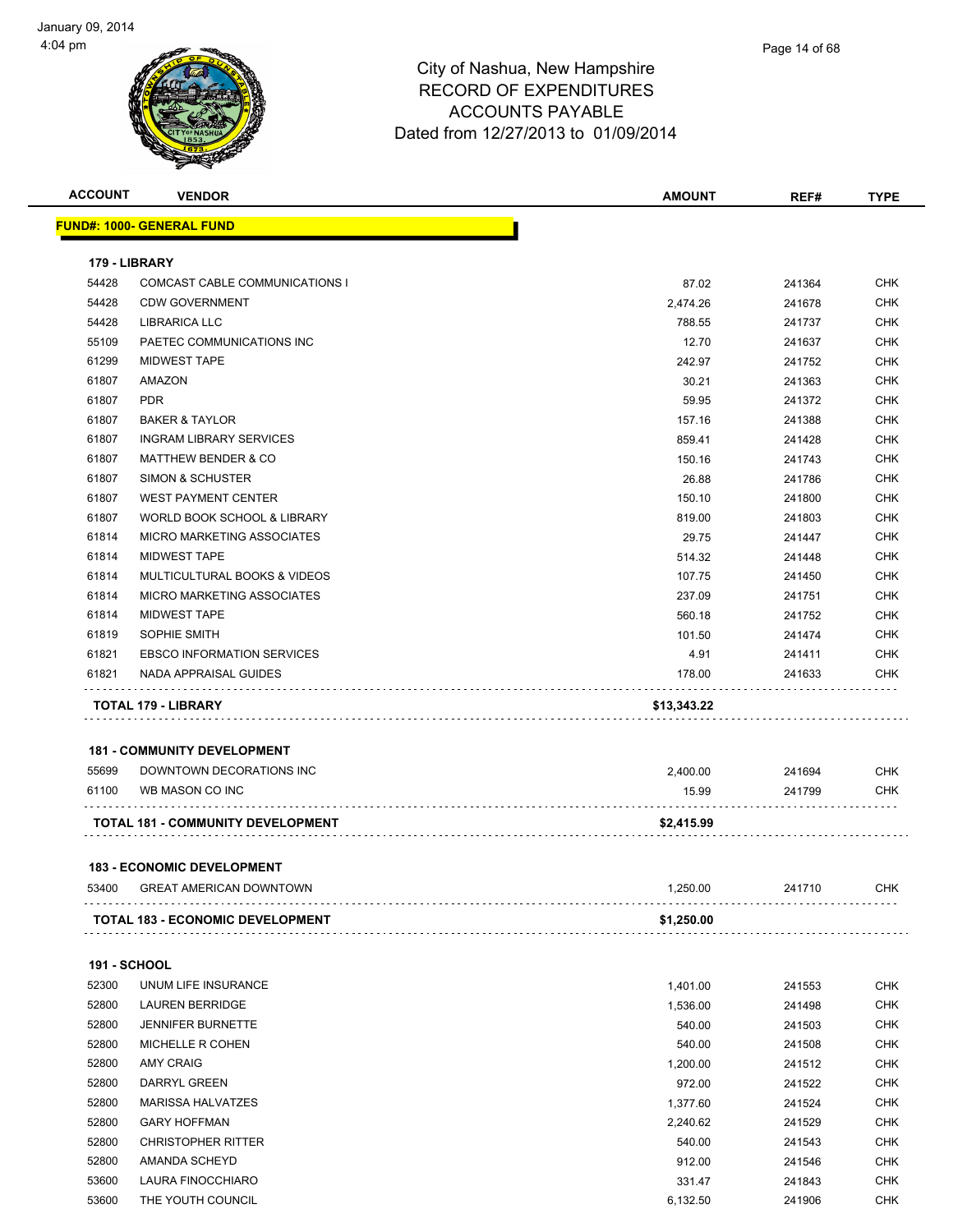



| <b>ACCOUNT</b>      | <b>VENDOR</b>                    | <b>AMOUNT</b> | REF#   | <b>TYPE</b> |
|---------------------|----------------------------------|---------------|--------|-------------|
|                     | <b>FUND#: 1000- GENERAL FUND</b> |               |        |             |
|                     |                                  |               |        |             |
| <b>191 - SCHOOL</b> |                                  |               |        |             |
| 53614               | <b>CLARK ASSOC</b>               | 37,307.50     | 241829 | <b>CHK</b>  |
| 53614               | AMY MCCARTNEY                    | 4,032.40      | 241867 | <b>CHK</b>  |
| 53614               | READYNURSE STAFFING SERVICES     | 902.82        | 241883 | <b>CHK</b>  |
| 53628               | STATE OF NH CRIMINAL RECORDS     | 509.00        | 241489 | <b>CHK</b>  |
| 53628               | <b>EDUCATION INC</b>             | 232.75        | 241514 | <b>CHK</b>  |
| 53628               | <b>WILLIAM R CLOSS III</b>       | 60.00         | 241830 | <b>CHK</b>  |
| 53628               | MULTI STATE BILLING SERVICES L   | 30,050.19     | 241870 | <b>CHK</b>  |
| 53628               | PERFORMANCE REHAB INC            | 5,424.40      | 241877 | <b>CHK</b>  |
| 54100               | <b>PSNH</b>                      | 6,480.83      | 241488 | <b>CHK</b>  |
| 54100               | <b>PSNH</b>                      | 5,308.92      | 241806 | <b>CHK</b>  |
| 54100               | PUBLIC SERVICE OF NH-LARGE POW   | 6,612.15      | 241880 | <b>CHK</b>  |
| 54114               | <b>LIBERTY UTILITIES</b>         | 21,403.02     | 241486 | <b>CHK</b>  |
| 54114               | <b>HESS CORPORATION</b>          | 7,965.38      | 241526 | <b>CHK</b>  |
| 54114               | <b>LIBERTY UTILITIES</b>         | 9,990.49      | 241805 | <b>CHK</b>  |
| 54141               | PENNICHUCK WATER WORKS INC       | 4,192.21      | 241487 | <b>CHK</b>  |
| 54280               | <b>B &amp; S LOCKSMITHS INC</b>  | 230.36        | 241496 | <b>CHK</b>  |
| 54280               | <b>SECURADYNE SYSTEMS</b>        | 818.83        | 241549 | <b>CHK</b>  |
| 54280               | ALTERNATIVE COMMUNICATIONS SVC   | 100.00        | 241808 | <b>CHK</b>  |
| 54280               | <b>SECURADYNE SYSTEMS</b>        | 474.00        | 241892 | <b>CHK</b>  |
| 54280               | SHIFFLER EQUIPMENT SALES INC     | 1,284.24      | 241894 | <b>CHK</b>  |
| 54487               | HILLYARD/MANCHESTER              | 890.87        | 241527 | <b>CHK</b>  |
| 54600               | SANEL AUTO PARTS CO              | 87.12         | 241544 | <b>CHK</b>  |
| 54600               | <b>BEST FORD</b>                 | 799.11        | 241813 | <b>CHK</b>  |
| 54600               | DONOVAN EQUIPMENT CO INC         | 63.14         | 241839 | <b>CHK</b>  |
| 55109               | <b>FAIRPOINT COMMUNICATIONS</b>  | 5,060.81      | 241804 | <b>CHK</b>  |
| 55109               | <b>SPRINT</b>                    | 13.06         | 241807 | <b>CHK</b>  |
| 55200               | <b>NHASP</b>                     | 735.00        | 241874 | <b>CHK</b>  |
| 55300               | NHASEA                           | 1,700.00      | 241873 | <b>CHK</b>  |
| 55307               | <b>MARK LUCAS</b>                | 40.96         | 241535 | <b>CHK</b>  |
| 55307               | <b>JANICE MARTIN</b>             | 158.48        | 241537 | <b>CHK</b>  |
| 55307               | ARELINDA ALVES                   | 136.45        | 241809 | <b>CHK</b>  |
| 55307               | <b>LYNNE BROWN</b>               | 15.82         | 241819 | <b>CHK</b>  |
| 55307               | <b>MARIANNE BUSTEED</b>          | 59.78         | 241820 | <b>CHK</b>  |
| 55307               | <b>COVART VIRGINIA L</b>         | 5.51          | 241833 | <b>CHK</b>  |
| 55307               | <b>KAREN CREBASE</b>             | 60.68         | 241834 | <b>CHK</b>  |
| 55307               | <b>ALLAN DICHARD</b>             | 132.78        | 241837 | <b>CHK</b>  |
| 55307               | <b>KELLIE GABRIEL</b>            | 35.17         | 241846 | <b>CHK</b>  |
| 55307               | <b>LISA GINGRAS</b>              | 110.03        | 241849 | <b>CHK</b>  |
| 55307               | <b>STACY HYNES</b>               | 80.24         | 241856 | <b>CHK</b>  |
| 55307               | <b>TARA KINSELLA</b>             | 24.74         | 241860 | <b>CHK</b>  |
| 55307               | <b>JUDITH LOFTUS</b>             | 29.80         | 241864 | <b>CHK</b>  |
| 55307               | <b>JULIA OLIVER</b>              | 38.13         | 241875 | CHK         |
| 55307               | MARGARET REYNOLDS                | 32.20         | 241885 | <b>CHK</b>  |
| 55307               | <b>JENNIFER SEUSING</b>          | 75.71         | 241893 | <b>CHK</b>  |
| 55400               | <b>NEASC INC</b>                 | 1,300.00      | 241539 | CHK         |
| 55400               | <b>MARIANNE BUSTEED</b>          | 1,400.71      | 241820 | <b>CHK</b>  |
| 55400               | <b>SHARON SAUNDERS</b>           | 104.03        | 241888 | <b>CHK</b>  |
| 55642               | THOMAS BIRMINGHAM                | 82.00         | 241814 | <b>CHK</b>  |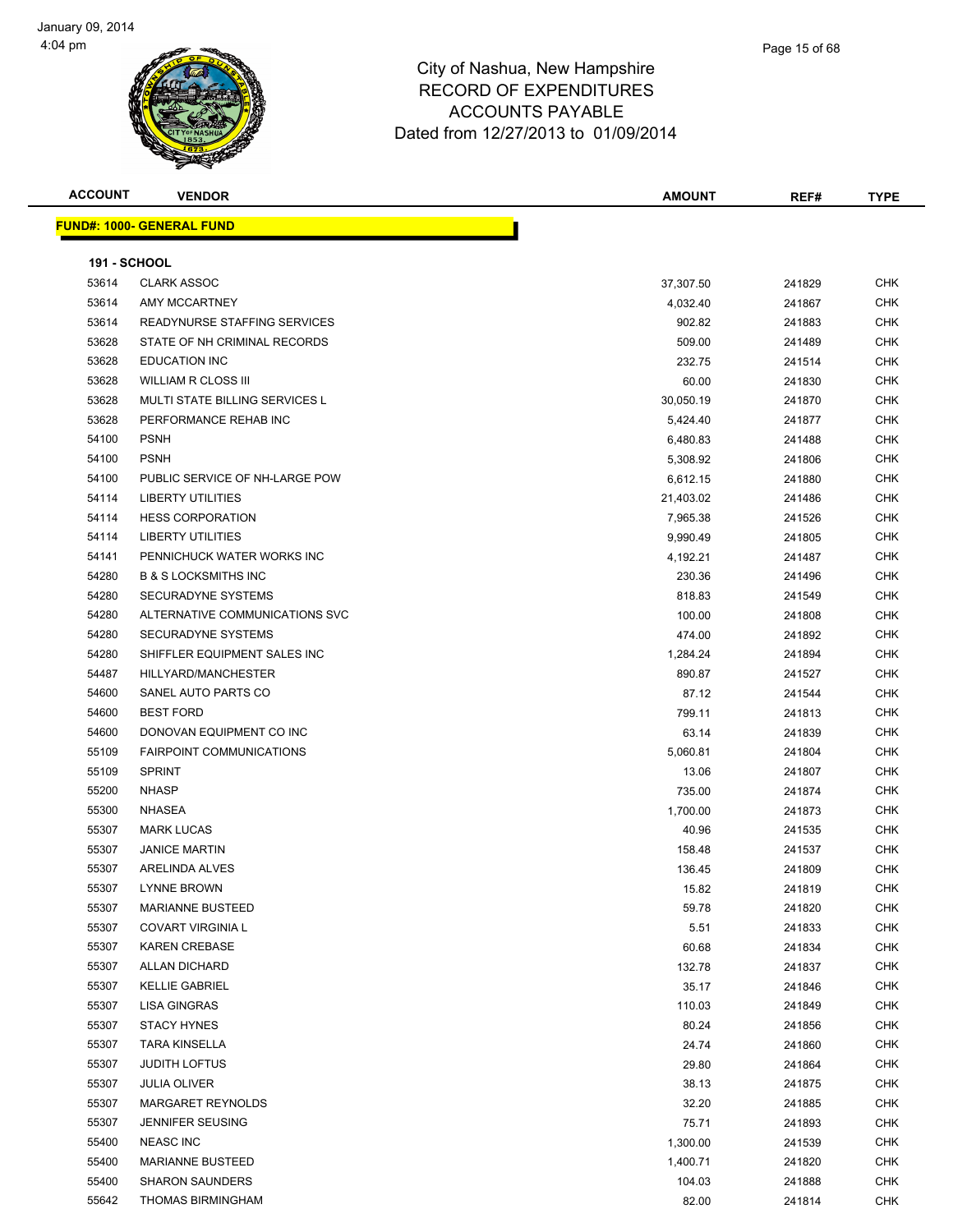| <b>ACCOUNT</b>      | <b>VENDOR</b>                        | <b>AMOUNT</b> | REF#   | <b>TYPE</b> |
|---------------------|--------------------------------------|---------------|--------|-------------|
|                     | <b>FUND#: 1000- GENERAL FUND</b>     |               |        |             |
|                     |                                      |               |        |             |
| <b>191 - SCHOOL</b> |                                      |               |        |             |
| 55642               | MICHAEL BONTATIBUS                   | 82.00         | 241816 | <b>CHK</b>  |
| 55642               | NATHAN CHRISTOPHER                   | 186.00        | 241827 | <b>CHK</b>  |
| 55642               | DANIEL CHRISTOPHER                   | 82.00         | 241828 | CHK         |
| 55642               | <b>BRIAN HARRINGTON</b>              | 62.00         | 241852 | CHK         |
| 55642               | <b>GARY KUBA</b>                     | 62.00         | 241862 | CHK         |
| 55642               | PAUL PEPIN                           | 82.00         | 241876 | CHK         |
| 55642               | DARRELL ROBICHAUD                    | 82.00         | 241886 | <b>CHK</b>  |
| 55690               | FIRST STUDENT INC                    | 6,073.58      | 241516 | CHK         |
| 55691               | FIRST STUDENT INC                    | 127,867.51    | 241516 | CHK         |
| 55691               | <b>BRAD CANFIELD</b>                 | 847.50        | 241821 | <b>CHK</b>  |
| 55694               | <b>CEDARCREST INC</b>                | 4,459.68      | 241505 | CHK         |
| 55694               | <b>EASTER SEALS OF NEW HAMPSHIRE</b> | 1,932.60      | 241513 | CHK         |
| 55694               | LEARNING PREP SCHOOL                 | 3,969.36      | 241533 | CHK         |
| 55694               | <b>SERESC</b>                        | 3,935.61      | 241550 | CHK         |
| 55694               | <b>CEDARCREST INC</b>                | 4,602.40      | 241825 | CHK         |
| 61100               | CENTRAL PAPER PRODUCTS CO            | 63.03         | 241506 | CHK         |
| 61100               | WB MASON CO INC                      | 4.99          | 241554 | CHK         |
| 61100               | <b>CANON SOLUTIONS AMERICA</b>       | 181.00        | 241822 | <b>CHK</b>  |
| 61100               | <b>DEMCO</b>                         | 478.58        | 241836 | CHK         |
| 61100               | <b>RECOGNITION EXPRESS</b>           | 166.26        | 241884 | <b>CHK</b>  |
| 61100               | WB MASON CO INC                      | 1,692.85      | 241902 | <b>CHK</b>  |
| 61135               | <b>BARNES &amp; NOBLE INC</b>        | 223.44        | 241497 | CHK         |
| 61135               | BOUND TREE MEDICAL, LLC              | 66.12         | 241502 | CHK         |
| 61135               | CONN VALLEY BIOLOGICAL SUPPLY        | 60.50         | 241510 | CHK         |
| 61135               | <b>GRANITE STATE STAMPS INC</b>      | 58.47         | 241520 | CHK         |
| 61135               | HOME DEPOT CREDIT SERVICE            | 106.59        | 241530 | CHK         |
| 61135               | MCGRAW-HILL SCHOOL EDUCATION         | 49.59         | 241538 | CHK         |
| 61135               | <b>SCHOOL SPECIALTY</b>              | 1,557.92      | 241548 | CHK         |
| 61135               | <b>SNAKECLAMP</b>                    | 64.90         | 241552 | <b>CHK</b>  |
| 61135               | WB MASON CO INC                      | 86.75         | 241554 | CHK         |
| 61135               | <b>DAVID BAILEY</b>                  | 40.00         | 241810 | <b>CHK</b>  |
| 61135               | <b>BARNES &amp; NOBLE INC</b>        | 111.80        | 241811 | <b>CHK</b>  |
| 61135               | <b>BELLETETES INC</b>                | 181.32        | 241812 | <b>CHK</b>  |
| 61135               | LYNNE BROWN                          | 20.70         | 241819 | CHK         |
| 61135               | <b>DEMCO</b>                         | 242.30        | 241836 | CHK         |
| 61135               | EDGE TECHNOLOGY                      | 129.98        | 241840 | CHK         |
| 61135               | HOME DEPOT CREDIT SERVICES           | 104.35        | 241854 | <b>CHK</b>  |
| 61135               | <b>JW PEPPER &amp; SON INC</b>       | 130.00        | 241859 | CHK         |
| 61135               | <b>KLOCKIT</b>                       | 164.34        | 241861 | <b>CHK</b>  |
| 61135               | MARKET BASKET ACCT 2589096           | 199.01        | 241866 | <b>CHK</b>  |
| 61135               | MONOPRICE INC                        | 33.86         | 241869 | CHK         |
| 61135               | <b>DENISE MYLES</b>                  | 35.05         | 241871 | <b>CHK</b>  |
| 61135               | JAMES P. QUINLAN III                 | 500.00        | 241881 | <b>CHK</b>  |
| 61135               | <b>SCHOOL SPECIALTY</b>              | 560.70        | 241891 | CHK         |
| 61135               | WAL-MART                             | 57.28         | 241901 | CHK         |
| 61135               | WB MASON CO INC                      | 285.97        | 241902 | CHK         |
| 61135               | WOODWIND & BRASSWIND                 | 385.00        | 241904 | CHK         |
| 61142               | WB MASON CO INC                      | 25.76         | 241902 | <b>CHK</b>  |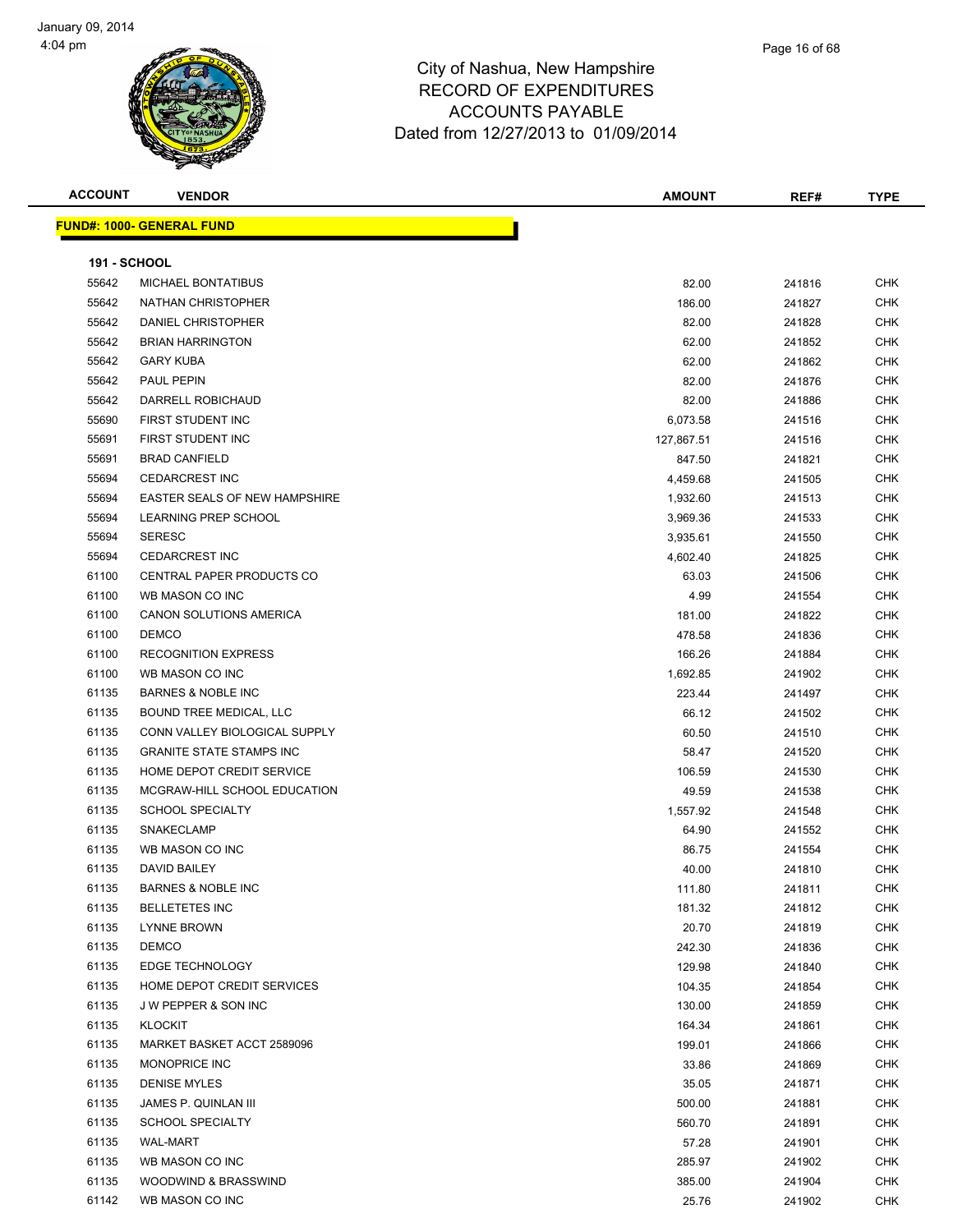

| Page 17 of 68 |
|---------------|
|---------------|

| <b>ACCOUNT</b>      | <b>VENDOR</b>                         | <b>AMOUNT</b> | REF#   | <b>TYPE</b> |
|---------------------|---------------------------------------|---------------|--------|-------------|
|                     | <b>FUND#: 1000- GENERAL FUND</b>      |               |        |             |
| <b>191 - SCHOOL</b> |                                       |               |        |             |
| 61249               | <b>HOUGHTON MIFFLIN HARCOURT PUB</b>  | 128.15        | 241531 | <b>CHK</b>  |
| 61299               | <b>GREGORY LEBLANC</b>                | 49.88         | 241534 | <b>CHK</b>  |
| 61299               | <b>BLUE TARP FINANCIAL</b>            | 106.32        | 241815 | <b>CHK</b>  |
| 61299               | <b>FASTENAL CO</b>                    | 37.78         | 241842 | <b>CHK</b>  |
| 61299               | HOME DEPOT CREDIT SERVICES            | 1,206.92      | 241855 | <b>CHK</b>  |
| 61407               | BATTERY SPECIALISTS OF NH LLC         | 307.74        | 241858 | <b>CHK</b>  |
| 61407               | M & M ELECTRICAL SUPPLY CO INC        | 576.43        | 241865 | <b>CHK</b>  |
| 61407               | <b>WILLIAMS COMMUNICATIONS SERVIC</b> | 442.40        | 241903 | <b>CHK</b>  |
| 61414               | F W WEBB CO                           | 419.70        | 241515 | <b>CHK</b>  |
| 61414               | PEABODY SUPPLY CO                     | 44.36         | 241541 | <b>CHK</b>  |
| 61414               | F W WEBB CO                           | 337.40        | 241841 | <b>CHK</b>  |
| 61414               | <b>GRANITE GROUP</b>                  | 187.08        | 241851 | <b>CHK</b>  |
| 61421               | AIREX FILTER CORPORATION              | 541.61        | 241492 | <b>CHK</b>  |
| 61421               | <b>CAPP INC</b>                       | 176.00        | 241823 | <b>CHK</b>  |
| 61421               | <b>CAPP USA</b>                       | 316.00        | 241824 | <b>CHK</b>  |
| 61421               | <b>GRAINGER</b>                       | 889.82        | 241850 | <b>CHK</b>  |
| 61428               | <b>CENTRAL PAPER PRODUCTS CO</b>      | 5,799.85      | 241506 | <b>CHK</b>  |
| 61428               | CENTRAL PAPER PRODUCTS CO             | 10,973.76     | 241826 | <b>CHK</b>  |
| 61599               | CORRIVEAU ROUTHIER INC                | 78.89         | 241832 | <b>CHK</b>  |
| 61650               | CANON SOLUTIONS AMERICA               | 66.00         | 241822 | <b>CHK</b>  |
| 61814               | <b>BARNES &amp; NOBLE INC</b>         | 175.39        | 241497 | <b>CHK</b>  |
| 61821               | THE TELEGRAPH                         | 208.00        | 241896 | <b>CHK</b>  |
| 61875               | <b>BARNES &amp; NOBLE INC</b>         | 1,205.54      | 241497 | <b>CHK</b>  |
| 61875               | MCGRAW-HILL EDUCATION LLC             | 4,946.34      | 241868 | <b>CHK</b>  |
| 61875               | SCHOLASTIC BOOK FAIRS - 14            | 248.80        | 241890 | <b>CHK</b>  |
| 71221               | COMPUTER HUT dba IT INSIDERS          | 190.00        | 241831 | <b>CHK</b>  |
| 71999               | <b>SCHOOL SPECIALTY</b>               | 1,901.66      | 241548 | <b>CHK</b>  |
|                     | <b>TOTAL 191 - SCHOOL</b>             | \$368,331.48  |        |             |

### **TOTAL FUND 1000 - GENERAL FUND \$1,146,917.79**

### **FUND#: 1001- GF-CAPITAL IMPROVEMENTS**

|       | <b>161 - STREETS-CAP IMP</b> |              |        |            |
|-------|------------------------------|--------------|--------|------------|
| 81100 | SUNSHINE PAVING CORPORATION  | 32.134.52    | 241789 | <b>CHK</b> |
| 81100 | SUNSHINE PAVING CORPORATION  | 196.035.37   | 241789 | <b>CHK</b> |
| 81100 | JOHNSONS ELECTRIC INC        | 761.27       | 241728 | <b>CHK</b> |
| 81100 | BELLETETES INC               | 379.35       | 241956 | <b>CHK</b> |
|       | TOTAL 161 - STREETS-CAP IMP  | \$229.310.51 |        |            |

**TOTAL FUND 1001 - GF-CAPITAL IMPROVEMENTS \$229,310.51**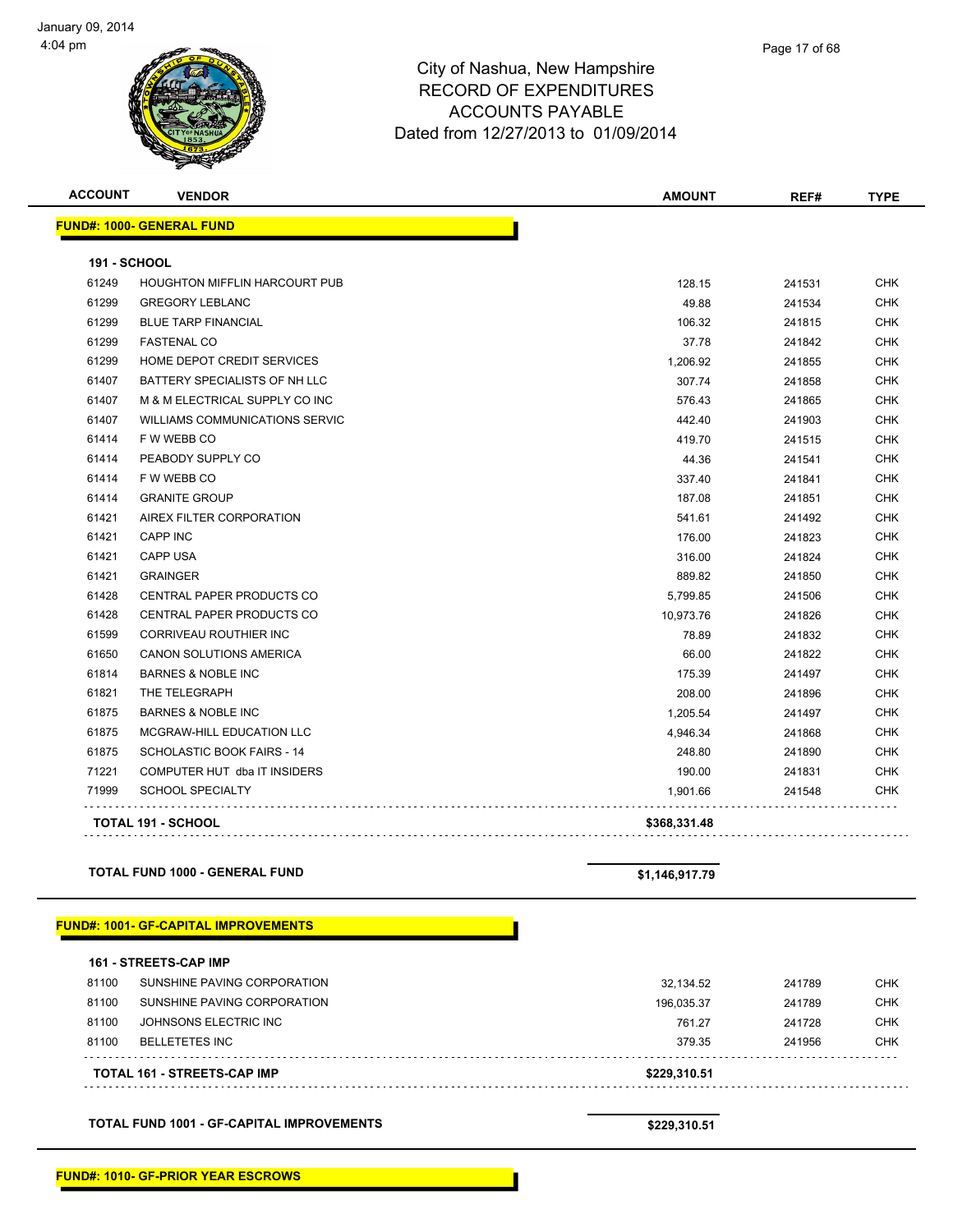| <b>ACCOUNT</b>      | <b>VENDOR</b>                                        | <b>AMOUNT</b> | REF#   | <b>TYPE</b> |
|---------------------|------------------------------------------------------|---------------|--------|-------------|
|                     | <b>FUND#: 1010- GF-PRIOR YEAR ESCROWS</b>            |               |        |             |
|                     | <b>126 - FINANCIAL SERVICES</b>                      |               |        |             |
| 53114               | MELANSON HEATH & CO PC                               | 1,710.00      | 241749 | <b>CHK</b>  |
| 53452               | KROLL, BECKER & WING LLC                             | 782.00        | 241434 | <b>CHK</b>  |
| 53452               | <b>KROLL, BECKER &amp; WING LLC</b>                  | 1,407.60      | 241733 | <b>CHK</b>  |
|                     | <b>TOTAL 126 - FINANCIAL SERVICES</b>                | \$3,899.60    |        |             |
|                     | <b>150 - POLICE-PRIOR YEAR</b>                       |               |        |             |
|                     | 61121 RILEYS SPORT SHOP INC                          | 1,368.56      | 241470 | <b>CHK</b>  |
|                     | <b>TOTAL 150 - POLICE-PRIOR YEAR</b>                 | \$1,368.56    |        |             |
|                     | <b>177 - PARKS &amp; RECREATION-PRIOR YEAR</b>       |               |        |             |
| 81650               | <b>GATE CITY FENCE CO INC</b>                        | 2,650.00      | 241415 | <b>CHK</b>  |
|                     | <b>TOTAL 177 - PARKS &amp; RECREATION-PRIOR YEAR</b> | \$2,650.00    |        |             |
| <b>191 - SCHOOL</b> |                                                      |               |        |             |
| 53628               | X2 DEVELOPMENT CORP                                  | 900.00        | 241905 | <b>CHK</b>  |
|                     | <b>TOTAL 191 - SCHOOL</b>                            | \$900.00      |        |             |
|                     | TOTAL FUND 1010 - GF-PRIOR YEAR ESCROWS              | \$8,818.16    |        |             |

|       | <b>FUND#: 2100- FOOD SERVICES</b>      |              |        |            |
|-------|----------------------------------------|--------------|--------|------------|
| 54487 | AFFILIATED HVAC SERVICES LLC           | 156.76       | 241491 | <b>CHK</b> |
| 54487 | <b>HOBART SERVICE</b>                  | 473.85       | 241528 | <b>CHK</b> |
| 55307 | <b>EVA AXNE</b>                        | 129.10       | 241495 | <b>CHK</b> |
| 55307 | <b>AMY CASSIDY</b>                     | 49.01        | 241504 | <b>CHK</b> |
| 55307 | <b>KAREN GUSTIN</b>                    | 87.01        | 241523 | <b>CHK</b> |
| 55307 | <b>KARYN LAWLESS</b>                   | 205.38       | 241532 | <b>CHK</b> |
| 55307 | <b>ODETTE SLOSEK</b>                   | 91.67        | 241551 | <b>CHK</b> |
| 55600 | ACE PRINTING CO                        | 465.00       | 241490 | <b>CHK</b> |
| 61214 | <b>BIMBO FOODS BAKERIES INC.</b>       | 4,237.63     | 241499 | <b>CHK</b> |
| 61214 | <b>BOSTON PIE INC</b>                  | 661.20       | 241501 | <b>CHK</b> |
| 61214 | COCA COLA BOTTLING CO                  | 1,138.15     | 241507 | <b>CHK</b> |
| 61214 | COSTA FRUIT & PRODUCE CO INC           | 98,175.11    | 241511 | <b>CHK</b> |
| 61214 | <b>GARELICK FARMS LYNN</b>             | 30,813.40    | 241517 | <b>CHK</b> |
| 61214 | <b>GILLS PIZZA CO</b>                  | 2,042.10     | 241518 | <b>CHK</b> |
| 61214 | <b>GREAT STATE BEVERAGES INC</b>       | 112.00       | 241521 | <b>CHK</b> |
| 61214 | <b>M SAUNDERS INC</b>                  | 817.80       | 241536 | <b>CHK</b> |
| 61299 | <b>CENTRAL PAPER PRODUCTS CO</b>       | 18,152.89    | 241506 | <b>CHK</b> |
|       | <b>TOTAL FUND 2100 - FOOD SERVICES</b> | \$157,808.06 |        |            |

**FUND#: 2201- DRIVERS EDUCATION**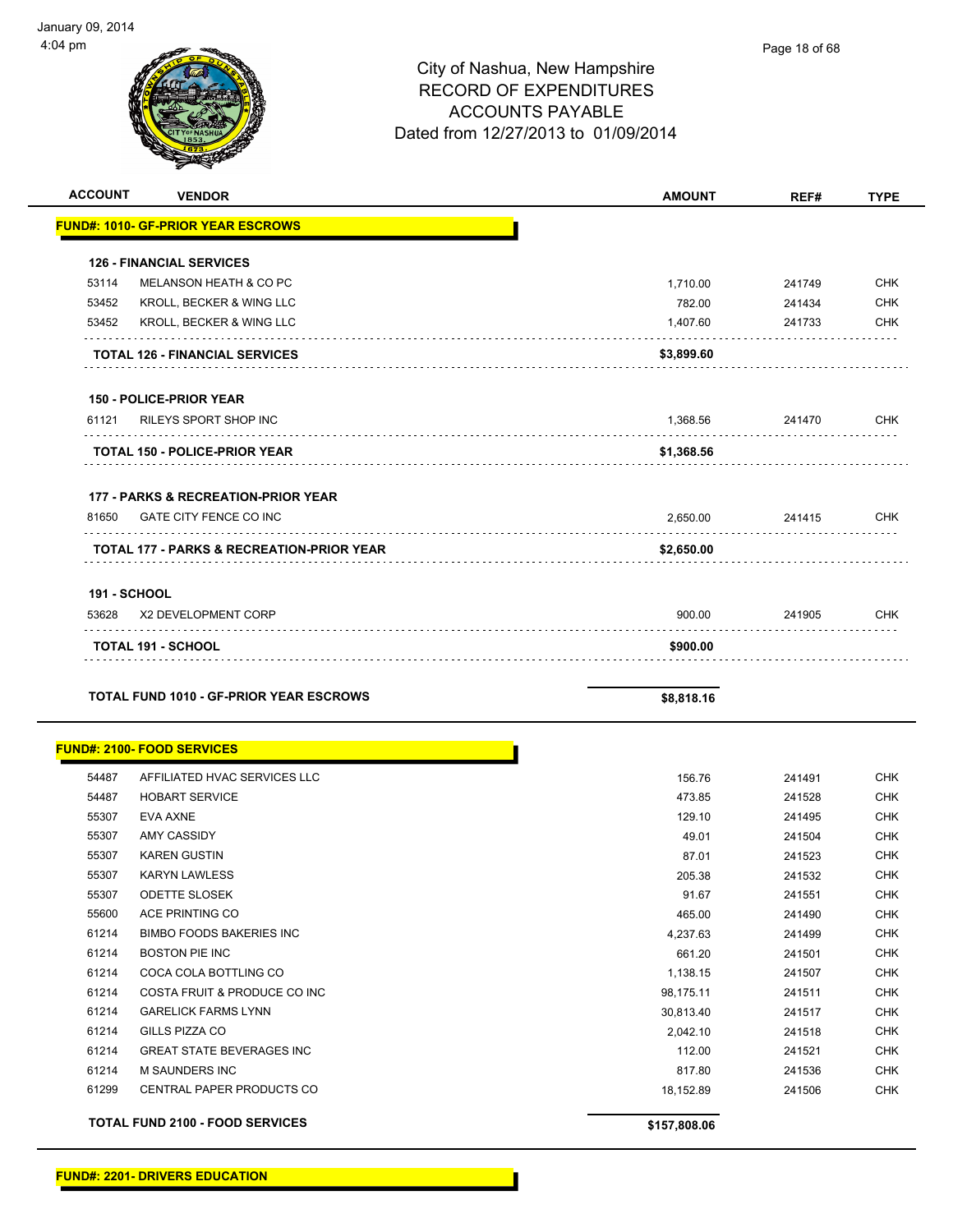

| <b>ACCOUNT</b> | <b>VENDOR</b>                                           | <b>AMOUNT</b> | REF#   | <b>TYPE</b> |
|----------------|---------------------------------------------------------|---------------|--------|-------------|
|                | <b>FUND#: 2201- DRIVERS EDUCATION</b>                   |               |        |             |
| 61799          | <b>BEST FORD</b>                                        | 88.20         | 241813 | <b>CHK</b>  |
|                | <b>TOTAL FUND 2201 - DRIVERS EDUCATION</b>              |               |        |             |
|                |                                                         | \$88.20       |        |             |
|                | <u> FUND#: 2207- ADULT ED/CONTINUING ED</u>             |               |        |             |
| 55307          | ADAM ROZUMEK                                            | 287.40        | 241887 | <b>CHK</b>  |
|                | <b>TOTAL FUND 2207 - ADULT ED/CONTINUING ED</b>         | \$287.40      |        |             |
|                | <b>FUND#: 2212- ATHLETICS REVENUE FUND</b>              |               |        |             |
| 61107          | ATHLETICA, INC                                          | 61.96         | 241494 | <b>CHK</b>  |
|                |                                                         |               |        |             |
|                | <b>TOTAL FUND 2212 - ATHLETICS REVENUE FUND</b>         | \$61.96       |        |             |
|                | <u> FUND#: 2222- AFTER SCHOOL PROGRAM</u>               |               |        |             |
| 61299          | NEW ENGLAND ICE CREAM                                   | 915.00        | 241540 | <b>CHK</b>  |
| 61299          | <b>GARELICK FARMS LYNN</b>                              | 514.61        | 241847 | <b>CHK</b>  |
|                | TOTAL FUND 2222 - AFTER SCHOOL PROGRAM                  | \$1,429.61    |        |             |
|                | <u> FUND#: 2247- CULINARY ARTS</u>                      |               |        |             |
| 61135          | CENTRAL PAPER PRODUCTS CO                               | 379.36        | 241826 | <b>CHK</b>  |
| 61135          | <b>GENERAL LINEN SERVICE INC</b>                        | 74.76         | 241848 | <b>CHK</b>  |
|                | <b>TOTAL FUND 2247 - CULINARY ARTS</b>                  | \$454.12      |        |             |
|                | <u> FUND#: 2503- PARKS &amp; REC PROGRAMS FUND</u>      |               |        |             |
| 44549          | BOSTON RED SOX BASEBALL CLUB                            | 10,598.00     | 241672 | <b>CHK</b>  |
| 55658          | PETTY CASH                                              | 69.85         | 241355 | <b>CHK</b>  |
|                |                                                         |               |        |             |
|                | <b>TOTAL FUND 2503 - PARKS &amp; REC PROGRAMS FUND</b>  | \$10,667.85   |        |             |
|                | <u> FUND#: 2505- GOVT &amp; EDUCATION CHANNELS FUND</u> |               |        |             |
| 53470          | <b>JOHN COLLINS</b>                                     | 500.00        | 241685 | <b>CHK</b>  |
| 53470          | <b>MIKE JEYNES</b>                                      | 125.00        | 241727 | CHK         |
| 53470          | <b>THOMAS KING</b>                                      | 350.00        | 241731 | <b>CHK</b>  |
| 53470          | PATRICK MALONE                                          | 100.00        | 241742 | <b>CHK</b>  |
| 53470          | <b>JIM MCLEAN</b>                                       | 150.00        | 241748 | <b>CHK</b>  |
| 53470          | TIM O'NEIL                                              | 425.00        | 241763 | <b>CHK</b>  |
| 53470          | TEN SIX SIX MEDIA                                       | 50.00         | 241791 | <b>CHK</b>  |
| 53470          | FRANK J WALLENT                                         | 187.50        | 241798 | <b>CHK</b>  |
| 54100          | <b>PSNH</b>                                             | 232.95        | 241640 | <b>CHK</b>  |
| 55200          | <b>NHCCM</b>                                            | 250.00        | 241635 | <b>CHK</b>  |
| 55699          | AARDVARK THE DEAN OF CLEAN                              | 195.00        | 241652 | <b>CHK</b>  |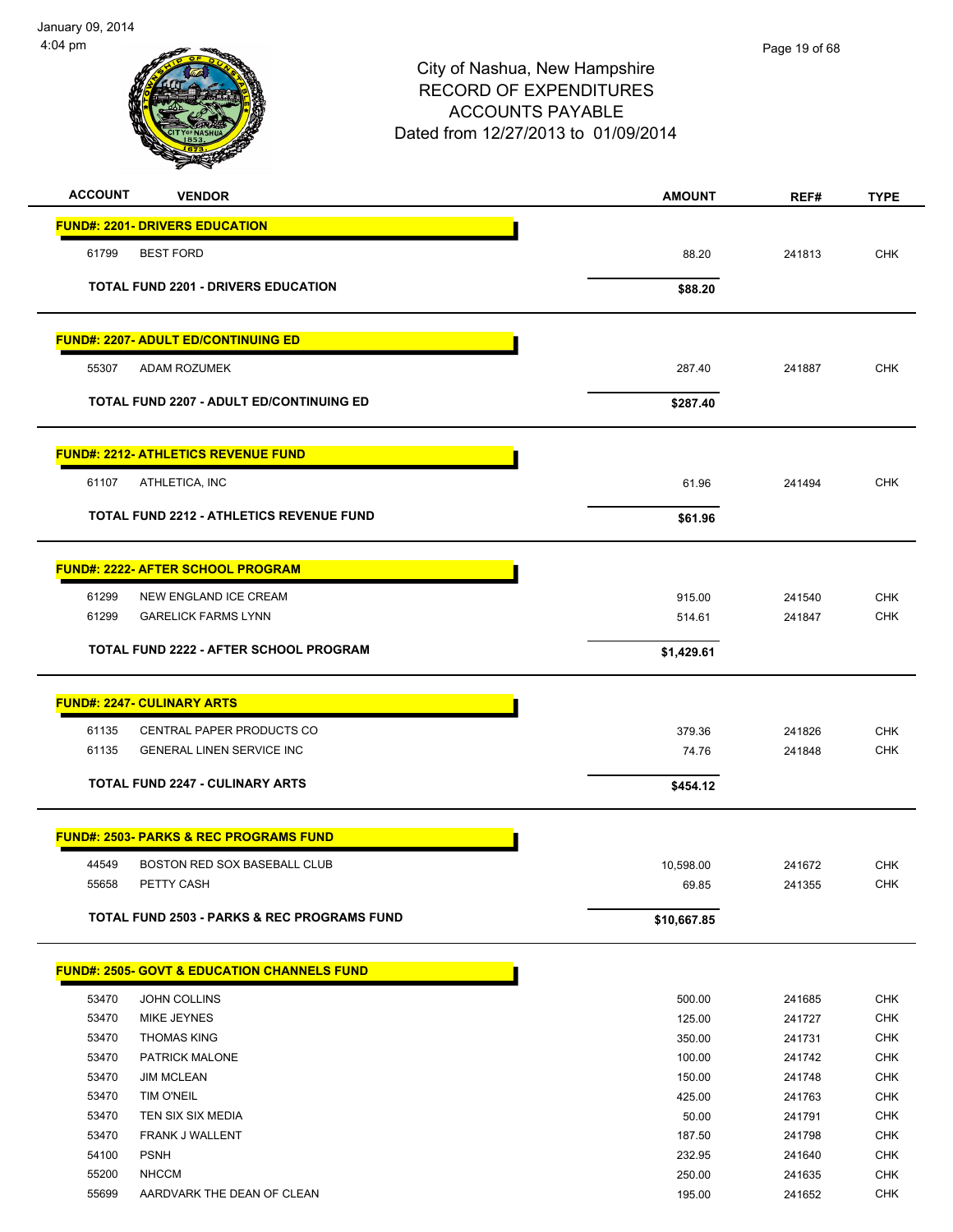

| <b>ACCOUNT</b> | <b>VENDOR</b>                                               |                                | <b>AMOUNT</b> | REF#     | <b>TYPE</b> |
|----------------|-------------------------------------------------------------|--------------------------------|---------------|----------|-------------|
|                | <b>FUND#: 2505- GOVT &amp; EDUCATION CHANNELS FUND</b>      |                                |               |          |             |
| 61100          | WB MASON CO INC                                             |                                | 113.94        | 241799   | <b>CHK</b>  |
| 61299          | WB MASON CO INC                                             |                                | 27.64         | 241799   | <b>CHK</b>  |
| 61428          | NEW ENGLAND PAPER & SUPPLY                                  |                                | 87.62         | 241760   | <b>CHK</b>  |
| 61428          | WB MASON CO INC                                             |                                | 20.01         | 241799   | <b>CHK</b>  |
|                |                                                             |                                |               |          |             |
|                | <b>TOTAL FUND 2505 - GOVT &amp; EDUCATION CHANNELS FUND</b> |                                | \$2,814.66    |          |             |
|                | <b>FUND#: 2506- HUNT BLDG FACILITY RENTALS</b>              |                                |               |          |             |
| 54100          | <b>PSNH</b>                                                 |                                | 473.11        | 241640   | <b>CHK</b>  |
| 54200          | ERICKSON CLEANING SERVICES LLC                              |                                | 330.00        | 241697   | <b>CHK</b>  |
|                |                                                             |                                |               |          |             |
|                | <b>TOTAL FUND 2506 - HUNT BLDG FACILITY RENTALS</b>         |                                | \$803.11      |          |             |
|                | <b>FUND#: 3015- HUNT BLDG GRANTS FUND</b>                   |                                |               |          |             |
| 55699          | TAYLOR RENTAL INC                                           |                                | 123.37        | 241476   | <b>CHK</b>  |
|                | <b>TOTAL FUND 3015 - HUNT BLDG GRANTS FUND</b>              |                                | \$123.37      |          |             |
|                | <b>FUND#: 3068- COMMUNITY SERVICES GRANTS</b>               |                                |               |          |             |
|                |                                                             |                                |               |          |             |
| 55300          | <b>ASHLEY CONLEY</b>                                        |                                | 180.59        | 241329   | <b>CHK</b>  |
| 55300          | CITIZENS BANK CREDIT CARD                                   | Marriott Boston Copley Place   | 820.59        | 92014080 | <b>ACH</b>  |
| 71000          | AMAZON                                                      |                                | 1,193.69      | 241363   | <b>CHK</b>  |
|                | <b>TOTAL FUND 3068 - COMMUNITY SERVICES GRANTS</b>          |                                | \$2,194.87    |          |             |
|                | <b>FUND#: 3070- COMMUNITY HEALTH GRANTS FUND</b>            |                                |               |          |             |
| 54221          | <b>STERICYCLE</b>                                           |                                | 36.86         | 241787   | <b>CHK</b>  |
|                | <b>TOTAL FUND 3070 - COMMUNITY HEALTH GRANTS FUND</b>       |                                | \$36.86       |          |             |
|                |                                                             |                                |               |          |             |
|                | <b>FUND#: 3090- URBAN PROGRAM GRANTS</b>                    |                                |               |          |             |
| 54210          | PAULINE & JOSE CONTRERAS AND                                |                                | 15,000.00     | 241330   | <b>CHK</b>  |
| 55307          | CITIZENS BANK CREDIT CARD                                   | Reniassance Hotels (CO Madison | 392.88        | 92014080 | <b>ACH</b>  |
| 55421          | <b>BIOS ENVIRONMENTS INC</b>                                |                                | 700.00        | 241325   | <b>CHK</b>  |
| 55421          | <b>DANIEL IDELL</b>                                         |                                | 350.00        | 241338   | <b>CHK</b>  |
| 69025          | DORIS CASO AND DAD'S ABATEMENT                              |                                | 3,200.00      | 241327   | <b>CHK</b>  |
| 69075          | BRIDGES DOM & SEXUAL VIOLENCE                               |                                | 3,260.54      | 241673   | <b>CHK</b>  |
| 69075          | BRIDGES DOM & SEXUAL VIOLENCE                               |                                | 4,193.98      | 241673   | <b>CHK</b>  |
| 69075          | NASHUA ADULT LEARNING CENTER                                |                                | 5,650.00      | 241756   | <b>CHK</b>  |
|                | <b>TOTAL FUND 3090 - URBAN PROGRAM GRANTS</b>               |                                | \$32,747.40   |          |             |
|                | <b>FUND#: 3100- ECONOMIC DEVELOPMENT GRANTS</b>             |                                |               |          |             |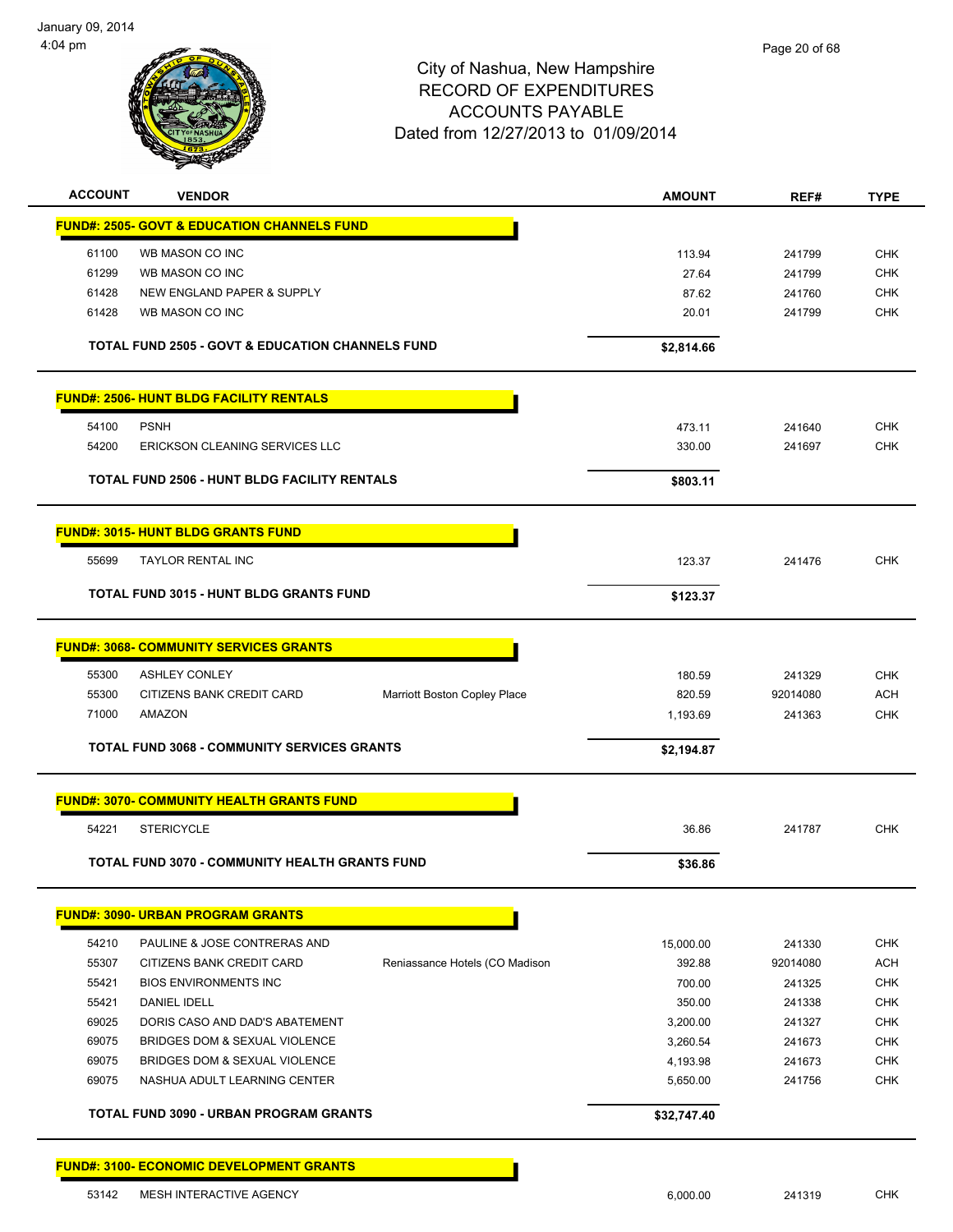

| <b>ACCOUNT</b> | <b>VENDOR</b>                                 | <b>AMOUNT</b> | REF#   | <b>TYPE</b> |
|----------------|-----------------------------------------------|---------------|--------|-------------|
|                | TOTAL FUND 3100 - ECONOMIC DEVELOPMENT GRANTS | \$6,000.00    |        |             |
|                | <b>FUND#: 3120- TRANSIT GRANTS</b>            |               |        |             |
| 54100          | <b>PSNH</b>                                   | 861.90        | 241640 | <b>CHK</b>  |
| 54100          | <b>PSNH</b>                                   | 1,076.17      | 241640 | <b>CHK</b>  |
| 54100          | <b>PSNH</b>                                   | 311.90        | 241640 | <b>CHK</b>  |
| 54141          | PENNICHUCK WATER WORKS INC                    | 45.78         | 241639 | <b>CHK</b>  |
| 54600          | STRATHAM TIRE                                 | 16.54         | 241475 | <b>CHK</b>  |
| 55109          | <b>FAIRPOINT COMMUNICATIONS</b>               | 50.00         | 241615 | <b>CHK</b>  |
| 55699          | FIRST TRANSIT INC                             | 129,270.96    | 241702 | <b>CHK</b>  |
| 55699          | <b>CINTAS UNIFORMS</b>                        | 256.56        | 241683 | <b>CHK</b>  |
| 61299          | PURE WATERS OF NEW ENGLAND LLC                | 31.50         | 241466 | <b>CHK</b>  |
| 61299          | WB MASON CO INC                               | 157.61        | 241799 | <b>CHK</b>  |
| 61299          | <b>CENTRAL PAPER PRODUCTS CO</b>              | 344.23        | 241679 | <b>CHK</b>  |
| 61299          | HOME DEPOT CREDIT SERVICE 3065                | 58.14         | 241716 | <b>CHK</b>  |
| 61307          | <b>EAST RIVER ENERGY INC</b>                  | 33,724.48     | 241695 | <b>CHK</b>  |
| 61705          | <b>MAYNARD &amp; LESIEUR INC</b>              | 1,575.00      | 241747 | <b>CHK</b>  |
| 61705          | STRATHAM TIRE                                 | 128.93        | 241475 | <b>CHK</b>  |
| 61705          | PETE'S TIRE BARNS INC                         | 1,710.84      | 241578 | <b>CHK</b>  |
| 61709          | NAPA AUTO PARTS                               | 64.37         | 241454 | <b>CHK</b>  |
| 61709          | PRINT FACTORY                                 | 51.00         | 241465 | <b>CHK</b>  |
| 61709          | PETRO CANADA AMERICA                          | 1,628.96      | 241770 | <b>CHK</b>  |
| 61799          | <b>CUMMINS NORTHEAST LLC</b>                  | 179.02        | 241405 | <b>CHK</b>  |
| 61799          | <b>GILLIG LLC</b>                             | 96.81         | 241418 | <b>CHK</b>  |
| 61799          | <b>GRAINGER</b>                               | 213.03        | 241419 | <b>CHK</b>  |
| 61799          | <b>NAPA AUTO PARTS</b>                        | 32.85         | 241454 | <b>CHK</b>  |
| 61799          | ALLIANCE BUS GROUP INC                        | 210.24        | 241655 | <b>CHK</b>  |
| 61799          | <b>GILLIG LLC</b>                             | 1,275.99      | 241707 | <b>CHK</b>  |
| 61799          | ALLIANCE BUS GROUP INC                        | 288.40        | 241382 | <b>CHK</b>  |
| 61799          | NAPA AUTO PARTS                               | 97.98         | 241454 | <b>CHK</b>  |
| 61799          | NAPA AUTO PARTS                               | 84.42         | 241755 | CHK         |
| 61799          | <b>QUIRK GM PARTS DEPOT</b>                   | 362.47        | 241772 | <b>CHK</b>  |
| 61799          | ALLIANCE BUS GROUP INC                        | 130.66        | 241382 | <b>CHK</b>  |
| 61799          | NAPA AUTO PARTS                               | 57.54         | 241454 | <b>CHK</b>  |
| 61799          | ALLIANCE BUS GROUP INC                        | 125.04        | 241655 | CHK         |
| 61799          | NAPA AUTO PARTS                               | 44.94         | 241755 | <b>CHK</b>  |
| 61799          | <b>FASTENAL CO</b>                            | 17.88         | 241414 | <b>CHK</b>  |
| 61799          | <b>NAPA AUTO PARTS</b>                        | 43.96         | 241454 | <b>CHK</b>  |
| 61799          | RYDER FLEET PRODUCTS                          | 106.45        | 241472 | <b>CHK</b>  |
| 61799          | <b>FASTENAL CO</b>                            | 2.00          | 241699 | <b>CHK</b>  |
| 61799          | RYDER FLEET PRODUCTS COM INC                  | 7.63          | 241776 | CHK         |
| 61799          | NAPA AUTO PARTS                               | 1.90          | 241454 | <b>CHK</b>  |
| 61799          | NAPA AUTO PARTS                               | 190.00        | 241755 | <b>CHK</b>  |
| 61799          | NASHUA OUTDOOR POWER EQUIPMENT                | 42.79         | 241757 | <b>CHK</b>  |
| 68240          | <b>ALPHAGRAPHICS</b>                          | 201.25        | 241383 | <b>CHK</b>  |
|                | <b>TOTAL FUND 3120 - TRANSIT GRANTS</b>       | \$175,178.12  |        |             |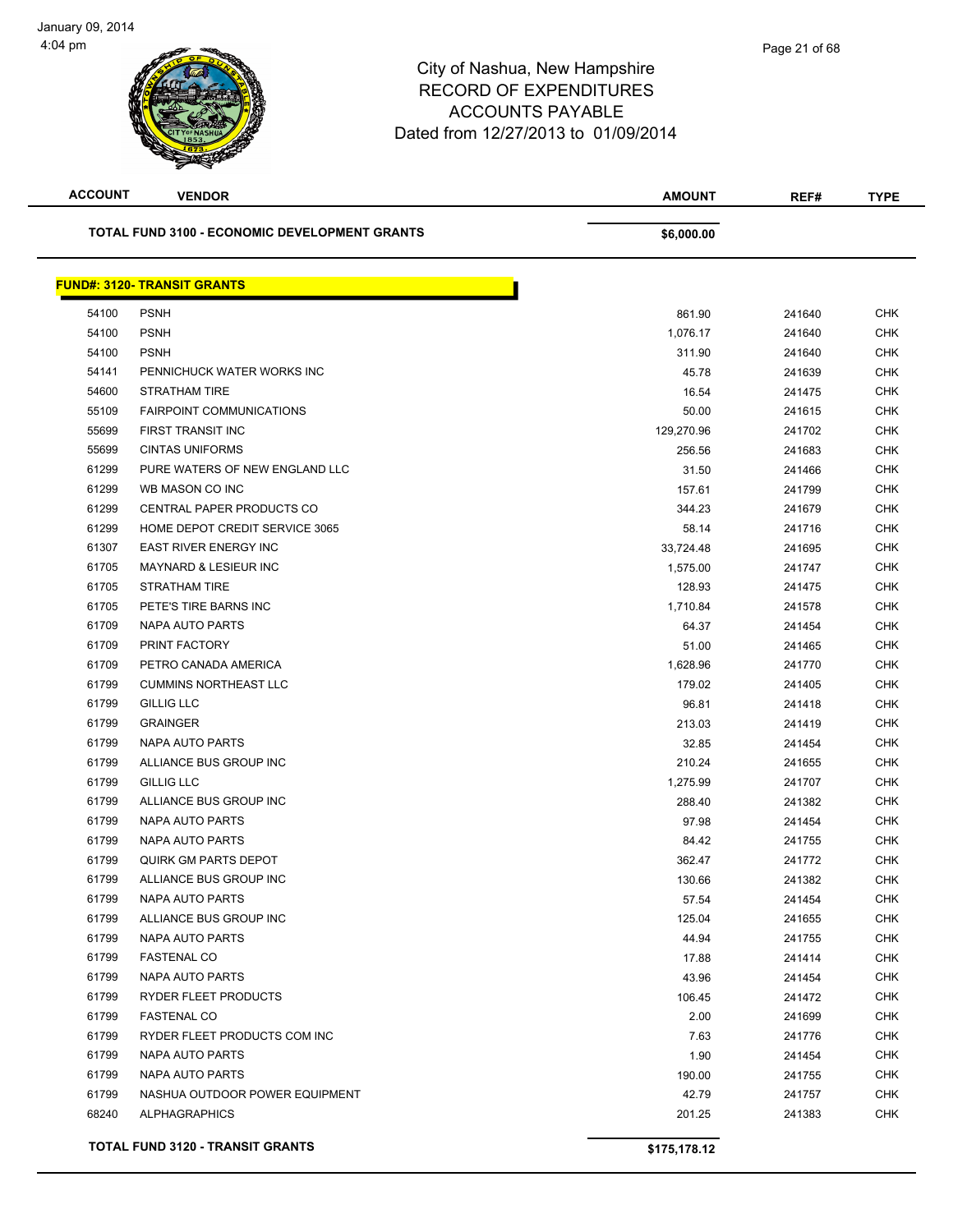

| <b>ACCOUNT</b> | <b>VENDOR</b>                               |                   | <b>AMOUNT</b> | REF#     | <b>TYPE</b> |
|----------------|---------------------------------------------|-------------------|---------------|----------|-------------|
|                | <u> FUND#: 3800- SCHOOL GRANTS FUND</u>     |                   |               |          |             |
| 53607          | TARA L HASBROUCK                            |                   | 175.00        | 241853   | <b>CHK</b>  |
| 53607          | <b>MARK PROULX</b>                          |                   | 52.50         | 241879   | CHK         |
| 53607          | <b>MARGARET M THERIAULT</b>                 |                   | 262.50        | 241897   | <b>CHK</b>  |
| 53607          | <b>BEVERLY TUFTS</b>                        |                   | 52.50         | 241899   | <b>CHK</b>  |
| 53607          | <b>AUDREY VARGA</b>                         |                   | 87.50         | 241900   | <b>CHK</b>  |
| 53628          | ARCHITECTS FOR LEARNING, LLC                |                   | 787.50        | 241493   | <b>CHK</b>  |
| 53628          | <b>TIMOTHY F BOSCH</b>                      |                   | 237.50        | 241818   | <b>CHK</b>  |
| 53628          | <b>BOOTHBY THERAPY SERVICES LLC</b>         |                   | 701.36        | 241500   | <b>CHK</b>  |
| 53628          | <b>BOOTHBY THERAPY SERVICES LLC</b>         |                   | 701.36        | 241817   | <b>CHK</b>  |
| 53628          | <b>INTERIM HEALTH CARE</b>                  |                   | 8,794.50      | 241857   | <b>CHK</b>  |
| 53628          | SILVER TOUCH HHC                            |                   | 2,115.00      | 241895   | <b>CHK</b>  |
| 54807          | <b>FIRST CHURCH</b>                         |                   | 258.33        | 241844   | <b>CHK</b>  |
| 54807          | <b>FIRST CHURCH</b>                         |                   | 3,432.67      | 241844   | CHK         |
| 55300          | <b>CHRISTOPHER SAUNDERS</b>                 |                   | 367.89        | 241545   | <b>CHK</b>  |
| 55300          | CITIZENS BANK CREDIT CARD                   | <b>JETBLUE</b>    | 133.90        | 92014080 | <b>ACH</b>  |
| 55300          | CITIZENS BANK CREDIT CARD                   | <b>JETBLUE</b>    | 1,071.20      | 92014080 | <b>ACH</b>  |
| 55300          | CITIZENS BANK CREDIT CARD                   | <b>NASSP MOTO</b> | 1,505.00      | 92014080 | <b>ACH</b>  |
| 55300          | <b>COLLEEN DARWISH</b>                      |                   | 127.52        | 241835   | <b>CHK</b>  |
| 55300          | <b>DEBORAH POTHIER</b>                      |                   | 42.37         | 241878   | <b>CHK</b>  |
| 55400          | <b>NHASCD</b>                               |                   | 1,867.50      | 241872   | <b>CHK</b>  |
| 55400          | <b>SERESC</b>                               |                   | 155.00        | 241550   | <b>CHK</b>  |
| 55607          | TITLE ONE PETTY CASH                        |                   | 4.22          | 241898   | <b>CHK</b>  |
| 55690          | FIRST STUDENT INC                           |                   | 105.45        | 241845   | CHK         |
| 61135          | <b>SCHOOL SPECIALTY</b>                     |                   | 108.09        | 241548   | <b>CHK</b>  |
| 61135          | WB MASON CO INC                             |                   | 286.90        | 241554   | <b>CHK</b>  |
| 61135          | LAKESHORE LEARNING MATERIALS                |                   | 204.92        | 241863   | <b>CHK</b>  |
| 61135          | TITLE ONE PETTY CASH                        |                   | 108.25        | 241898   | <b>CHK</b>  |
| 61135          | WB MASON CO INC                             |                   | 15.43         | 241902   | <b>CHK</b>  |
| 61135          | <b>JENNIFER DIMARIA</b>                     |                   | 101.38        | 241838   | <b>CHK</b>  |
| 61875          | <b>JENNIFER SCARPATI</b>                    |                   | 53.98         | 241889   | <b>CHK</b>  |
| 61875          | <b>BARNES &amp; NOBLE INC</b>               |                   | 25.60         | 241811   | <b>CHK</b>  |
| 71221          | COMPUTER HUT dba IT INSIDERS                |                   | 20,671.00     | 241509   | <b>CHK</b>  |
| 71221          | <b>SCHOOL OUTFITTERS</b>                    |                   | 295.32        | 241547   | <b>CHK</b>  |
| 71999          | PRO AV SYSTEMS INC                          |                   | 664.00        | 241542   | <b>CHK</b>  |
| 71999          | COMPUTER HUT dba IT INSIDERS                |                   | 1,179.95      | 241831   | <b>CHK</b>  |
|                | <b>TOTAL FUND 3800 - SCHOOL GRANTS FUND</b> |                   | \$46,753.09   |          |             |

|       | <u> FUND#: 3810- FOOD SERVICE GRANTS FUND</u>     |
|-------|---------------------------------------------------|
| 61299 | CENTRAL PAPER PRODUCTS CO                         |
| 61299 | COSTA FRUIT & PRODUCE CO INC                      |
| 61299 | COSTA FRUIT & PRODUCE CO INC                      |
| 61299 | COSTA FRUIT & PRODUCE CO INC                      |
| 61299 | CENTRAL PAPER PRODUCTS CO                         |
| 61299 | COSTA FRUIT & PRODUCE CO INC                      |
|       |                                                   |
|       | <b>TOTAL FUND 3810 - FOOD SERVICE GRANTS FUND</b> |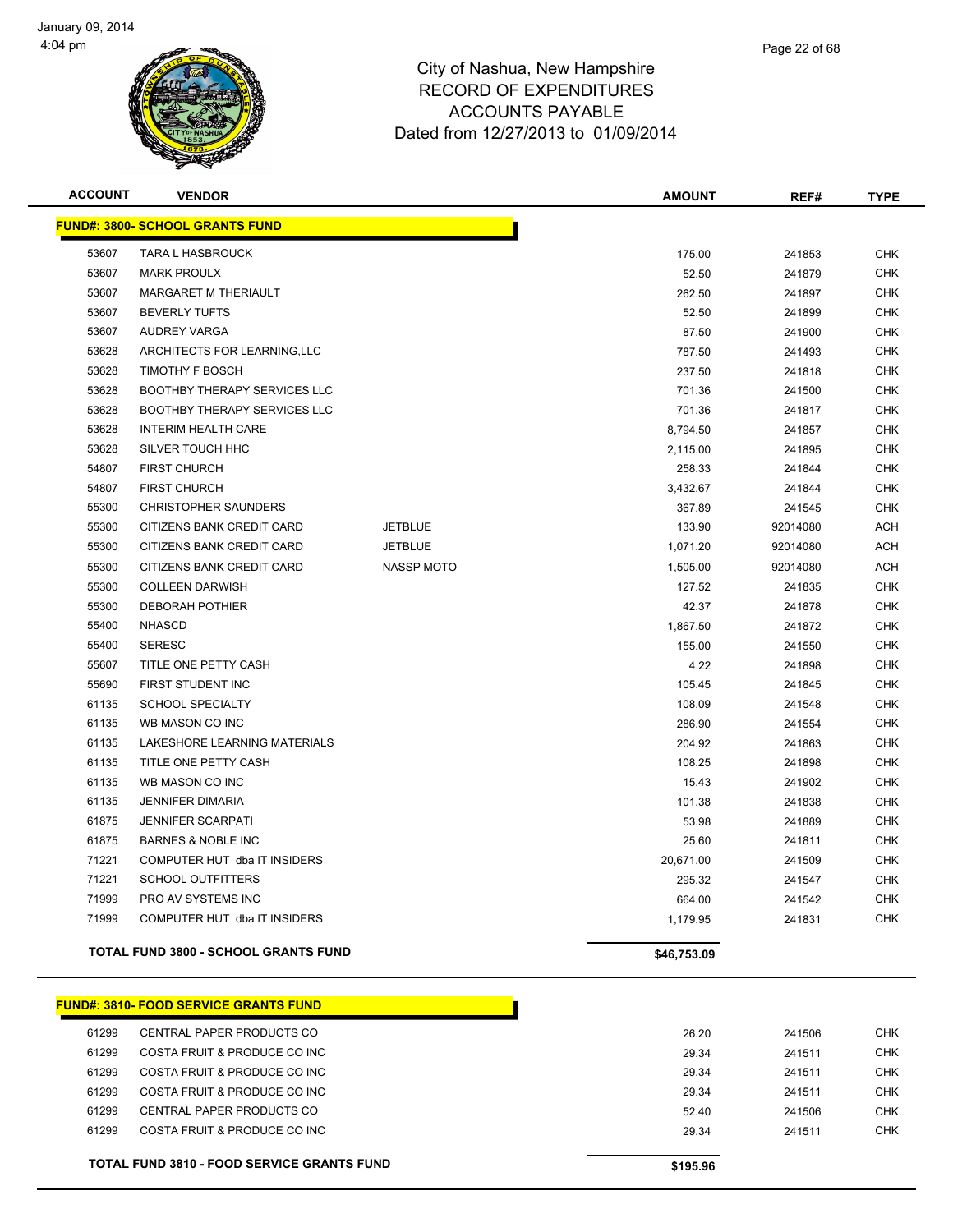

| <b>ACCOUNT</b><br><b>VENDOR</b>                            | <b>AMOUNT</b> | REF#     | <b>TYPE</b> |
|------------------------------------------------------------|---------------|----------|-------------|
| <b>FUND#: 4005- TRAFFIC VIOLATIONS FUND</b>                |               |          |             |
| <b>MAILINGS UNLIMITED</b><br>55607                         | 46.01         | 241741   | <b>CHK</b>  |
| 55699<br>VERIZON WIRELESS-742016226                        | 154.82        | 241650   | <b>CHK</b>  |
| 61799<br>MACMULKIN CHEVROLET INC                           | 933.00        | 241437   | <b>CHK</b>  |
| 61799<br>SULLIVAN TIRE COMPANY                             | 123.66        | 241788   | <b>CHK</b>  |
| <b>TOTAL FUND 4005 - TRAFFIC VIOLATIONS FUND</b>           | \$1,257.49    |          |             |
| <u> FUND#: 4010- MOTOR VEHICLE ADMIN FUND</u>              |               |          |             |
| 53467<br><b>MAILINGS UNLIMITED</b>                         | 144.59        | 241741   | <b>CHK</b>  |
| <b>TOTAL FUND 4010 - MOTOR VEHICLE ADMIN FUND</b>          | \$144.59      |          |             |
| <b>FUND#: 4025- DOJ DRUG FORFEITURE FUNDS</b>              |               |          |             |
| 55118<br>VERIZON WIRELESS-785728687                        | 462.53        | 241648   | <b>CHK</b>  |
| 55400<br>CITIZENS BANK CREDIT CARD<br><b>Hyatt Regency</b> | 386.46        | 92014080 | <b>ACH</b>  |
| 55400<br>CITIZENS BANK CREDIT CARD<br><b>Hyatt Regency</b> | 386.46        | 92014080 | <b>ACH</b>  |
| 55699<br>COMCAST CABLE COMMUNICATIONS I                    | 450.20        | 241614   | <b>CHK</b>  |
| <b>TOTAL FUND 4025 - DOJ DRUG FORFEITURE FUNDS</b>         | \$1,685.65    |          |             |
| <b>FUND#: 4085- RIVERFRONT PROMENADE TIF</b>               |               |          |             |
| 54280<br><b>GREENSCAPE INC</b>                             | 7,231.00      | 241711   | <b>CHK</b>  |
| TOTAL FUND 4085 - RIVERFRONT PROMENADE TIF                 | \$7,231.00    |          |             |
| <b>FUND#: 4090- LIB-LOST/DAMAGED BOOK FINES</b>            |               |          |             |
| 45440<br><b>KIMBALL LIBRARY</b>                            | 13.00         | 241730   | CHK         |
| 61814<br>RANDOM HOUSE INC                                  | 20.00         | 241775   | <b>CHK</b>  |
| 61875<br><b>AMAZON</b>                                     | 12.07         | 241363   | <b>CHK</b>  |
| 61875<br><b>BAKER &amp; TAYLOR</b>                         | 240.13        | 241388   | <b>CHK</b>  |
| 61875<br><b>INGRAM LIBRARY SERVICES</b>                    | 155.90        | 241428   | <b>CHK</b>  |
| 61875<br>UNIQUE MANAGEMENT SERVICES INC                    | 384.85        | 241483   | <b>CHK</b>  |
| 61875<br><b>BAKER &amp; TAYLOR</b>                         | 103.75        | 241663   | <b>CHK</b>  |
| <b>TOTAL FUND 4090 - LIB-LOST/DAMAGED BOOK FINES</b>       | \$929.70      |          |             |
| <u> FUND#: 4600- ECON DEV-GREATER NASHUA RLF</u>           |               |          |             |
| 53628<br><b>MERRA &amp; KANAKIS PC</b>                     | 77.00         | 241446   | <b>CHK</b>  |
| TOTAL FUND 4600 - ECON DEV-GREATER NASHUA RLF              | \$77.00       |          |             |
| <u> FUND#: 5010- CAP PROJECTS-INFO TECHNOLOGY_</u>         |               |          |             |
| 81342<br><b>KRONOS INC</b>                                 | 10,000.00     | 241734   | <b>CHK</b>  |
| 81342<br>CITIZENS BANK CREDIT CARD<br><b>BOBS PIZZA</b>    | 75.96         | 92014080 | <b>ACH</b>  |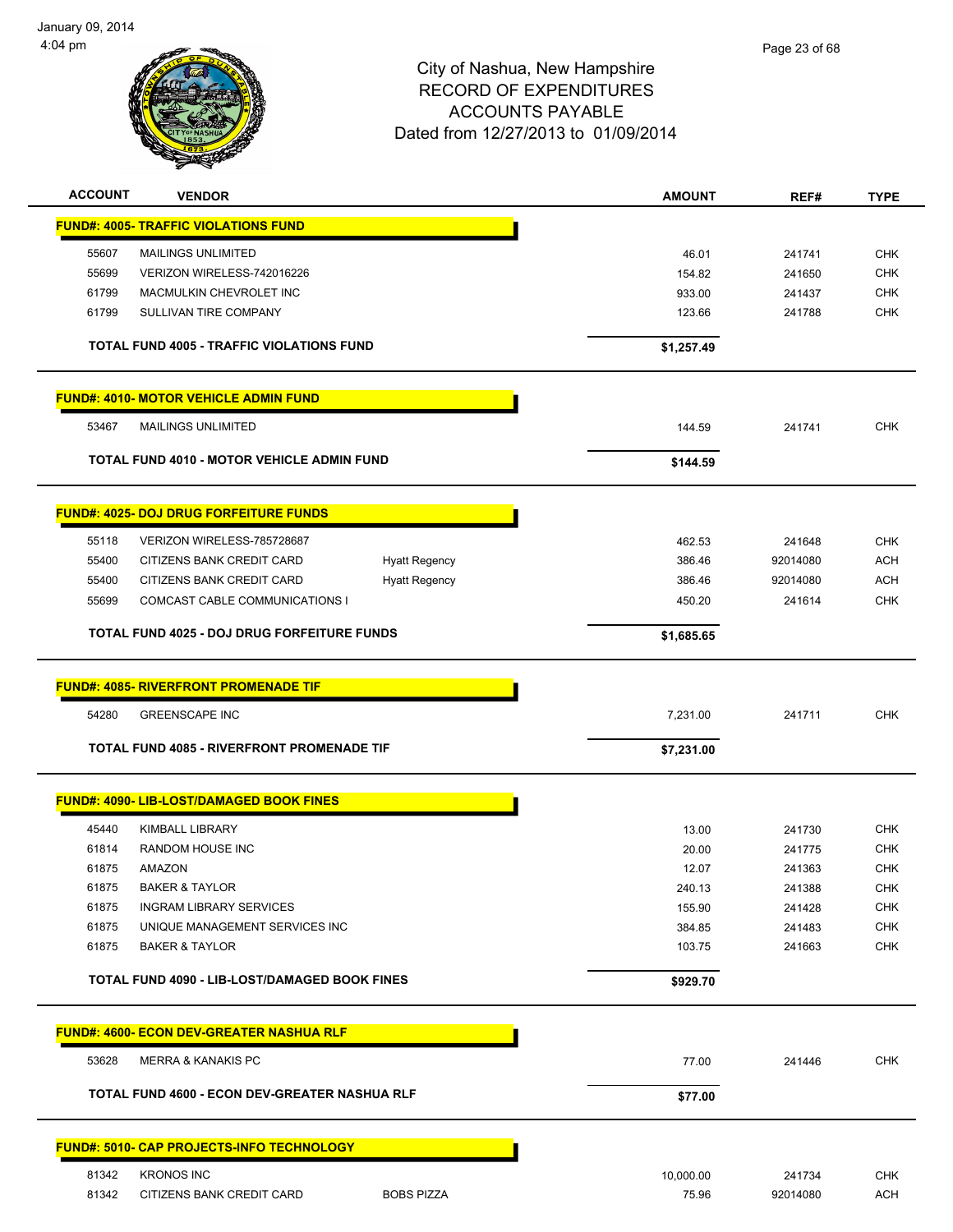# City of Nashua, New Hampshire RECORD OF EXPENDITURES ACCOUNTS PAYABLE Dated from 12/27/2013 to 01/09/2014 **ACCOUNT VENDOR AMOUNT REF# TYPE**

|       | TOTAL FUND 5010 - CAP PROJECTS-INFO TECHNOLOGY    | \$10,075.96  |        |            |
|-------|---------------------------------------------------|--------------|--------|------------|
|       | <b>FUND#: 5200- CAPITAL PROJECTS-STREETS</b>      |              |        |            |
| 81700 | CLD CONSULTING ENGINEERS INC                      | 1,431.01     | 241684 | <b>CHK</b> |
| 81700 | R S AUDLEY INC                                    | 19,950.00    | 241773 | <b>CHK</b> |
| 81700 | SIEMENS INDUSTRY INC                              | 129,910.29   | 241785 | <b>CHK</b> |
| 81700 | VANASSE HANGEN BRUSTLIN INC                       | 23,639.15    | 241796 | <b>CHK</b> |
|       | <b>TOTAL FUND 5200 - CAPITAL PROJECTS-STREETS</b> | \$174,930.45 |        |            |
|       | <b>FUND#: 5800- SCHOOL CAPITAL PROJECTS FUND</b>  |              |        |            |
|       |                                                   |              |        |            |
| 81200 | <b>HAYNER SWANSON INC</b>                         | 9,550.00     | 241525 | <b>CHK</b> |
| 81200 | R W GILLESPIE & ASSOC INC                         | 1,792.51     | 241882 | <b>CHK</b> |

### **FUND#: 6000- SOLID WASTE FUND**

|       | <u>UND#. 6000- SULID WASTE FUND</u>   |           |
|-------|---------------------------------------|-----------|
| 54100 | <b>PSNH</b>                           | 512.32    |
| 54100 | <b>PSNH</b>                           | 247.94    |
| 54114 | <b>ENERGYNORTH PROPANE</b>            | 1,754.00  |
| 54280 | <b>BELLETETES INC</b>                 | 24.98     |
| 54280 | HOME DEPOT CREDIT SERVICE 3065        | 89.35     |
| 54600 | <b>CARPARTS OF NASHUA</b>             | 70.40     |
| 54600 | <b>CHADWICK BAROSS INC</b>            | 2,457.04  |
| 54600 | MCNEILUS TRUCK & MANUFACTURING        | 671.63    |
| 54600 | NAPA AUTO PARTS                       | 9.92      |
| 54600 | TRI STATE FIRE PROTECTION LLC         | 250.00    |
| 54600 | <b>CARPARTS OF NASHUA</b>             | 16.22     |
| 54600 | SANEL AUTO PARTS CO                   | 24.99     |
| 54600 | SANEL AUTO PARTS CO                   | 24.58     |
| 54828 | US BANK EQUIPMENT FINANCE             | 26.55     |
| 55109 | <b>COMCAST CABLE COMMUNICATIONS I</b> | 94.30     |
| 55109 | PAETEC COMMUNICATIONS INC             | 4.88      |
| 55200 | TREASURER STATE OF NH                 | 300.00    |
| 55699 | THE NAGLER GROUP                      | 1,042.36  |
| 55699 | BILLS WORLD CLASS CLEANING SER        | 780.00    |
| 55699 | THE NAGLER GROUP                      | 809.60    |
| 61107 | UNIFIRST CORPORATION                  | 170.94    |
| 61110 | UNIFIRST CORPORATION                  | 167.34    |
| 61307 | SHATTUCK MALONE OIL CO                | 7,192.71  |
| 61307 | SHATTUCK MALONE OIL CO                | 1,489.67  |
| 61310 | ALTERNATIVE VEHICLE SERVICE GR        | 14,777.74 |
| 61542 | <b>TOTALLY PROMOTION</b>              | 203.25    |
| 61705 | <b>MAYNARD &amp; LESIEUR INC</b>      | 875.00    |
| 81100 | SANBORN HEAD & ASSOC INC              | 3,889.50  |
|       |                                       |           |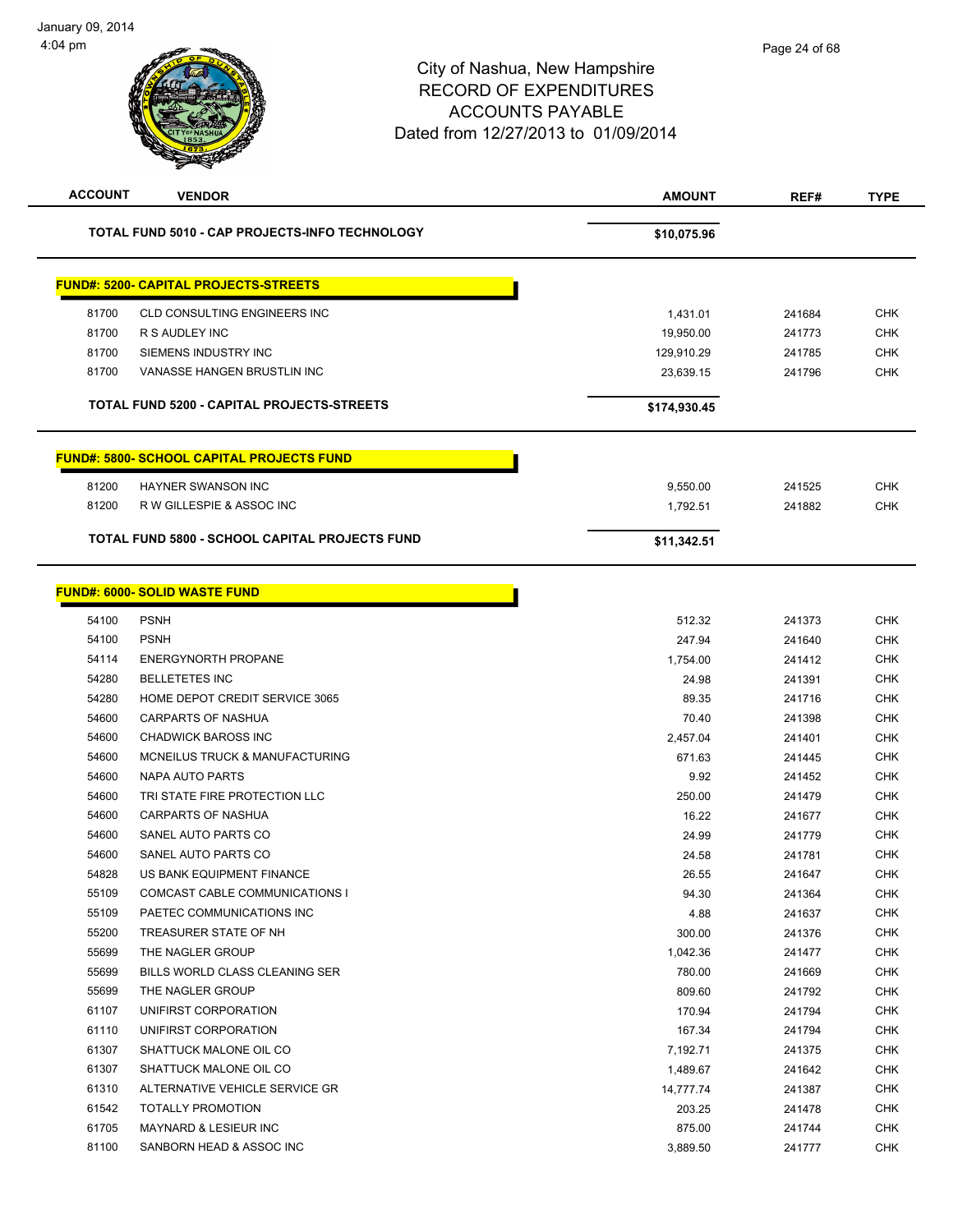| <b>ACCOUNT</b> | <b>VENDOR</b>                             | <b>AMOUNT</b> | REF#   | <b>TYPE</b> |
|----------------|-------------------------------------------|---------------|--------|-------------|
|                | TOTAL FUND 6000 - SOLID WASTE FUND        | \$37,977.21   |        |             |
|                | <b>FUND#: 6200- WASTEWATER FUND</b>       |               |        |             |
| 53107          | CHEMSERVE ENVIRONMENTAL ANALYS            | 636.81        | 241402 | <b>CHK</b>  |
| 53107          | EASTERN ANALYTICAL INC                    | 65.00         | 241696 | <b>CHK</b>  |
| 53467          | COMPUTER MANAGEMENT SYSTEMS               | 595.66        | 241403 | <b>CHK</b>  |
| 53467          | <b>MAILINGS UNLIMITED</b>                 | 875.54        | 241438 | <b>CHK</b>  |
| 53467          | <b>MAILINGS UNLIMITED</b>                 | 925.14        | 241741 | <b>CHK</b>  |
| 54114          | <b>LIBERTY UTILITIES</b>                  | 142.35        | 241368 | <b>CHK</b>  |
| 54114          | <b>LIBERTY UTILITIES</b>                  | 361.99        | 241369 | <b>CHK</b>  |
| 54114          | <b>HESS CORPORATION</b>                   | 4.89          | 241423 | <b>CHK</b>  |
| 54114          | <b>LIBERTY UTILITIES</b>                  | 47.36         | 241623 | <b>CHK</b>  |
| 54114          | <b>LIBERTY UTILITIES</b>                  | 3,239.74      | 241625 | <b>CHK</b>  |
| 54114          | <b>LIBERTY UTILITIES</b>                  | 166.32        | 241626 | CHK         |
| 54114          | <b>LIBERTY UTILITIES</b>                  | 42.30         | 241627 | <b>CHK</b>  |
| 54114          | <b>LIBERTY UTILITIES</b>                  | 60.54         | 241628 | <b>CHK</b>  |
| 54114          | <b>LIBERTY UTILITIES</b>                  | 116.95        | 241629 | <b>CHK</b>  |
| 54141          | PENNICHUCK WATER WORKS INC                | 10,315.49     | 241639 | <b>CHK</b>  |
| 54280          | M & M ELECTRICAL SUPPLY CO INC            | 53.04         | 241436 | <b>CHK</b>  |
| 54487          | DEPENDABLE LOCK SERVICE INC               | 115.50        | 241407 | <b>CHK</b>  |
| 54487          | <b>FASTENAL CO</b>                        | 1,283.60      | 241414 | <b>CHK</b>  |
| 54487          | <b>GRAINGER</b>                           | 334.58        | 241419 | CHK         |
| 54487          | <b>HOME DEPOT CREDIT SERVICE 3065</b>     | 111.07        | 241424 | <b>CHK</b>  |
| 54487          | M & M ELECTRICAL SUPPLY CO INC            | 267.37        | 241436 | <b>CHK</b>  |
| 54487          | <b>FLOWROX INC</b>                        | 679.41        | 241703 | CHK         |
| 54600          | MACMULKIN CHEVROLET INC                   | 1,599.00      | 241437 | <b>CHK</b>  |
| 54828          | US BANK EQUIPMENT FINANCE                 | 26.55         | 241647 | <b>CHK</b>  |
| 55109          | <b>FAIRPOINT COMMUNICATIONS</b>           | 71.24         | 241615 | <b>CHK</b>  |
| 55109          | PAETEC COMMUNICATIONS INC                 | 4.45          | 241637 | <b>CHK</b>  |
| 55400          | <b>JOHN ADIE</b>                          | 11.00         | 241320 | <b>CHK</b>  |
| 55400          | <b>NEWEA</b>                              | 215.00        | 241634 | <b>CHK</b>  |
| 55421          | TREASURER STATE OF NH                     | 500.00        | 241376 | CHK         |
| 55421          | R A DUVAL                                 | 500.00        | 241468 | CHK         |
| 61100          | WB MASON CO INC                           | 468.52        | 241485 | CHK         |
| 61107          | UNIFIRST CORPORATION                      | 687.10        | 241482 | <b>CHK</b>  |
| 61107          | UNIFIRST CORPORATION                      | 332.30        | 241794 | <b>CHK</b>  |
| 61149          | <b>HEALTH &amp; SAFETY SVCS UNLIMITED</b> | 269.00        | 241715 | CHK         |
| 61149          | <b>VWR INTERNATIONAL</b>                  | 39.80         | 241797 | <b>CHK</b>  |
| 61156          | JCI JONES CHEMICALS INC                   | 2,559.48      | 241432 | <b>CHK</b>  |
| 61156          | JCI JONES CHEMICALS INC                   | 8,485.38      | 241726 | <b>CHK</b>  |
| 61307          | DENNIS K BURKE INC                        | 1,600.74      | 241691 | <b>CHK</b>  |
| 61310          | ALTERNATIVE VEHICLE SERVICE GR            | 349.10        | 241387 | <b>CHK</b>  |
| 81700          | PARK CONSTRUCTION CORP                    | 7,136.02      | 241766 | <b>CHK</b>  |
| 81700          | SUNSHINE PAVING CORPORATION               | 4,186.23      | 241789 | <b>CHK</b>  |
| 81700          | <b>HAZEN &amp; SAWYER PC</b>              | 13,503.80     | 241714 | <b>CHK</b>  |
| 81700          | PENTA CORP                                | 96,124.94     | 241769 | <b>CHK</b>  |
| 81700          | WOODARD & CURRAN INC                      | 12,609.40     | 241802 | <b>CHK</b>  |
| 81700          | <b>HAZEN &amp; SAWYER PC</b>              | 71,406.28     | 241714 | <b>CHK</b>  |
| 81700          | PARK CONSTRUCTION CORP                    | 53,247.04     | 241766 | <b>CHK</b>  |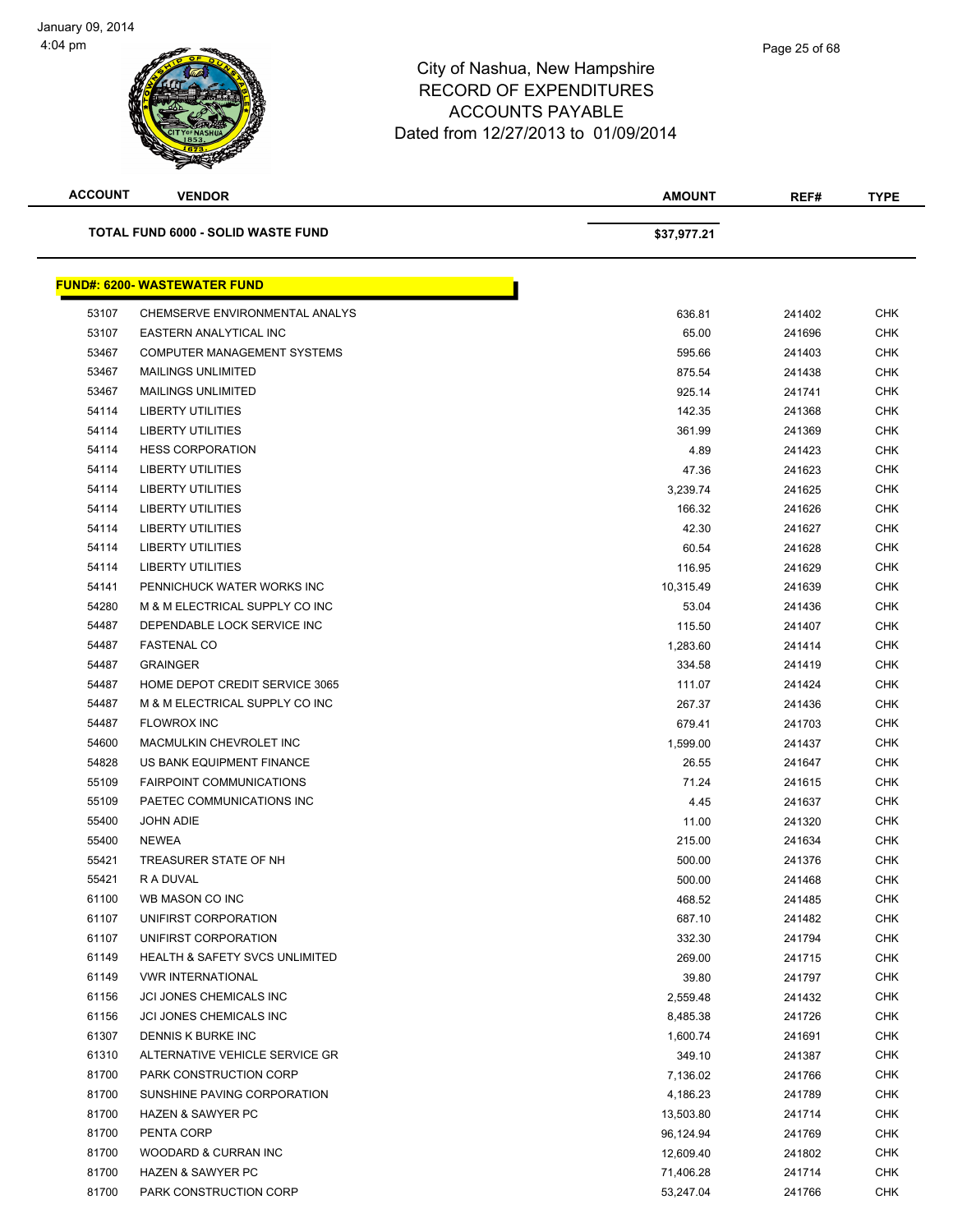| <b>ACCOUNT</b> | <b>VENDOR</b>                                    | <b>AMOUNT</b> | REF#   | <b>TYPE</b> |
|----------------|--------------------------------------------------|---------------|--------|-------------|
|                | <b>FUND#: 6200- WASTEWATER FUND</b>              |               |        |             |
| 81700          | T BUCK CONSTRUCTION INC                          | 38,728.00     | 241790 | <b>CHK</b>  |
|                | <b>TOTAL FUND 6200 - WASTEWATER FUND</b>         | \$335,101.02  |        |             |
|                | <b>FUND#: 6500- PROPERTY &amp; CASUALTY FUND</b> |               |        |             |
| 59207          | ALAN ARSENAULT                                   | 33,848.00     | 241317 | <b>CHK</b>  |
| 59207          | BOROFSKY AMODEO-VICKERY &                        | 10,385.17     | 241318 | <b>CHK</b>  |
| 59207          | CASINGHINO LAW OFFICES PLLC                      | 600.00        | 241569 | <b>CHK</b>  |
| 59207          | <b>CPTE NASHUA</b>                               | 3,654.00      | 241570 | <b>CHK</b>  |
| 59207          | DEVINE MILLIMET & BRANCH PA                      | 2,325.52      | 241571 | <b>CHK</b>  |
| 59207          | ELIZABETH MATTHEWS                               | 20.00         | 241572 | <b>CHK</b>  |
| 59207          | <b>ELLIOT HOSPITAL</b>                           | 125.00        | 241573 | <b>CHK</b>  |
| 59207          | <b>EXCEL ORTHOPAEDIC SPECIALISTS</b>             | 668.00        | 241574 | <b>CHK</b>  |
| 59207          | NASHUA EYE ASSOC PA                              | 200.00        | 241575 | <b>CHK</b>  |
| 59207          | NH NEUROSPINE INSTITUTE                          | 1,545.00      | 241576 | <b>CHK</b>  |
| 59207          | ORTHOPEDIC SURGICAL ASSOCIATES                   | 175.00        | 241577 | <b>CHK</b>  |
| 59207          | <b>KENNETH POLIVY DR</b>                         | 735.00        | 241579 | <b>CHK</b>  |
| 59207          | SO NH REGIONAL MEDICAL CENTER                    | 535.82        | 241580 | <b>CHK</b>  |
| 59207          | APPLE NASHUA LLC                                 | 527.00        | 241925 | <b>CHK</b>  |
| 59207          | APPLE NASHUA LLC                                 | 1,402.00      | 241926 | <b>CHK</b>  |
| 59207          | APPLE THERAPY MANCHESTER                         | 889.00        | 241927 | CHK         |
| 59207          | <b>CPTE NASHUA</b>                               | 406.00        | 241928 | CHK         |
| 59207          | DARTMOUTH HITCHCOCK CLINIC                       | 1,169.00      | 241929 | <b>CHK</b>  |
| 59207          | DEVINE MILLIMET & BRANCH PA                      | 172.50        | 241930 | <b>CHK</b>  |
| 59207          | FOUR SEASONS ORTHOPEDIC CENTER                   | 342.00        | 241931 | <b>CHK</b>  |
| 59207          | GOTMAN, SCHULTHESS & STEERE PA                   | 464.00        | 241932 | <b>CHK</b>  |
| 59207          | INJURED WORKERS PHARMACY LLC                     | 275.46        | 241933 | <b>CHK</b>  |
| 59207          | <b>ERIC JOHNSON</b>                              | 84.11         | 241934 | <b>CHK</b>  |
| 59207          | <b>KEVIN S MORIARTY DC</b>                       | 212.00        | 241936 | <b>CHK</b>  |
| 59207          | OCCUPATIONAL HEALTH CTRS SOUTH                   | 543.89        | 241937 | <b>CHK</b>  |
| 59207          | SO NH REGIONAL MEDICAL CENTER                    | 10,046.34     | 241938 | <b>CHK</b>  |
| 59207          | ST JOSEPH BUSINESS & HEALTH                      | 281.00        | 241939 | <b>CHK</b>  |
| 59207          | STONERIVER PHARMACY SOLUTIONS                    | 242.23        | 241940 | <b>CHK</b>  |
| 59275          | MINUTEMAN TRUCKS INC                             | 2,706.68      | 241935 | <b>CHK</b>  |
| 61100          | WB MASON CO INC                                  | 6.44          | 241799 | <b>CHK</b>  |
| 61192          | WB MASON CO INC                                  | 150.99        | 241799 | <b>CHK</b>  |
|                | TOTAL FUND 6500 - PROPERTY & CASUALTY FUND       | \$74,737.15   |        |             |

|       | <b>FUND#: 6600- BENEFITS SELF INSURANCE FUND</b> |            |        |            |
|-------|--------------------------------------------------|------------|--------|------------|
| 21545 | NORTHERN NEW ENGLAND BENEFIT                     | 37.990.52  | 14625  | <b>ACH</b> |
| 21553 | <b>MARSHA SOLMS</b>                              | 417.28     | 241604 | CHK        |
| 21575 | NORTHEAST DELTA DENTAL                           | 166.404.63 | 14624  | <b>ACH</b> |
| 21585 | VISION SERVICE PLAN NH                           | 2.848.00   | 241484 | CHK        |
| 21990 | DONNA CARDOZA                                    | 2.345.85   | 241334 | CHK        |
| 52809 | MONARCH HEALTH COACHING                          | 250.00     | 241461 | <b>CHK</b> |
| 59507 | ANTHEM BCBS OF NE                                | 525.486.53 | 14622  | ACH        |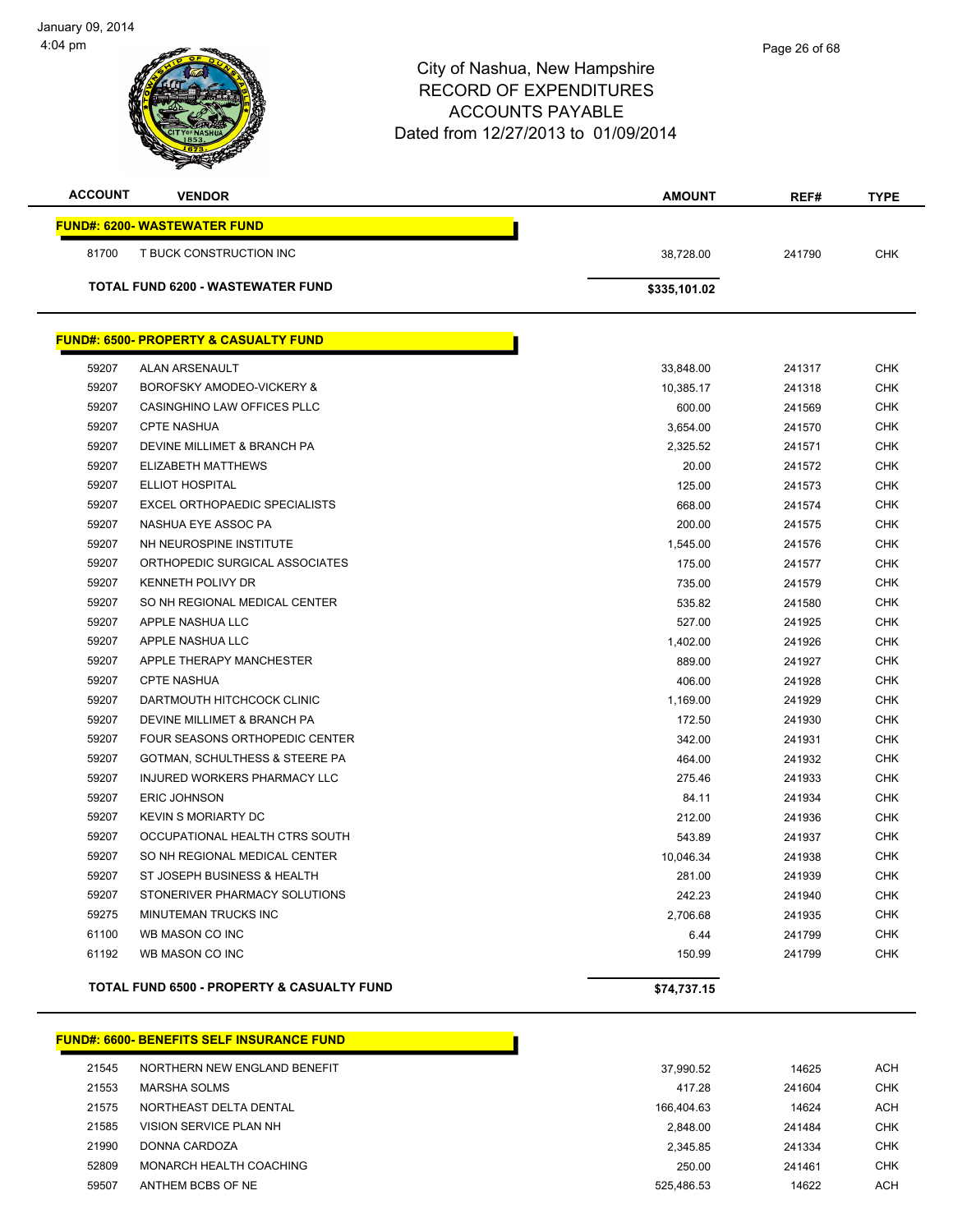

| <b>ACCOUNT</b> | <b>VENDOR</b>                                         | <b>AMOUNT</b> | REF#   | <b>TYPE</b> |
|----------------|-------------------------------------------------------|---------------|--------|-------------|
|                | <b>FUND#: 6600- BENEFITS SELF INSURANCE FUND</b>      |               |        |             |
| 59507          | ANTHEM BCBS OF NE                                     | 34,191.04     | 14622  | <b>ACH</b>  |
| 59507          | ANTHEM BCBS OF NE                                     | 39,203.82     | 14622  | <b>ACH</b>  |
| 59507          | HARVARD PILGRIM HEALTH CARE                           | 89,282.08     | 14623  | <b>ACH</b>  |
|                | TOTAL FUND 6600 - BENEFITS SELF INSURANCE FUND        | \$898,419.75  |        |             |
|                | <b>FUND#: 7020- UAW EDUCATIONAL ASSISTANCE</b>        |               |        |             |
| 51607          | <b>JILL STANSFIELD</b>                                | 720.00        | 241359 | <b>CHK</b>  |
| 51607          | <b>LOUISE BROWN</b>                                   | 472.50        | 241395 | <b>CHK</b>  |
|                | TOTAL FUND 7020 - UAW EDUCATIONAL ASSISTANCE          | \$1,192.50    |        |             |
|                | <b>FUND#: 7052- MINE FALLS PARK ETF</b>               |               |        |             |
| 54280          | JOHNSONS ELECTRIC INC                                 | 287.56        | 241433 | <b>CHK</b>  |
|                | TOTAL FUND 7052 - MINE FALLS PARK ETF                 | \$287.56      |        |             |
|                | <b>FUND#: 7062- ENERGY EFFICIENCY ETF</b>             |               |        |             |
| 54280          | CONTROL TECHNOLOGIES INC                              | 660.00        | 241687 | <b>CHK</b>  |
|                | <b>TOTAL FUND 7062 - ENERGY EFFICIENCY ETF</b>        | \$660.00      |        |             |
|                | <b>FUND#: 7506- ETF CONTRIB-WOODLAWN CEMETERY</b>     |               |        |             |
| 61299          | <b>HARDY DORIC INC</b>                                | 585.00        | 241422 | <b>CHK</b>  |
|                | TOTAL FUND 7506 - ETF CONTRIB-WOODLAWN CEMETERY       | \$585.00      |        |             |
|                | <b>FUND#: 7546- LIB-VIRGINIA CARR BLOOMFIELD</b>      |               |        |             |
|                | 55514 KRONOS INC                                      | 1,972.74      | 241734 | <b>CHK</b>  |
|                | <b>TOTAL FUND 7546 - LIB-VIRGINIA CARR BLOOMFIELD</b> | \$1,972.74    |        |             |
|                | FUND#: 7565- SCHOOL RELATED PROGRAMS-ETF              |               |        |             |
| 71999          | <b>GOVCONNECTION INC</b>                              | 614.00        | 241519 | <b>CHK</b>  |
|                | TOTAL FUND 7565 - SCHOOL RELATED PROGRAMS-ETF         | \$614.00      |        |             |
|                | <b>FUND#: 8050- LIBRARY-CHARLES ZYLONIS</b>           |               |        |             |
| 53600          | DOVILE COOPER                                         | 440.00        | 241688 | <b>CHK</b>  |
|                | <b>TOTAL FUND 8050 - LIBRARY-CHARLES ZYLONIS</b>      | \$440.00      |        |             |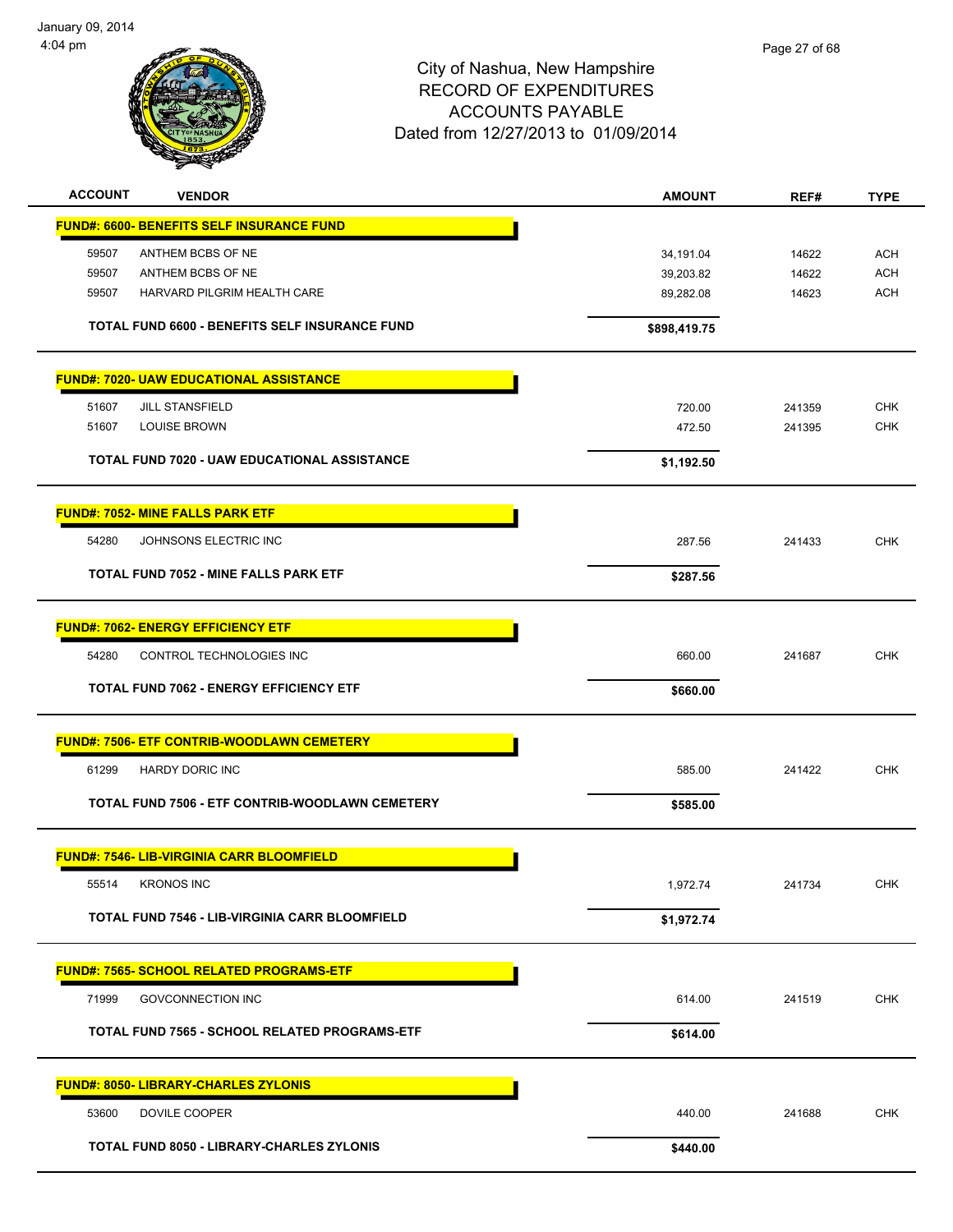| <b>ACCOUNT</b> | <b>VENDOR</b> | <b>AMOUNT</b>                                                                                                                    | REF#          | <b>TYPE</b> |
|----------------|---------------|----------------------------------------------------------------------------------------------------------------------------------|---------------|-------------|
| 1:04 pm        |               | City of Nashua, New Hampshire<br><b>RECORD OF EXPENDITURES</b><br><b>ACCOUNTS PAYABLE</b><br>Dated from 12/27/2013 to 01/09/2014 | Page 28 of 68 |             |

| 73333 | VENDUR                                              | <b>AMUURI</b> | REF#   | ᅚᄃ         |
|-------|-----------------------------------------------------|---------------|--------|------------|
|       | <b>FUND#: 8063- LIBRARY-HENRY STEARNS FUND</b>      |               |        |            |
| 61807 | AMAZON                                              | 31.25         | 241363 | <b>CHK</b> |
| 61807 | <b>BAKER &amp; TAYLOR</b>                           | 102.62        | 241388 | <b>CHK</b> |
| 61807 | BAKER & TAYLOR                                      | 218.52        | 241663 | <b>CHK</b> |
|       | <b>TOTAL FUND 8063 - LIBRARY-HENRY STEARNS FUND</b> | \$352.39      |        |            |

**Grand Total:**

**\$3,382,704.77**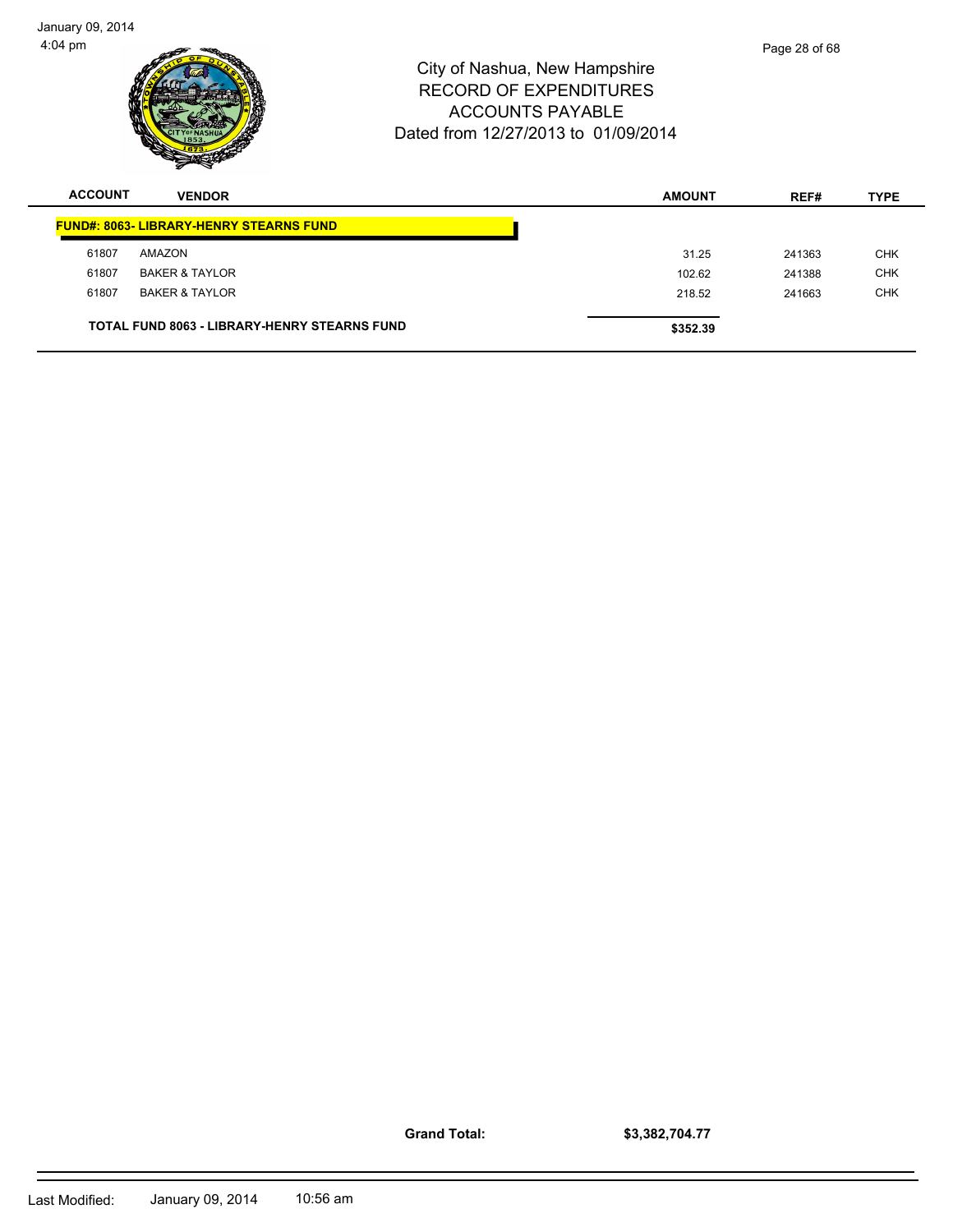

|     | <b>PAY DATE</b>                   | <b>ACCOUNT</b>                       | <b>DESCRIPTION</b>             | <b>AMOUNT</b> |
|-----|-----------------------------------|--------------------------------------|--------------------------------|---------------|
|     | <b>FUND#: 1000 - GENERAL FUND</b> |                                      |                                |               |
| 101 | <b>MAYOR</b>                      |                                      |                                |               |
|     | 1/2/14                            | 51100                                | CITIZEN SERVICES DIRECTOR      | 903.15        |
|     | 1/9/14                            | 51100                                | CITIZEN SERVICES DIRECTOR      | 903.15        |
|     | 1/2/14                            | 51100                                | <b>COMMUNICATIONS DIRECTOR</b> | 852.15        |
|     | 1/9/14                            | 51100                                | <b>COMMUNICATIONS DIRECTOR</b> | 852.15        |
|     | 1/2/14                            | 51100                                | EXECUTIVE SECRETARY AA         | 877.25        |
|     | 1/9/14                            | 51100                                | EXECUTIVE SECRETARY AA         | 877.25        |
|     | 1/2/14                            | 51100                                | RESOURCE COORDINATOR           | 452.45        |
|     | 1/9/14                            | 51100                                | <b>RESOURCE COORDINATOR</b>    | 452.46        |
|     | 1/2/14                            | 51100                                | SECRETARY RECEPTIONIST         | 565.55        |
|     | 1/9/14                            | 51100                                | SECRETARY RECEPTIONIST         | 565.55        |
|     | 1/2/14                            | 51500                                | <b>MAYOR</b>                   | 2,115.95      |
|     | 1/9/14                            | 51500                                | <b>MAYOR</b>                   | 2,115.95      |
|     | <b>TOTAL 101 - MAYOR</b>          |                                      |                                | \$11,533.01   |
| 102 |                                   | <b>BOARD OF ALDERMEN</b>             |                                |               |
|     | 1/2/14                            | 51100                                | ALDERMANIC LEGISLATION MANAGER | 1,404.70      |
|     | 1/9/14                            | 51100                                | ALDERMANIC LEGISLATION MANAGER | 1,404.70      |
|     |                                   | <b>TOTAL 102 - BOARD OF ALDERMEN</b> |                                | \$2,809.40    |
| 103 | <b>LEGAL</b>                      |                                      |                                |               |
|     | 1/2/14                            | 51100                                | ASSISTANT CORP COUNSEL         | 1,324.90      |
|     | 1/9/14                            | 51100                                | ASSISTANT CORP COUNSEL         | 1,324.90      |
|     | 1/2/14                            | 51100                                | <b>CORPORATION COUNSEL</b>     | 2,183.75      |
|     | 1/9/14                            | 51100                                | <b>CORPORATION COUNSEL</b>     | 2,183.75      |
|     | 1/2/14                            | 51100                                | DEPUTY CORPORATION COUNSEL     | 1,986.70      |
|     | 1/9/14                            | 51100                                | DEPUTY CORPORATION COUNSEL     | 1,986.70      |
|     | 1/2/14                            | 51100                                | <b>LEGAL ASSISTANT</b>         | 1,846.55      |
|     | 1/9/14                            | 51100                                | <b>LEGAL ASSISTANT</b>         | 1,846.54      |
|     |                                   |                                      |                                |               |
|     | TOTAL 103 - LEGAL                 |                                      |                                | \$14,683.79   |
| 105 | <b>CITI-STAT</b>                  |                                      |                                |               |
|     | 1/2/14                            | 51100                                | DIRECTOR CITISTAT              | 1,529.80      |
|     | 1/9/14                            | 51100                                | <b>DIRECTOR CITISTAT</b>       | 1,529.80      |
|     | 1/2/14                            | 51100                                | OPERATIONS ANALYST             | 690.84        |
|     | 1/9/14                            | 51100                                | OPERATIONS ANALYST             | 690.85        |
|     | <b>TOTAL 105 - CITI-STAT</b>      |                                      |                                | \$4,441.29    |
|     |                                   |                                      |                                |               |
| 107 | <b>CITY CLERK</b>                 |                                      |                                |               |
|     | 1/2/14                            | 51100                                | <b>CITY CLERK</b>              | 1,751.20      |
|     | 1/9/14                            | 51100                                | <b>CITY CLERK</b>              | 1,771.20      |
|     | 1/2/14                            | 51100                                | CLERK VITAL RECORDS II         | 1,293.05      |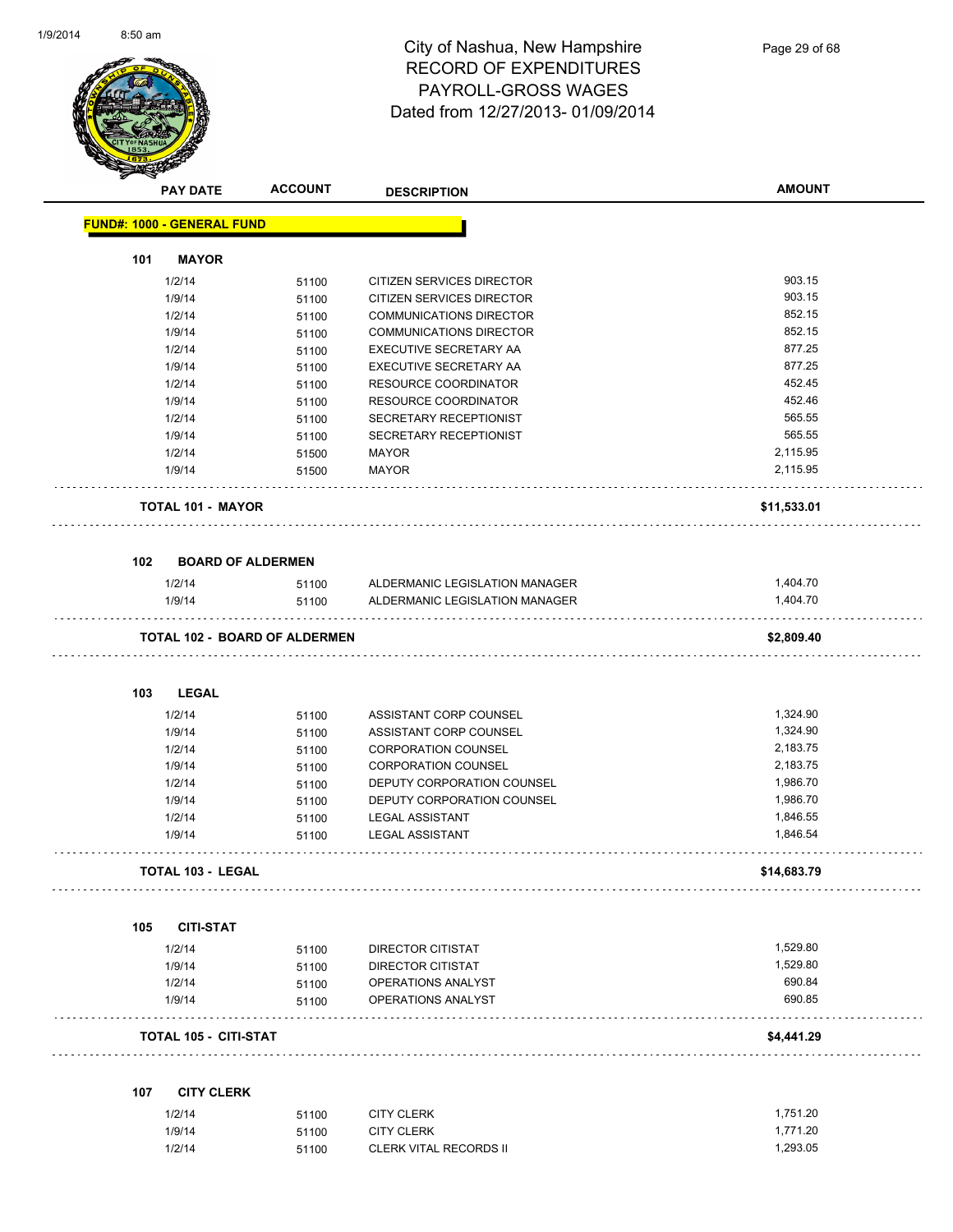

|     | <b>PAY DATE</b>                    | <b>ACCOUNT</b>                | <b>DESCRIPTION</b>              | <b>AMOUNT</b> |
|-----|------------------------------------|-------------------------------|---------------------------------|---------------|
|     | <b>FUND#: 1000 - GENERAL FUND</b>  |                               |                                 |               |
| 107 | <b>CITY CLERK</b>                  |                               |                                 |               |
|     | 1/9/14                             | 51100                         | <b>CLERK VITAL RECORDS II</b>   | 2,089.95      |
|     | 1/2/14                             | 51100                         | DEPARTMENT COORDINATOR, CC      | 791.45        |
|     | 1/9/14                             | 51100                         | DEPARTMENT COORDINATOR, CC      | 791.43        |
|     | 1/2/14                             | 51100                         | <b>DEPUTY CITY CLERK</b>        | 1,371.00      |
|     | 1/9/14                             | 51100                         | DEPUTY CITY CLERK               | 1,371.00      |
|     | 1/2/14                             | 51300                         | OVERTIME-REGULAR                | 22.26         |
|     | 1/9/14                             | 51300                         | OVERTIME-REGULAR                | 14.84         |
|     | <b>TOTAL 107 - CITY CLERK</b>      |                               |                                 | \$11,267.38   |
| 111 | <b>HUMAN RESOURCES</b>             |                               |                                 |               |
|     | 1/2/14                             | 51100                         | <b>HR ANALYST</b>               | 1,014.70      |
|     | 1/9/14                             | 51100                         | <b>HR ANALYST</b>               | 1,014.70      |
|     | 1/2/14                             | 51100                         | HR SPEC                         | 833.86        |
|     | 1/9/14                             | 51100                         | <b>HR SPEC</b>                  | 833.86        |
|     | 1/2/14                             | 51100                         | HUMAN RESOURCES DIRECTOR        | 1,546.45      |
|     | 1/9/14                             | 51100                         | <b>HUMAN RESOURCES DIRECTOR</b> | 1,546.45      |
|     | 1/2/14                             | 51200                         | ADMINISTRATIVE ASSISTANT I      | 258.79        |
|     | 1/9/14                             | 51200                         | ADMINISTRATIVE ASSISTANT I      | 255.60        |
|     | <b>TOTAL 111 - HUMAN RESOURCES</b> |                               |                                 | \$7,304.41    |
|     |                                    |                               |                                 |               |
| 122 |                                    | <b>INFORMATION TECHNOLOGY</b> |                                 |               |
|     | 1/2/14                             | 51100                         | ADMIN ASSISTANT II              | 665.60        |
|     | 1/9/14                             | 51100                         | ADMIN ASSISTANT II              | 665.60        |
|     | 1/2/14                             | 51100                         | ERP SYSTEM ADMIN DBA            | 1,622.10      |
|     | 1/9/14                             | 51100                         | ERP SYSTEM ADMIN DBA            | 1,622.10      |
|     | 1/2/14                             | 51100                         | INTER INTRA APPL DEV PROJ LDR   | 1,579.20      |
|     | 1/9/14                             | 51100                         | INTER INTRA APPL DEV PROJ LDR   | 1,579.20      |
|     | 1/2/14                             | 51100                         | INTERNET INTRANET APPL DEV      | 1,459.20      |
|     | 1/9/14                             | 51100                         | INTERNET INTRANET APPL DEV      | 1,459.20      |
|     | 1/2/14                             | 51100                         | IT APPLICATIONS ANALYST         | 1,143.65      |
|     | 1/9/14                             | 51100                         | IT APPLICATIONS ANALYST         | 1,143.65      |
|     | 1/2/14                             | 51100                         | IT DIVISION DIRECTOR            | 1,986.70      |
|     | 1/9/14                             | 51100                         | IT DIVISION DIRECTOR            | 1,986.70      |
|     | 1/2/14                             | 51100                         | IT INFRASTRUCTURE TEAM LEADER   | 1,771.20      |
|     | 1/9/14                             | 51100                         | IT INFRASTRUCTURE TEAM LEADER   | 1,771.20      |
|     | 1/2/14                             | 51100                         | SYSTEMS ADM DATABASE ADM        | 1,611.15      |
|     | 1/9/14                             | 51100                         | SYSTEMS ADM DATABASE ADM        | 1,611.15      |
|     | 1/2/14                             | 51100                         | TECHNICAL SPEC II NET SUPPORT   | 2,310.90      |
|     | 1/9/14                             | 51100                         | TECHNICAL SPEC II NET SUPPORT   | 2,310.90      |
|     | 1/2/14                             | 51100                         | TECHNICAL SPEC III              | 1,444.15      |
|     | 1/9/14                             | 51100                         | TECHNICAL SPEC III              | 1,444.15      |
|     | 1/2/14                             | 51100                         | <b>WEB DESIGNER</b>             | 633.45        |
|     | 1/9/14                             | 51100                         | <b>WEB DESIGNER</b>             | 633.45        |

1/2/14 51300 OVERTIME-REGULAR 40.73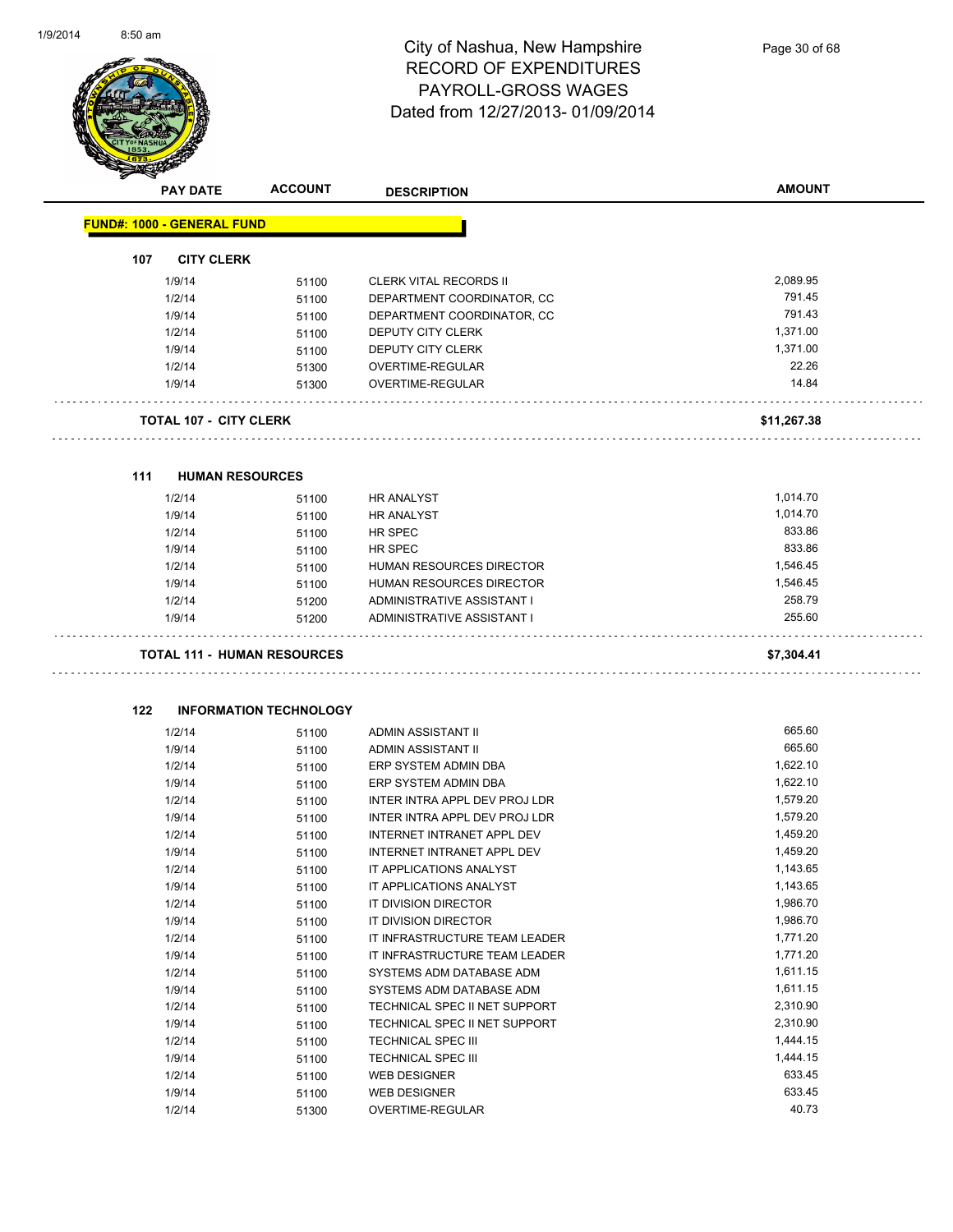

| <b>PAY DATE</b>                   | <b>ACCOUNT</b>                            | <b>DESCRIPTION</b>                | <b>AMOUNT</b> |  |
|-----------------------------------|-------------------------------------------|-----------------------------------|---------------|--|
| <b>FUND#: 1000 - GENERAL FUND</b> |                                           |                                   |               |  |
|                                   | <b>TOTAL 122 - INFORMATION TECHNOLOGY</b> |                                   | \$32,495.33   |  |
|                                   |                                           |                                   |               |  |
| 126                               | <b>FINANCIAL SERVICES</b>                 |                                   |               |  |
| 1/2/14                            | 51100                                     | <b>ACCOUNTANT</b>                 | 898.10        |  |
| 1/9/14                            | 51100                                     | <b>ACCOUNTANT</b>                 | 898.10        |  |
| 1/2/14                            | 51100                                     | ACCOUNTING COMPLIANCE MGR         | 1,073.50      |  |
| 1/9/14                            | 51100                                     | ACCOUNTING COMPLIANCE MGR         | 1,073.50      |  |
| 1/2/14                            | 51100                                     | ACCOUNTS PAYABLE COORDINATOR      | 1,510.60      |  |
| 1/9/14                            | 51100                                     | ACCOUNTS PAYABLE COORDINATOR      | 1,510.61      |  |
| 1/2/14                            | 51100                                     | ACCOUNTS PAYABLE SUPV             | 929.80        |  |
| 1/9/14                            | 51100                                     | ACCOUNTS PAYABLE SUPV             | 929.80        |  |
| 1/2/14                            | 51100                                     | ADMINISTRATIVE ASSISTANT I        | 646.80        |  |
| 1/9/14                            | 51100                                     | ADMINISTRATIVE ASSISTANT I        | 646.80        |  |
| 1/2/14                            | 51100                                     | <b>CFO COMPTROLLER</b>            | 1,999.70      |  |
| 1/9/14                            | 51100                                     | <b>CFO COMPTROLLER</b>            | 1,999.70      |  |
| 1/2/14                            | 51100                                     | <b>COMPENSATION MANAGER</b>       | 1,533.60      |  |
| 1/9/14                            | 51100                                     | <b>COMPENSATION MANAGER</b>       | 1,533.60      |  |
| 1/2/14                            | 51100                                     | DEP TREASURER TAX COLLECTOR       | 1,076.20      |  |
| 1/9/14                            | 51100                                     | DEP TREASURER TAX COLLECTOR       | 1,076.20      |  |
| 1/9/14                            | 51100                                     | DPW COLLECTIONS SPEC III          | 72.92         |  |
| 1/2/14                            | 51100                                     | FINANCE AND ADMIN MANAGER         | 744.65        |  |
| 1/9/14                            | 51100                                     | FINANCE AND ADMIN MANAGER         | 744.65        |  |
| 1/2/14                            | 51100                                     | FINANCIAL MANAGER GENERAL GOVT    | 1,367.60      |  |
| 1/9/14                            | 51100                                     | FINANCIAL MANAGER GENERAL GOVT    | 1,367.60      |  |
| 1/2/14                            | 51100                                     | FINANCIAL SERVICES COORDINATOR    | 936.71        |  |
| 1/9/14                            | 51100                                     | FINANCIAL SERVICES COORDINATOR    | 936.70        |  |
| 1/2/14                            | 51100                                     | <b>MOTOR VEHICLE COORDINATOR</b>  | 646.80        |  |
| 1/9/14                            | 51100                                     | <b>MOTOR VEHICLE COORDINATOR</b>  | 646.80        |  |
| 1/2/14                            | 51100                                     | MV CLERK II REGISTRATION          | 632.00        |  |
| 1/9/14                            | 51100                                     | MV CLERK II REGISTRATION          | 632.00        |  |
| 1/2/14                            | 51100                                     | PAYROLL ANALYST II                | 1,770.56      |  |
| 1/9/14                            | 51100                                     | PAYROLL ANALYST II                | 1,770.55      |  |
| 1/2/14                            | 51100                                     | REVENUE ACCOUNTS SPEC             | 829.84        |  |
| 1/9/14                            | 51100                                     | REVENUE ACCOUNTS SPEC             | 829.84        |  |
| 1/2/14                            | 51100                                     | REVENUE COORDINATOR               | 1,040.85      |  |
| 1/9/14                            | 51100                                     | REVENUE COORDINATOR               | 1,040.85      |  |
| 1/2/14                            | 51100                                     | SENIOR FINANCIAL ANALYST          | 1,100.45      |  |
| 1/9/14                            | 51100                                     | SENIOR FINANCIAL ANALYST          | 1,100.45      |  |
| 1/2/14                            | 51100                                     | <b>SUPV VEHICLE REGISTRATION</b>  | 1,014.70      |  |
| 1/9/14                            | 51100                                     | SUPV VEHICLE REGISTRATION         | 1,014.70      |  |
| 1/2/14                            | 51100                                     | TREASURER TAX COLLECTOR           | 1,771.20      |  |
| 1/9/14                            | 51100                                     | TREASURER TAX COLLECTOR           | 1,771.20      |  |
| 1/2/14                            | 51100                                     | <b>VEHICLE REGISTRATION CLERK</b> | (1,390.84)    |  |
| 1/9/14                            | 51100                                     | <b>VEHICLE REGISTRATION CLERK</b> | 2,151.30      |  |
| 1/2/14                            | 51200                                     | <b>ACCOUNTING TEMP</b>            | 210.00        |  |
| 1/9/14                            | 51200                                     | <b>ACCOUNTING TEMP</b>            | 385.00        |  |
| 1/2/14                            | 51300                                     | OVERTIME-REGULAR                  | 22.65         |  |
| 1/9/14                            | 51300                                     | OVERTIME-REGULAR                  | 96.29         |  |

Page 31 of 68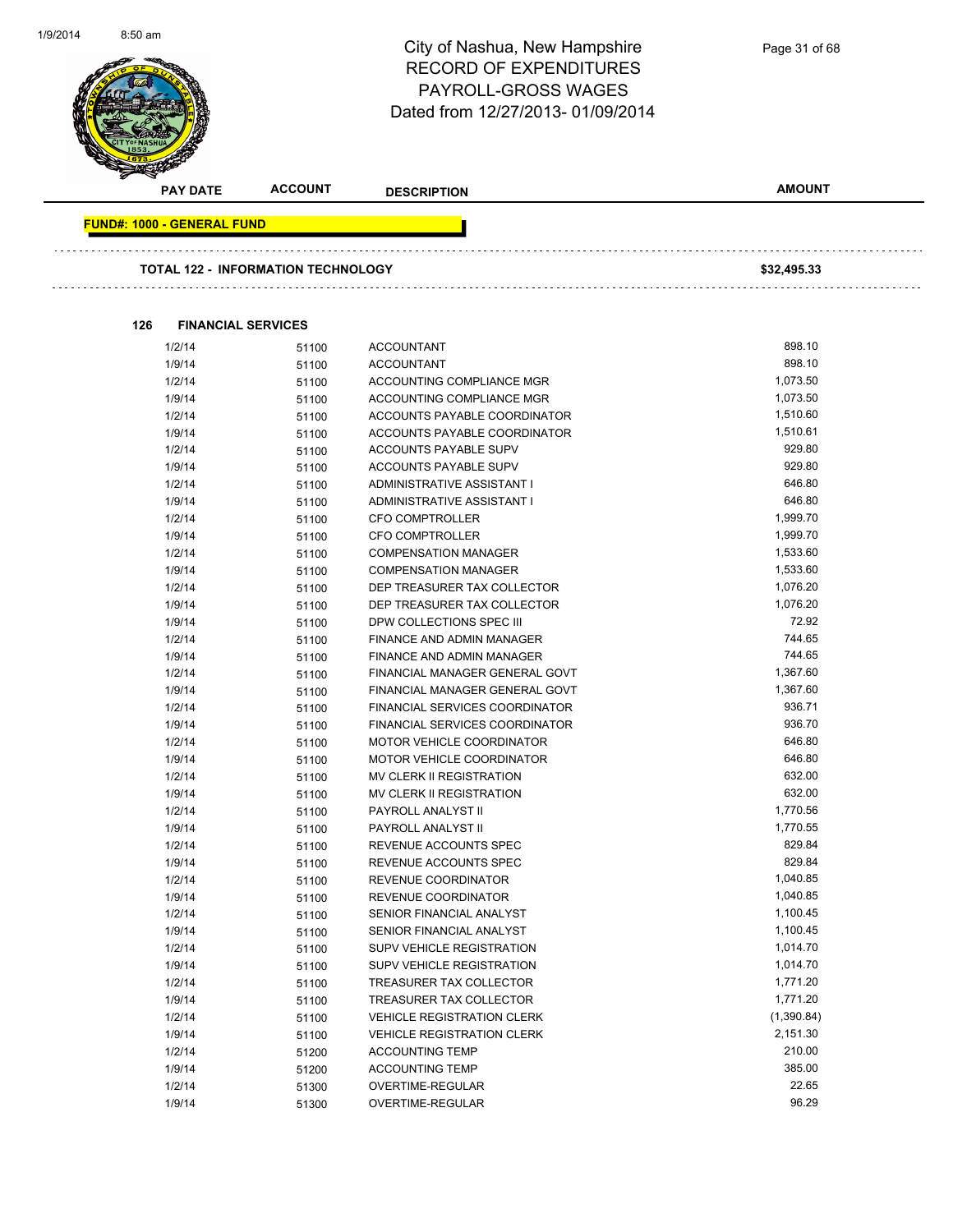

**PAY DATE ACCOUNT DESCRIPTION AMOUNT FUND#: 1000 - GENERAL FUND TOTAL 126 - FINANCIAL SERVICES \$44,594.63 129 CITY BUILDINGS** 1/2/14 51100 BUILDING MANAGER 788.60 1/9/14 51100 BUILDING MANAGER 788.60 1/2/14 51100 CUSTODIAN I 1,166.85 1/9/14 51100 CUSTODIAN I 1,166.87 1/2/14 51100 MAINTENANCE SPEC 663.85 1/9/14 51100 MAINTENANCE SPEC 663.85 1/2/14 51200 CUSTODIAN I 306.75 1/9/14 51200 CUSTODIAN I 300.61 1/9/14 51300 OVERTIME-REGULAR 12.45 . . . . . . . . . . . . . . **TOTAL 129 - CITY BUILDINGS \$5,858.43 130 PURCHASING** 1/2/14 51100 PRINTING TECH MAIL DIST 972.30 1/9/14 51100 PRINTING TECH MAIL DIST 972.30 1/2/14 51100 PURCHASING AGENT I 661.95 1/9/14 51100 PURCHASING AGENT I 661.95 1/2/14 51100 PURCHASING AGENT II 1/9/14 51100 PURCHASING AGENT II 1,020.45 1/2/14 51100 PURCHASING MANAGER 1,364.20 1/9/14 51100 PURCHASING MANAGER 1,364.20 1/2/14 51300 OVERTIME-REGULAR 24.82 **TOTAL 130 - PURCHASING \$8,062.62 131 HUNT BUILDING** 1/2/14 51200 HUNT BUILDING ADMINISTRATOR 319.05 1/9/14 51200 HUNT BUILDING ADMINISTRATOR 319.05 **TOTAL 131 - HUNT BUILDING \$638.10 132 ASSESSING** 1/2/14 51100 APPRAISER I 853.70 1/9/14 51100 APPRAISER I 853.70 1/2/14 51100 APPRAISER II 1,020.45 1/9/14 51100 APPRAISER II 1,020.45 1/2/14 51100 APPRAISER III 1,162.45 1/9/14 51100 APPRAISER III 1,162.45 1/2/14 51100 ASSESSING ADMIN SPEC I CSR 603.40 1/9/14 51100 ASSESSING ADMIN SPEC I CSR 603.40 1/2/14 51100 ASSESSING ADMIN SPEC II CSR 699.35

> 1/9/14 51100 ASSESSING ADMIN SPEC II CSR 699.36 1/2/14 51100 ASSESSING ADMIN SPEC III CSR 688.75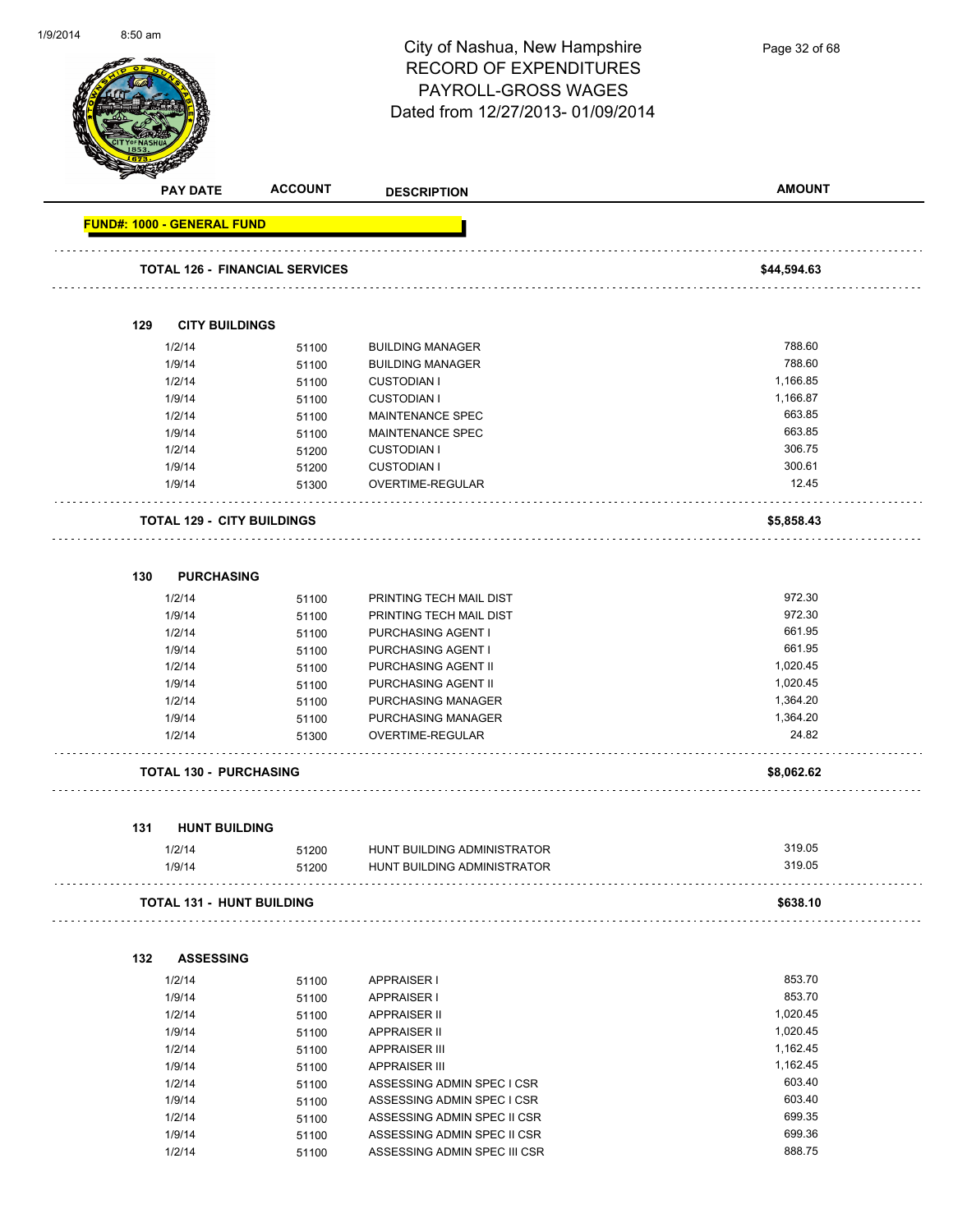

Page 33 of 68

|     | <b>PAY DATE</b>                   | <b>ACCOUNT</b>                       | <b>DESCRIPTION</b>            | <b>AMOUNT</b> |
|-----|-----------------------------------|--------------------------------------|-------------------------------|---------------|
|     | <b>FUND#: 1000 - GENERAL FUND</b> |                                      |                               |               |
| 132 | <b>ASSESSING</b>                  |                                      |                               |               |
|     | 1/9/14                            | 51100                                | ASSESSING ADMIN SPEC III CSR  | 888.75        |
|     | 1/2/14                            | 51100                                | CHIEF ASSESSOR GIS MANAGER    | 2,077.25      |
|     | 1/9/14                            | 51100                                | CHIEF ASSESSOR GIS MANAGER    | 2,077.25      |
|     | 1/2/14                            | 51100                                | DEPARTMENT COORDINATOR        | 844.05        |
|     | 1/9/14                            | 51100                                | DEPARTMENT COORDINATOR        | 844.04        |
|     | 1/2/14                            | 51100                                | DEPUTY MANAGER APPRAISER IV   | 1,450.00      |
|     | 1/9/14                            | 51100                                | DEPUTY MANAGER APPRAISER IV   | 1,450.00      |
|     | <b>TOTAL 132 - ASSESSING</b>      |                                      |                               | \$19,198.80   |
| 134 | GIS                               |                                      |                               |               |
|     | 1/2/14                            | 51100                                | <b>GIS TECHNICIAN II</b>      | 1,042.60      |
|     | 1/9/14                            | 51100                                | <b>GIS TECHNICIAN II</b>      | 1,042.60      |
|     | <b>TOTAL 134 - GIS</b>            |                                      |                               | \$2,085.20    |
| 142 | <b>WOODLAWN CEMETERY</b>          |                                      |                               |               |
|     | 1/2/14                            | 51100                                | <b>GROUNDSKEEPER CEMETERY</b> | 1,264.40      |
|     | 1/9/14                            | 51100                                | <b>GROUNDSKEEPER CEMETERY</b> | 1,264.40      |
|     | 1/2/14                            | 51100                                | SUBFOREMAN CEMETERY           | 722.90        |
|     | 1/9/14                            | 51100                                | SUBFOREMAN CEMETERY           | 722.90        |
|     | 1/2/14                            | 51100                                | SUPERINTENDENT CEMETERY I     | 1,014.70      |
|     | 1/9/14                            | 51100                                | SUPERINTENDENT CEMETERY I     | 1,014.70      |
|     | 1/9/14                            | 51300                                | OVERTIME-REGULAR              | 152.46        |
|     |                                   | <b>TOTAL 142 - WOODLAWN CEMETERY</b> |                               | \$6,156.46    |
| 144 | <b>EDGEWOOD CEMETERY</b>          |                                      |                               |               |
|     | 1/2/14                            | 51100                                | <b>GROUNDSKEEPER CEMETERY</b> | 1,094.45      |
|     | 1/9/14                            | 51100                                | <b>GROUNDSKEEPER CEMETERY</b> | 1,094.45      |
|     | 1/2/14                            | 51100                                | SUBFOREMAN CEMETERY           | 783.65        |
|     | 1/9/14                            | 51100                                | SUBFOREMAN CEMETERY           | 783.65        |
|     | 1/2/14                            | 51100                                | SUPERINTENDENT CEMETERY II    | 1,124.65      |
|     | 1/9/14                            | 51100                                | SUPERINTENDENT CEMETERY II    | 1,124.65      |
|     | 12/26/13                          | 51700                                | <b>STIPENDS</b>               | (3, 184.00)   |
|     |                                   | <b>TOTAL 144 - EDGEWOOD CEMETERY</b> |                               | \$2,821.50    |
| 145 | <b>SUBURBAN CEMETERY</b>          |                                      |                               |               |
|     | 12/26/13                          | 51700                                | <b>STIPENDS</b>               | 3,184.00      |
|     |                                   | <b>TOTAL 145 - SUBURBAN CEMETERY</b> |                               | \$3,184.00    |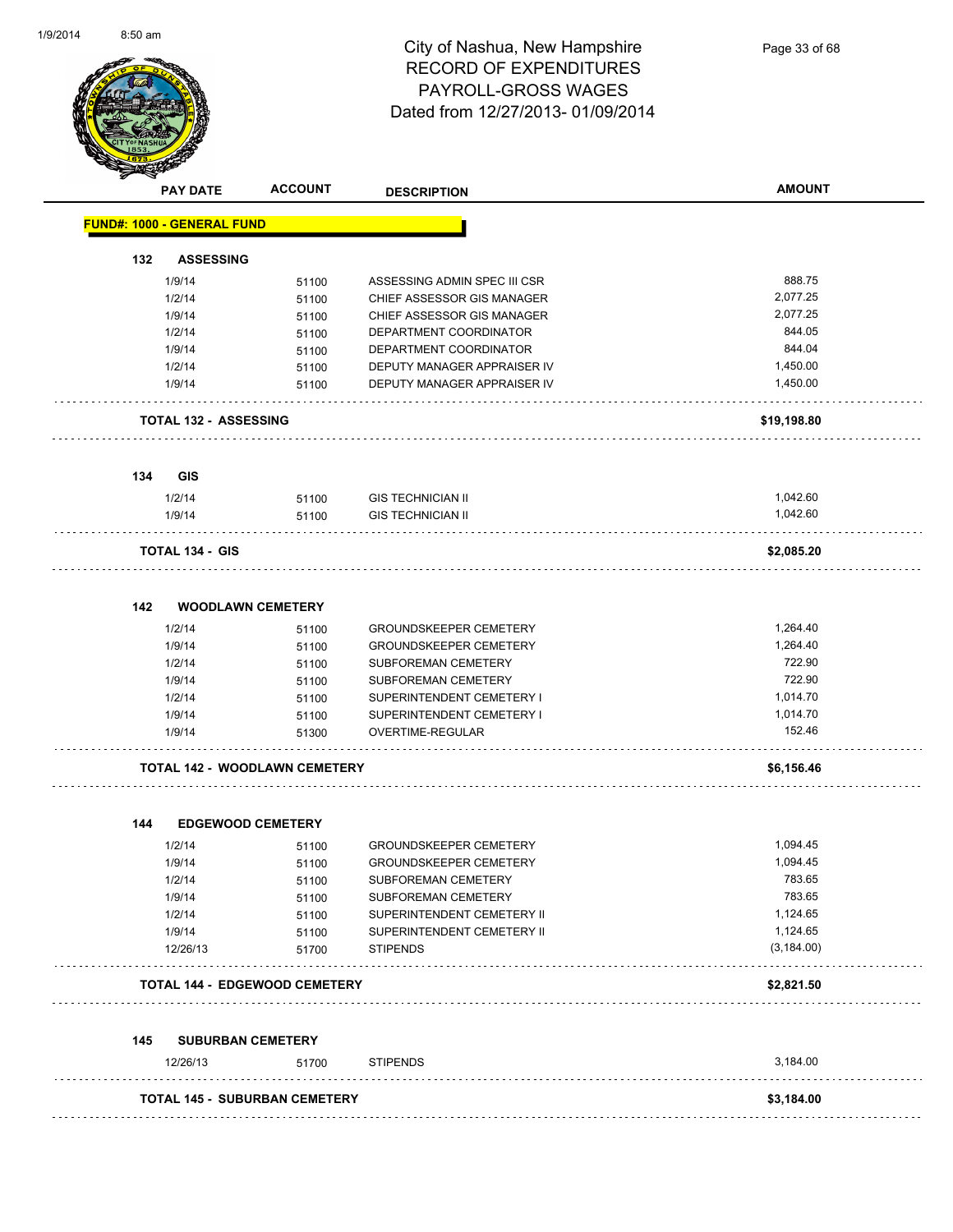

| <b>PAY DATE</b>                   | <b>ACCOUNT</b> | <b>DESCRIPTION</b>                           | <b>AMOUNT</b>      |
|-----------------------------------|----------------|----------------------------------------------|--------------------|
| <b>FUND#: 1000 - GENERAL FUND</b> |                |                                              |                    |
|                                   |                |                                              |                    |
| 150<br><b>POLICE</b>              |                |                                              |                    |
| 1/2/14                            | 51100          | <b>1ST YEAR OFFICERS</b>                     | 5,634.60           |
| 1/9/14                            | 51100          | <b>1ST YEAR OFFICERS</b>                     | 5,634.60           |
| 1/2/14                            | 51100          | 1ST YR OFFICERS CERTIFIED SPEC               | 981.45             |
| 1/9/14                            | 51100          | 1ST YR OFFICERS CERTIFIED SPEC               | 981.45             |
| 1/2/14                            | 51100          | <b>ACCOUNT CLERK III</b>                     | 2,091.00           |
| 1/9/14                            | 51100          | <b>ACCOUNT CLERK III</b>                     | 2,091.00           |
| 1/2/14                            | 51100          | ADMINISTRATIVE PROJECT SPEC                  | 1,212.05           |
| 1/9/14                            | 51100          | ADMINISTRATIVE PROJECT SPEC                  | 1,212.05           |
| 1/2/14                            | 51100          | ANIMAL CONTROL OFFICER                       | 904.75             |
| 1/9/14                            | 51100          | ANIMAL CONTROL OFFICER                       | 904.75             |
| 1/2/14                            | 51100          | AUTO MECHANIC 1ST CLASS                      | 781.35             |
| 1/9/14                            | 51100          | AUTO MECHANIC 1ST CLASS                      | 781.34             |
| 1/2/14                            | 51100          | <b>BUILDING MAINTENANCE SUPV</b>             | 922.05             |
| 1/9/14                            | 51100          | <b>BUILDING MAINTENANCE SUPV</b>             | 922.05             |
| 1/2/14                            | 51100          | <b>CAPTAIN</b>                               | 13,991.25          |
| 1/9/14                            | 51100          | <b>CAPTAIN</b>                               | 13,991.25          |
| 1/2/14                            | 51100          | CHIEF OF POLICE                              | 2,462.75           |
| 1/9/14                            | 51100          | CHIEF OF POLICE                              | 2,462.75           |
| 1/2/14                            | 51100          | COMM TECH ALL DESIGNATIONS                   | 8,506.15           |
| 1/9/14                            | 51100          | COMM TECH ALL DESIGNATIONS                   | 8,506.15           |
| 1/2/14                            | 51100          | COMMUNITY POLICE COORD CEMD                  | 1,214.00           |
| 1/9/14                            | 51100          | COMMUNITY POLICE COORD CEMD                  | 1,214.00           |
| 1/2/14                            | 51100          | <b>CRIME ANALYST</b>                         | 1,199.75           |
| 1/9/14                            | 51100          | <b>CRIME ANALYST</b>                         | 1,199.75           |
| 1/2/14                            | 51100          | <b>CUSTODIAN II</b>                          | (829.15)<br>723.40 |
| 1/9/14                            | 51100          | <b>CUSTODIAN II</b>                          | 1,414.00           |
| 1/2/14<br>1/9/14                  | 51100          | <b>CUSTODIAN III</b><br><b>CUSTODIAN III</b> | 1,414.00           |
| 1/2/14                            | 51100          | DEPUTY CHIEF OF POLICE                       | 4,463.40           |
| 1/9/14                            | 51100          | DEPUTY CHIEF OF POLICE                       | 4,463.40           |
| 1/2/14                            | 51100<br>51100 | DETENTION SPEC                               | 817.20             |
| 1/9/14                            | 51100          | DETENTION SPEC                               | 817.20             |
| 1/2/14                            | 51100          | DISPATCHERS ALL DESIGNATIONS                 | 7,518.41           |
| 1/9/14                            | 51100          | DISPATCHERS ALL DESIGNATIONS                 | 7,518.43           |
| 1/2/14                            | 51100          | FLEET MAINTENANCE ASST SUPV                  | 863.25             |
| 1/9/14                            | 51100          | FLEET MAINTENANCE ASST SUPV                  | 863.25             |
| 1/9/14                            | 51100          | IT MANAGER/SOFTWARE SPECIALIST               | 1,576.80           |
| 1/2/14                            | 51100          | IT SYSTEM SUPPORT SPEC                       | 996.71             |
| 1/9/14                            | 51100          | IT SYSTEM SUPPORT SPEC                       | 996.71             |
| 1/2/14                            | 51100          | LEGAL SECRETARY                              | 661.85             |
| 1/9/14                            | 51100          | <b>LEGAL SECRETARY</b>                       | 661.85             |
| 1/2/14                            | 51100          | LIEUTENANT                                   | 14,485.50          |
| 1/9/14                            | 51100          | LIEUTENANT                                   | 14,485.50          |
| 1/2/14                            | 51100          | NPD BUSINESS COORDINATOR                     | 922.05             |
| 1/9/14                            | 51100          | NPD BUSINESS COORDINATOR                     | 922.05             |
| 1/2/14                            | 51100          | NPD BUSINESS MANAGER                         | 1,674.50           |
| 1/9/14                            | 51100          | NPD BUSINESS MANAGER                         | 1,674.50           |
| 1/2/14                            | 51100          | PARALEGAL                                    | 925.55             |
| 1/9/14                            | 51100          | PARALEGAL                                    | 925.55             |
| 1/2/14                            | 51100          | PATROLMAN ALL RANKS                          | 152,157.00         |
| 1/9/14                            | 51100          | PATROLMAN ALL RANKS                          | 152,208.83         |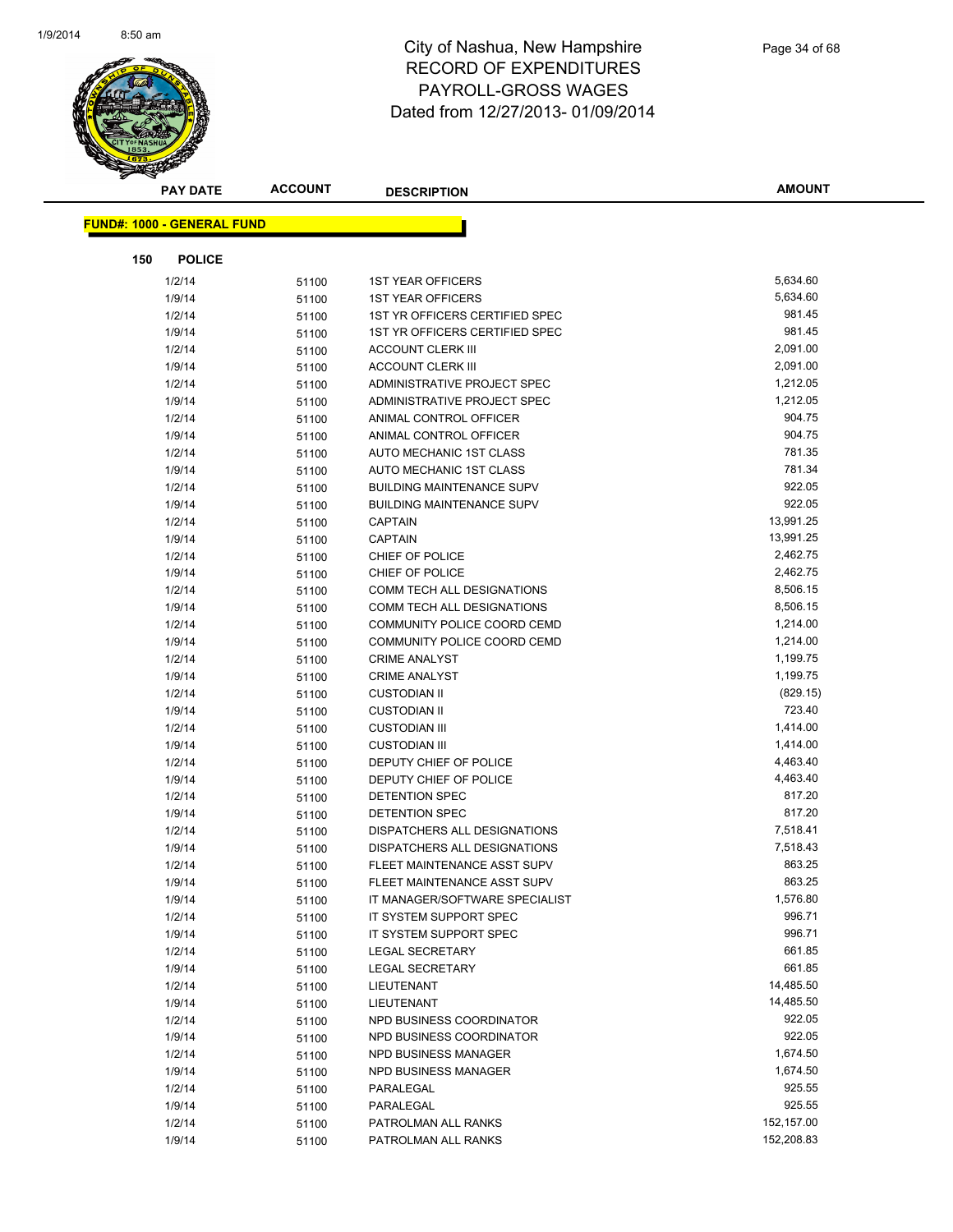

|     | <b>PAY DATE</b>            | <b>ACCOUNT</b> | <b>DESCRIPTION</b>           | <b>AMOUNT</b> |
|-----|----------------------------|----------------|------------------------------|---------------|
|     | FUND#: 1000 - GENERAL FUND |                |                              |               |
|     |                            |                |                              |               |
| 150 | <b>POLICE</b>              |                |                              |               |
|     | 1/2/14                     | 51100          | POLICE ATTORNEY              | 1,496.60      |
|     | 1/9/14                     | 51100          | POLICE ATTORNEY              | 1,496.60      |
|     | 1/2/14                     | 51100          | <b>RECORDS MANAGER</b>       | 1,178.65      |
|     | 1/9/14                     | 51100          | <b>RECORDS MANAGER</b>       | 1,178.65      |
|     | 1/2/14                     | 51100          | <b>RECORDS TECHNICIAN I</b>  | 2,490.00      |
|     | 1/9/14                     | 51100          | RECORDS TECHNICIAN I         | 2,490.00      |
|     | 1/2/14                     | 51100          | <b>RECORDS TECHNICIAN II</b> | 1,608.00      |
|     | 1/9/14                     | 51100          | RECORDS TECHNICIAN II        | 1,608.00      |
|     | 1/2/14                     | 51100          | SEC DOMESTIC VIOLENCE UNIT   | 683.95        |
|     | 1/9/14                     | 51100          | SEC DOMESTIC VIOLENCE UNIT   | 683.95        |
|     | 1/2/14                     | 51100          | SECRETARIAL SUPV DET BUREAU  | 846.15        |
|     | 1/9/14                     | 51100          | SECRETARIAL SUPV DET BUREAU  | 846.15        |
|     | 1/2/14                     | 51100          | <b>SECRETARY III</b>         | 2,662.40      |
|     | 1/9/14                     | 51100          | <b>SECRETARY III</b>         | 2,662.40      |
|     | 1/2/14                     | 51100          | <b>SECRETARY V</b>           | 3,159.20      |
|     | 1/9/14                     | 51100          | <b>SECRETARY V</b>           | 3,159.20      |
|     | 1/2/14                     | 51100          | <b>SERGEANT</b>              | 34,187.20     |
|     | 1/9/14                     | 51100          | <b>SERGEANT</b>              | 34,187.20     |
|     | 1/2/14                     | 51100          | SUPV POLICE FLEET            | 1,171.15      |
|     | 1/9/14                     | 51100          | <b>SUPV POLICE FLEET</b>     | 1,171.15      |
|     | 1/2/14                     | 51200          | <b>ACCREDITATION MANAGER</b> | 1,017.76      |
|     | 1/9/14                     | 51200          | <b>ACCREDITATION MANAGER</b> | 1,017.76      |
|     | 1/2/14                     | 51200          | DETENTION SPEC               | 699.16        |
|     | 1/9/14                     | 51200          | DETENTION SPEC               | 699.16        |
|     | 1/2/14                     | 51200          | POLICE ATTORNEY PT           | 1,158.52      |
|     | 1/9/14                     | 51200          | POLICE ATTORNEY PT           | 1,158.52      |
|     | 1/2/14                     | 51200          | PRISONER TRANSPORT OFFICER   | 726.00        |
|     | 1/9/14                     | 51200          | PRISONER TRANSPORT OFFICER   | 726.00        |
|     | 12/26/13                   | 51300          | OVERTIME-REGULAR             | (484.28)      |
|     | 1/2/14                     | 51300          | OVERTIME-REGULAR             | 2,087.39      |
|     | 1/9/14                     | 51300          | OVERTIME-REGULAR             | 6,141.18      |
|     | 1/2/14                     | 51315          | <b>OVERTIME-WITNESS</b>      | 2,353.84      |
|     | 1/9/14                     | 51315          | <b>OVERTIME-WITNESS</b>      | 3,236.53      |
|     | 1/2/14                     | 51322          | OVERTIME-INVESTIGATIVE       | 6,688.64      |
|     | 1/9/14                     | 51322          | OVERTIME-INVESTIGATIVE       | 3,877.05      |
|     | 1/2/14                     | 51330          | OVERTIME-COVERAGE            | 17,043.32     |
|     | 1/9/14                     | 51330          | OVERTIME-COVERAGE            | 8,275.71      |
|     | 1/2/14                     | 51412          | WAGES PER DIEM               | 920.00        |
|     | 1/9/14                     | 51412          | <b>WAGES PER DIEM</b>        | 540.00        |
|     | 1/2/14                     | 51600          | <b>LONGEVITY</b>             | 3,050.00      |
|     | 1/9/14                     | 51600          | <b>LONGEVITY</b>             | 300.00        |
|     | 1/2/14                     | 51628          | <b>EXTRA HOLIDAY</b>         | 49,863.58     |
|     | 1/9/14                     | 51628          | <b>EXTRA HOLIDAY</b>         | 49,863.58     |

### **TOTAL 150 - POLICE \$715,050.05**

**152 FIRE**

. . . . . . . . . .

| 1/2/14 | 51100 | ADMINISTRATIVE ASSISTANT II | 2.206.25 |
|--------|-------|-----------------------------|----------|
| 1/9/14 | 51100 | ADMINISTRATIVE ASSISTANT II | 2.206.26 |
| 1/2/14 | 51100 | ASST FIRE CHIEF             | 2.032.40 |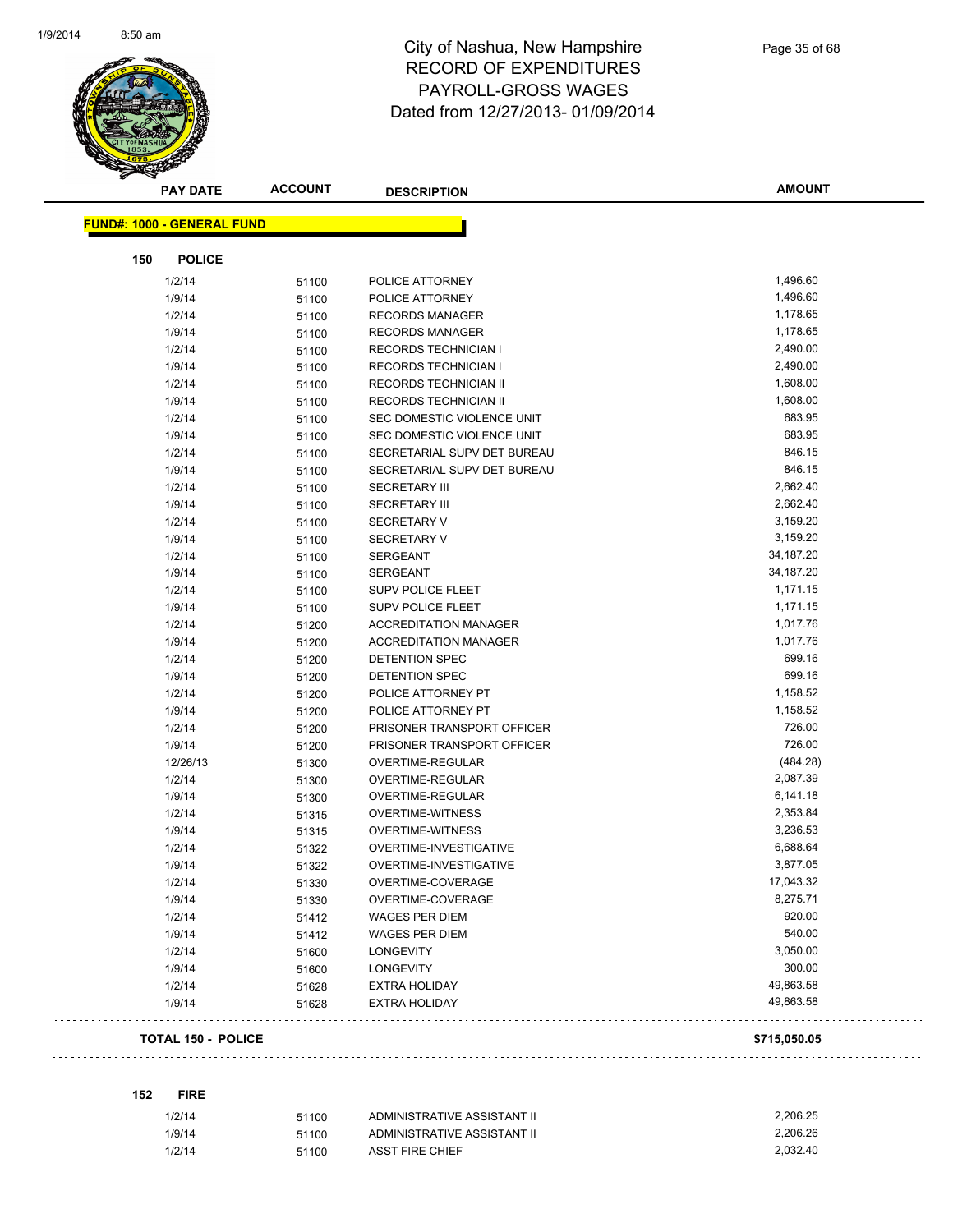

|     | <b>PAY DATE</b>                   | <b>ACCOUNT</b> | <b>DESCRIPTION</b>              | <b>AMOUNT</b> |
|-----|-----------------------------------|----------------|---------------------------------|---------------|
|     |                                   |                |                                 |               |
|     | <b>FUND#: 1000 - GENERAL FUND</b> |                |                                 |               |
| 152 | <b>FIRE</b>                       |                |                                 |               |
|     | 1/9/14                            | 51100          | <b>ASST FIRE CHIEF</b>          | 2,032.40      |
|     | 1/2/14                            | 51100          | ASST SUPERINTENDENT FIRE ALARM  | 1,425.60      |
|     | 1/9/14                            | 51100          | ASST SUPERINTENDENT FIRE ALARM  | 1,425.60      |
|     | 1/2/14                            | 51100          | ASST SUPERINTENDENT FIRE FLEET  | 1,411.48      |
|     | 1/9/14                            | 51100          | ASST SUPERINTENDENT FIRE FLEET  | 1,411.48      |
|     | 1/2/14                            | 51100          | ASST SUPERINTENDENT PREVENTION  | 2,851.20      |
|     | 1/9/14                            | 51100          | ASST SUPERINTENDENT PREVENTION  | 2,851.20      |
|     | 1/2/14                            | 51100          | CAPTAIN                         | 11,520.67     |
|     | 1/9/14                            | 51100          | <b>CAPTAIN</b>                  | 11,520.67     |
|     | 1/2/14                            | 51100          | CAPTAIN FIRE TRAINING SAFETY    | 1,605.92      |
|     | 1/9/14                            | 51100          | CAPTAIN FIRE TRAINING SAFETY    | 1,605.92      |
|     | 1/2/14                            | 51100          | <b>DEPUTY FIRE CHIEF</b>        | 7,002.22      |
|     | 1/9/14                            | 51100          | <b>DEPUTY FIRE CHIEF</b>        | 7,410.08      |
|     | 1/2/14                            | 51100          | <b>EXEC ASST BUSINESS COORD</b> | 1,041.35      |
|     | 1/9/14                            | 51100          | EXEC ASST BUSINESS COORD        | 1,041.35      |
|     | 1/2/14                            | 51100          | <b>FIRE CHIEF</b>               | 2,331.28      |
|     | 1/9/14                            | 51100          | <b>FIRE CHIEF</b>               | 2,331.28      |
|     | 1/2/14                            | 51100          | FIRE DISPATCH ALL RANKS         | 7,971.90      |
|     | 1/9/14                            | 51100          | FIRE DISPATCH ALL RANKS         | 7,829.45      |
|     | 1/2/14                            | 51100          | <b>FIRE LIEUTENANT</b>          | 35,010.79     |
|     | 1/9/14                            | 51100          | FIRE LIEUTENANT                 | 35,010.79     |
|     | 1/2/14                            | 51100          | <b>FIRE MECHANIC</b>            | 1,276.56      |
|     | 1/9/14                            | 51100          | <b>FIRE MECHANIC</b>            | 1,276.56      |
|     | 1/2/14                            | 51100          | FIRE TRAINING OFFICER           | 1,411.48      |
|     | 1/9/14                            | 51100          | FIRE TRAINING OFFICER           | 1,411.48      |
|     | 1/2/14                            | 51100          | FIREFIGHTERS ALL RANKS          | 112,078.82    |
|     | 1/9/14                            | 51100          | <b>FIREFIGHTERS ALL RANKS</b>   | 112,078.84    |
|     | 1/2/14                            | 51100          | SUPERINTENDENT FIRE ALARM       | 1,590.04      |
|     | 1/9/14                            | 51100          | SUPERINTENDENT FIRE ALARM       | 1,590.04      |
|     | 1/2/14                            | 51100          | SUPERINTENDENT FIRE FLEET       | 1,590.04      |
|     | 1/9/14                            | 51100          | SUPERINTENDENT FIRE FLEET       | 1,590.04      |
|     | 1/2/14                            | 51100          | SUPERINTENDENT FIRE PREVENTION  | 1,535.92      |
|     | 1/9/14                            | 51100          | SUPERINTENDENT FIRE PREVENTION  | 1,535.92      |
|     | 1/2/14                            | 51300          | OVERTIME-REGULAR                | 820.74        |
|     | 1/9/14                            | 51300          | OVERTIME-REGULAR                | 1,926.94      |
|     | 1/2/14                            | 51330          | OVERTIME-COVERAGE               | 8,665.03      |
|     | 1/9/14                            | 51330          | OVERTIME-COVERAGE               | 8,231.13      |
|     | 1/2/14                            | 51628          | EXTRA HOLIDAY                   | 48,450.90     |
|     | 1/9/14                            | 51628          | <b>EXTRA HOLIDAY</b>            | 48,450.90     |
|     | 1/2/14                            | 51650          | <b>ADDITIONAL HOURS</b>         | 27,194.69     |
|     | 1/9/14                            | 51650          | <b>ADDITIONAL HOURS</b>         | 26,874.32     |
|     | 1/2/14                            | 51700          | <b>STIPENDS</b>                 | 4,266.10      |
|     | 1/9/14                            | 51700          | <b>STIPENDS</b>                 | 4,266.10      |
|     |                                   |                |                                 |               |

### **TOTAL 152 - FIRE \$571,200.13**

### **153 BUILDING INSPECTION**

| 1/2/14 | 51100 | BUILDING AND UTILITIES INSPCTR | 3.224.40 |
|--------|-------|--------------------------------|----------|
| 1/9/14 | 51100 | BUILDING AND UTILITIES INSPCTR | 3.224.40 |
| 1/2/14 | 51100 | BUILDING DEPARTMENT MANAGER    | 1.367.60 |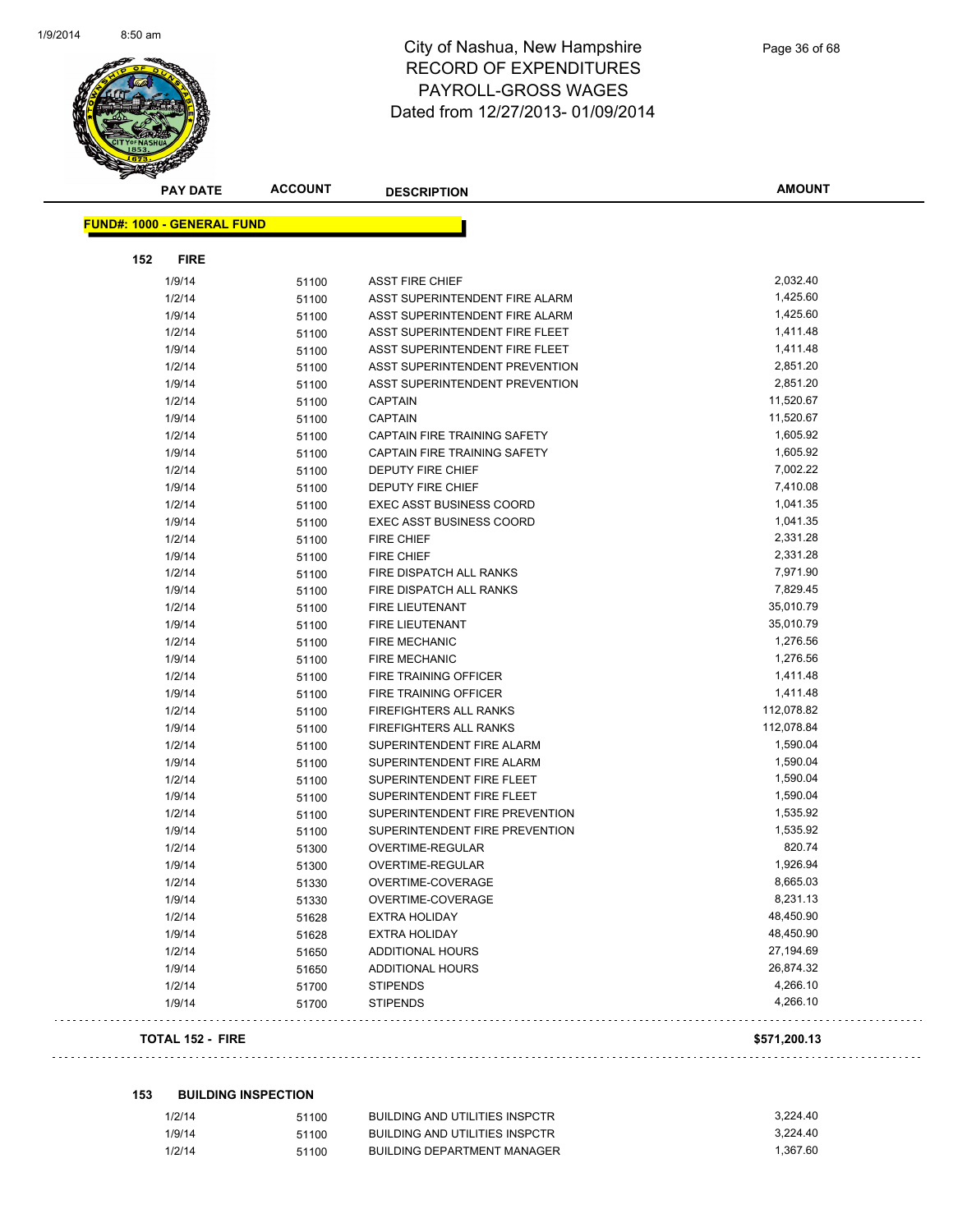

|     | <b>PAY DATE</b>                   | <b>ACCOUNT</b>                             | <b>DESCRIPTION</b>                                                           | <b>AMOUNT</b>        |
|-----|-----------------------------------|--------------------------------------------|------------------------------------------------------------------------------|----------------------|
|     | <b>FUND#: 1000 - GENERAL FUND</b> |                                            |                                                                              |                      |
| 153 |                                   | <b>BUILDING INSPECTION</b>                 |                                                                              |                      |
|     | 1/9/14                            | 51100                                      | <b>BUILDING DEPARTMENT MANAGER</b>                                           | 1,367.60             |
|     | 1/2/14                            | 51100                                      | PERMIT TECHNICIAN I                                                          | 601.55               |
|     | 1/9/14                            | 51100                                      | PERMIT TECHNICIAN I                                                          | 601.56               |
|     | 1/2/14                            | 51100                                      | PERMIT TECHNICIAN III                                                        | 734.80               |
|     | 1/9/14                            | 51100                                      | PERMIT TECHNICIAN III                                                        | 734.80               |
|     | 1/2/14                            | 51100                                      | <b>PLANS EXAMINER</b>                                                        | 1,131.50             |
|     | 1/9/14                            | 51100                                      | <b>PLANS EXAMINER</b>                                                        | 1,131.50             |
|     | 1/2/14                            | 51200                                      | <b>BUILDING AND UTILITIES INSPCTR</b>                                        | 768.60               |
|     | 1/9/14                            | 51200                                      | <b>BUILDING AND UTILITIES INSPCTR</b>                                        | 768.61               |
|     |                                   | TOTAL 153 - BUILDING INSPECTION            |                                                                              | \$15,656.92          |
| 155 | <b>CODE ENFORCEMENT</b>           |                                            |                                                                              |                      |
|     | 1/2/14                            | 51100                                      | <b>CODE ENFORCEMENT OFFICER II</b>                                           | 2,026.64             |
|     | 1/9/14                            | 51100                                      | <b>CODE ENFORCEMENT OFFICER II</b>                                           | 2,026.64             |
|     | 1/2/14                            | 51100                                      | MGR CODE ENFORCEMENT DEPT                                                    | 1,289.90             |
|     | 1/9/14                            | 51100                                      | MGR CODE ENFORCEMENT DEPT                                                    | 1,289.90             |
|     |                                   | TOTAL 155 - CODE ENFORCEMENT               |                                                                              | \$6,633.08           |
|     |                                   |                                            |                                                                              |                      |
| 156 |                                   | <b>EMERGENCY MANAGEMENT</b>                |                                                                              |                      |
|     | 1/2/14<br>1/9/14                  | 51100<br>51100                             | <b>EMERGENCY MANAGEMENT DIRECTOR</b><br><b>EMERGENCY MANAGEMENT DIRECTOR</b> | 1,442.85<br>1,442.85 |
|     |                                   | TOTAL 156 - EMERGENCY MANAGEMENT           |                                                                              | \$2,885.70           |
| 157 |                                   | <b>CITYWIDE COMMUNICATIONS</b>             |                                                                              |                      |
|     |                                   |                                            |                                                                              |                      |
|     | 1/2/14                            | 51100                                      | COMM SYS ENGR TECH 536                                                       | 1,449.60             |
|     | 1/9/14                            | 51100                                      | COMM SYS ENGR TECH 536<br>RADIO SYSTEMS MANAGER 536                          | 1,449.60             |
|     | 1/2/14<br>1/9/14                  | 51200<br>51200                             | RADIO SYSTEMS MANAGER 536                                                    | 1,230.12<br>1,230.12 |
|     |                                   |                                            |                                                                              |                      |
|     |                                   | <b>TOTAL 157 - CITYWIDE COMMUNICATIONS</b> |                                                                              | \$5,359.44           |
| 160 |                                   | <b>PUBLIC WORKS-ADMIN/ENGINEERING</b>      |                                                                              |                      |
|     | 1/2/14                            | 51100                                      | ADMINISTRATIVE ASSISTANT II                                                  | 665.60               |
|     | 1/9/14                            | 51100                                      | ADMINISTRATIVE ASSISTANT II                                                  | 665.60               |
|     | 1/2/14                            | 51100                                      | CITIZEN SERVICES COORDINATOR                                                 | 721.90               |
|     | 1/9/14                            | 51100                                      | CITIZEN SERVICES COORDINATOR                                                 | 721.90               |
|     | 1/2/14                            | 51100                                      | <b>CITY ENGINEER</b>                                                         | 993.35               |
|     | 1/9/14                            | 51100                                      | <b>CITY ENGINEER</b>                                                         | 993.35               |
|     | 1/2/14                            | 51100                                      | DEPUTY MANAGER OF ENGINEERING                                                | 670.20               |
|     | 1/9/14                            | 51100                                      | DEPUTY MANAGER OF ENGINEERING                                                | 670.20               |
|     | 1/2/14                            | 51100                                      | DIRECTOR PUBLIC WORKS                                                        | 1,441.50             |
|     | 1/9/14                            | 51100                                      | DIRECTOR PUBLIC WORKS                                                        | 1,441.50             |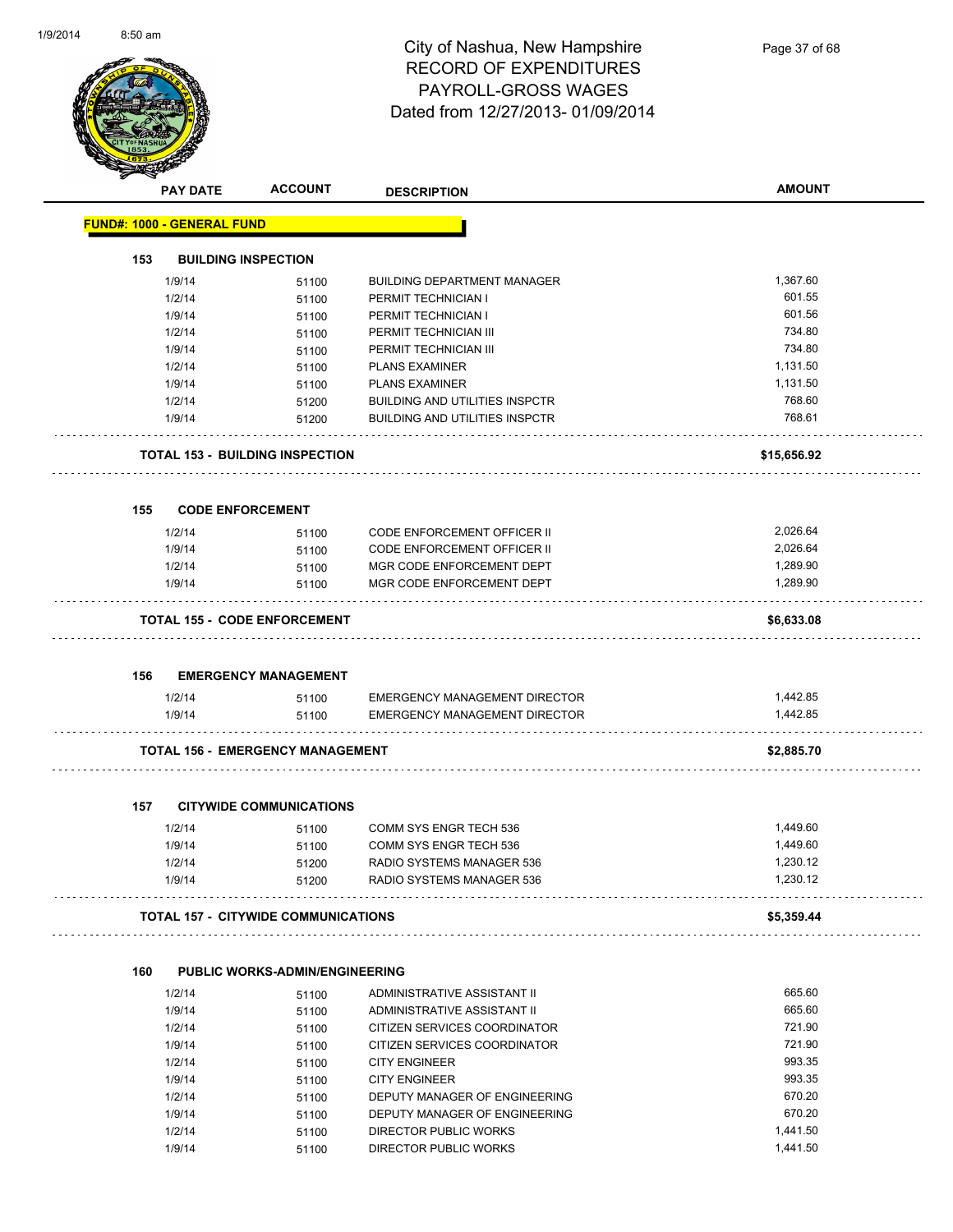

| <b>PAY DATE</b>                   | <b>ACCOUNT</b>                                    | <b>DESCRIPTION</b>                 | AMOUNT      |
|-----------------------------------|---------------------------------------------------|------------------------------------|-------------|
|                                   |                                                   |                                    |             |
| <b>FUND#: 1000 - GENERAL FUND</b> |                                                   |                                    |             |
| 160                               | <b>PUBLIC WORKS-ADMIN/ENGINEERING</b>             |                                    |             |
| 1/2/14                            | 51100                                             | <b>DIVISION OPERATIONS MANAGER</b> | 1,372.55    |
| 1/9/14                            | 51100                                             | DIVISION OPERATIONS MANAGER        | 1,372.55    |
| 1/2/14                            | 51100                                             | DPW CONTRACT ADMINISTRATOR         | 324.85      |
| 1/9/14                            | 51100                                             | DPW CONTRACT ADMINISTRATOR         | 324.85      |
| 1/2/14                            | 51100                                             | ENGINEERING DESIGNER INSP          | 912.75      |
| 1/9/14                            | 51100                                             | ENGINEERING DESIGNER INSP          | 931.31      |
| 1/2/14                            | 51100                                             | <b>ENGINEERING INSPECTORS</b>      | 1,805.20    |
| 1/9/14                            | 51100                                             | <b>ENGINEERING INSPECTORS</b>      | 1,874.47    |
| 1/2/14                            | 51100                                             | EXECUTIVE ADMINISTRATOR            | 673.10      |
| 1/9/14                            | 51100                                             | EXECUTIVE ADMINISTRATOR            | 701.95      |
| 1/2/14                            | 51100                                             | <b>SENIOR FOREMAN</b>              | 1,248.00    |
| 1/9/14                            | 51100                                             | <b>SENIOR FOREMAN</b>              | 1,021.80    |
| 1/2/14                            | 51100                                             | <b>SENIOR STAFF ENGINEER</b>       | 1,219.70    |
| 1/9/14                            | 51100                                             | SENIOR STAFF ENGINEER              | 1,219.70    |
| 1/2/14                            | 51100                                             | <b>SENIOR TRAFFIC ENGINEER</b>     | 1,533.60    |
| 1/9/14                            | 51100                                             | <b>SENIOR TRAFFIC ENGINEER</b>     | 1,533.60    |
| 1/2/14                            | 51100                                             | <b>STAFF ENGINEER</b>              | 400.15      |
| 1/9/14                            | 51100                                             | <b>STAFF ENGINEER</b>              | 400.15      |
| 1/2/14                            | 51100                                             | STREET CONSTRUCTION ENGINEER       | 1,285.00    |
| 1/9/14                            | 51100                                             | STREET CONSTRUCTION ENGINEER       | 1,285.00    |
| 1/2/14                            | 51100                                             | <b>SURVEY TECHNICIAN</b>           | 1,096.65    |
| 1/9/14                            | 51100                                             | <b>SURVEY TECHNICIAN</b>           | 1,096.64    |
| 1/2/14                            | 51300                                             | OVERTIME-REGULAR                   | (27.11)     |
| 1/9/14                            | 51300                                             | OVERTIME-REGULAR                   | 524.60      |
|                                   |                                                   |                                    |             |
|                                   | <b>TOTAL 160 - PUBLIC WORKS-ADMIN/ENGINEERING</b> |                                    | \$33,116.16 |
|                                   |                                                   |                                    |             |
| 161                               | <b>STREETS</b>                                    |                                    |             |
| 1/2/14                            | 51100                                             | ADMINISTRATIVE ASSISTANT III       | 953.25      |
| 1/9/14                            | 51100                                             | ADMINISTRATIVE ASSISTANT III       | 953.24      |
| 1/2/14                            | 51100                                             | <b>ANALYTICAL CHEMIST</b>          | 229.22      |
| 1/2/14                            | 51100                                             | AUTO MECH 1ST CLASS NIGHTS         | 3,031.20    |
| 1/9/14                            | 51100                                             | AUTO MECH 1ST CLASS NIGHTS         | 3,029.25    |
| 1/2/14                            | 51100                                             | AUTO MECH 2ND CLASS                | 1,818.40    |
| 1/9/14                            | 51100                                             | AUTO MECH 2ND CLASS                | 2,118.16    |
| 1/2/14                            | 51100                                             | AUTO MECH 2ND CLASS NIGHTS         | 869.39      |
| 1/9/14                            | 51100                                             | AUTO MECH 2ND CLASS NIGHTS         | 914.00      |
| 1/9/14                            | 51100                                             | AUTOMATIC COLLECTION EQUIP OPR     | 181.84      |
| 1/9/14                            | 51100                                             | <b>COLLECTION EQUIP OPR</b>        | 193.52      |
| 1/9/14                            | 51100                                             | <b>COLLECTION SYSTEMS OPERATOR</b> | 710.32      |
| 1/2/14                            | 51100                                             | EQUIP OPR STREET REPAIR            | 7,283.38    |
| 1/9/14                            | 51100                                             | EQUIP OPR STREET REPAIR            | 7,273.60    |
| 1/9/14                            | 51100                                             | <b>EQUIPMENT OPERATOR, PARKS</b>   | 181.84      |
| 1/2/14                            | 51100                                             | FLEET MANAGER STREET DEPT          | 1,056.15    |
| 1/9/14                            | 51100                                             | FLEET MANAGER STREET DEPT          | 1,056.15    |
| 1/9/14                            | 51100                                             | FOREMAN LABOR PARK                 | 219.33      |
| 1/2/14                            | 51100                                             | FOREMAN LABOR SHOP EQUIP           | 1,096.65    |
| 1/9/14                            | 51100                                             | FOREMAN LABOR SHOP EQUIP           | 1,096.65    |
| 1/9/14                            | 51100                                             | <b>GROUNDS KEEPER PARK MAINT</b>   | 495.39      |
| 1/9/14                            | 51100                                             | <b>GROUNDSMAN I PARKS</b>          | 155.92      |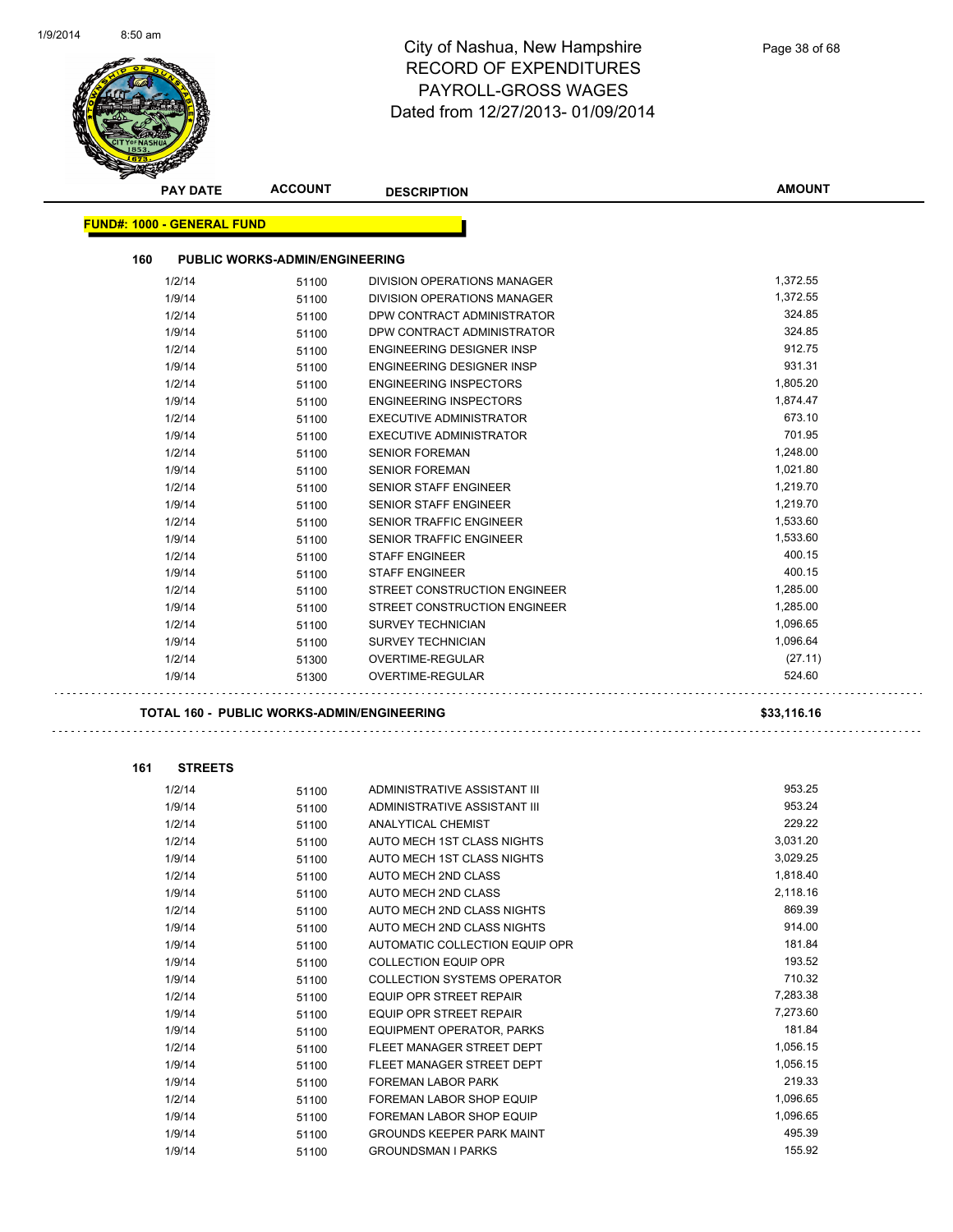

|     | <b>PAY DATE</b>                   | <b>ACCOUNT</b> | <b>DESCRIPTION</b>             | <b>AMOUNT</b> |
|-----|-----------------------------------|----------------|--------------------------------|---------------|
|     | <b>FUND#: 1000 - GENERAL FUND</b> |                |                                |               |
|     |                                   |                |                                |               |
| 161 | <b>STREETS</b>                    |                |                                |               |
|     | 1/9/14                            | 51100          | <b>GROUNDSMAN II PARKS</b>     | 327.52        |
|     | 1/9/14                            | 51100          | <b>LEAD GROUNDSMAN</b>         | 183.92        |
|     | 1/2/14                            | 51100          | <b>MASON PIPELAYER</b>         | 1,737.28      |
|     | 1/9/14                            | 51100          | <b>MASON PIPELAYER</b>         | 1,741.12      |
|     | 1/2/14                            | 51100          | MECHANIC AUTO 1ST CLASS        | 2,993.62      |
|     | 1/9/14                            | 51100          | MECHANIC AUTO 1ST CLASS        | 3,045.29      |
|     | 1/2/14                            | 51100          | OPERATIONS COORDINATOR         | 788.05        |
|     | 1/9/14                            | 51100          | OPERATIONS COORDINATOR         | 788.05        |
|     | 1/9/14                            | 51100          | OPERATOR II WWTP               | 180.02        |
|     | 1/9/14                            | 51100          | <b>OPERATOR III WWTP</b>       | 352.36        |
|     | 1/9/14                            | 51100          | <b>SENIOR FOREMAN</b>          | 226.20        |
|     | 1/2/14                            | 51100          | <b>SIGN MAINTENANCE</b>        | 865.60        |
|     | 1/9/14                            | 51100          | <b>SIGN MAINTENANCE</b>        | 865.60        |
|     | 1/2/14                            | 51100          | SIGN MAINTENANCE ASSISTANT     | 807.20        |
|     | 1/9/14                            | 51100          | SIGN MAINTENANCE ASSISTANT     | 807.20        |
|     | 1/2/14                            | 51100          | STOREKEEPER PWD                | 895.65        |
|     | 1/9/14                            | 51100          | STOREKEEPER PWD                | 895.65        |
|     | 12/24/13                          | 51100          | STR CONSTR RPR AND PERMT COORD | 248.63        |
|     | 1/2/14                            | 51100          | STR CONSTR RPR AND PERMT COORD | 1,075.16      |
|     | 1/9/14                            | 51100          | STR CONSTR RPR AND PERMT COORD | 1,079.46      |
|     | 1/2/14                            | 51100          | <b>STREET FOREMAN</b>          | 4,616.59      |
|     | 1/9/14                            | 51100          | <b>STREET FOREMAN</b>          | 4,616.59      |
|     | 1/2/14                            | 51100          | SUPERINTENDENT OF STREETS      | 1,720.00      |
|     | 1/9/14                            | 51100          | SUPERINTENDENT OF STREETS      | 1,720.00      |
|     | 1/2/14                            | 51100          | TRAFFIC MAINTENANCE ASSISTANT  | 860.80        |
|     | 1/9/14                            | 51100          | TRAFFIC MAINTENANCE ASSISTANT  | 860.80        |
|     | 1/2/14                            | 51100          | <b>TRAFFIC MANAGER</b>         | 1,331.45      |
|     | 1/9/14                            | 51100          | <b>TRAFFIC MANAGER</b>         | 1,331.45      |
|     | 1/2/14                            | 51100          | TRAFFIC TECHNICIAN I           | 2,071.20      |
|     | 1/9/14                            | 51100          | <b>TRAFFIC TECHNICIAN I</b>    | 2,064.73      |
|     | 1/2/14                            | 51100          | TRUCK DRIVER STREET REPAIR     | 15,403.00     |
|     | 1/9/14                            | 51100          | TRUCK DRIVER STREET REPAIR     | 16,014.42     |
|     | 1/2/14                            | 51100          | <b>WELDER FIRST CLASS</b>      | 1,968.80      |
|     | 1/9/14                            | 51100          | <b>WELDER FIRST CLASS</b>      | 1,968.80      |
|     | 12/24/13                          | 51300          | OVERTIME-REGULAR               | (440.30)      |
|     | 1/2/14                            | 51300          | OVERTIME-REGULAR               | 16,432.52     |
|     | 1/9/14                            | 51300          | OVERTIME-REGULAR               | 85,648.37     |
|     | 1/2/14                            | 51600          | <b>LONGEVITY</b>               | 2,400.00      |
|     | <b>TOTAL 161 - STREETS</b>        |                |                                | \$215,409.65  |

### **166 PARKING LOTS**

 $\sim$  .

| 1/2/14 | 51100 | ADMINISTRATIVE ASSISTANT II           | 665.60   |
|--------|-------|---------------------------------------|----------|
| 1/9/14 | 51100 | ADMINISTRATIVE ASSISTANT II           | 665.60   |
| 1/2/14 | 51100 | PARKING MAINTENANCE                   | 1.315.20 |
| 1/9/14 | 51100 | PARKING MAINTENANCE                   | 1.315.20 |
| 1/9/14 | 51100 | <b>TRANSIT OPERATIONS COORDINATOR</b> | 53.96    |
| 1/2/14 | 51100 | TRANSPORTATION DEPT MANAGER           | 76.85    |
| 1/9/14 | 51100 | <b>TRANSPORTATION DEPT MANAGER</b>    | 76.85    |
| 1/2/14 | 51300 | OVERTIME-REGULAR                      | 24.66    |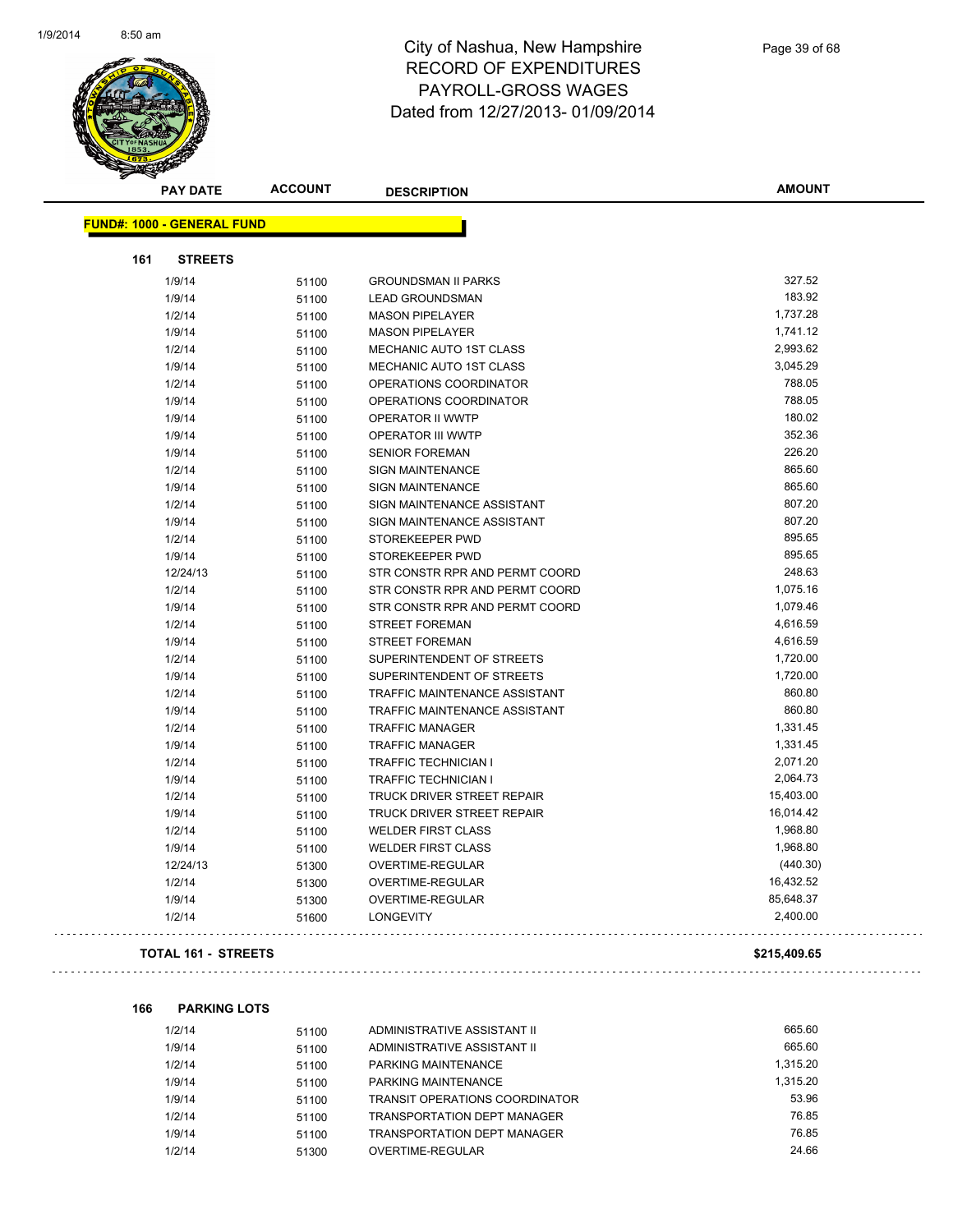| 1/9/2014 | $8:50$ am                  |                                         | City of Nashua, New Hampshire<br><b>RECORD OF EXPENDITURES</b><br>PAYROLL-GROSS WAGES<br>Dated from 12/27/2013-01/09/2014 | Page 40 of 68 |
|----------|----------------------------|-----------------------------------------|---------------------------------------------------------------------------------------------------------------------------|---------------|
|          | <b>PAY DATE</b>            | <b>ACCOUNT</b>                          | <b>DESCRIPTION</b>                                                                                                        | <b>AMOUNT</b> |
|          | FUND#: 1000 - GENERAL FUND |                                         |                                                                                                                           |               |
|          | 166                        | <b>PARKING LOTS</b>                     |                                                                                                                           |               |
|          | 1/9/14                     | 51300                                   | OVERTIME-REGULAR                                                                                                          | 480.87        |
|          |                            | <b>TOTAL 166 - PARKING LOTS</b>         |                                                                                                                           | \$4,674.79    |
|          | 171                        | <b>COMMUNITY SERVICES</b>               |                                                                                                                           |               |
|          | 1/2/14                     | 51100                                   | DIRECTOR HEALTH AND COMM SVS                                                                                              | 1,677.05      |
|          | 1/9/14                     | 51100                                   | DIRECTOR HEALTH AND COMM SVS                                                                                              | 1,677.05      |
|          | 1/2/14                     | 51100                                   | PROGRAM ASSISTANT                                                                                                         | 419.80        |
|          | 1/9/14                     | 51100                                   | PROGRAM ASSISTANT                                                                                                         | 419.80        |
|          | 1/2/14                     | 51100                                   | PROGRAM COORDINATOR                                                                                                       | 903.15        |
|          | 1/9/14                     | 51100                                   | PROGRAM COORDINATOR                                                                                                       | 903.15        |
|          | 12/26/13                   | 51100                                   | SMP PROGRAM COORDINATOR                                                                                                   | (1,655.48)    |
|          |                            |                                         |                                                                                                                           |               |
|          |                            | <b>TOTAL 171 - COMMUNITY SERVICES</b>   |                                                                                                                           | \$4,344.52    |
|          | 172                        | <b>COMMUNITY HEALTH</b>                 |                                                                                                                           |               |
|          | 1/2/14                     | 51100                                   | ADMINISTRATIVE ASSISTANT II                                                                                               | 696.75        |
|          | 1/9/14                     |                                         | ADMINISTRATIVE ASSISTANT II                                                                                               | 696.75        |
|          | 1/2/14                     | 51100<br>51100                          | BILINGUAL OUTREACH WORKER                                                                                                 | 708.00        |
|          | 1/9/14                     | 51100                                   | <b>BILINGUAL OUTREACH WORKER</b>                                                                                          | 708.00        |
|          | 1/2/14                     | 51100                                   | PUB HEALTH NURSE                                                                                                          | 3,342.60      |
|          | 1/9/14                     | 51100                                   | PUB HEALTH NURSE                                                                                                          | 3,342.60      |
|          |                            | TOTAL 172 -  COMMUNITY HEALTH           |                                                                                                                           | \$9,494.70    |
|          |                            |                                         |                                                                                                                           |               |
|          | 173                        | <b>ENVIRONMENTAL HEALTH</b>             |                                                                                                                           |               |
|          | 1/2/14                     | 51100                                   | <b>ENVIRONMENTAL HEALTH SPEC I</b>                                                                                        | 1,598.15      |
|          | 1/9/14                     | 51100                                   | ENVIRONMENTAL HEALTH SPEC I                                                                                               | 1,598.15      |
|          | 1/2/14                     | 51100                                   | ENVIRONMENTAL HEALTH SPEC II                                                                                              | 1,044.25      |
|          | 1/9/14                     | 51100                                   | ENVIRONMENTAL HEALTH SPEC II                                                                                              | 1.044.25      |
|          | 1/2/14                     | 51100                                   | ENVIRONMENTAL TECH OFFICE MGR                                                                                             | 964.35        |
|          | 1/9/14                     | 51100                                   | ENVIRONMENTAL TECH OFFICE MGR                                                                                             | 964.35        |
|          | 1/2/14                     | 51100                                   | MANAGER ENVIRONMENTAL HEALTH                                                                                              | 1,404.70      |
|          | 1/9/14                     | 51100                                   | MANAGER ENVIRONMENTAL HEALTH                                                                                              | 1,404.70      |
|          |                            | <b>TOTAL 173 - ENVIRONMENTAL HEALTH</b> |                                                                                                                           | \$10,022.90   |
|          |                            |                                         |                                                                                                                           |               |
|          | 174                        | <b>WELFARE ADMINISTRATION</b>           |                                                                                                                           |               |
|          | 1/2/14                     | 51100                                   | ADMINISTRATIVE ASSISTANT I                                                                                                | 812.25        |
|          | 1/9/14                     | 51100                                   | ADMINISTRATIVE ASSISTANT I                                                                                                | 812.26        |
|          | 1/2/14                     | 51100                                   | CASE TECHNICIAN WELFARE                                                                                                   | 2,311.51      |
|          | 1/9/14                     | 51100                                   | CASE TECHNICIAN WELFARE                                                                                                   | 2,311.50      |
|          | 1/2/14                     | 51100                                   | INTAKE WORKER ACCOUNTANT                                                                                                  | 909.85        |
|          | 1/9/14                     | 51100                                   | INTAKE WORKER ACCOUNTANT                                                                                                  | 909.85        |
|          | 1/2/14                     | 51100                                   | SENIOR CASE TECHNICIAN                                                                                                    | 929.80        |

1/2/14 51100 SENIOR CASE TECHNICIAN

1/9/2014

8:50 am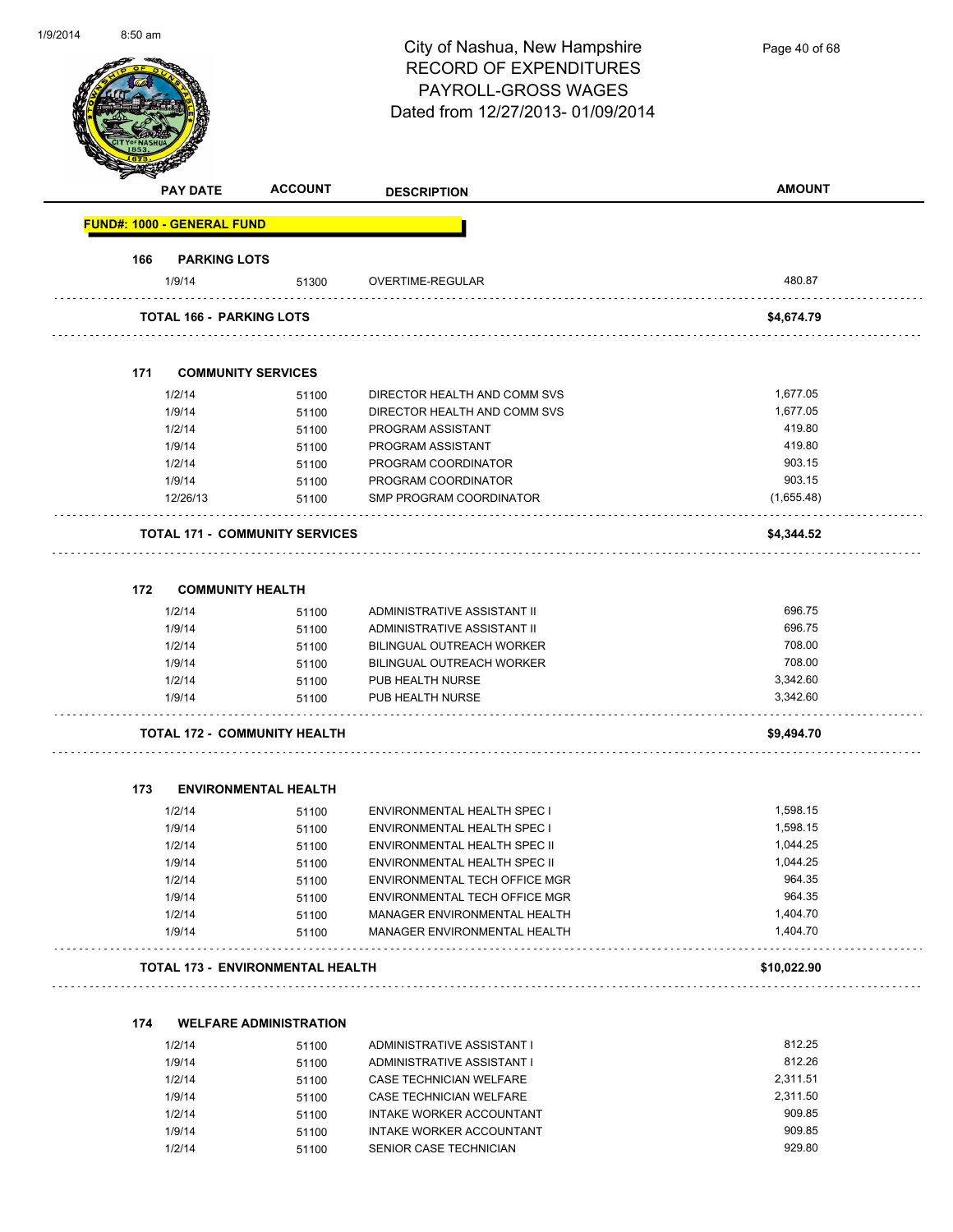

|     | <b>PAY DATE</b>                   | <b>ACCOUNT</b>                            | <b>DESCRIPTION</b>                | <b>AMOUNT</b> |
|-----|-----------------------------------|-------------------------------------------|-----------------------------------|---------------|
|     | <b>FUND#: 1000 - GENERAL FUND</b> |                                           |                                   |               |
| 174 |                                   | <b>WELFARE ADMINISTRATION</b>             |                                   |               |
|     | 1/9/14                            | 51100                                     | SENIOR CASE TECHNICIAN            | 929.80        |
|     | 1/2/14                            | 51100                                     | <b>WELFARE OFFICER</b>            | 1,408.20      |
|     | 1/9/14                            | 51100                                     | <b>WELFARE OFFICER</b>            | 1,408.20      |
|     |                                   | <b>TOTAL 174 - WELFARE ADMINISTRATION</b> |                                   | \$12,743.22   |
|     |                                   |                                           |                                   |               |
| 177 | <b>PARKS &amp; RECREATION</b>     |                                           |                                   |               |
|     | 1/2/14                            | 51100                                     | ADMINISTRATIVE ASSISTANT II       | 734.80        |
|     | 1/9/14                            | 51100                                     | ADMINISTRATIVE ASSISTANT II       | 734.80        |
|     | 1/2/14                            | 51100                                     | EQUIPMENT OPERATOR, PARKS         | 909.20        |
|     | 1/9/14                            | 51100                                     | EQUIPMENT OPERATOR, PARKS         | 727.36        |
|     | 1/2/14                            | 51100                                     | FOREMAN LABOR PARK                | 3,289.95      |
|     | 1/9/14                            | 51100                                     | FOREMAN LABOR PARK                | 3,070.62      |
|     | 1/2/14                            | 51100                                     | <b>GROUNDS KEEPER PARK MAINT</b>  | 6,663.23      |
|     | 1/9/14                            | 51100                                     | <b>GROUNDS KEEPER PARK MAINT</b>  | 6,109.81      |
|     | 1/2/14                            | 51100                                     | <b>GROUNDSMAN I PARKS</b>         | 2,338.80      |
|     | 1/9/14                            | 51100                                     | <b>GROUNDSMAN I PARKS</b>         | 2,182.88      |
|     | 1/2/14                            | 51100                                     | <b>GROUNDSMAN II PARKS</b>        | 818.80        |
|     | 1/9/14                            | 51100                                     | <b>GROUNDSMAN II PARKS</b>        | 491.28        |
|     | 1/2/14                            | 51100                                     | <b>LEAD GROUNDSMAN</b>            | 2,758.80      |
|     | 1/9/14                            | 51100                                     | <b>LEAD GROUNDSMAN</b>            | 2,574.88      |
|     | 1/2/14                            | 51100                                     | NURSERY WORKER PARKS              | 865.60        |
|     | 1/9/14                            | 51100                                     | NURSERY WORKER PARKS              | 865.60        |
|     | 1/2/14                            | 51100                                     | PROGRAM COORDINATOR               | 347.85        |
|     | 1/9/14                            | 51100                                     | PROGRAM COORDINATOR               | 347.85        |
|     | 1/2/14                            | 51100                                     | <b>RECREATION PROGRAM MANAGER</b> | 1,075.60      |
|     | 1/9/14                            | 51100                                     | <b>RECREATION PROGRAM MANAGER</b> | 1,075.60      |
|     | 1/2/14                            | 51100                                     | STELLOS STADIUM ATTENDANT         | 909.20        |
|     | 1/9/14                            | 51100                                     | STELLOS STADIUM ATTENDANT         | 909.20        |
|     | 1/2/14                            | 51100                                     | SUPERINTENDENT OF PARKS RECR      | 1,670.35      |
|     | 1/9/14                            | 51100                                     | SUPERINTENDENT OF PARKS RECR      | 1,670.35      |
|     | 1/2/14                            | 51100                                     | <b>TRUCK DRIVER PARKS RECR</b>    | 832.00        |
|     | 1/9/14                            | 51100                                     | TRUCK DRIVER PARKS RECR           | 832.00        |
|     | 1/2/14                            | 51300                                     | OVERTIME-REGULAR                  | 246.78        |
|     | 1/9/14                            | 51300                                     | OVERTIME-REGULAR                  | 1,221.92      |
|     |                                   | <b>TOTAL 177 - PARKS &amp; RECREATION</b> |                                   | \$46,275.11   |
|     |                                   |                                           |                                   |               |
| 179 | <b>LIBRARY</b>                    |                                           |                                   |               |
|     | 1/2/14                            | 51100                                     | ADMIN ASST COST ACCOUNTANT        | 782.40        |
|     | 1/9/14                            | 51100                                     | ADMIN ASST COST ACCOUNTANT        | 782.40        |

| 1/9/14 | 51100 | ADMIN ASST COST ACCOUNTANT     | 782.40   |
|--------|-------|--------------------------------|----------|
| 1/2/14 | 51100 | ASSISTANT DIRECTOR LIBRARY     | 1.255.85 |
| 1/9/14 | 51100 | ASSISTANT DIRECTOR LIBRARY     | 1.255.85 |
| 1/2/14 | 51100 | ASSISTANT LIBRARIAN CIRCULATIO | 945.05   |
| 1/9/14 | 51100 | ASSISTANT LIBRARIAN CIRCULATIO | 945.05   |
| 1/2/14 | 51100 | ASSISTANT LIBRARIAN MEDIA SERV | 733.80   |
| 1/9/14 | 51100 | ASSISTANT LIBRARIAN MEDIA SERV | 733.80   |
| 1/2/14 | 51100 | ASSISTANT LIBRARIAN TECH SVS   | 975.45   |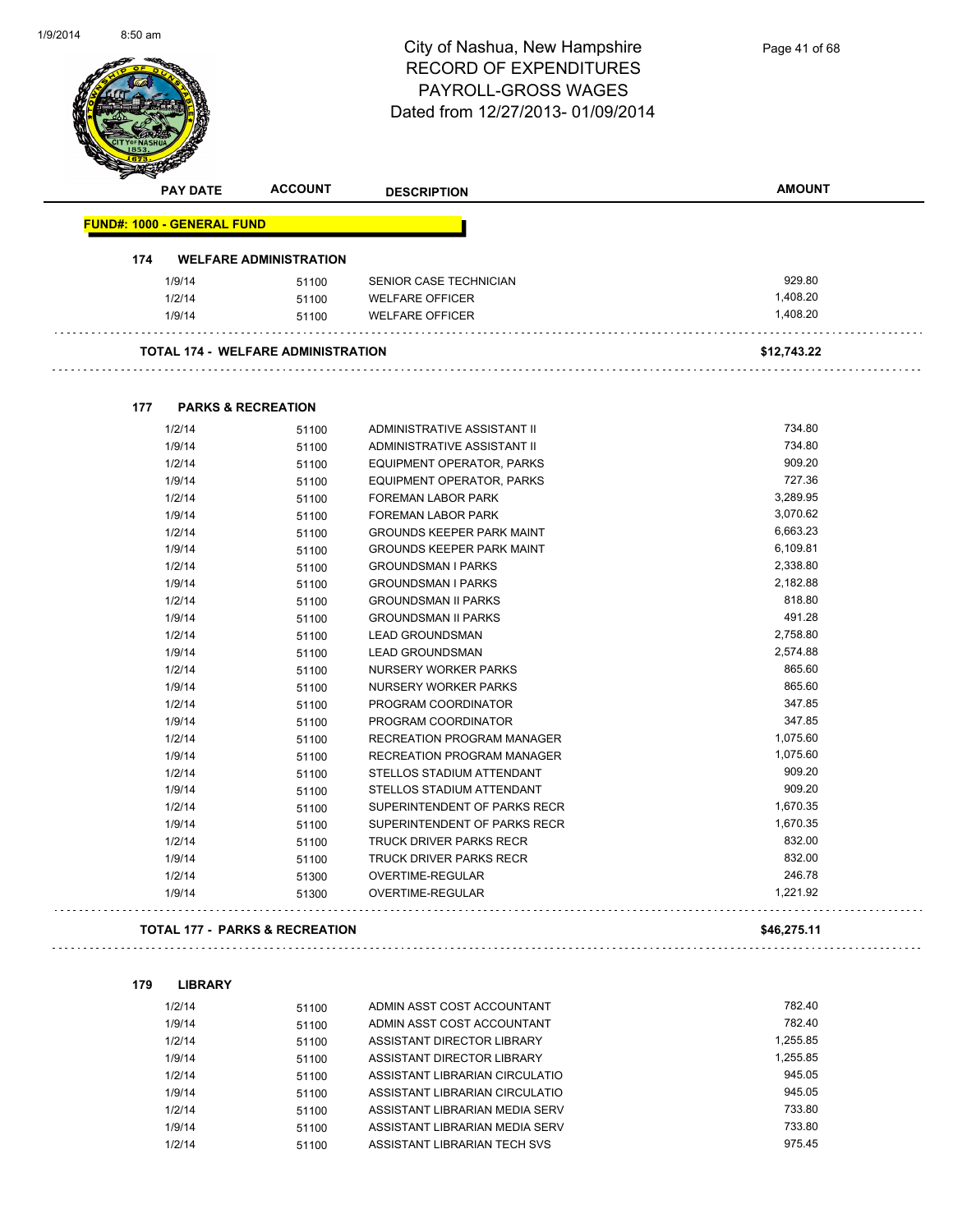

| <b>PAY DATE</b>                   | <b>ACCOUNT</b> | <b>DESCRIPTION</b>                                               | AMOUNT               |
|-----------------------------------|----------------|------------------------------------------------------------------|----------------------|
| <b>FUND#: 1000 - GENERAL FUND</b> |                |                                                                  |                      |
|                                   |                |                                                                  |                      |
| 179<br><b>LIBRARY</b>             |                |                                                                  |                      |
| 1/9/14                            | 51100          | ASSISTANT LIBRARIAN TECH SVS                                     | 975.45               |
| 1/2/14                            | 51100          | ASSISTANT LIBRARIAN YOUTH SERV                                   | 1,044.05             |
| 1/9/14                            | 51100          | ASSISTANT LIBRARIAN YOUTH SERV                                   | 1,089.72             |
| 1/2/14                            | 51100          | <b>DIRECTOR LIBRARY</b>                                          | 1,831.20             |
| 1/9/14                            | 51100          | <b>DIRECTOR LIBRARY</b>                                          | 1,831.20             |
| 1/2/14                            | 51100          | EXECUTIVE ASST OFFICE MANAGER                                    | 833.85               |
| 1/9/14                            | 51100          | EXECUTIVE ASST OFFICE MANAGER                                    | 833.85               |
| 1/2/14                            | 51100          | <b>JANITOR</b>                                                   | 476.20               |
| 1/9/14                            | 51100          | <b>JANITOR</b>                                                   | 476.20               |
| 1/2/14                            | 51100          | LIBRARIAN ADULT SERVICES                                         | 934.55               |
| 1/9/14                            | 51100          | LIBRARIAN ADULT SERVICES                                         | 781.76               |
| 1/2/14                            | 51100          | <b>LIBRARIAN CIRCULATION</b>                                     | 973.51               |
| 1/9/14                            | 51100          | <b>LIBRARIAN CIRCULATION</b>                                     | 974.00               |
| 1/2/14                            | 51100          | <b>LIBRARIAN MEDIA SERVICES</b>                                  | 887.01               |
| 1/9/14                            | 51100          | LIBRARIAN MEDIA SERVICES                                         | 887.01               |
| 1/2/14                            | 51100          | LIBRARIAN OUTREACH SVS                                           | 970.10               |
| 1/9/14                            | 51100          | LIBRARIAN OUTREACH SVS                                           | 970.10               |
| 1/2/14                            | 51100          | <b>LIBRARIAN TECH SERVICES</b>                                   | 1,006.95             |
| 1/9/14                            | 51100          | <b>LIBRARIAN TECH SERVICES</b>                                   | 1,325.26             |
| 1/2/14                            | 51100          | LIBRARIAN YOUTH SERVICES                                         | 2,226.81             |
| 1/9/14                            | 51100          | <b>LIBRARIAN YOUTH SERVICES</b>                                  | 2,216.72             |
| 1/2/14                            | 51100          | LIBRARY ASSISTANT ADULT SERVIC                                   | 516.36               |
| 1/9/14                            | 51100          | LIBRARY ASSISTANT ADULT SERVIC                                   | 774.54               |
| 1/2/14                            | 51100          | LIBRARY ASSISTANT CIRCULATION                                    | 2,662.95             |
| 1/9/14                            | 51100          | LIBRARY ASSISTANT CIRCULATION                                    | 2,662.96             |
| 1/2/14                            | 51100          | LIBRARY ASSISTANT MEDIA SERVIC                                   | 1,990.56             |
| 1/9/14                            | 51100          | LIBRARY ASSISTANT MEDIA SERVIC                                   | 1,990.55             |
| 1/2/14                            | 51100          | LIBRARY ASSISTANT TECH SVS                                       | 686.30               |
| 1/9/14                            | 51100          | <b>LIBRARY ASSISTANT TECH SVS</b>                                | 566.20               |
| 1/2/14                            | 51100          | LIBRARY ASSISTANT YOUTH SERVIC                                   | 1,289.56             |
| 1/9/14                            | 51100          | LIBRARY ASSISTANT YOUTH SERVIC                                   | 1,289.56             |
| 1/2/14                            | 51100          | <b>MAINTENANCE SUPV</b>                                          | 827.70<br>827.70     |
| 1/9/14                            | 51100          | MAINTENANCE SUPV<br><b>MEDIA SERVICES COORDINATOR</b>            |                      |
| 1/2/14                            | 51100          |                                                                  | 1,169.95<br>1,169.96 |
| 1/9/14                            | 51100          | <b>MEDIA SERVICES COORDINATOR</b>                                | 2,251.09             |
| 1/2/14                            | 51100          | REFERENCE LIBRARIAN ADULT SERV<br>REFERENCE LIBRARIAN ADULT SERV | 2,538.34             |
| 1/9/14<br>1/2/14                  | 51100          | REFERENCE LIBRARIAN TECH SVS                                     | 734.40               |
| 1/9/14                            | 51100<br>51100 | REFERENCE LIBRARIAN TECH SVS                                     | 734.40               |
| 1/2/14                            | 51100          | <b>SECURITY LIBRARY</b>                                          | 666.20               |
| 1/9/14                            | 51100          | <b>SECURITY LIBRARY</b>                                          | 666.20               |
| 1/2/14                            | 51200          | <b>LIBRARY ASSISTANT CIRCULATION</b>                             | 484.28               |
| 1/9/14                            | 51200          | LIBRARY ASSISTANT CIRCULATION                                    | 597.04               |
| 1/2/14                            | 51200          | LIBRARY ASSISTANT TECH SVS                                       | 403.40               |
| 1/9/14                            | 51200          | LIBRARY ASSISTANT TECH SVS                                       | 403.40               |
| 1/2/14                            | 51200          | LIBRARY PAGE YOUTH SERVICES                                      | 229.25               |
| 1/9/14                            | 51200          | LIBRARY PAGE YOUTH SERVICES                                      | 183.40               |
| 1/2/14                            | 51200          | LIBRARY PAGES CIRCULATION                                        | 813.69               |
| 1/9/14                            | 51200          | LIBRARY PAGES CIRCULATION                                        | 534.96               |
| 1/2/14                            | 51200          | LIBRARY PAGES MEDIA SERVICES                                     | 482.38               |
| 1/9/14                            | 51200          | LIBRARY PAGES MEDIA SERVICES                                     | 220.28               |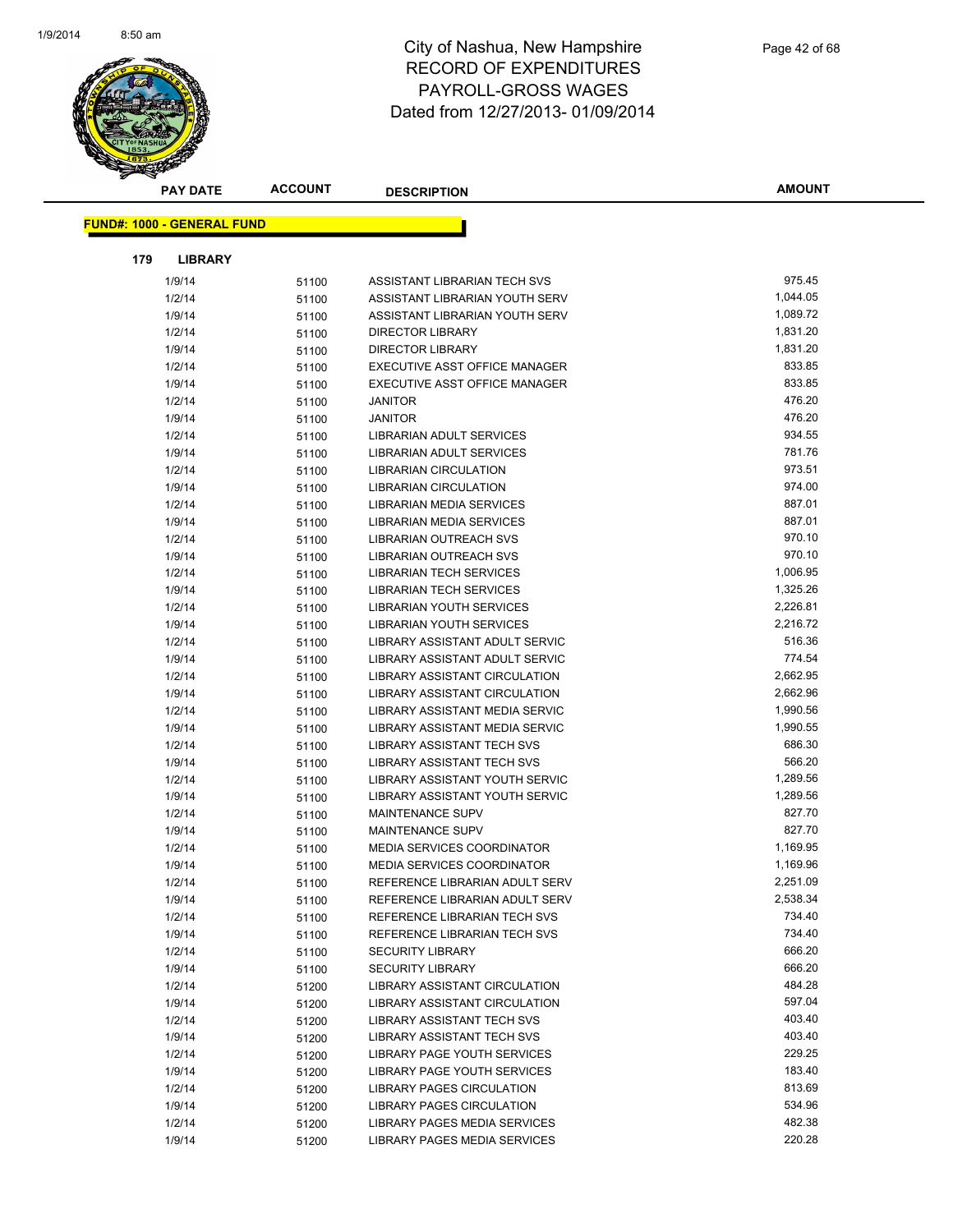

Page 43 of 68

|     | <b>PAY DATE</b>                   | <b>ACCOUNT</b>                           | <b>DESCRIPTION</b>                               | <b>AMOUNT</b>        |
|-----|-----------------------------------|------------------------------------------|--------------------------------------------------|----------------------|
|     | <b>FUND#: 1000 - GENERAL FUND</b> |                                          |                                                  |                      |
| 179 | <b>LIBRARY</b>                    |                                          |                                                  |                      |
|     | 1/2/14                            | 51300                                    | OVERTIME-REGULAR                                 | 762.45               |
|     | 1/9/14                            | 51300                                    | OVERTIME-REGULAR                                 | 1,052.82             |
|     | <b>TOTAL 179 - LIBRARY</b>        |                                          |                                                  | \$64,137.98          |
| 181 |                                   | <b>COMMUNITY DEVELOPMENT</b>             |                                                  |                      |
|     | 1/2/14                            | 51100                                    | ADMINISTRATIVE ASSISTANT II                      | 665.60               |
|     | 1/9/14                            | 51100                                    | ADMINISTRATIVE ASSISTANT II                      | 665.60               |
|     | 1/2/14                            | 51200                                    | <b>CLERK TYPIST II PT</b>                        | 244.56               |
|     | 1/9/14                            | 51200                                    | <b>CLERK TYPIST II PT</b>                        | 364.76               |
|     | 1/2/14                            | 51400                                    | WAGES TEMP-SEASONAL                              | 100.00               |
|     | 1/9/14                            | 51400                                    | <b>WAGES TEMP-SEASONAL</b>                       | 100.00               |
|     |                                   | <b>TOTAL 181 - COMMUNITY DEVELOPMENT</b> |                                                  | \$2,140.52           |
| 182 | <b>PLANNING &amp; ZONING</b>      |                                          |                                                  |                      |
|     | 1/2/14                            | 51100                                    | DEPARTMENT COORDINATOR                           | 913.60               |
|     | 1/9/14                            | 51100                                    | DEPARTMENT COORDINATOR                           | 913.60               |
|     | 1/2/14                            | 51100                                    | DEPUTY PLANNING MANAGER                          | 2,589.60             |
|     | 1/9/14                            | 51100                                    | DEPUTY PLANNING MANAGER                          | 2,589.60             |
|     | 1/2/14                            | 51100                                    | MANAGER PLANNING DEPT                            | 1,865.85             |
|     | 1/9/14                            | 51100                                    | MANAGER PLANNING DEPT                            | 1,865.85             |
|     | 1/2/14                            | 51100                                    | PLANNER I                                        | 1,675.35             |
|     | 1/9/14                            | 51100                                    | PLANNER I                                        | 1,675.35             |
|     | 1/2/14                            | 51100                                    | PLANNER II                                       | 1,095.40             |
|     | 1/9/14                            | 51100                                    | <b>PLANNER II</b>                                | 1,095.40             |
|     | 1/2/14                            | 51100                                    | ZONING COORDINATOR                               | 682.30               |
|     | 1/9/14                            | 51100                                    | ZONING COORDINATOR                               | 682.30               |
|     |                                   | <b>TOTAL 182 - PLANNING &amp; ZONING</b> |                                                  | \$17,644.20          |
| 183 |                                   | <b>ECONOMIC DEVELOPMENT</b>              |                                                  |                      |
|     |                                   |                                          |                                                  |                      |
|     | 1/2/14                            | 51100                                    | ECONOMIC DEV DIRECTOR                            | 1,819.35<br>1,819.35 |
|     | 1/9/14<br>1/2/14                  | 51100                                    | ECONOMIC DEV DIRECTOR<br>OED PROGRAM COORDINATOR | 385.00               |
|     | 1/9/14                            | 51100                                    |                                                  | 385.00               |
|     |                                   | 51100                                    | OED PROGRAM COORDINATOR                          |                      |
|     |                                   | <b>TOTAL 183 - ECONOMIC DEVELOPMENT</b>  |                                                  | \$4,408.70           |
| 191 | <b>SCHOOL</b>                     |                                          |                                                  |                      |
|     | 1/2/14                            | 51100                                    | 21 CENTURY ELEM MFAM RES COORD                   | 1,181.50             |
|     | 1/2/14                            | 51100                                    | ASSISTANT PRINCIPAL AMH                          | 2,762.61             |

1/2/14 51100 ASSISTANT PRINCIPAL BIC<br>1/2/14 51100 ASSISTANT PRINCIPAL BRO 1/2/14 1,403.82 1/2/14 51100 ASSISTANT PRINCIPAL BRO<br>1/2/14 51100 ASSISTANT PRINCIPAL CHARL<br>2,915.08

1/2/14 51100 ASSISTANT PRINCIPAL CHARL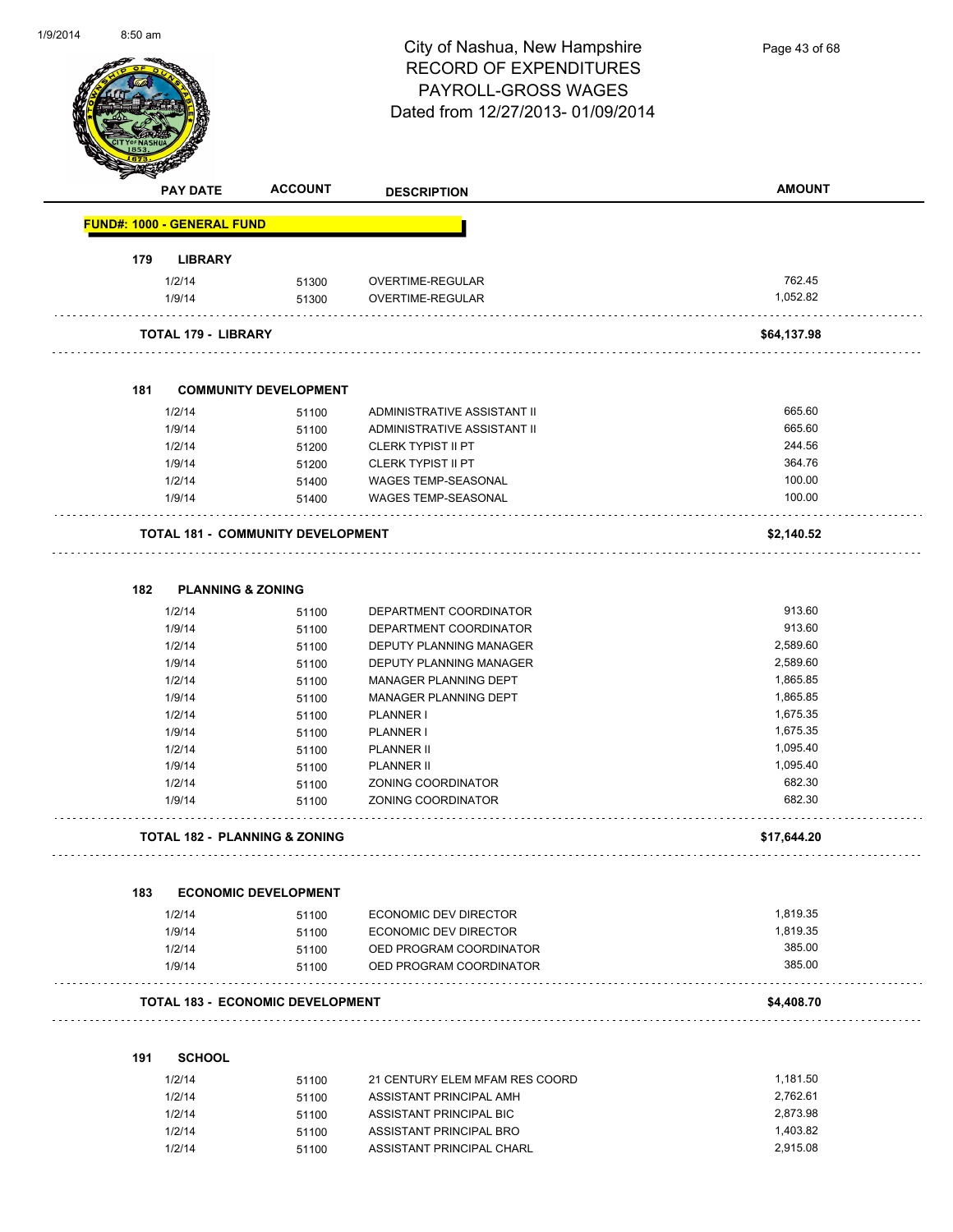

| <b>PAY DATE</b>                   | <b>ACCOUNT</b> | <b>DESCRIPTION</b>              | <b>AMOUNT</b> |
|-----------------------------------|----------------|---------------------------------|---------------|
| <b>FUND#: 1000 - GENERAL FUND</b> |                |                                 |               |
|                                   |                |                                 |               |
| 191<br><b>SCHOOL</b>              |                |                                 |               |
| 1/2/14                            | 51100          | ASSISTANT PRINCIPAL DR CRSP     | 2,873.98      |
| 1/2/14                            | 51100          | ASSISTANT PRINCIPAL ELM         | 6,488.00      |
| 1/2/14                            | 51100          | ASSISTANT PRINCIPAL FES         | 2,915.08      |
| 1/2/14                            | 51100          | ASSISTANT PRINCIPAL FMS         | 3,411.10      |
| 1/2/14                            | 51100          | ASSISTANT PRINCIPAL LEDGE       | 2,762.61      |
| 1/2/14                            | 51100          | ASSISTANT PRINCIPAL MDE         | 1,381.30      |
| 1/2/14                            | 51100          | ASSISTANT PRINCIPAL MTP         | 2,892.52      |
| 1/2/14                            | 51100          | ASSISTANT PRINCIPAL NHN         | 12,898.91     |
| 1/2/14                            | 51100          | ASSISTANT PRINCIPAL NHS         | 12,407.30     |
| 1/2/14                            | 51100          | ASSISTANT PRINCIPAL PMS         | 3,214.80      |
| 1/2/14                            | 51100          | ASSISTANT PRINCIPAL SHE         | 2,807.70      |
| 1/2/14                            | 51100          | ASSISTANT SUPERINTENDENT        | 8,186.80      |
| 1/2/14                            | 51100          | ASST DIRECTOR PLANT OPS         | 4,219.70      |
| 1/2/14                            | 51100          | <b>ASST DIRECTOR SPED</b>       | 5,972.10      |
| 1/2/14                            | 51100          | ASST SYSTEMS ADMIN FULL YEAR    | 12,221.20     |
| 1/2/14                            | 51100          | ATTENDANCE OFFICER              | 2,225.69      |
| 12/1/13                           | 51100          | AYP FACILITATOR DRC             | (4,923.03)    |
| 12/1/13                           | 51100          | AYP FACILITATOR FES             | (8,909.53)    |
| 12/1/13                           | 51100          | AYP FACILITATOR LDG             | (1,656.99)    |
| 1/2/14                            | 51100          | CAREER CENTER COORD NHN         | 1,449.39      |
| 1/2/14                            | 51100          | CAREER CENTER COORD NHS         | 1,449.39      |
| 1/2/14                            | 51100          | CHIEF OPERATING OFFICER         | 3,868.10      |
| 1/9/14                            | 51100          | CLERICAL ACADEMY NHN            | 1,092.92      |
| 1/9/14                            | 51100          | CLERICAL ACADEMY NHS            | 1,079.74      |
| 1/2/14                            | 51100          | CLERICAL ASST SUPER SUP         | 1,978.25      |
| 1/9/14                            | 51100          | CLERICAL ASST SUPER SUP         | 1,978.25      |
| 1/9/14                            | 51100          | CLERICAL ATHLETIC NHN           | 285.36        |
| 1/9/14                            | 51100          | CLERICAL ATHLETIC NHS           | 280.71        |
| 1/2/14                            | 51100          | CLERICAL BOARD OF ED SUP        | 759.55        |
| 1/9/14                            | 51100          | CLERICAL BOARD OF ED SUP        | 759.55        |
| 1/2/14                            | 51100          | <b>CLERICAL BUSINESS</b>        | 3,455.35      |
| 1/9/14                            | 51100          | <b>CLERICAL BUSINESS</b>        | 3,455.35      |
| 1/2/14                            | 51100          | CLERICAL CHIEF OP OFFICER SUP   | 779.40        |
| 1/9/14                            | 51100          | CLERICAL CHIEF OP OFFICER SUP   | 779.40        |
| 1/2/14                            | 51100          | <b>CLERICAL CTE NHN</b>         | 712.90        |
| 1/9/14                            | 51100          | CLERICAL CTE NHN                | 712.90        |
| 1/9/14                            | 51100          | <b>CLERICAL CTE NHS</b>         | 285.36        |
| 1/9/14                            | 51100          | CLERICAL GUIDANCE ELM           | 299.31        |
| 1/9/14                            | 51100          | <b>CLERICAL GUIDANCE NHN</b>    | 976.77        |
| 1/9/14                            | 51100          | <b>CLERICAL GUIDANCE NHS</b>    | 993.39        |
| 1/2/14                            | 51100          | <b>CLERICAL HUMAN RESOURCES</b> | 2,641.95      |
| 1/9/14                            | 51100          | CLERICAL HUMAN RESOURCES        | 3,100.41      |
| 1/2/14                            | 51100          | <b>CLERICAL PAYROLL SUP</b>     | 647.65        |
| 1/9/14                            | 51100          | <b>CLERICAL PAYROLL SUP</b>     | 647.65        |
| 1/2/14                            |                | <b>CLERICAL PLANT OPS</b>       | 724.15        |
| 1/9/14                            | 51100          | <b>CLERICAL PLANT OPS</b>       | 724.15        |
| 1/9/14                            | 51100          | <b>CLERICAL PRINCIPAL AMH</b>   | 509.02        |
|                                   | 51100          | CLERICAL PRINCIPAL BIC          | 539.87        |
| 1/9/14                            | 51100          |                                 | 570.72        |
| 1/9/14                            | 51100          | <b>CLERICAL PRINCIPAL BIR</b>   |               |
| 1/9/14                            | 51100          | <b>CLERICAL PRINCIPAL BRO</b>   | 584.67        |
| 1/9/14                            | 51100          | CLERICAL PRINCIPAL CHA          | 535.38        |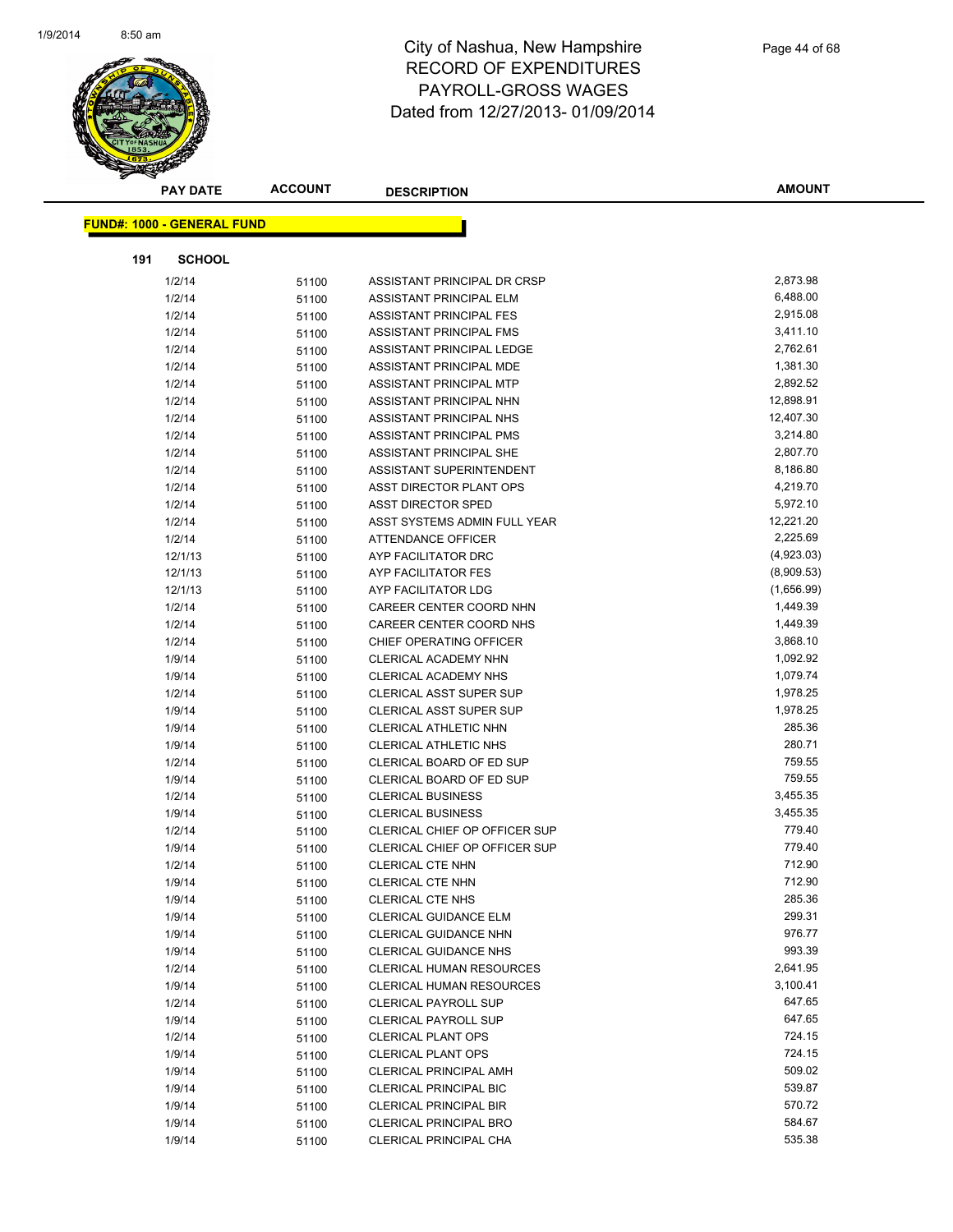

|     | <b>PAY DATE</b>                   | <b>ACCOUNT</b> | <b>DESCRIPTION</b>                 | <b>AMOUNT</b> |
|-----|-----------------------------------|----------------|------------------------------------|---------------|
|     |                                   |                |                                    |               |
|     | <b>FUND#: 1000 - GENERAL FUND</b> |                |                                    |               |
| 191 | <b>SCHOOL</b>                     |                |                                    |               |
|     | 1/9/14                            | 51100          | <b>CLERICAL PRINCIPAL DRC</b>      | 535.38        |
|     | 1/9/14                            | 51100          | <b>CLERICAL PRINCIPAL ELM</b>      | 1,035.67      |
|     | 1/9/14                            | 51100          | <b>CLERICAL PRINCIPAL FES</b>      | 548.40        |
|     | 1/9/14                            | 51100          | <b>CLERICAL PRINCIPAL FMS</b>      | 846.78        |
|     | 1/9/14                            | 51100          | <b>CLERICAL PRINCIPAL LDG</b>      | 522.20        |
|     | 1/9/14                            | 51100          | CLERICAL PRINCIPAL MDE             | 580.02        |
|     | 1/9/14                            | 51100          | <b>CLERICAL PRINCIPAL MTP</b>      | 553.05        |
|     | 1/2/14                            | 51100          | CLERICAL PRINCIPAL NHN             | 1,263.40      |
|     | 1/9/14                            | 51100          | <b>CLERICAL PRINCIPAL NHN</b>      | 1,664.62      |
|     | 1/2/14                            | 51100          | <b>CLERICAL PRINCIPAL NHS</b>      | 1,372.50      |
|     | 1/9/14                            | 51100          | <b>CLERICAL PRINCIPAL NHS</b>      | 1,372.50      |
|     | 1/9/14                            | 51100          | <b>CLERICAL PRINCIPAL NSE</b>      | 566.07        |
|     | 1/9/14                            | 51100          | <b>CLERICAL PRINCIPAL PMS</b>      | 834.53        |
|     | 1/9/14                            | 51100          | <b>CLERICAL PRINCIPAL SHE</b>      | 584.67        |
|     | 1/9/14                            | 51100          | CLERICAL RECEPTIONIST NHS          | 254.51        |
|     | 1/9/14                            | 51100          | <b>CLERICAL SPECIAL ED NHS</b>     | 299.31        |
|     | 1/2/14                            | 51100          | CLERICAL SPECIAL ED SUP            | 1,448.30      |
|     | 1/9/14                            | 51100          | CLERICAL SPECIAL ED SUP            | 1,448.30      |
|     | 1/2/14                            | 51100          | <b>CLERICAL STUDENT SERV SUP</b>   | 768.70        |
|     | 1/9/14                            | 51100          | <b>CLERICAL STUDENT SERV SUP</b>   | 768.68        |
|     | 1/9/14                            | 51100          | CLERICAL SUB SERVICE SUP           | 142.58        |
|     | 1/2/14                            | 51100          | <b>CLERICAL SUPERINTENDANT SUP</b> | 907.65        |
|     | 1/9/14                            | 51100          | <b>CLERICAL SUPERINTENDANT SUP</b> | 907.65        |
|     | 1/2/14                            | 51100          | <b>CLERICAL TRANSPORTATION SUP</b> | 724.15        |
|     | 1/9/14                            | 51100          | <b>CLERICAL TRANSPORTATION SUP</b> | 724.15        |
|     | 1/2/14                            | 51100          | CLERICAL VOCATIONAL NHN            | 724.15        |
|     | 1/9/14                            | 51100          | CLERICAL VOCATIONAL NHN            | 724.15        |
|     | 1/2/14                            | 51100          | <b>CURRICULUM SUPERVISOR</b>       | 5,797.30      |
|     | 1/2/14                            | 51100          | <b>CUSTODIAN AMH</b>               | 1,941.60      |
|     | 1/9/14                            | 51100          | <b>CUSTODIAN AMH</b>               | 1,941.60      |
|     | 1/2/14                            | 51100          | <b>CUSTODIAN ASST HEAD ELM</b>     | 736.80        |
|     | 1/9/14                            | 51100          | <b>CUSTODIAN ASST HEAD ELM</b>     | 736.80        |
|     | 1/2/14                            | 51100          | <b>CUSTODIAN ASST HEAD FMS</b>     | 736.80        |
|     | 1/9/14                            | 51100          | <b>CUSTODIAN ASST HEAD FMS</b>     | 736.80        |
|     | 1/2/14                            | 51100          | <b>CUSTODIAN ASST HEAD NHN</b>     | 1,618.01      |
|     | 1/9/14                            | 51100          | <b>CUSTODIAN ASST HEAD NHN</b>     | 1,618.02      |
|     | 1/2/14                            | 51100          | <b>CUSTODIAN ASST HEAD NHS</b>     | 1,612.50      |
|     | 1/9/14                            | 51100          | <b>CUSTODIAN ASST HEAD NHS</b>     | 1,618.01      |
|     | 1/2/14                            | 51100          | <b>CUSTODIAN BIC</b>               | 1,941.60      |
|     | 1/9/14                            | 51100          | <b>CUSTODIAN BIC</b>               | 1,937.56      |
|     | 1/2/14                            | 51100          | <b>CUSTODIAN BIR</b>               | 1,941.60      |
|     | 1/9/14                            | 51100          | <b>CUSTODIAN BIR</b>               | 1,941.60      |
|     | 1/2/14                            | 51100          | <b>CUSTODIAN BRO</b>               | 875.99        |
|     | 1/9/14                            | 51100          | <b>CUSTODIAN BRO</b>               | 875.99        |
|     | 1/2/14                            | 51100          | <b>CUSTODIAN CHA</b>               | 1,294.40      |
|     | 1/9/14                            | 51100          | <b>CUSTODIAN CHA</b>               | 1,290.36      |
|     | 1/2/14                            | 51100          | <b>CUSTODIAN DRC</b>               | 1,294.40      |
|     | 1/9/14                            | 51100          | <b>CUSTODIAN DRC</b>               | 1,294.40      |
|     | 1/2/14                            | 51100          | <b>CUSTODIAN ELM</b>               | 5,260.81      |
|     | 1/9/14                            | 51100          | <b>CUSTODIAN ELM</b>               | 4,743.05      |
|     | 1/2/14                            | 51100          | <b>CUSTODIAN FES</b>               | 1,294.40      |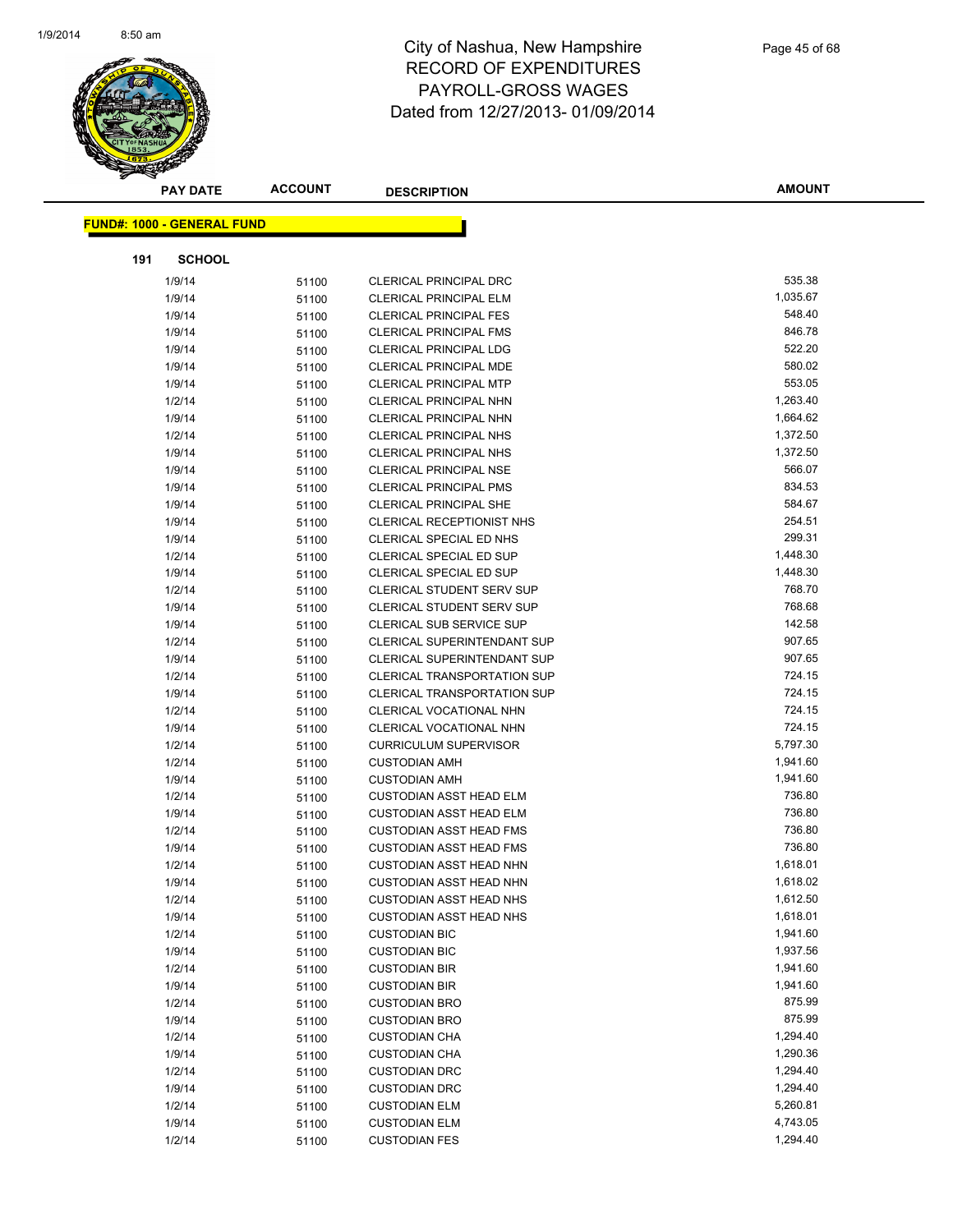

| <b>PAY DATE</b>            | <b>ACCOUNT</b> | <b>DESCRIPTION</b>                           | <b>AMOUNT</b>        |
|----------------------------|----------------|----------------------------------------------|----------------------|
|                            |                |                                              |                      |
| FUND#: 1000 - GENERAL FUND |                |                                              |                      |
| <b>SCHOOL</b><br>191       |                |                                              |                      |
| 1/9/14                     | 51100          | <b>CUSTODIAN FES</b>                         | 1,294.40             |
| 1/2/14                     | 51100          | <b>CUSTODIAN FMS</b>                         | 2,588.80             |
| 1/9/14                     | 51100          | <b>CUSTODIAN FMS</b>                         | 2,588.80             |
| 1/2/14                     | 51100          | <b>CUSTODIAN HEAD AMH</b>                    | 736.80               |
| 1/9/14                     | 51100          | <b>CUSTODIAN HEAD AMH</b>                    | 736.80               |
| 1/2/14                     | 51100          | <b>CUSTODIAN HEAD BIC</b>                    | 736.80               |
| 1/9/14                     | 51100          | <b>CUSTODIAN HEAD BIC</b>                    | 736.80               |
| 1/2/14                     | 51100          | <b>CUSTODIAN HEAD BIR</b>                    | 736.80               |
| 1/9/14                     | 51100          | <b>CUSTODIAN HEAD BIR</b>                    | 736.80               |
| 1/2/14                     | 51100          | <b>CUSTODIAN HEAD BRO</b>                    | 736.80               |
| 1/9/14                     | 51100          | <b>CUSTODIAN HEAD BRO</b>                    | 736.80               |
| 1/2/14                     | 51100          | <b>CUSTODIAN HEAD CHA</b>                    | 736.80               |
| 1/9/14                     | 51100          | <b>CUSTODIAN HEAD CHA</b>                    | 736.80               |
| 1/2/14                     | 51100          | <b>CUSTODIAN HEAD DRC</b>                    | 244.07               |
| 1/9/14                     | 51100          | <b>CUSTODIAN HEAD DRC</b>                    | 386.84               |
| 1/2/14                     | 51100          | <b>CUSTODIAN HEAD ELM</b>                    | 873.20               |
| 1/9/14                     | 51100          | <b>CUSTODIAN HEAD ELM</b>                    | 873.20               |
| 1/2/14                     | 51100          | <b>CUSTODIAN HEAD FES</b>                    | 727.60               |
| 1/9/14                     | 51100          | <b>CUSTODIAN HEAD FES</b>                    | 732.20               |
| 1/2/14                     | 51100          | <b>CUSTODIAN HEAD FMS</b>                    | 873.20               |
| 1/9/14                     | 51100          | <b>CUSTODIAN HEAD FMS</b>                    | 873.20               |
| 1/2/14                     | 51100          | <b>CUSTODIAN HEAD LDG</b>                    | 736.80               |
| 1/9/14                     | 51100          | <b>CUSTODIAN HEAD LDG</b>                    | 736.80               |
| 1/2/14                     | 51100          | <b>CUSTODIAN HEAD MDE</b>                    | 736.80               |
| 1/9/14                     | 51100          | <b>CUSTODIAN HEAD MDE</b>                    | 736.80               |
| 1/2/14                     | 51100          | <b>CUSTODIAN HEAD MTP</b>                    | 736.81               |
| 1/9/14                     | 51100          | <b>CUSTODIAN HEAD MTP</b>                    | 736.80               |
| 1/2/14                     | 51100          | <b>CUSTODIAN HEAD NHN</b>                    | 878.40               |
| 1/9/14                     | 51100          | <b>CUSTODIAN HEAD NHN</b>                    | 878.40               |
| 1/2/14                     | 51100          | <b>CUSTODIAN HEAD NHS</b>                    | 1,054.08             |
| 1/9/14                     | 51100          | <b>CUSTODIAN HEAD NHS</b>                    | 878.40               |
| 1/2/14                     | 51100          | <b>CUSTODIAN HEAD NSE</b>                    | 736.80               |
| 1/9/14                     | 51100          | <b>CUSTODIAN HEAD NSE</b>                    | 736.80               |
| 1/2/14                     | 51100          | <b>CUSTODIAN HEAD PMS</b>                    | 1,315.28             |
| 1/9/14                     | 51100          | <b>CUSTODIAN HEAD PMS</b>                    | 1,315.28             |
| 1/2/14                     | 51100          | <b>CUSTODIAN HEAD SHE</b>                    | 285.51               |
| 1/9/14                     | 51100          | <b>CUSTODIAN HEAD SHE</b>                    | 294.72<br>1,941.60   |
| 1/2/14                     | 51100          | <b>CUSTODIAN LDG</b>                         |                      |
| 1/9/14                     | 51100          | <b>CUSTODIAN LDG</b>                         | 1,941.60<br>1,294.40 |
| 1/2/14<br>1/9/14           | 51100          | <b>CUSTODIAN MDE</b><br><b>CUSTODIAN MDE</b> | 1,290.37             |
| 1/2/14                     | 51100          | <b>CUSTODIAN MTP</b>                         | 1,294.40             |
| 1/9/14                     | 51100<br>51100 | <b>CUSTODIAN MTP</b>                         | 1,294.40             |
| 1/2/14                     | 51100          | <b>CUSTODIAN NHN</b>                         | 10,023.69            |
| 1/9/14                     | 51100          | <b>CUSTODIAN NHN</b>                         | 10,183.19            |
| 1/2/14                     | 51100          | <b>CUSTODIAN NHS</b>                         | 10,029.80            |
| 1/9/14                     | 51100          | <b>CUSTODIAN NHS</b>                         | 9,763.82             |
| 1/2/14                     | 51100          | <b>CUSTODIAN NSE</b>                         | 1,294.40             |
| 1/9/14                     | 51100          | <b>CUSTODIAN NSE</b>                         | 1,294.40             |
| 1/2/14                     | 51100          | <b>CUSTODIAN PMS</b>                         | 1,949.60             |
| 1/9/14                     | 51100          | <b>CUSTODIAN PMS</b>                         | 1,941.60             |
|                            |                |                                              |                      |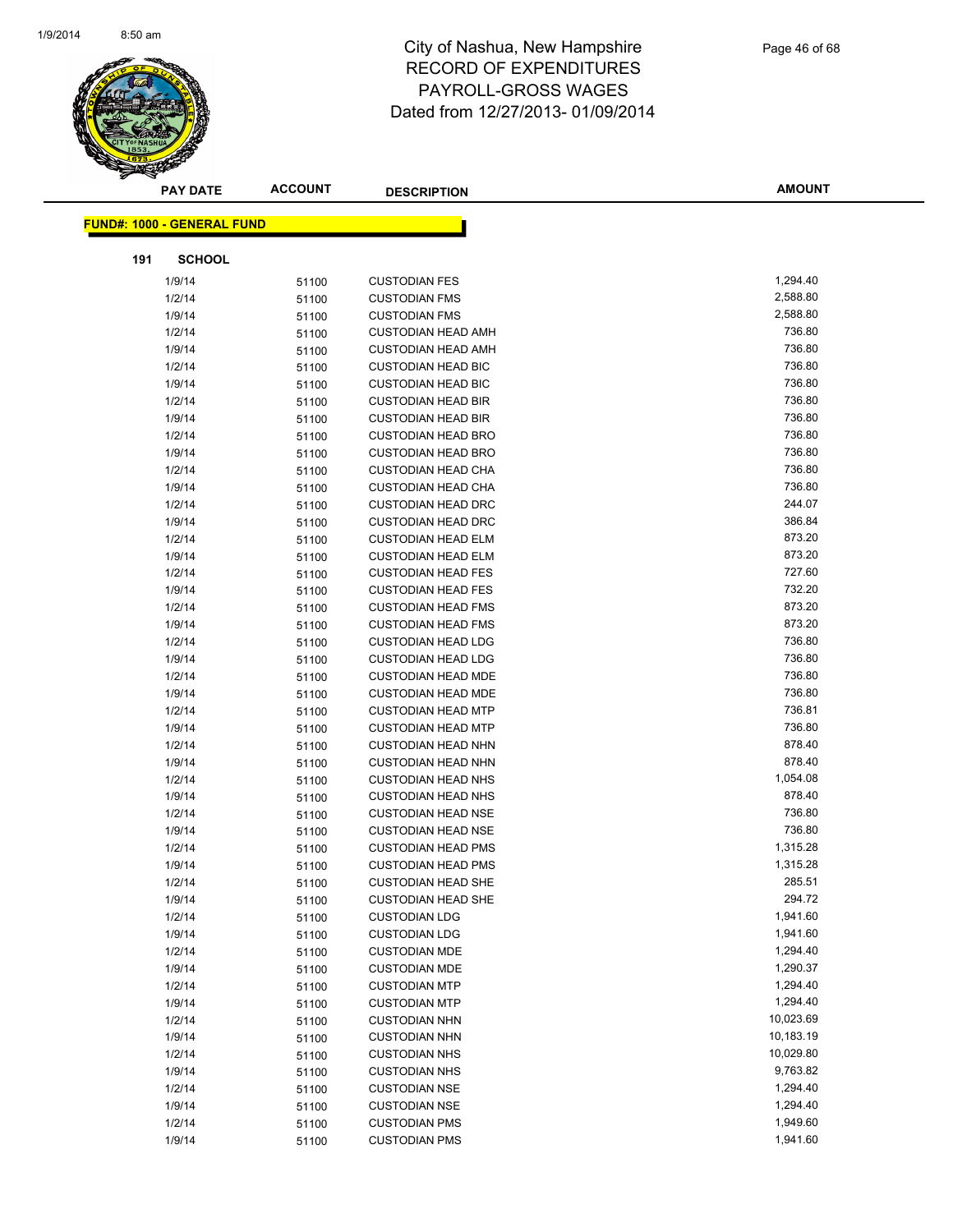

| <b>PAY DATE</b>                   | <b>ACCOUNT</b> | <b>DESCRIPTION</b>                                             | <b>AMOUNT</b>         |
|-----------------------------------|----------------|----------------------------------------------------------------|-----------------------|
| <b>FUND#: 1000 - GENERAL FUND</b> |                |                                                                |                       |
|                                   |                |                                                                |                       |
| 191<br><b>SCHOOL</b>              |                |                                                                |                       |
| 1/2/14                            | 51100          | <b>CUSTODIAN SHE</b>                                           | 2,023.11              |
| 1/9/14                            | 51100          | <b>CUSTODIAN SHE</b>                                           | 2,031.21              |
| 1/2/14                            | 51100          | <b>CUSTODIAN SUPERVISOR WPO</b>                                | 1,950.60              |
| 1/2/14                            | 51100          | <b>CUSTODIAN WID</b>                                           | 1,384.00              |
| 1/9/14                            | 51100          | <b>CUSTODIAN WID</b>                                           | 1,384.00              |
| 1/2/14                            | 51100          | DATA ANALYST                                                   | 1,726.30              |
| 1/2/14                            | 51100          | DIRECTOR ADULT ED                                              | 3,076.90              |
| 1/2/14                            | 51100          | DIRECTOR ATHLETICS                                             | 3,342.30              |
| 1/2/14                            | 51100          | <b>DIRECTOR BUSINESS</b>                                       | 2,841.80              |
| 1/2/14                            | 51100          | <b>DIRECTOR COM GRANTS</b>                                     | 2,955.70              |
| 1/2/14                            | 51100          | DIRECTOR GUIDANCE                                              | 3,214.78              |
| 1/2/14                            | 51100          | DIRECTOR HUMAN RESOURCES                                       | 3,061.90              |
| 1/2/14                            | 51100          | <b>DIRECTOR PLANT OPS</b>                                      | 3,451.20              |
| 1/2/14                            | 51100          | DIRECTOR PRE SCHOOL                                            | 2,470.00              |
| 1/2/14                            | 51100          | DIRECTOR SEC CURRICULUM & INST                                 | 3,310.30              |
| 1/2/14                            | 51100          | DIRECTOR SPECIAL ED                                            | 3,591.79              |
| 1/2/14                            | 51100          | DIRECTOR STUDENT SERVICES                                      | 3,081.80              |
| 1/2/14                            | 51100          | DIRECTOR TECHNOLOGY                                            | 3,881.70              |
| 1/2/14                            | 51100          | DIRECTOR TRANSPORTATION                                        | 2,933.70              |
| 1/2/14                            | 51100          | <b>DIRECTOR VOCATIONAL</b>                                     | 6,776.00              |
| 1/2/14                            | 51100          | DW TECHNOLOGY PEER COACH                                       | 2,458.00              |
| 1/2/14                            | 51100          | ELL OUTREACH WORKER                                            | 1,802.30              |
| 1/2/14                            | 51100          | GUIDANCE COUNSELOR AMH                                         | 1,650.70              |
| 1/2/14                            | 51100          | GUIDANCE COUNSELOR BIC                                         | 1,426.90              |
| 1/2/14                            | 51100          | <b>GUIDANCE COUNSELOR BIR</b>                                  | 2,717.59              |
| 1/2/14                            | 51100          | <b>GUIDANCE COUNSELOR BRO</b>                                  | 1,650.70              |
| 1/2/14                            | 51100          | GUIDANCE COUNSELOR CHA                                         | 2,717.59              |
| 1/2/14                            | 51100          | GUIDANCE COUNSELOR DRC                                         | 2,631.00              |
| 1/2/14                            | 51100          | <b>GUIDANCE COUNSELOR ELM</b>                                  | 10,528.91             |
| 1/2/14                            | 51100          | <b>GUIDANCE COUNSELOR FES</b>                                  | 2,631.00              |
| 1/2/14                            | 51100          | <b>GUIDANCE COUNSELOR FMS</b>                                  | 5,479.51              |
| 1/2/14                            | 51100          | GUIDANCE COUNSELOR LDG                                         | 2,496.39              |
| 1/2/14                            | 51100          | <b>GUIDANCE COUNSELOR MDE</b>                                  | 2,075.48              |
| 1/2/14                            | 51100          | <b>GUIDANCE COUNSELOR MTP</b>                                  | 2,631.00              |
| 1/2/14                            | 51100          | GUIDANCE COUNSELOR NHN                                         | 18,553.02             |
| 1/2/14<br>1/2/14                  | 51100          | GUIDANCE COUNSELOR NHS                                         | 19,618.23<br>2,631.00 |
| 1/2/14                            | 51100          | <b>GUIDANCE COUNSELOR NSE</b><br><b>GUIDANCE COUNSELOR PMS</b> | 9,071.91              |
| 1/2/14                            | 51100<br>51100 | <b>GUIDANCE COUNSELOR SHE</b>                                  | 2,414.72              |
| 1/2/14                            | 51100          | JOB DEVELOPER SPED NHN                                         | 2,717.59              |
| 1/2/14                            | 51100          | <b>LIBRARIAN AMH</b>                                           | 2,414.72              |
| 1/2/14                            | 51100          | <b>LIBRARIAN BIC</b>                                           | 1,718.28              |
| 1/2/14                            | 51100          | <b>LIBRARIAN BIR</b>                                           | 1,779.22              |
| 1/2/14                            | 51100          | LIBRARIAN BRO                                                  | 1,639.61              |
| 1/2/14                            | 51100          | LIBRARIAN CHA                                                  | 2,717.59              |
| 1/2/14                            | 51100          | <b>LIBRARIAN DRC</b>                                           | 1,639.61              |
| 1/2/14                            | 51100          | <b>LIBRARIAN ELM</b>                                           | 1,510.91              |
| 1/2/14                            | 51100          | <b>LIBRARIAN FES</b>                                           | 2,102.71              |
| 1/2/14                            | 51100          | LIBRARIAN FMS                                                  | 3,109.38              |
| 1/2/14                            | 51100          | <b>LIBRARIAN LDG</b>                                           | 1,779.21              |
| 1/2/14                            | 51100          | LIBRARIAN MDE                                                  | 2,075.48              |
|                                   |                |                                                                |                       |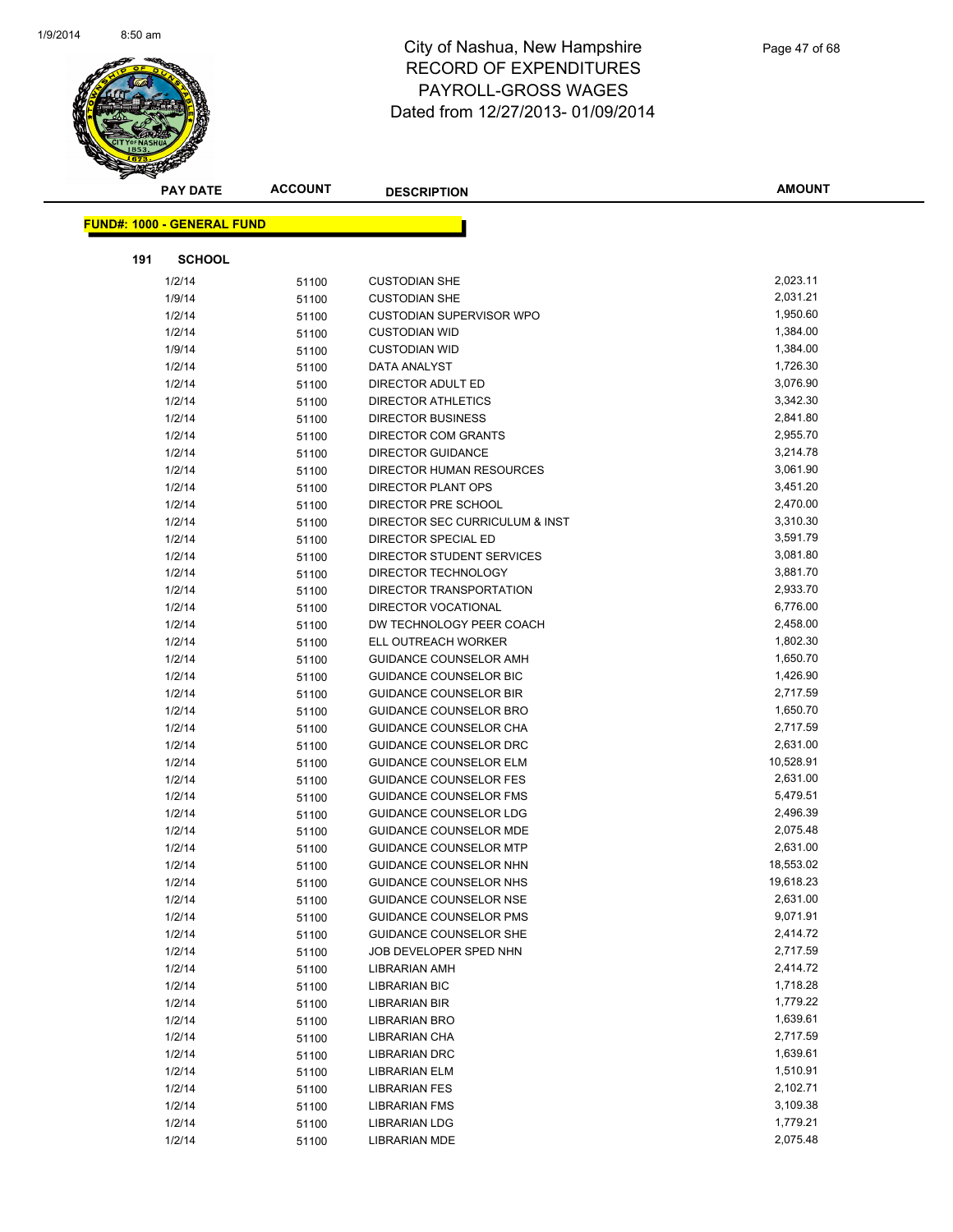

| <b>PAY DATE</b>                   | <b>ACCOUNT</b> | <b>DESCRIPTION</b>           | <b>AMOUNT</b>        |
|-----------------------------------|----------------|------------------------------|----------------------|
| <b>FUND#: 1000 - GENERAL FUND</b> |                |                              |                      |
|                                   |                |                              |                      |
| 191<br><b>SCHOOL</b>              |                |                              |                      |
| 1/2/14                            | 51100          | <b>LIBRARIAN MTP</b>         | 2,252.09             |
| 1/2/14                            | 51100          | LIBRARIAN NHN                | 4,237.21             |
| 1/2/14                            | 51100          | <b>LIBRARIAN NHS</b>         | 4,494.51             |
| 1/2/14                            | 51100          | <b>LIBRARIAN NSE</b>         | 2,075.48             |
| 1/2/14                            | 51100          | <b>LIBRARIAN PMS</b>         | 2,717.59             |
| 1/2/14                            | 51100          | <b>LIBRARIAN SHE</b>         | 2,631.00             |
| 1/2/14                            | 51100          | LICENSED PRACTICAL NURSE AMH | 1,104.22             |
| 1/2/14                            | 51100          | LICENSED PRACTICAL NURSE ELM | 1,408.99             |
| 1/2/14                            | 51100          | MAINTENANCE ALARM WPO        | 930.40               |
| 1/9/14                            | 51100          | MAINTENANCE ALARM WPO        | 930.40               |
| 1/2/14                            | 51100          | MAINTENANCE CARPENTER WPO    | 909.20               |
| 1/9/14                            | 51100          | MAINTENANCE CARPENTER WPO    | 909.20               |
| 1/2/14                            | 51100          | MAINTENANCE ELECTRICIAN WPO  | 1,860.80             |
| 1/9/14                            | 51100          | MAINTENANCE ELECTRICIAN WPO  | 1,860.80             |
| 1/2/14                            | 51100          | MAINTENANCE GRDS FORMEN WPO  | 909.20               |
| 1/9/14                            | 51100          | MAINTENANCE GRDS FORMEN WPO  | 909.20               |
| 1/2/14                            | 51100          | MAINTENANCE GROUNDS WPO      | 4,038.04             |
| 1/9/14                            | 51100          | MAINTENANCE GROUNDS WPO      | 4,162.32             |
| 1/2/14                            | 51100          | MAINTENANCE HVAC WPO         | 3,625.44             |
| 1/9/14                            | 51100          | MAINTENANCE HVAC WPO         | 3,631.12             |
| 1/2/14                            | 51100          | MAINTENANCE MESSENGER WPO    | 873.20               |
| 1/9/14                            | 51100          | MAINTENANCE MESSENGER WPO    | 873.20               |
| 1/2/14                            | 51100          | MAINTENANCE PLUMBER WPO      | 1,860.80             |
| 1/9/14                            | 51100          | MAINTENANCE PLUMBER WPO      | 1,860.80             |
| 1/2/14                            | 51100          | MAINTENANCE TRADES WPO       | 1,810.40             |
| 1/9/14                            | 51100          | MAINTENANCE TRADES WPO       | 1,810.40             |
| 1/2/14                            | 51100          | <b>MARKETING TEACHER NHS</b> | 2,075.48             |
| 1/2/14                            | 51100          | <b>NURSE AMH</b>             | 2,288.30             |
| 1/2/14                            | 51100          | <b>NURSE BIC</b>             | 3,342.29             |
| 1/2/14                            | 51100          | <b>NURSE BIR</b>             | 1,407.57             |
| 1/2/14                            | 51100          | <b>NURSE BRO</b>             | 1,946.20             |
| 1/2/14                            | 51100          | <b>NURSE CHA</b>             | 2,288.30             |
| 1/2/14                            | 51100          | <b>NURSE DRC</b>             | 2,288.30             |
| 1/2/14                            | 51100          | <b>NURSE ELM</b>             | 2,704.38             |
| 1/2/14                            | 51100          | <b>NURSE FES</b>             | 1,407.50             |
| 1/2/14                            | 51100          | <b>NURSE FMS</b>             | 2,288.30             |
| 1/2/14                            | 51100          | NURSE LDG                    | 1,795.68             |
| 1/2/14                            | 51100          | <b>NURSE MDE</b>             | 2,288.30             |
| 1/2/14                            | 51100          | <b>NURSE MTP</b>             | 1,407.50             |
| 1/2/14                            | 51100          | <b>NURSE NHN</b>             | 4,385.08             |
| 1/2/14                            | 51100          | <b>NURSE NHS</b>             | 4,576.60             |
| 1/2/14                            | 51100          | <b>NURSE NSE</b>             | 2,096.78             |
| 1/2/14                            | 51100          | <b>NURSE PMS</b>             | 4,576.60             |
| 1/2/14                            | 51100          | <b>NURSE SHE</b>             | 2,704.38             |
| 1/2/14                            | 51100          | OFFICE MANAGER BUSINESS      | 2,346.90             |
| 1/2/14                            | 51100          | OFFICE MANAGER PLANT OPS     | 1,829.30             |
| 1/2/14                            | 51100          | OFFICE MANAGER SPED          | 1,795.50<br>2,925.00 |
| 1/2/14                            | 51100          | OUT DISTRICT COORDINATOR     | 108.78               |
| 1/9/14                            | 51100          | PARA ALT AMH                 | 81.48                |
| 1/9/14                            | 51100          | PARA ALT DRC                 | 339.93               |
| 1/9/14                            | 51100          | PARA ALT FMS                 |                      |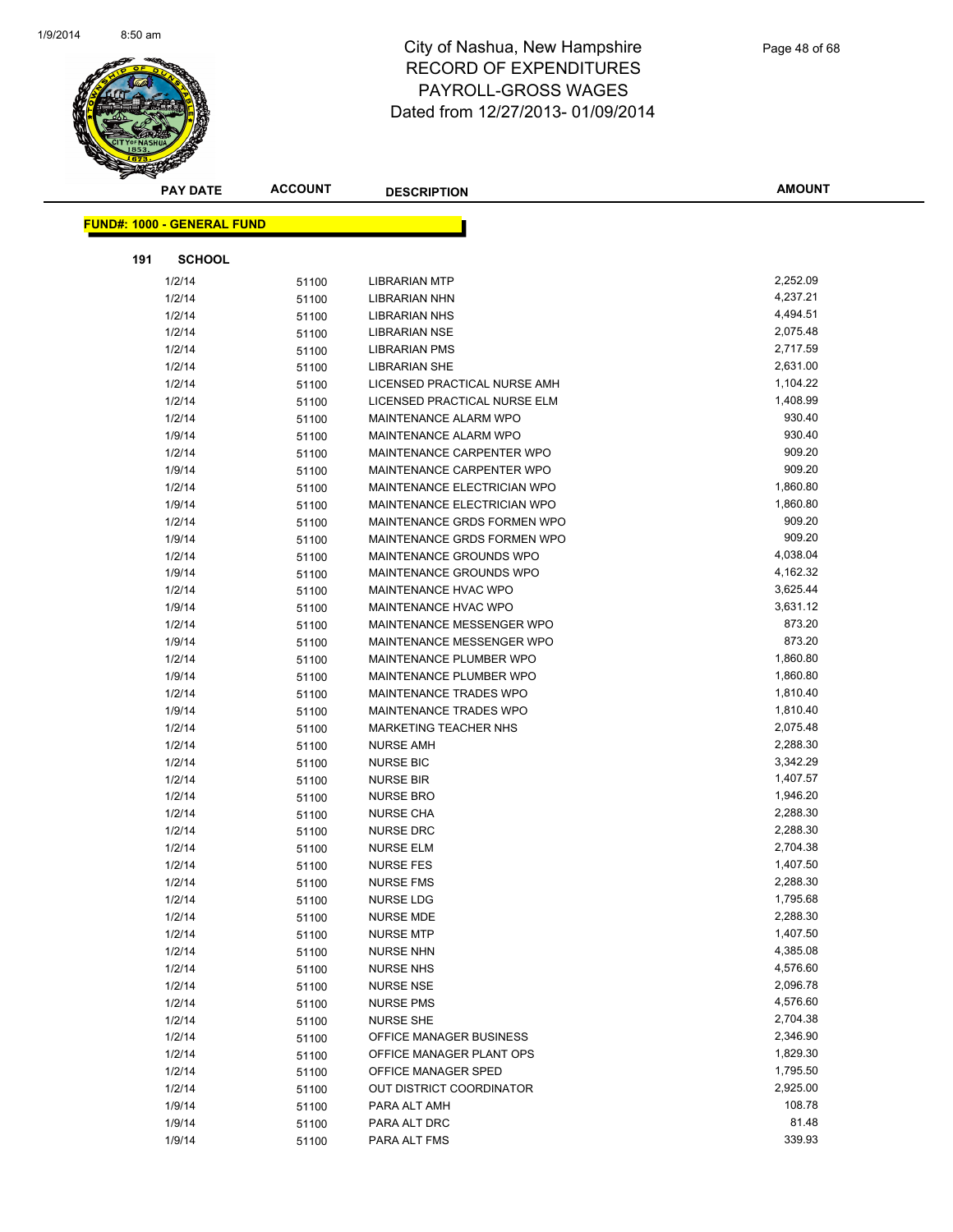

| <b>PAY DATE</b>                   | <b>ACCOUNT</b> | <b>DESCRIPTION</b>  | <b>AMOUNT</b> |
|-----------------------------------|----------------|---------------------|---------------|
|                                   |                |                     |               |
| <b>FUND#: 1000 - GENERAL FUND</b> |                |                     |               |
| 191<br><b>SCHOOL</b>              |                |                     |               |
| 1/9/14                            | 51100          | PARA ALT MTP        | 81.48         |
| 1/9/14                            | 51100          | PARA ALT PMS        | 109.75        |
| 1/9/14                            | 51100          | PARA DW SPEC ED AMH | 4,149.50      |
| 1/9/14                            | 51100          | PARA DW SPEC ED BIC | 583.92        |
| 1/9/14                            | 51100          | PARA DW SPEC ED BIR | 539.16        |
| 1/9/14                            | 51100          | PARA DW SPEC ED BRO | 2,070.18      |
| 1/9/14                            | 51100          | PARA DW SPEC ED CHA | 3,385.48      |
| 1/9/14                            | 51100          | PARA DW SPEC ED DRC | 278.10        |
| 1/9/14                            | 51100          | PARA DW SPEC ED FMS | 692.12        |
| 12/31/13                          | 51100          | PARA DW SPEC ED MDE | 111.00        |
| 1/9/14                            | 51100          | PARA DW SPEC ED MDE | 3,591.54      |
| 1/9/14                            | 51100          | PARA DW SPEC ED NHN | 2,374.25      |
| 1/9/14                            | 51100          | PARA DW SPEC ED NHS | 3,700.45      |
| 1/9/14                            | 51100          | PARA DW SPEC ED NSE | 2,109.90      |
| 1/9/14                            | 51100          | PARA DW SPEC ED PMS | 3,472.53      |
| 1/9/14                            | 51100          | PARA DW SPEC ED SHE | 3,067.02      |
| 1/9/14                            | 51100          | PARA DW SPEC ED WID | 1,230.12      |
| 1/9/14                            | 51100          | PARA DW SPEC ELM    | 2,442.91      |
| 1/9/14                            | 51100          | PARA ELL BIR        | 103.08        |
| 1/9/14                            | 51100          | PARA ELL DRC        | 103.08        |
| 1/9/14                            | 51100          | PARA ELL ELM        | 107.38        |
| 1/9/14                            | 51100          | PARA ELL FES        | 264.78        |
| 1/9/14                            | 51100          | PARA ELL FMS        | 82.56         |
| 1/9/14                            | 51100          | PARA ELL LDG        | 532.44        |
| 1/9/14                            | 51100          | PARA ELL MTP        | 74.40         |
| 1/9/14                            | 51100          | PARA ELL NHS        | 322.14        |
| 1/9/14                            | 51100          | PARA ELL PMS        | 332.64        |
| 1/9/14                            | 51100          | PARA ELL SHE        | 309.24        |
| 1/9/14                            | 51100          | PARA GRAPH NHN      | 339.93        |
| 1/9/14                            | 51100          | PARA INST AMH       | 647.19        |
| 1/9/14                            | 51100          | PARA INST BIC       | 2,298.72      |
| 1/9/14                            | 51100          | PARA INST BIR       | 1,705.29      |
| 1/9/14                            | 51100          | PARA INST BRO       | 1,682.88      |
| 1/9/14                            | 51100          | PARA INST CHA       | 3,068.12      |
| 1/9/14                            | 51100          | PARA INST DRC       | 1,376.82      |
| 1/9/14                            | 51100          | PARA INST ELM       | 3,297.85      |
| 1/9/14                            | 51100          | PARA INST FES       | 2,394.38      |
| 1/9/14                            | 51100          | PARA INST FMS       | 2,271.56      |
| 1/9/14                            | 51100          | PARA INST LDG       | 4,247.04      |
| 1/9/14                            | 51100          | PARA INST MDE       | 2,070.30      |
| 1/9/14                            | 51100          | PARA INST MTP       | 1,147.32      |
| 1/9/14                            | 51100          | PARA INST NHN       | 1,539.06      |
| 1/9/14                            | 51100          | PARA INST NHS       | 980.98        |
| 1/9/14                            | 51100          | PARA INST NSE       | 292.14        |
| 1/9/14                            | 51100          | PARA INST PMS       | 1,852.84      |
| 1/9/14                            | 51100          | PARA INST SHE       | 1,740.24      |
| 1/9/14                            | 51100          | PARA JOB COACH      | 282.75        |
| 1/9/14                            | 51100          | PARA KIND AMH       | 398.58        |
| 1/9/14                            | 51100          | PARA KIND BIC       | 319.32        |
| 1/9/14                            | 51100          | PARA KIND BIR       | 103.08        |
| 1/9/14                            | 51100          | PARA KIND BRO       | 319.32        |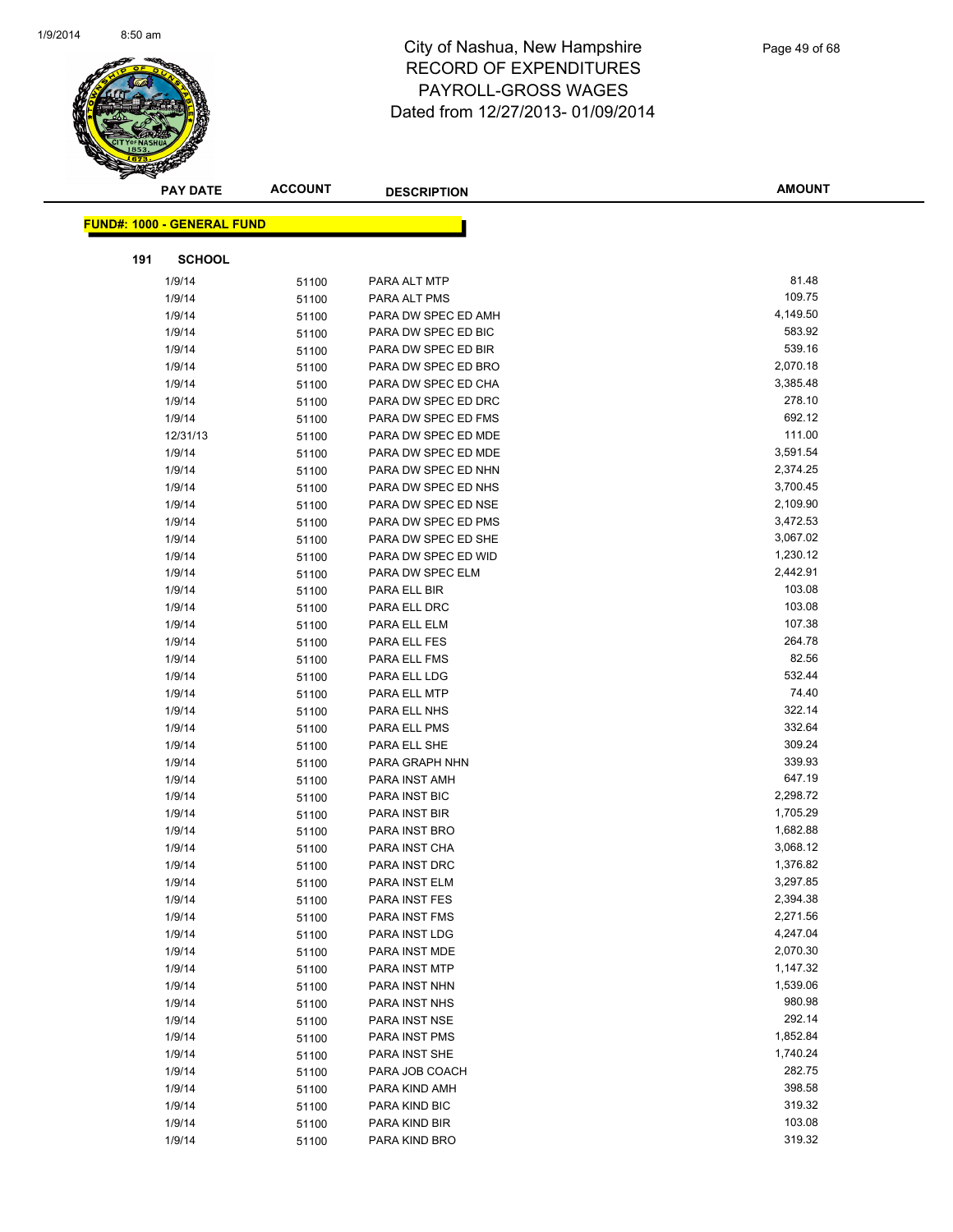

|                                   | <b>PAY DATE</b> | <b>ACCOUNT</b> | <b>DESCRIPTION</b>                                  | <b>AMOUNT</b>        |
|-----------------------------------|-----------------|----------------|-----------------------------------------------------|----------------------|
| <b>FUND#: 1000 - GENERAL FUND</b> |                 |                |                                                     |                      |
|                                   |                 |                |                                                     |                      |
| 191                               | <b>SCHOOL</b>   |                |                                                     |                      |
| 1/9/14                            |                 | 51100          | PARA KIND CHA                                       | 264.78               |
| 1/9/14                            |                 | 51100          | PARA KIND DRC                                       | 309.24               |
| 1/9/14                            |                 | 51100          | PARA KIND FES                                       | 554.82               |
| 1/9/14                            |                 | 51100          | PARA KIND LDG                                       | 557.10               |
| 1/9/14                            |                 | 51100          | PARA KIND MDE                                       | 106.44               |
| 1/9/14                            |                 | 51100          | PARA KIND MTP                                       | 638.64               |
| 1/9/14                            |                 | 51100          | PARA KIND NSE                                       | 319.32               |
| 1/9/14                            |                 | 51100          | PARA KIND SHE                                       | 221.76               |
| 1/9/14                            |                 | 51100          | PARA MEDIA NHN                                      | 367.14               |
| 1/9/14                            |                 | 51100          | PARA MEDIA NHS                                      | 224.17               |
| 1/9/14                            |                 | 51100          | PARA PRE SCH BIC                                    | 278.10               |
| 1/9/14                            |                 | 51100          | PARA PRE SCH BRO                                    | 2,322.90             |
| 1/9/14                            |                 | 51100          | PARA READ ELM                                       | 332.64               |
| 1/9/14                            |                 | 51100          | PARA SCI NHN                                        | 339.93               |
| 1/9/14                            |                 | 51100          | PARA SCI NHS                                        | 105.36               |
| 1/9/14                            |                 | 51100          | PARA TECH LDG                                       | 1,740.48             |
| 1/9/14                            |                 | 51100          | PARA TTI AMH                                        | 241.80               |
| 1/9/14                            |                 | 51100          | PARA TTI LDG                                        | 223.20               |
| 12/1/13                           |                 | 51100          | PARA TTI NURSERY                                    | (1,010.60)           |
| 1/9/14                            |                 | 51100          | PARA VOC NHS                                        | 568.50               |
| 1/2/14                            |                 | 51100          | PEER COACH SCIENCE                                  | 5,348.59             |
| 1/2/14                            |                 | 51100          | PRINCIPAL AMH                                       | 3,365.40             |
| 1/2/14                            |                 | 51100          | PRINCIPAL BIC                                       | 3,724.50             |
| 1/2/14                            |                 | 51100          | PRINCIPAL BIR                                       | 3,469.20             |
| 1/2/14                            |                 | 51100          | PRINCIPAL BRO                                       | 3,509.50             |
| 1/2/14                            |                 | 51100          | PRINCIPAL CHA                                       | 3,413.40             |
| 1/2/14                            |                 | 51100          | PRINCIPAL DRC                                       | 3,572.10             |
| 1/2/14                            |                 | 51100          | PRINCIPAL ELM                                       | 3,630.60             |
| 1/2/14                            |                 | 51100          | PRINCIPAL FES                                       | 3,365.40             |
| 1/2/14                            |                 | 51100          | PRINCIPAL FMS                                       | 3,909.90             |
| 1/2/14                            |                 | 51100          | PRINCIPAL LDG                                       | 3,727.91             |
| 1/2/14                            |                 | 51100          | PRINCIPAL MDE                                       | 3,413.40             |
| 1/2/14                            |                 | 51100          | PRINCIPAL MTP                                       | 3,509.50             |
| 1/2/14                            |                 | 51100          | PRINCIPAL NHN                                       | 4,021.50             |
| 1/2/14                            |                 | 51100          | PRINCIPAL NHS                                       | 3,961.50             |
| 1/2/14                            |                 | 51100          | PRINCIPAL NSE                                       | 3,816.12             |
| 1/2/14                            |                 | 51100          | PRINCIPAL PMS                                       | 3,615.40<br>3,773.80 |
| 1/2/14                            |                 | 51100          | PRINCIPAL SHE                                       | 36,207.89            |
| 1/2/14<br>1/2/14                  |                 | 51100          | SCHOOL PSYCHOLOGIST WID<br>SCHOOL PSYCHOLOGY INTERN | 318.10               |
| 1/9/14                            |                 | 51100          | <b>SECURITY GUARD NHS</b>                           | 553.60               |
| 1/9/14                            |                 | 51100          | SECURITY MONITOR NHN                                | 647.20               |
| 1/9/14                            |                 | 51100          | SECURITY MONITOR NHS                                | 517.76               |
| 1/2/14                            |                 | 51100          | SOCIAL WORKER ELM                                   | 2,245.11             |
| 1/2/14                            |                 | 51100<br>51100 | SOCIAL WORKER FMS                                   | 2,496.39             |
| 1/2/14                            |                 | 51100          | SPEECH LANG PATHOLOGIST WID                         | 49,496.10            |
| 1/2/14                            |                 | 51100          | STUDENT ACTIVITY COORD NHN                          | 1,143.00             |
| 1/2/14                            |                 | 51100          | STUDENT ACTIVITY COORD NHS                          | 1,074.38             |
| 1/2/14                            |                 | 51100          | <b>SUPERINTENDENT</b>                               | 5,407.80             |
| 1/2/14                            |                 | 51100          | SYSTEMS ADMIN FULL YEAR                             | 12,918.10            |
| 12/1/13                           |                 | 51100          | SYSTEMS ADMIN SCH YEAR                              | (842.24)             |
|                                   |                 |                |                                                     |                      |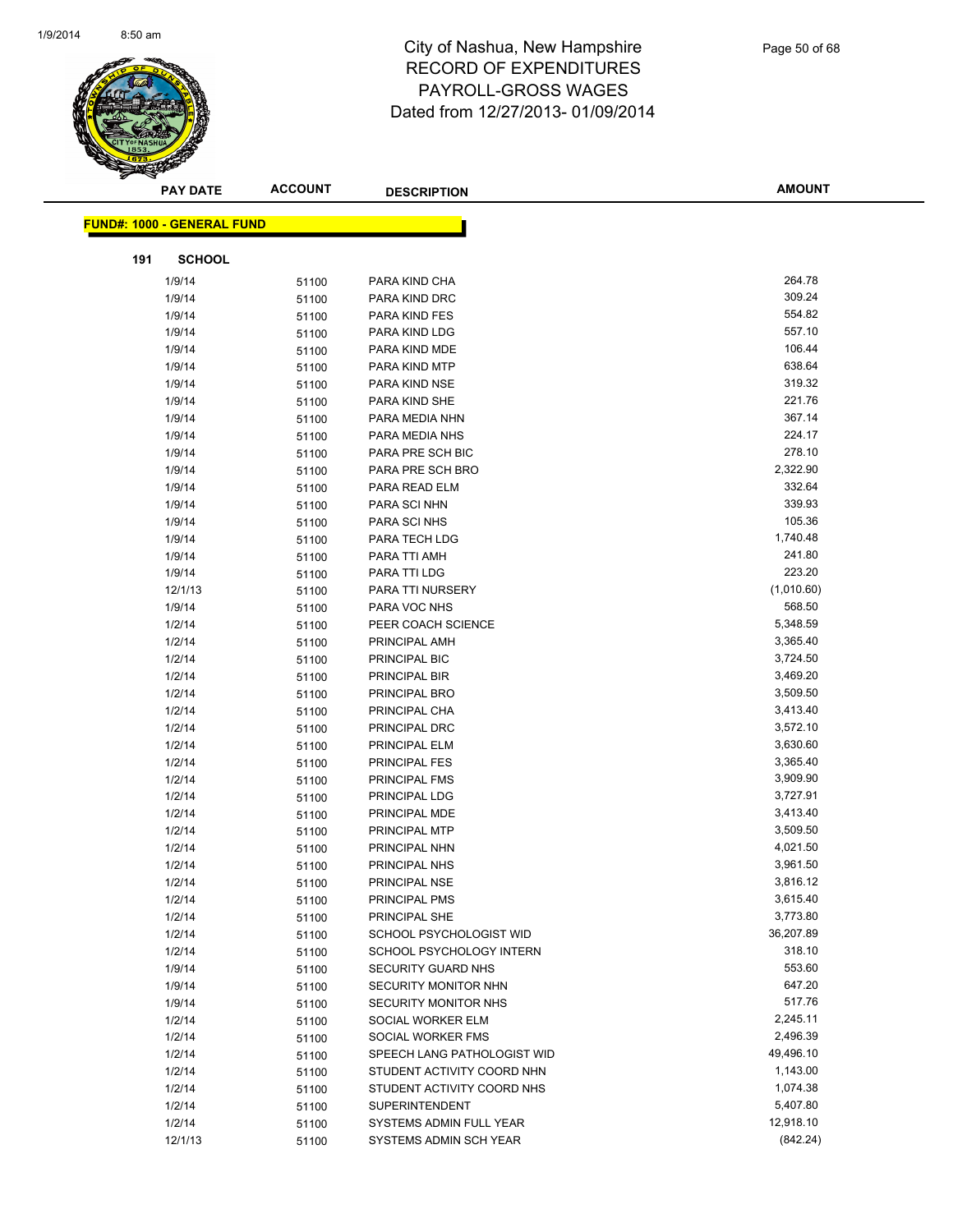

|     | <b>PAY DATE</b>                   | <b>ACCOUNT</b> | <b>DESCRIPTION</b>          | <b>AMOUNT</b> |
|-----|-----------------------------------|----------------|-----------------------------|---------------|
|     | <b>FUND#: 1000 - GENERAL FUND</b> |                |                             |               |
|     |                                   |                |                             |               |
| 191 | <b>SCHOOL</b>                     |                |                             |               |
|     | 1/2/14                            | 51100          | <b>TEACHER ART AMH</b>      | 2,458.00      |
|     | 1/2/14                            | 51100          | <b>TEACHER ART BIC</b>      | 1,779.22      |
|     | 1/2/14                            | 51100          | <b>TEACHER ART BIR</b>      | 2,458.00      |
|     | 1/2/14                            | 51100          | <b>TEACHER ART BRO</b>      | 2,653.31      |
|     | 1/2/14                            | 51100          | <b>TEACHER ART CHA</b>      | 2,631.00      |
|     | 1/2/14                            | 51100          | <b>TEACHER ART DRC</b>      | 1,753.28      |
|     | 1/2/14                            | 51100          | <b>TEACHER ART ELM</b>      | 4,806.98      |
|     | 1/2/14                            | 51100          | <b>TEACHER ART FES</b>      | 2,631.00      |
|     | 1/2/14                            | 51100          | <b>TEACHER ART FMS</b>      | 4,548.18      |
|     | 1/2/14                            | 51100          | <b>TEACHER ART LDG</b>      | 1,928.28      |
|     | 1/2/14                            | 51100          | <b>TEACHER ART MDE</b>      | 1,718.28      |
|     | 1/2/14                            | 51100          | <b>TEACHER ART NHN</b>      | 9,737.91      |
|     | 1/2/14                            | 51100          | <b>TEACHER ART NHS</b>      | 11,239.12     |
|     | 1/2/14                            | 51100          | <b>TEACHER ART NSE</b>      | 2,717.59      |
|     | 1/2/14                            | 51100          | <b>TEACHER ART PMS</b>      | 3,298.19      |
|     | 1/2/14                            | 51100          | <b>TEACHER ART SHE</b>      | 1,635.61      |
|     | 1/2/14                            | 51100          | <b>TEACHER AUTO NHN</b>     | 4,916.00      |
|     | 1/2/14                            | 51100          | TEACHER BEHAVIOR SPEC WID   | 5,262.00      |
|     | 1/2/14                            | 51100          | TEACHER BIO TEC NHN         | 1,822.57      |
|     | 1/2/14                            | 51100          | TEACHER BUILD CONST NHS     | 2,458.00      |
|     | 1/2/14                            | 51100          | <b>TEACHER BUSINESS NHN</b> | 10,337.58     |
|     | 1/2/14                            | 51100          | TEACHER BUSINESS NHS        | 4,962.70      |
|     | 1/2/14                            | 51100          | TEACHER COMPUTER ELM        | 4,133.00      |
|     | 1/2/14                            | 51100          | <b>TEACHER COMPUTER FMS</b> | 2,631.00      |
|     | 1/2/14                            | 51100          | TEACHER COMPUTER NHN        | 2,102.71      |
|     | 1/2/14                            | 51100          | TEACHER COMPUTER NHS        | 4,692.73      |
|     | 1/2/14                            | 51100          | <b>TEACHER COMPUTER PMS</b> | 8,246.72      |
|     | 1/2/14                            | 51100          | TEACHER COSMETOLOGY NHN     | 5,311.79      |
|     | 1/2/14                            | 51100          | <b>TEACHER CULINARY NHN</b> | 4,916.00      |
|     | 1/2/14                            | 51100          | TEACHER DEAF NSE            | 4,141.91      |
|     | 1/2/14                            | 51100          | TEACHER DEAF WID            | 1,721.48      |
|     | 1/2/14                            | 51100          | <b>TEACHER DWSE AMH</b>     | 6,696.41      |
|     | 1/2/14                            | 51100          | <b>TEACHER DWSE BIR</b>     | 2,252.09      |
|     | 1/2/14                            | 51100          | <b>TEACHER DWSE BRO</b>     | 5,218.41      |
|     | 1/2/14                            | 51100          | <b>TEACHER DWSE CHA</b>     | 2,245.11      |
|     | 1/2/14                            | 51100          | TEACHER DWSE ELM            | 9,885.39      |
|     | 1/2/14                            | 51100          | <b>TEACHER DWSE MDE</b>     | 1,902.60      |
|     | 1/2/14                            | 51100          | <b>TEACHER DWSE NSE</b>     | 1,779.21      |
|     | 1/2/14                            | 51100          | <b>TEACHER DWSE PMS</b>     | 6,844.00      |
|     | 1/2/14                            | 51100          | <b>TEACHER DWSE SHE</b>     | 4,065.42      |
|     | 1/2/14                            | 51100          | TEACHER ECE NHS             | 5,262.00      |
|     | 1/2/14                            | 51100          | TEACHER ELECTRICAL NHS      | 2,458.00      |
|     | 1/2/14                            | 51100          | <b>TEACHER ELL AMH</b>      | 1,639.61      |
|     | 1/2/14                            | 51100          | TEACHER ELL BIR             | 2,631.00      |
|     | 1/2/14                            | 51100          | TEACHER ELL DRC             | 5,442.49      |
|     | 1/2/14                            | 51100          | TEACHER ELL ELM             | 4,209.59      |
|     | 1/2/14                            | 51100          | <b>TEACHER ELL FES</b>      | 7,676.72      |
|     | 1/2/14                            | 51100          | TEACHER ELL FMS             | 1,905.80      |
|     | 1/2/14                            | 51100          | TEACHER ELL LDG             | 5,691.69      |
|     | 1/2/14                            | 51100          | <b>TEACHER ELL MTP</b>      | 2,631.00      |
|     | 1/2/14                            | 51100          | TEACHER ELL NHN             | 3,929.04      |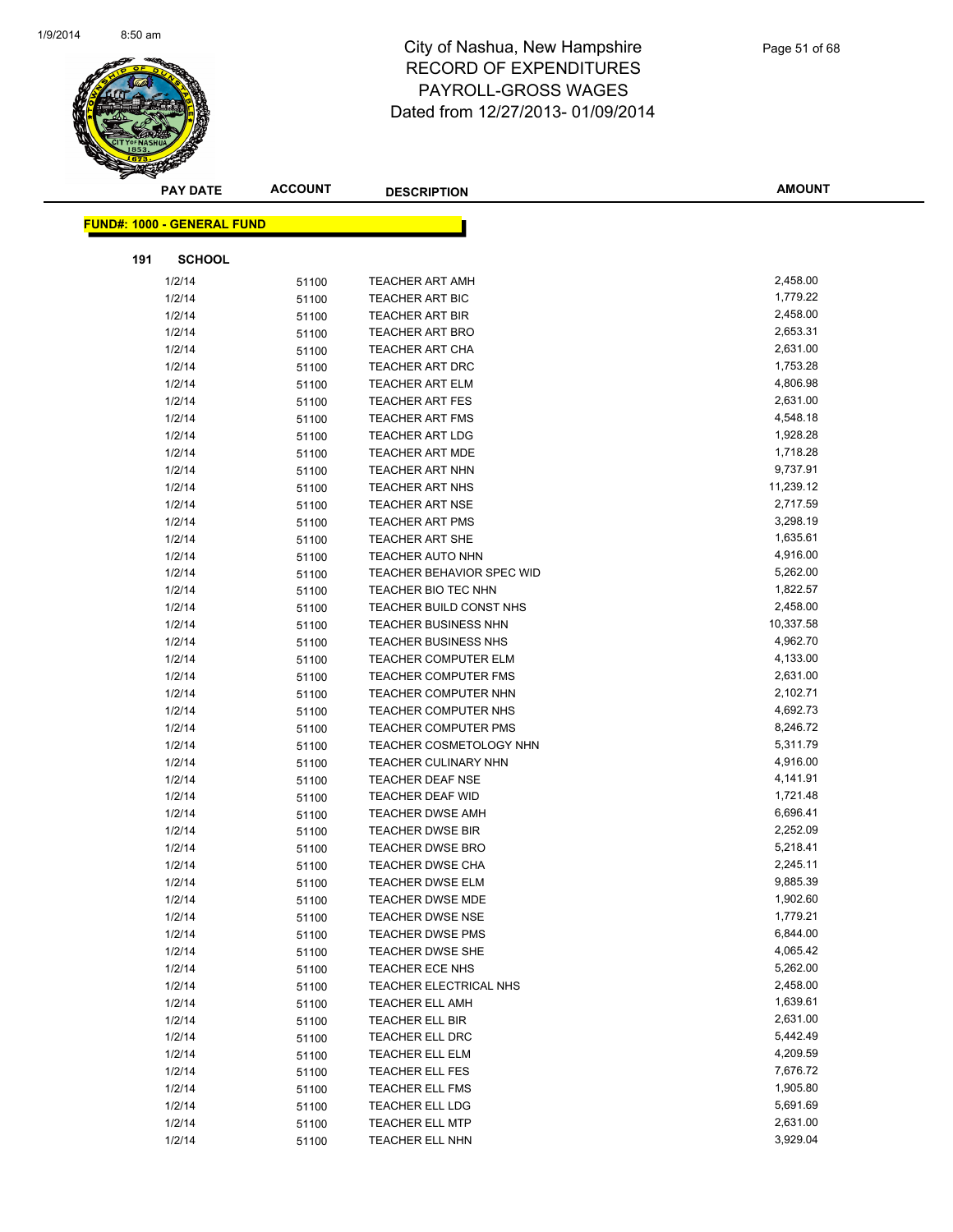

|     | <b>PAY DATE</b>                   | <b>ACCOUNT</b> | <b>DESCRIPTION</b>                        | <b>AMOUNT</b>        |
|-----|-----------------------------------|----------------|-------------------------------------------|----------------------|
|     |                                   |                |                                           |                      |
|     | <b>FUND#: 1000 - GENERAL FUND</b> |                |                                           |                      |
| 191 | <b>SCHOOL</b>                     |                |                                           |                      |
|     | 1/2/14                            | 51100          | TEACHER ELL NHS                           | 6,571.18             |
|     | 1/2/14                            | 51100          | <b>TEACHER ELL PMS</b>                    | 1,779.22             |
|     | 1/2/14                            | 51100          | TEACHER ELL SHE                           | 1,911.91             |
|     | 1/2/14                            | 51100          | <b>TEACHER ENGINEER NHS</b>               | 2,149.82             |
|     | 1/2/14                            | 51100          | <b>TEACHER ENGLISH ELM</b>                | 22,067.82            |
|     | 1/2/14                            | 51100          | <b>TEACHER ENGLISH FMS</b>                | 16,626.74            |
|     | 1/2/14                            | 51100          | <b>TEACHER ENGLISH NHN</b>                | 35,511.38            |
|     | 1/2/14                            | 51100          | <b>TEACHER ENGLISH NHS</b>                | 41,010.58            |
|     | 1/2/14                            | 51100          | <b>TEACHER ENGLISH PMS</b>                | 15,149.11            |
|     | 1/2/14                            | 51100          | <b>TEACHER FACS ELM</b>                   | 3,212.52             |
|     | 1/2/14                            | 51100          | <b>TEACHER FACS FMS</b>                   | 4,326.63             |
|     | 1/2/14                            | 51100          | <b>TEACHER FACS NHN</b>                   | 5,546.68             |
|     | 1/2/14                            | 51100          | <b>TEACHER FACS NHS</b>                   | 1,928.28             |
|     | 1/2/14                            | 51100          | <b>TEACHER FACS PMS</b>                   | 5,089.00             |
|     | 1/2/14                            | 51100          | TEACHER FOREIGN LANG ELM                  | 5,348.59             |
|     | 1/2/14                            | 51100          | TEACHER FOREIGN LANG FMS                  | 2,631.00             |
|     | 1/2/14                            | 51100          | TEACHER FOREIGN LANG NHN                  | 12,307.94            |
|     | 1/2/14                            | 51100          | <b>TEACHER FOREIGN LANG NHS</b>           | 16,459.16            |
|     | 1/2/14                            | 51100          | TEACHER FOREIGN LANG PMS                  | 5,175.59             |
|     | 1/2/14                            | 51100          | <b>TEACHER GR1 AMH</b>                    | 7,246.15             |
|     | 1/2/14                            | 51100          | TEACHER GR1 BIC                           | 7,484.06             |
|     | 1/2/14                            | 51100          | <b>TEACHER GR1 BIR</b>                    | 9,588.63             |
|     | 1/2/14                            | 51100          | <b>TEACHER GR1 BRO</b>                    | 6,240.28             |
|     | 1/2/14                            | 51100          | TEACHER GR1 CHA                           | 6,426.91             |
|     | 1/2/14                            | 51100          | <b>TEACHER GR1 DRC</b>                    | 8,037.71             |
|     | 1/2/14                            | 51100          | <b>TEACHER GR1 FES</b>                    | 9,686.48             |
|     | 1/2/14                            | 51100          | <b>TEACHER GR1 LDG</b>                    | 8,595.48             |
|     | 1/2/14                            | 51100          | <b>TEACHER GR1 MDE</b>                    | 9,356.31             |
|     | 1/2/14                            | 51100          | <b>TEACHER GR1 MTP</b>                    | 5,089.00             |
|     | 1/2/14                            | 51100          | <b>TEACHER GR1 NSE</b>                    | 5,262.00<br>9,409.52 |
|     | 1/2/14                            | 51100          | TEACHER GR1 SHE                           | 1,510.92             |
|     | 12/1/13                           | 51100          | <b>TEACHER GR2 AMH</b>                    | 5,608.52             |
|     | 1/2/14<br>1/2/14                  | 51100          | <b>TEACHER GR2 AMH</b><br>TEACHER GR2 BIC | 11,383.49            |
|     | 1/2/14                            | 51100          | <b>TEACHER GR2 BIR</b>                    | 9,327.42             |
|     | 1/2/14                            | 51100<br>51100 | TEACHER GR2 BRO                           | 6,672.67             |
|     | 1/2/14                            | 51100          | <b>TEACHER GR2 CHA</b>                    | 7,846.78             |
|     | 1/2/14                            | 51100          | TEACHER GR2 DRC                           | 5,831.51             |
|     | 1/2/14                            | 51100          | <b>TEACHER GR2 FES</b>                    | 7,596.07             |
|     | 1/2/14                            | 51100          | <b>TEACHER GR2 LDG</b>                    | 9,327.42             |
|     | 1/2/14                            | 51100          | <b>TEACHER GR2 MDE</b>                    | 6,169.00             |
|     | 1/2/14                            | 51100          | <b>TEACHER GR2 MTP</b>                    | 8,759.50             |
|     | 1/2/14                            | 51100          | <b>TEACHER GR2 NSE</b>                    | 6,327.40             |
|     | 1/2/14                            | 51100          | TEACHER GR2 SHE                           | 5,643.91             |
|     | 1/2/14                            | 51100          | <b>TEACHER GR3 AMH</b>                    | 4,368.29             |
|     | 1/2/14                            | 51100          | TEACHER GR3 BIC                           | 6,531.05             |
|     | 1/2/14                            | 51100          | <b>TEACHER GR3 BIR</b>                    | 8,067.54             |
|     | 1/2/14                            | 51100          | <b>TEACHER GR3 BRO</b>                    | 7,495.66             |
|     | 1/2/14                            | 51100          | <b>TEACHER GR3 CHA</b>                    | 5,198.05             |
|     | 1/2/14                            | 51100          | TEACHER GR3 DRC                           | 5,209.14             |
|     | 1/2/14                            | 51100          | TEACHER GR3 FES                           | 8,279.89             |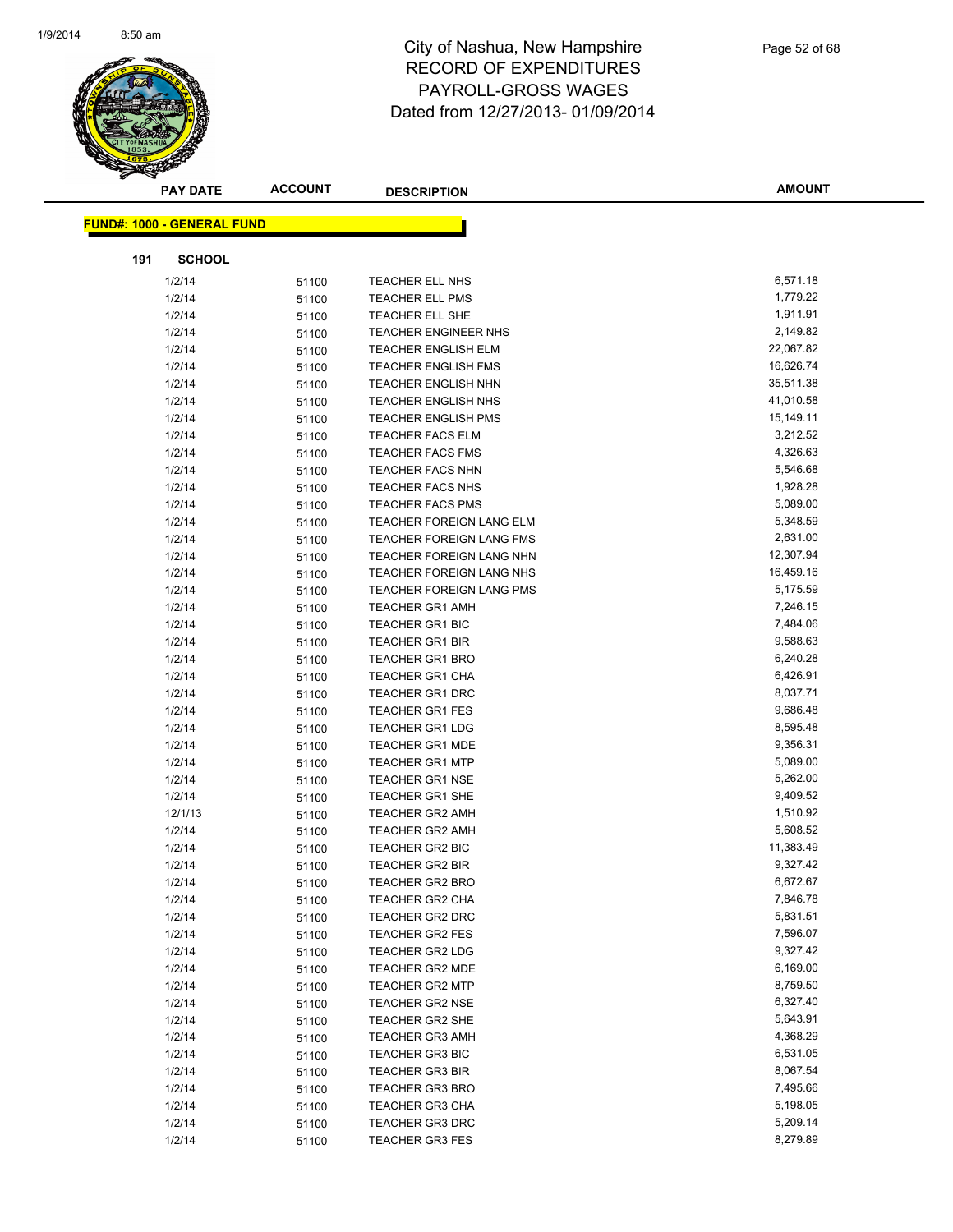

|                                   | <b>PAY DATE</b> | <b>ACCOUNT</b> | <b>DESCRIPTION</b>                                 | <b>AMOUNT</b>        |
|-----------------------------------|-----------------|----------------|----------------------------------------------------|----------------------|
|                                   |                 |                |                                                    |                      |
| <b>FUND#: 1000 - GENERAL FUND</b> |                 |                |                                                    |                      |
| 191                               | <b>SCHOOL</b>   |                |                                                    |                      |
| 1/2/14                            |                 | 51100          | <b>TEACHER GR3 LDG</b>                             | 6,332.40             |
| 1/2/14                            |                 | 51100          | <b>TEACHER GR3 MDE</b>                             | 13,332.95            |
| 1/2/14                            |                 | 51100          | <b>TEACHER GR3 MTP</b>                             | 4,913.61             |
| 1/2/14                            |                 | 51100          | <b>TEACHER GR3 NSE</b>                             | 3,780.31             |
| 1/2/14                            |                 | 51100          | TEACHER GR3 SHE                                    | 13,135.83            |
| 1/2/14                            |                 | 51100          | <b>TEACHER GR4 AMH</b>                             | 3,730.03             |
| 1/2/14                            |                 | 51100          | <b>TEACHER GR4 BIC</b>                             | 6,974.00             |
| 1/2/14                            |                 | 51100          | <b>TEACHER GR4 BIR</b>                             | 6,048.02             |
| 1/2/14                            |                 | 51100          | <b>TEACHER GR4 BRO</b>                             | 6,724.29             |
| 1/2/14                            |                 | 51100          | <b>TEACHER GR4 CHA</b>                             | 11,777.81            |
| 1/2/14                            |                 | 51100          | <b>TEACHER GR4 DRC</b>                             | 4,809.11             |
| 1/2/14                            |                 | 51100          | <b>TEACHER GR4 FES</b>                             | 11,252.53            |
| 1/2/14                            |                 | 51100          | <b>TEACHER GR4 LDG</b>                             | 8,540.98             |
| 1/2/14                            |                 | 51100          | <b>TEACHER GR4 MDE</b>                             | 7,838.20             |
|                                   | 12/1/13         | 51100          | <b>TEACHER GR4 MTP</b>                             | 1,950.82             |
| 1/2/14                            |                 | 51100          | <b>TEACHER GR4 MTP</b>                             | 7,126.40             |
| 1/2/14                            |                 | 51100          | <b>TEACHER GR4 NSE</b>                             | 8,544.88             |
| 1/2/14                            |                 | 51100          | <b>TEACHER GR4 SHE</b>                             | 5,604.24             |
| 1/2/14                            |                 | 51100          | <b>TEACHER GR5 AMH</b>                             | 5,089.00             |
|                                   | 12/1/13         | 51100          | <b>TEACHER GR5 BIC</b>                             | 2,631.00             |
| 1/2/14                            |                 | 51100          | <b>TEACHER GR5 BIC</b>                             | 10,932.52            |
| 1/2/14                            |                 | 51100          | <b>TEACHER GR5 BIR</b>                             | 9,688.07             |
| 1/2/14                            |                 | 51100          | <b>TEACHER GR5 BRO</b>                             | 9,916.81             |
| 1/2/14                            |                 | 51100          | TEACHER GR5 CHA                                    | 6,288.68             |
| 1/2/14                            |                 | 51100          | <b>TEACHER GR5 DRC</b>                             | 5,118.63             |
| 1/2/14                            |                 | 51100          | <b>TEACHER GR5 FES</b>                             | 7,567.62             |
| 1/2/14                            |                 | 51100          | <b>TEACHER GR5 LDG</b>                             | 9,582.52             |
| 1/2/14                            |                 | 51100          | <b>TEACHER GR5 MDE</b>                             | 9,097.04             |
| 1/2/14                            |                 | 51100          | <b>TEACHER GR5 MTP</b>                             | 5,433.37             |
| 1/2/14                            |                 | 51100          | <b>TEACHER GR5 NSE</b>                             | 7,590.22             |
| 1/2/14                            |                 | 51100          | <b>TEACHER GR5 SHE</b>                             | 5,089.00             |
| 1/2/14                            |                 | 51100          | <b>TEACHER GR6 ELM</b>                             | 28,536.00            |
| 1/2/14                            |                 | 51100          | <b>TEACHER GR6 FMS</b>                             | 25,614.61            |
| 1/2/14                            |                 | 51100          | <b>TEACHER GR6 PMS</b>                             | 22,327.33            |
| 1/2/14                            |                 | 51100          | <b>TEACHER GRAPH NHS</b>                           | 8,954.21             |
| 1/2/14                            |                 | 51100          | <b>TEACHER GRAPHICS NHN</b>                        | 2,458.00             |
| 1/2/14                            |                 | 51100          | <b>TEACHER HEALTH ELM</b>                          | 2,333.11             |
| 1/2/14                            |                 | 51100          | <b>TEACHER HEALTH NHN</b>                          | 2,950.29             |
| 1/2/14                            |                 | 51100          | <b>TEACHER HEALTH NHS</b>                          | 2,458.00             |
| 1/2/14                            |                 | 51100          | <b>TEACHER HEALTHOC NHS</b>                        | 7,720.00             |
| 1/2/14                            |                 | 51100          | TEACHER IN SCH SUSPENSION ELM                      | 1,510.92             |
| 1/2/14                            |                 | 51100          | TEACHER IN SCH SUSPENSION NHS                      | 2,414.72             |
| 1/2/14                            |                 | 51100          | TEACHER INST SPED WID                              | 5,198.94             |
| 1/2/14                            |                 | 51100          | <b>TEACHER KIND AMH</b>                            | 4,659.83             |
| 1/2/14                            |                 | 51100          | <b>TEACHER KIND BIC</b>                            | 5,175.50<br>2,244.10 |
| 1/2/14                            |                 | 51100          | <b>TEACHER KIND BIR</b>                            | 2,458.00             |
| 1/2/14                            |                 | 51100          | <b>TEACHER KIND BRO</b>                            | 6,739.70             |
| 1/2/14                            | 12/1/13         | 51100          | <b>TEACHER KIND CHA</b><br><b>TEACHER KIND DRC</b> | (660.28)             |
| 1/2/14                            |                 | 51100          | <b>TEACHER KIND DRC</b>                            | 6,060.92             |
| 1/2/14                            |                 | 51100<br>51100 | <b>TEACHER KIND FES</b>                            | 7,198.20             |
|                                   |                 |                |                                                    |                      |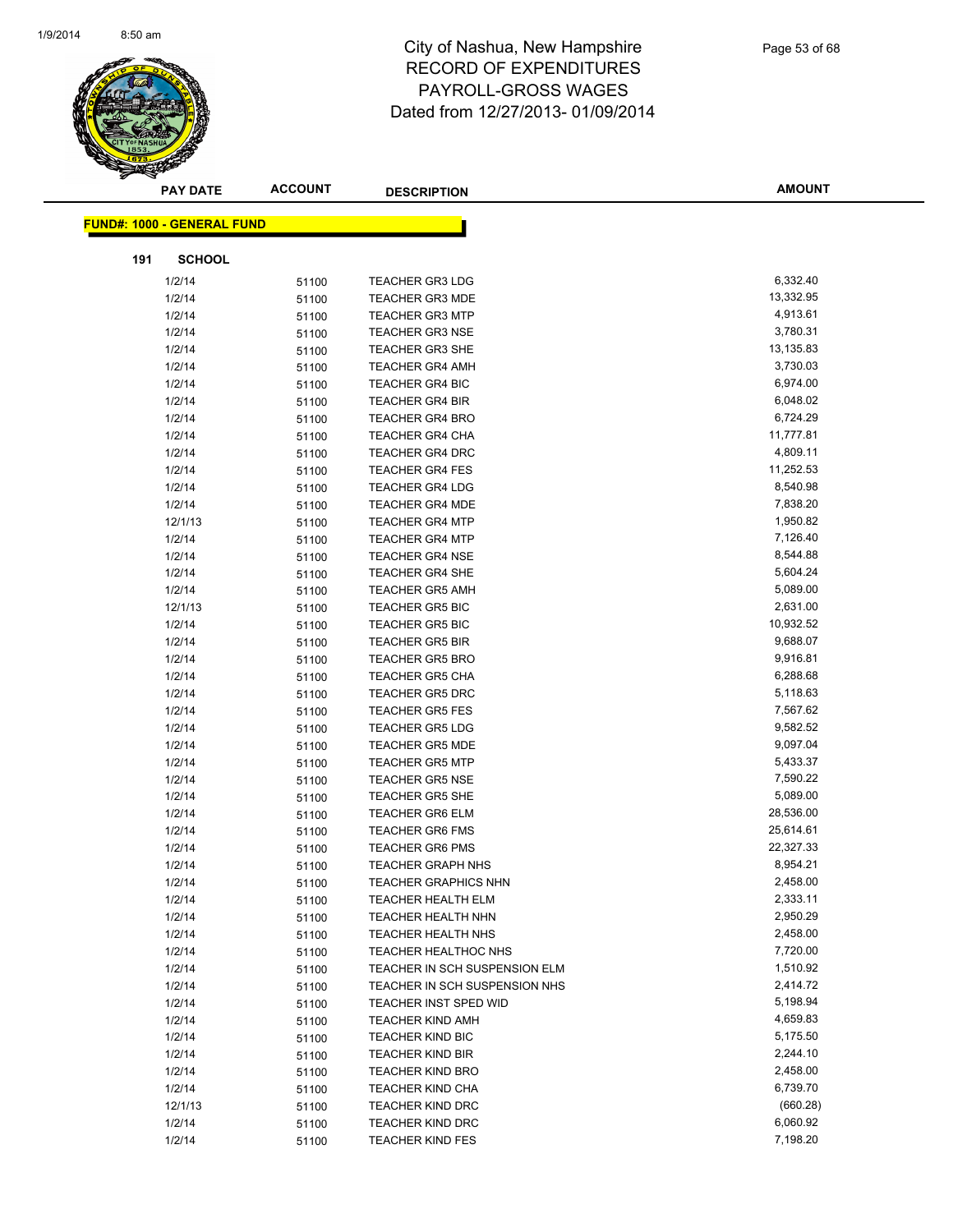

| <b>PAY DATE</b>                   | <b>ACCOUNT</b> | <b>DESCRIPTION</b>                      | <b>AMOUNT</b>        |
|-----------------------------------|----------------|-----------------------------------------|----------------------|
| <b>FUND#: 1000 - GENERAL FUND</b> |                |                                         |                      |
|                                   |                |                                         |                      |
| <b>SCHOOL</b><br>191              |                |                                         |                      |
| 1/2/14                            | 51100          | <b>TEACHER KIND LDG</b>                 | 10,784.02            |
| 1/2/14                            | 51100          | <b>TEACHER KIND MDE</b>                 | 4,398.59             |
| 12/1/13                           | 51100          | <b>TEACHER KIND MTP</b>                 | 1,718.27             |
| 1/2/14                            | 51100          | <b>TEACHER KIND MTP</b>                 | 5,070.39             |
| 1/2/14                            | 51100          | <b>TEACHER KIND NSE</b>                 | 3,586.39             |
| 1/2/14                            | 51100          | <b>TEACHER KIND SHE</b>                 | 2,013.97             |
| 1/2/14                            | 51100          | <b>TEACHER MATH ELM</b>                 | 19,154.33            |
| 1/2/14                            | 51100          | <b>TEACHER MATH FMS</b>                 | 13,695.84            |
| 1/2/14                            | 51100          | <b>TEACHER MATH NHN</b>                 | 35,154.65            |
| 1/2/14                            | 51100          | <b>TEACHER MATH NHS</b>                 | 36,895.24            |
| 1/2/14                            | 51100          | <b>TEACHER MATH PMS</b>                 | 10,015.40            |
| 1/2/14                            | 51100          | <b>TEACHER MUSIC AMH</b>                | 1,510.91             |
| 1/2/14                            | 51100          | <b>TEACHER MUSIC BIC</b>                | 2,458.00             |
| 1/2/14                            | 51100          | <b>TEACHER MUSIC BIR</b>                | 2,458.00             |
| 1/2/14                            | 51100          | <b>TEACHER MUSIC BRO</b>                | 2,631.00             |
| 1/2/14                            | 51100          | <b>TEACHER MUSIC CHA</b>                | 2,631.00             |
| 1/2/14                            | 51100          | <b>TEACHER MUSIC DRC</b>                | 2,458.00             |
| 1/2/14                            | 51100          | <b>TEACHER MUSIC ELM</b>                | 3,480.81             |
| 1/2/14                            | 51100          | <b>TEACHER MUSIC FMS</b>                | 4,659.83             |
| 1/2/14                            | 51100          | <b>TEACHER MUSIC LDG</b>                | 2,496.39             |
| 1/2/14                            | 51100          | <b>TEACHER MUSIC MDE</b>                | 1,779.22             |
| 1/2/14                            | 51100          | <b>TEACHER MUSIC NHN</b>                | 5,262.00             |
| 1/2/14                            | 51100          | <b>TEACHER MUSIC NHS</b>                | 4,710.09             |
| 1/2/14                            | 51100          | <b>TEACHER MUSIC NSE</b>                | 1,835.09             |
| 1/2/14                            | 51100          | <b>TEACHER MUSIC PMS</b>                | 4,037.91             |
| 1/2/14                            | 51100          | <b>TEACHER MUSIC SHE</b>                | 2,252.08             |
| 1/2/14                            | 51100          | TEACHER PE BIC                          | 1,841.20             |
| 1/2/14                            | 51100          | TEACHER PE BIR                          | 2,496.39             |
| 1/2/14                            | 51100          | <b>TEACHER PE BRO</b>                   | 2,544.50             |
| 1/2/14                            | 51100          | TEACHER PE CHA                          | 2,458.00             |
| 1/2/14                            | 51100          | TEACHER PE DRC                          | 2,631.00             |
| 1/2/14                            | 51100          | TEACHER PE ELM                          | 7,277.73<br>1,779.22 |
| 1/2/14                            | 51100          | <b>TEACHER PE FES</b>                   | 4,916.00             |
| 1/2/14<br>1/2/14                  | 51100          | <b>TEACHER PE FMS</b><br>TEACHER PE LDG | 1,639.61             |
| 1/2/14                            | 51100          | <b>TEACHER PE MDE</b>                   | 2,414.72             |
| 1/2/14                            | 51100          | <b>TEACHER PE MTP</b>                   | 1,757.46             |
| 1/2/14                            | 51100<br>51100 | TEACHER PE NHN                          | 7,341.09             |
| 1/2/14                            | 51100          | TEACHER PE NHS                          | 6,901.61             |
| 1/2/14                            |                | <b>TEACHER PE NSE</b>                   | 2,252.31             |
| 1/2/14                            | 51100<br>51100 | <b>TEACHER PE PMS</b>                   | 5,089.00             |
| 1/2/14                            | 51100          | TEACHER PE SHE                          | 1,928.28             |
| 1/2/14                            | 51100          | TEACHER PRESCHOOL BIC                   | 7,299.40             |
| 1/2/14                            | 51100          | TEACHER PRESCHOOL BRO                   | 6,918.90             |
| 1/2/14                            | 51100          | <b>TEACHER PRESCHOOL DRC</b>            | 2,458.00             |
| 1/2/14                            | 51100          | <b>TEACHER PRESCHOOL MTP</b>            | 4,270.61             |
| 1/2/14                            | 51100          | TEACHER PRESCHOOL NHS                   | 869.61               |
| 1/2/14                            | 51100          | <b>TEACHER PRESCHOOL NSE</b>            | 7,041.10             |
| 1/2/14                            | 51100          | <b>TEACHER READ AMH</b>                 | 2,717.59             |
| 1/2/14                            | 51100          | TEACHER READ BIC                        | 4,962.70             |
| 1/2/14                            | 51100          | <b>TEACHER READ BIR</b>                 | 2,631.00             |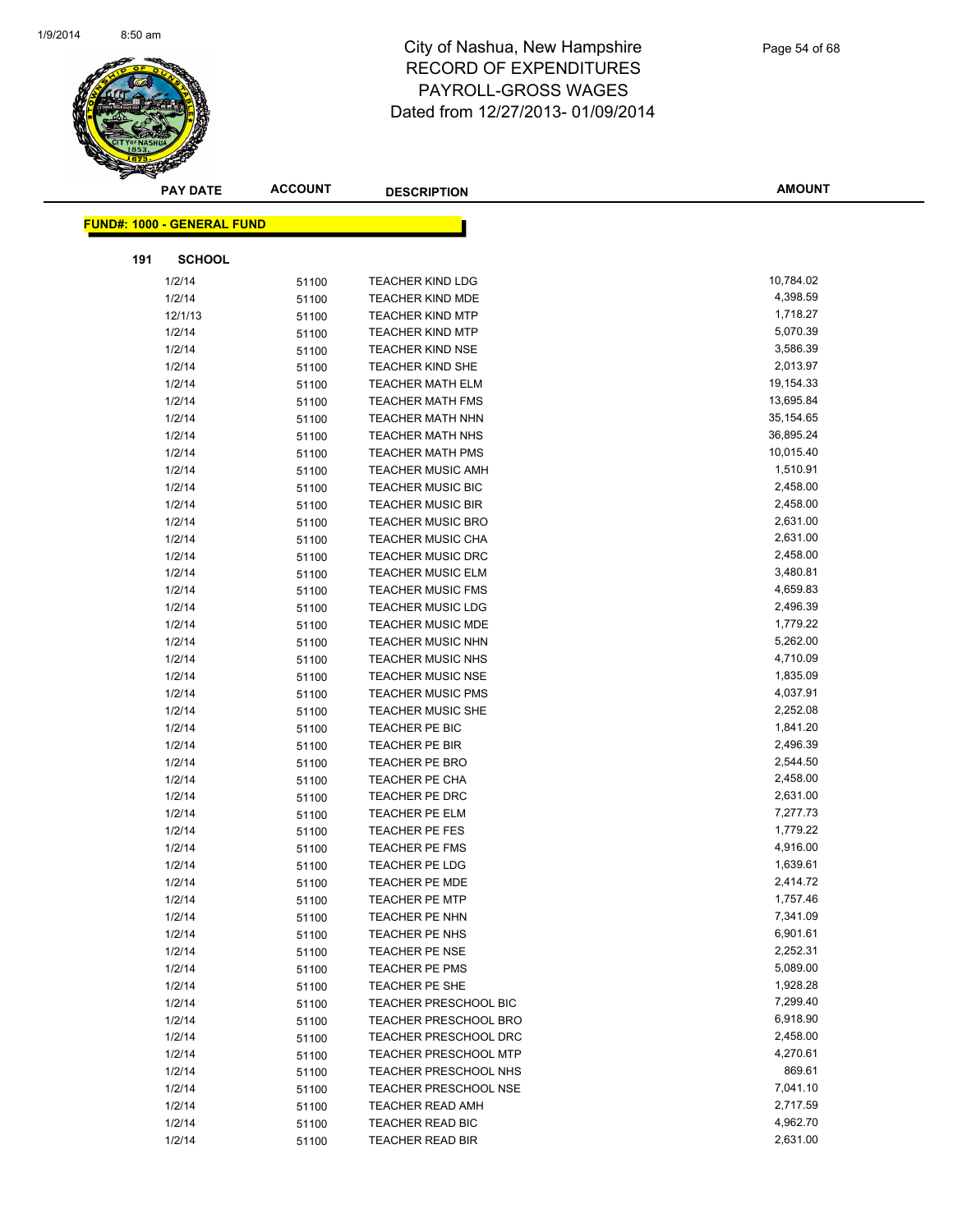

| <b>PAY DATE</b>                   | <b>ACCOUNT</b> | <b>DESCRIPTION</b>                  | <b>AMOUNT</b> |
|-----------------------------------|----------------|-------------------------------------|---------------|
| <b>FUND#: 1000 - GENERAL FUND</b> |                |                                     |               |
|                                   |                |                                     |               |
| 191<br><b>SCHOOL</b>              |                |                                     |               |
| 1/2/14                            | 51100          | <b>TEACHER READ BRO</b>             | 1,708.48      |
| 1/2/14                            | 51100          | <b>TEACHER READ DRC</b>             | 2,717.59      |
| 1/2/14                            | 51100          | <b>TEACHER READ ELM</b>             | 5,826.97      |
| 1/2/14                            | 51100          | TEACHER READ FMS                    | 6,600.41      |
| 1/2/14                            | 51100          | TEACHER READ LDG                    | 2,245.11      |
| 1/2/14                            | 51100          | <b>TEACHER READ MDE</b>             | 2,631.00      |
| 1/2/14                            | 51100          | <b>TEACHER READ NHN</b>             | 1,510.91      |
| 1/2/14                            | 51100          | <b>TEACHER READ NSE</b>             | 3,109.38      |
| 12/1/13                           | 51100          | <b>TEACHER READ PMS</b>             | 1,847.27      |
| 1/2/14                            | 51100          | <b>TEACHER READ PMS</b>             | 4,133.00      |
| 1/2/14                            | 51100          | TEACHER READ SHE                    | 2,414.72      |
| 1/2/14                            | 51100          | <b>TEACHER READ WID</b>             | 7,590.38      |
| 1/2/14                            | 51100          | <b>TEACHER SCIENCE ELM</b>          | 21,750.79     |
| 1/2/14                            | 51100          | <b>TEACHER SCIENCE FMS</b>          | 10,026.40     |
| 1/2/14                            | 51100          | <b>TEACHER SCIENCE NHN</b>          | 29,197.46     |
| 1/2/14                            | 51100          | <b>TEACHER SCIENCE NHS</b>          | 38,388.35     |
| 1/2/14                            | 51100          | <b>TEACHER SCIENCE PMS</b>          | 10,394.31     |
| 1/2/14                            | 51100          | TEACHER SOCIAL STUDIES ELM          | 14,285.25     |
| 1/2/14                            | 51100          | TEACHER SOCIAL STUDIES FMS          | 12,563.48     |
| 1/2/14                            | 51100          | TEACHER SOCIAL STUDIES NHN          | 34,208.99     |
| 1/2/14                            | 51100          | TEACHER SOCIAL STUDIES NHS          | 36,719.71     |
| 1/2/14                            | 51100          | TEACHER SOCIAL STUDIES PMS          | 10,833.37     |
| 1/2/14                            | 51100          | TEACHER SPED BIC                    | 5,719.81      |
| 1/2/14                            | 51100          | <b>TEACHER SPED BIR</b>             | 5,682.01      |
| 1/2/14                            | 51100          | <b>TEACHER SPED BRO</b>             | 5,348.59      |
| 1/2/14                            | 51100          | <b>TEACHER SPED CHA</b>             | 7,633.59      |
| 1/2/14                            | 51100          | TEACHER SPED DRC                    | 2,414.72      |
| 1/2/14                            | 51100          | <b>TEACHER SPED ELM</b>             | 20,297.68     |
| 1/2/14                            | 51100          | <b>TEACHER SPED FES</b>             | 5,860.19      |
| 1/2/14                            | 51100          | TEACHER SPED FMS                    | 5,138.06      |
| 1/2/14                            | 51100          | <b>TEACHER SPED LDG</b>             | 3,484.58      |
| 1/2/14                            | 51100          | <b>TEACHER SPED MDE</b>             | 5,904.79      |
| 1/2/14                            | 51100          | <b>TEACHER SPED MTP</b>             | 5,089.00      |
| 1/2/14                            | 51100          | <b>TEACHER SPED NHN</b>             | 18,777.33     |
| 1/2/14                            | 51100          | TEACHER SPED NHS                    | 30,256.48     |
| 1/2/14                            | 51100          | TEACHER SPED NSE                    | 1,835.09      |
| 1/2/14                            | 51100          | <b>TEACHER SPED PMS</b>             | 9,484.79      |
| 1/2/14                            | 51100          | TEACHER SPED SHE                    | 5,089.00      |
| 1/2/14                            | 51100          | <b>TEACHER TEAM FACILITATOR MTP</b> | (130.08)      |
| 12/1/13                           | 51100          | TEACHER TEAM FACILITATOR NHS        | (6,636.60)    |
| 1/2/14                            | 51100          | <b>TEACHER TECHED ELM</b>           | 7,932.87      |
| 1/2/14                            | 51100          | <b>TEACHER TECHED FMS</b>           | 5,132.31      |
| 1/2/14                            | 51100          | <b>TEACHER TECHED NHN</b>           | 7,884.12      |
| 1/2/14                            | 51100          | TEACHER TECHED NHS                  | 7,547.00      |
| 1/2/14                            | 51100          | <b>TEACHER TECHED PMS</b>           | 2,631.00      |
| 1/2/14                            | 51100          | <b>TEACHER TV PROD NHS</b>          | 2,414.72      |
| 1/2/14                            | 51100          | <b>TEACHER VISION WID</b>           | 3,211.69      |
| 1/2/14                            | 51200          | 21 CENTURY ELEM MFAM RES COORD      | 587.60        |
| 1/2/14                            | 51200          | ASSISTANT PRINCIPAL BIR             | 1,516.41      |
| 1/2/14                            | 51200          | <b>CROSSING GUARD WPO</b>           | 1,381.80      |
| 1/7/14                            | 51200          | <b>CROSSING GUARD WPO</b>           | (1,381.80)    |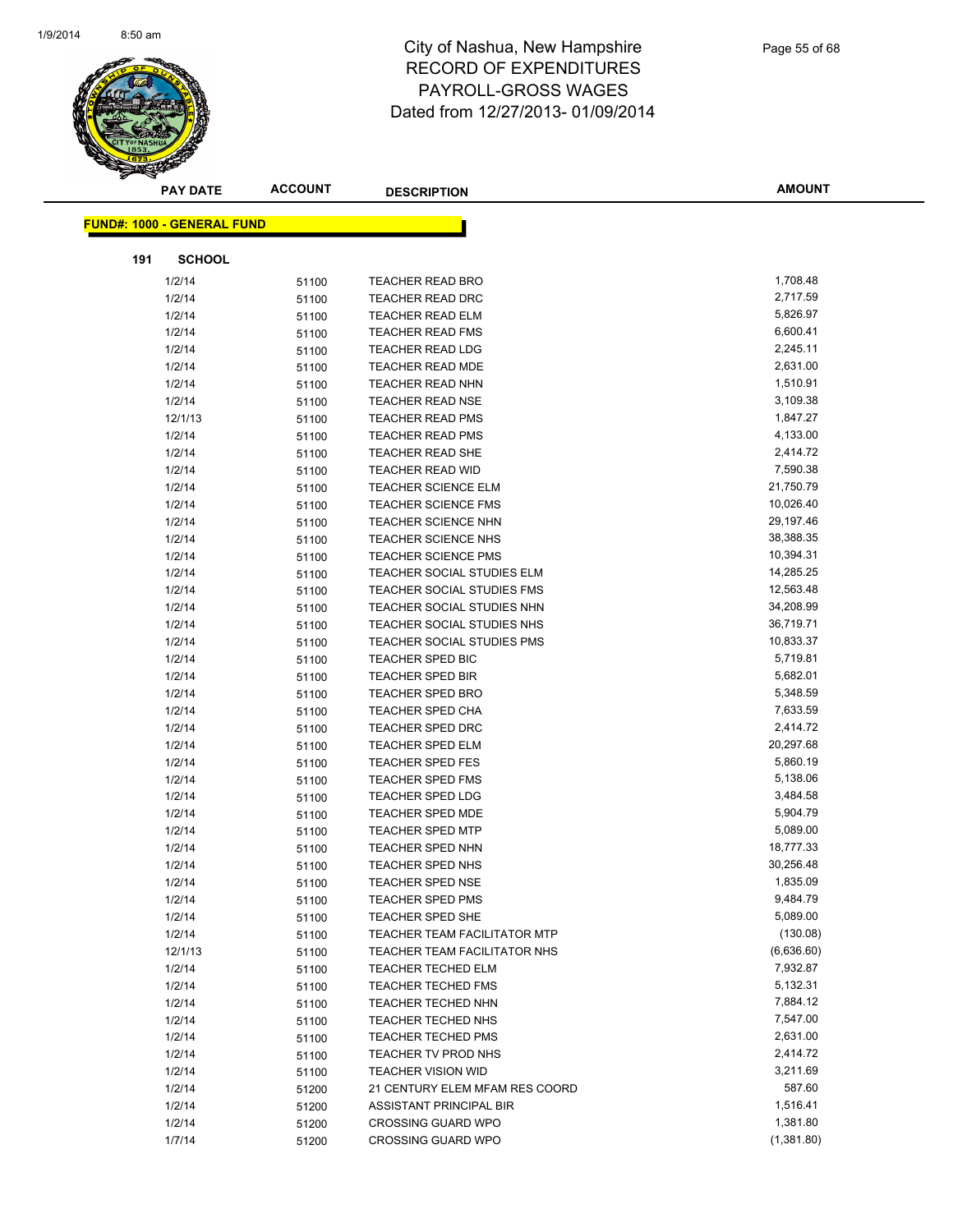

| <b>PAY DATE</b>                   | <b>ACCOUNT</b> | <b>DESCRIPTION</b>                   | <b>AMOUNT</b>        |
|-----------------------------------|----------------|--------------------------------------|----------------------|
| <b>FUND#: 1000 - GENERAL FUND</b> |                |                                      |                      |
|                                   |                |                                      |                      |
| 191<br><b>SCHOOL</b>              |                |                                      |                      |
| 1/2/14                            | 51200          | <b>CUSTODIAN CHA</b>                 | 323.60               |
| 1/9/14                            | 51200          | <b>CUSTODIAN CHA</b>                 | 323.60               |
| 1/2/14                            | 51200          | <b>CUSTODIAN PMS</b>                 | 13.70                |
| 1/2/14                            | 51200          | DW TECHNOLOGY PEER COACH             | 1,243.74             |
| 1/9/14                            | 51200          | FOOD SERVICE COOK LDG                | 68.50                |
| 12/1/13                           | 51200          | HOME SCHOOL CORD TTI                 | (602.00)             |
| 1/2/14                            | 51200          | LACROSSE VARSITY BOYS NHS            | 50.00                |
| 1/2/14                            | 51200          | PARA DW SPEC ED NHN                  | 375.00               |
| 12/26/13                          | 51200          | PARA TTI DRC                         | (336.86)             |
| 12/31/13                          | 51200          | PARA TTI DRC                         | 181.79               |
| 12/1/13                           | 51200          | PARA TTI NURSERY                     | (1,060.20)           |
| 1/2/14                            | 51200          | SCHOOL PSYCHOLOGIST WID              | 4,434.37             |
| 1/2/14                            | 51200          | SPEECH LANG PATHOLOGIST WID          | 11,236.73            |
| 1/2/14                            | 51200          | <b>TEACHER ART NHS</b>               | 1,229.00             |
| 1/2/14                            | 51200          | <b>TEACHER FOREIGN LANG FMS</b>      | 900.82               |
| 1/2/14                            | 51200          | TEACHER FOREIGN LANG NHN             | 2,737.89             |
| 1/2/14                            | 51200          | <b>TEACHER HEALTH NHS</b>            | 60.00                |
| 1/2/14                            | 51200          | <b>TEACHER HVAC NHS</b>              | 1,166.58             |
| 1/2/14                            | 51200          | <b>TEACHER KIND BIR</b>              | 825.32               |
| 1/2/14                            | 51200          | <b>TEACHER MUSIC DRC</b>             | 150.00               |
| 1/2/14                            | 51200          | <b>TEACHER MUSIC ELM</b>             | 906.58               |
| 1/2/14                            | 51200          | <b>TEACHER PE NHN</b>                | 488.86               |
| 1/2/14                            | 51200          | TEACHER PE NHS                       | 615.00               |
| 1/2/14                            | 51200          | <b>TEACHER SCIENCE ELM</b>           | 250.00               |
| 1/2/14                            | 51200          | TEACHER SCIENCE NHS                  | 125.00               |
| 1/2/14                            | 51200          | <b>TEACHER SPED NHN</b>              | 2,090.54             |
| 1/2/14                            | 51200          | TEACHER SPED NHS                     | 150.00               |
| 1/2/14                            | 51200          | <b>TEACHER TECHED NHS</b>            | 2,458.00             |
| 12/1/13                           | 51200          | TEACHER TTI AMH                      | (1,947.88)           |
| 12/1/13                           | 51200          | <b>TEACHER TTI FES</b>               | (5,701.53)           |
| 12/1/13                           | 51200          | <b>TEACHER TTI LDG</b>               | (3,816.97)           |
| 1/2/14                            | 51200          | <b>TEACHER TTI LDG</b>               | 1,262.78             |
| 12/1/13                           | 51200          | <b>TEACHER TTI MTP</b>               | (1,468.21)           |
| 1/2/14                            | 51200          | <b>TEACHER TTI MTP</b>               | 2,623.89             |
| 12/1/13                           | 51200          | <b>TEACHER TTI NURSERY</b>           | (1,758.94)           |
| 12/1/13                           | 51200          | <b>TEACHER TTIDRC</b>                | (3,443.08)           |
| 1/2/14                            | 51200          | <b>TEACHER TTIDRC</b>                | 1,238.67<br>1,315.50 |
| 1/2/14                            | 51200          | <b>TEACHER VISION WIDE</b>           | (35.38)              |
| 12/1/13<br>1/2/14                 | 51300          | OVERTIME-REGULAR<br>OVERTIME-REGULAR | 3,639.76             |
| 1/9/14                            | 51300          | OVERTIME-REGULAR                     | 3,678.85             |
| 12/26/13                          | 51300          | WAGES TEMP-SEASONAL                  | (143.04)             |
| 1/2/14                            | 51400          | WAGES TEMP-SEASONAL                  | 271.32               |
| 1/9/14                            | 51400          | WAGES TEMP-SEASONAL                  | 629.12               |
| 12/1/13                           | 51400          | <b>WAGES PER DIEM</b>                | (25.00)              |
| 12/26/13                          | 51412<br>51412 | <b>WAGES PER DIEM</b>                | (747.25)             |
| 1/2/14                            | 51412          | <b>WAGES PER DIEM</b>                | 1,870.00             |
| 1/9/14                            | 51412          | WAGES PER DIEM                       | 760.71               |
| 1/9/14                            | 51600          | <b>LONGEVITY</b>                     | 2,992.99             |
| 1/2/14                            | 51650          | ADDITIONAL HOURS                     | 782.50               |
| 1/2/14                            | 51700          | <b>STIPENDS</b>                      | 3,218.12             |
|                                   |                |                                      |                      |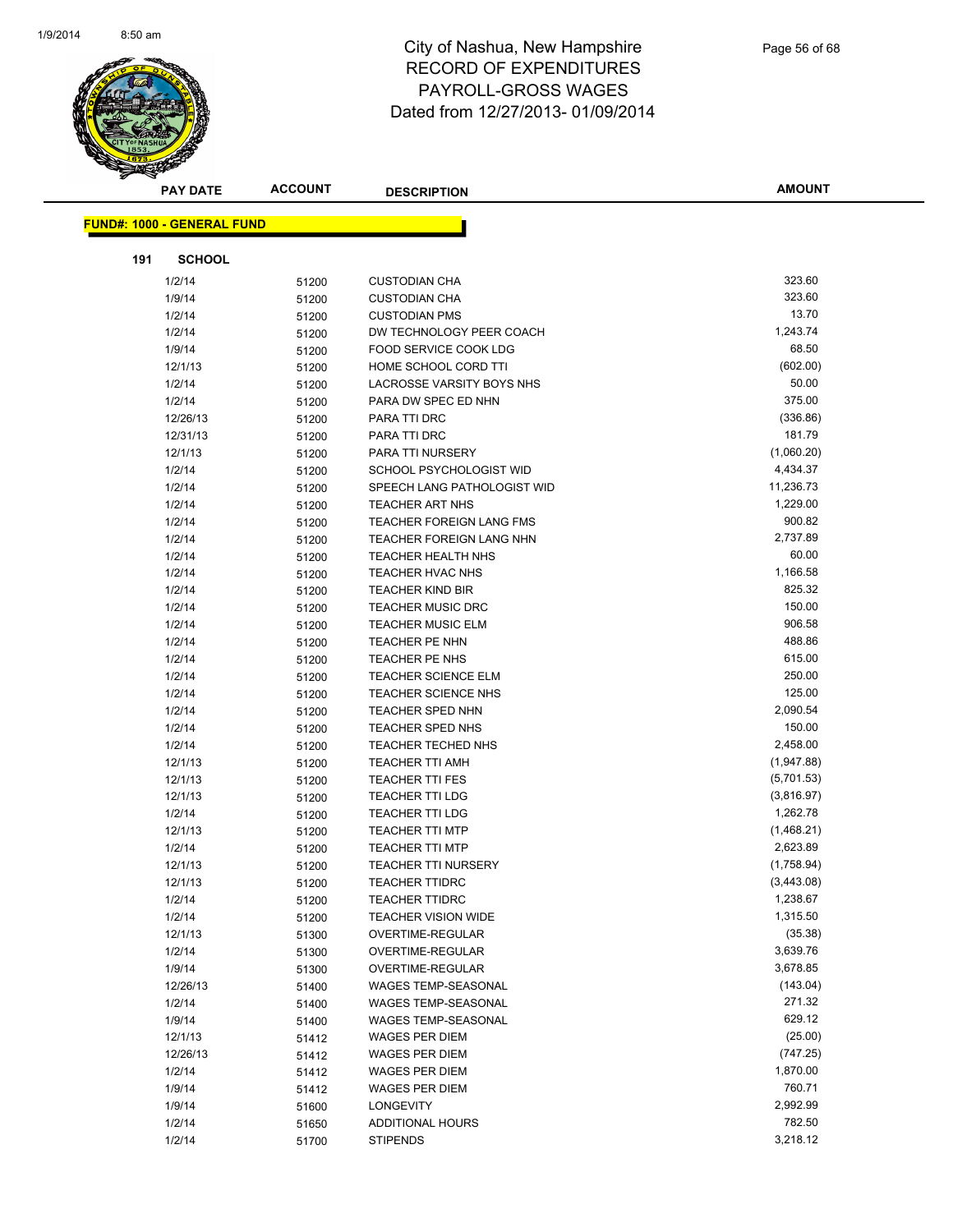| 1/9/2014 | 8:50 am                                    |                | City of Nashua, New Hampshire<br><b>RECORD OF EXPENDITURES</b><br>PAYROLL-GROSS WAGES<br>Dated from 12/27/2013-01/09/2014 | Page 57 of 68   |
|----------|--------------------------------------------|----------------|---------------------------------------------------------------------------------------------------------------------------|-----------------|
|          | <b>PAY DATE</b>                            | <b>ACCOUNT</b> | <b>DESCRIPTION</b>                                                                                                        | <b>AMOUNT</b>   |
|          | <b>FUND#: 1000 - GENERAL FUND</b>          |                |                                                                                                                           |                 |
|          | TOTAL 191 - SCHOOL                         |                |                                                                                                                           | \$2,588,819.84  |
|          | <b>TOTAL FUND 1000 - GENERAL FUND</b>      |                |                                                                                                                           | \$4,507,151.96  |
|          | <b>FUND#: 1010 - GF-PRIOR YEAR ESCROWS</b> |                |                                                                                                                           |                 |
|          | <b>MAYOR-PRIOR YEAR</b><br>101             |                |                                                                                                                           |                 |
|          | 1/2/14<br>1/9/14                           | 51400<br>.     | 51400 WAGES TEMP-SEASONAL<br><b>WAGES TEMP-SEASONAL</b>                                                                   | 100.00<br>80.00 |
|          | <b>TOTAL 101 - MAYOR-PRIOR YEAR</b>        |                |                                                                                                                           | \$180.00        |
|          |                                            |                |                                                                                                                           |                 |

| <b>FUND#: 2100 - FOOD SERVICES</b> |       |                                      |           |
|------------------------------------|-------|--------------------------------------|-----------|
| 1/2/14                             | 51100 | <b>CLERICAL FOOD SERVICE NHS</b>     | 679.15    |
| 1/9/14                             | 51100 | <b>CLERICAL FOOD SERVICE NHS</b>     | 679.15    |
| 1/2/14                             | 51100 | DELIVERY DRIVER FOOD SERVICE         | 93.87     |
| 1/2/14                             | 51100 | DIRECTOR FOOD SERVICE                | 2,972.71  |
| 1/2/14                             | 51100 | <b>FOOD SERVICE BUSINESS MANAGER</b> | 1,994.60  |
| 1/9/14                             | 51100 | <b>FOOD SERVICE COOK AMH</b>         | 94.71     |
| 1/9/14                             | 51100 | <b>FOOD SERVICE COOK BIC</b>         | 94.71     |
| 1/9/14                             | 51100 | <b>FOOD SERVICE COOK BIR</b>         | 94.71     |
| 1/9/14                             | 51100 | <b>FOOD SERVICE COOK BRO</b>         | 87.15     |
| 1/9/14                             | 51100 | <b>FOOD SERVICE COOK CHA</b>         | 94.71     |
| 1/9/14                             | 51100 | <b>FOOD SERVICE COOK DRC</b>         | 91.21     |
| 1/9/14                             | 51100 | <b>FOOD SERVICE COOK ELM</b>         | 193.48    |
| 1/9/14                             | 51100 | <b>FOOD SERVICE COOK FES</b>         | 83.16     |
| 1/9/14                             | 51100 | <b>FOOD SERVICE COOK FMS</b>         | 96.74     |
| 1/9/14                             | 51100 | <b>FOOD SERVICE COOK LDG</b>         | 91.21     |
| 1/9/14                             | 51100 | FOOD SERVICE COOK MDE                | 94.71     |
| 1/9/14                             | 51100 | <b>FOOD SERVICE COOK NHN</b>         | 355.51    |
| 1/9/14                             | 51100 | <b>FOOD SERVICE COOK NHS</b>         | 260.72    |
| 1/9/14                             | 51100 | <b>FOOD SERVICE COOK NSE</b>         | 90.65     |
| 1/9/14                             | 51100 | <b>FOOD SERVICE COOK PMS</b>         | 96.74     |
| 1/9/14                             | 51100 | <b>FOOD SERVICE COOK SHE</b>         | 91.21     |
| 1/2/14                             | 51100 | <b>FOOD SERVICE SITE CORD</b>        | 11,176.98 |
| 1/9/14                             | 51100 | <b>FOOD SERVICECOOK MTP</b>          | 83.16     |
| 1/9/14                             | 51200 | FOOD SERVICE ASST PT AMH             | 87.01     |
| 1/9/14                             | 51200 | <b>FOOD SERVICE ASST PT BIC</b>      | 102.93    |
| 1/9/14                             | 51200 | <b>FOOD SERVICE ASST PT BIR</b>      | 132.42    |
| 1/9/14                             | 51200 | <b>FOOD SERVICE ASST PT BRO</b>      | 66.78     |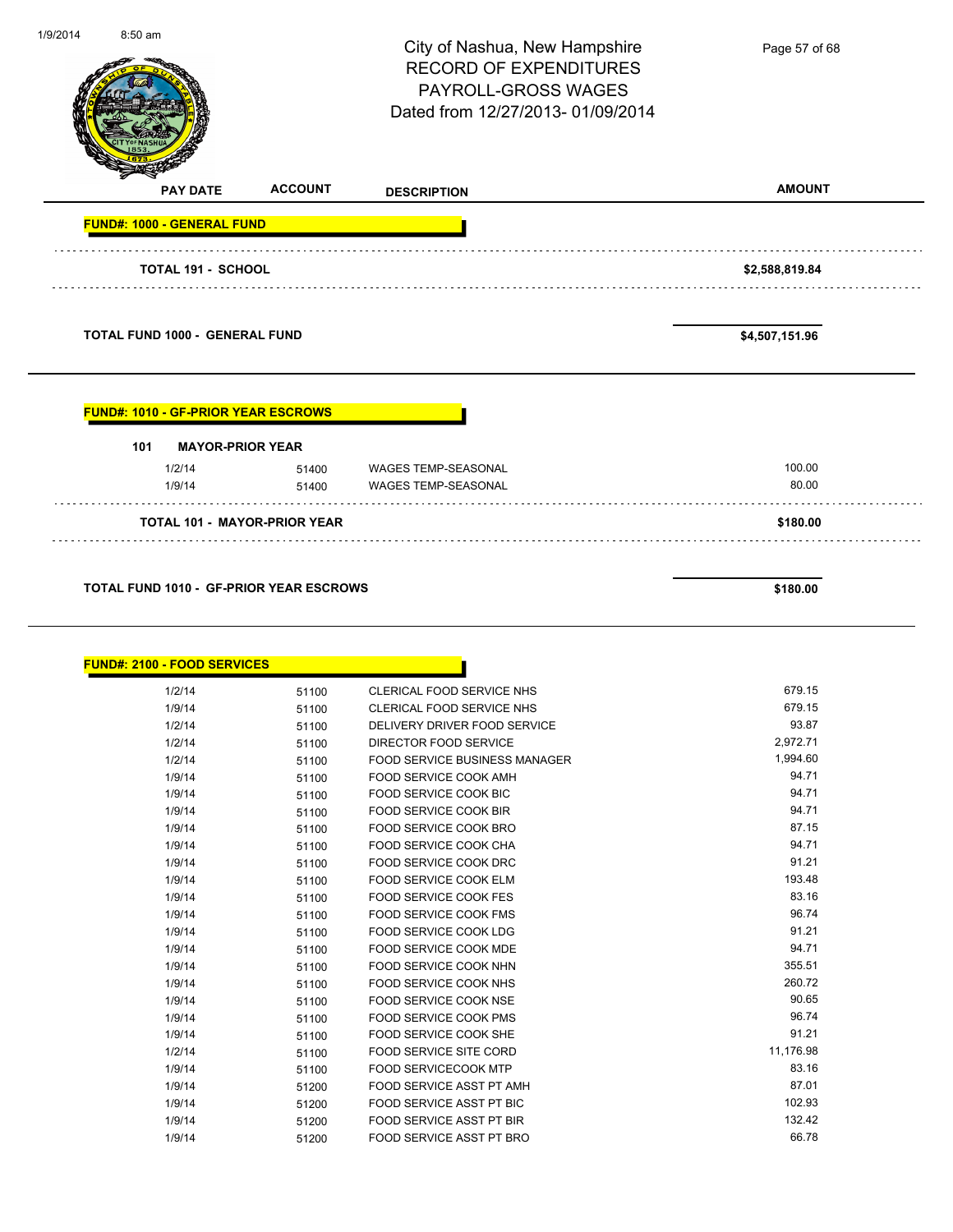

| <b>PAY DATE</b>                        | <b>ACCOUNT</b> | <b>DESCRIPTION</b>              | <b>AMOUNT</b> |
|----------------------------------------|----------------|---------------------------------|---------------|
| <b>FUND#: 2100 - FOOD SERVICES</b>     |                |                                 |               |
| 1/9/14                                 | 51200          | <b>FOOD SERVICE ASST PT CHA</b> | 124.03        |
| 1/9/14                                 | 51200          | FOOD SERVICE ASST PT DRC        | 156.44        |
| 1/9/14                                 | 51200          | <b>FOOD SERVICE ASST PT ELM</b> | 548.59        |
| 1/9/14                                 | 51200          | FOOD SERVICE ASST PT FES        | 172.37        |
| 1/9/14                                 | 51200          | <b>FOOD SERVICE ASST PT FMS</b> | 447.05        |
| 1/9/14                                 | 51200          | <b>FOOD SERVICE ASST PT LDG</b> | 108.89        |
| 1/9/14                                 | 51200          | FOOD SERVICE ASST PT MDE        | 129.20        |
| 1/9/14                                 | 51200          | <b>FOOD SERVICE ASST PT MTP</b> | 91.82         |
| 1/9/14                                 | 51200          | FOOD SERVICE ASST PT NHN        | 918.94        |
| 1/9/14                                 | 51200          | FOOD SERVICE ASST PT NHS        | 874.35        |
| 1/9/14                                 | 51200          | <b>FOOD SERVICE ASST PT PMS</b> | 444.28        |
| 1/9/14                                 | 51200          | FOOD SERVICE ASST PT SHE        | 100.58        |
| <b>TOTAL FUND 2100 - FOOD SERVICES</b> |                |                                 | \$24,196.63   |
|                                        |                |                                 |               |
| <b>FUND#: 2201 - DRIVERS EDUCATION</b> |                |                                 |               |
| 1/2/14                                 | 51200          | ADULT ED DIPOLMA INST           | 225.00        |
| 1/2/14                                 | 51200          | <b>TEACHER TECHED ELM</b>       | 150.00        |

1/2/14 51200 TEACHER TECHED FMS 225.00

**TOTAL FUND 2201 - DRIVERS EDUCATION \$600.00** 

| 1/2/14                                    | 51200 | <b>TEACHER TECHED NHN</b>  | 75.00      |
|-------------------------------------------|-------|----------------------------|------------|
| TOTAL FUND 2207 - ADULT ED/CONTINUING ED  |       |                            | \$75.00    |
| <b>FUND#: 2222 - AFTER SCHOOL PROGRAM</b> |       |                            |            |
| 1/2/14                                    | 51100 | DIRECTOR 21 CENTURY        | 2,157.90   |
|                                           |       |                            |            |
| TOTAL FUND 2222 - AFTER SCHOOL PROGRAM    |       |                            | \$2,157.90 |
|                                           |       |                            |            |
| <b>FUND#: 2252 - DAY CARE</b><br>1/2/14   | 51100 | PANTHER PRESCHOOL DIRECTOR | 846.18     |

**FUND#: 2503 - PARKS & REC PROGRAMS FUND**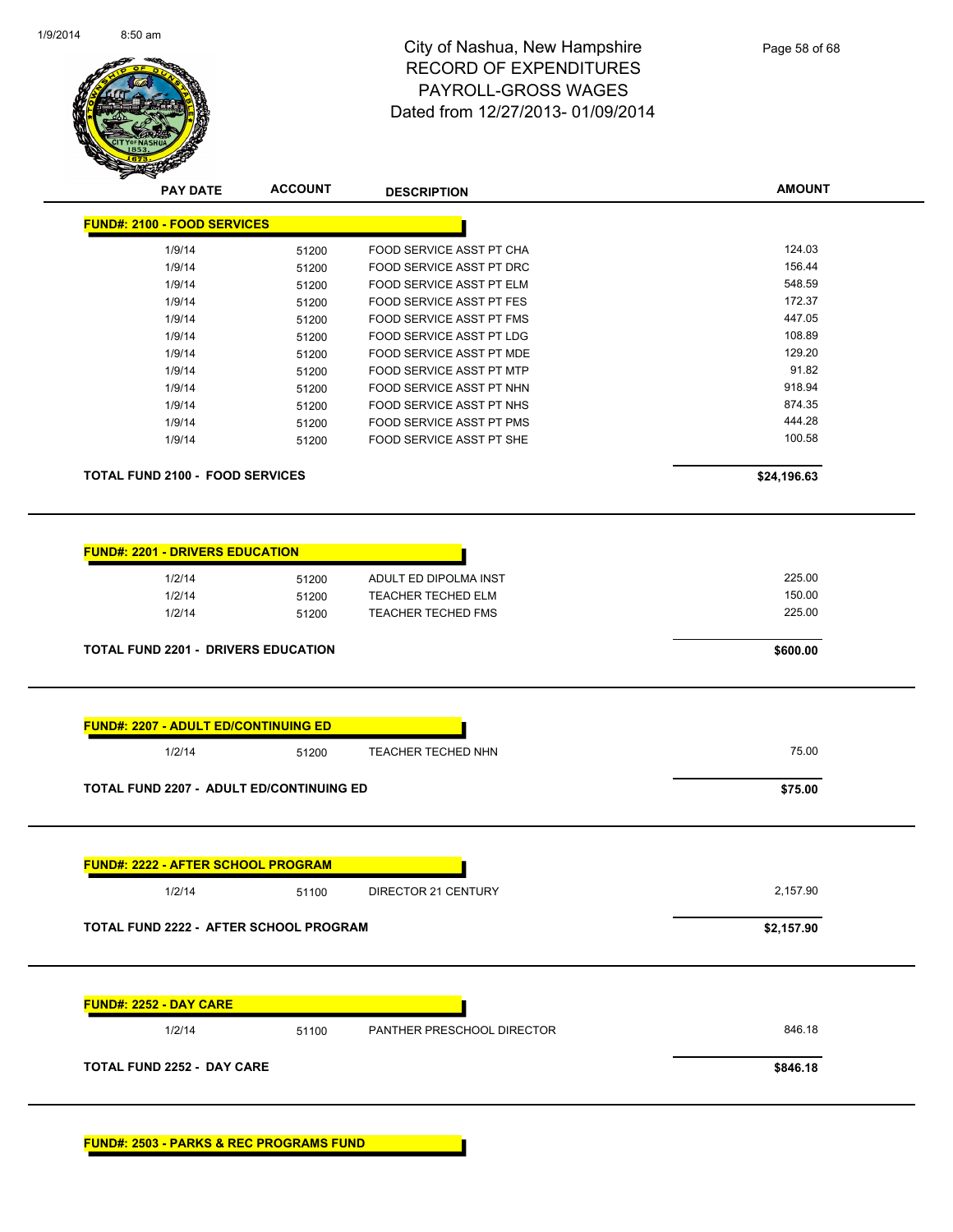|                 |                                                         | City of Nashua, New Hampshire<br><b>RECORD OF EXPENDITURES</b><br><b>PAYROLL-GROSS WAGES</b><br>Dated from 12/27/2013-01/09/2014 | Page 59 of 68 |
|-----------------|---------------------------------------------------------|----------------------------------------------------------------------------------------------------------------------------------|---------------|
| <b>PAY DATE</b> | <b>ACCOUNT</b>                                          | <b>DESCRIPTION</b>                                                                                                               | <b>AMOUNT</b> |
|                 | <b>FUND#: 2503 - PARKS &amp; REC PROGRAMS FUND</b>      |                                                                                                                                  |               |
| 1/2/14          | 51100                                                   | PROGRAM COORDINATOR                                                                                                              | 347.90        |
| 1/9/14          | 51100                                                   | PROGRAM COORDINATOR                                                                                                              | 347.90        |
|                 |                                                         |                                                                                                                                  |               |
|                 | <b>TOTAL FUND 2503 - PARKS &amp; REC PROGRAMS FUND</b>  |                                                                                                                                  | \$695.80      |
|                 | <b>FUND#: 2505 - GOVT &amp; EDUCATION CHANNELS FUND</b> |                                                                                                                                  |               |
| 1/2/14          | 51100                                                   | ECHANNEL ACCESS ADMINISTRATOR                                                                                                    | 1,014.70      |
| 1/9/14          | 51100                                                   | ECHANNEL ACCESS ADMINISTRATOR                                                                                                    | 1,014.70      |
| 1/2/14          | 51100                                                   | PEG PROGRAM MANAGER                                                                                                              | 1,139.75      |
| 1/9/14          | 51100                                                   | PEG PROGRAM MANAGER                                                                                                              | 1,139.75      |

| 1/2/14   | 51100 | DOMESTIC VIOLENCE ADVOCATE | 717.45   |
|----------|-------|----------------------------|----------|
| 1/9/14   | 51100 | DOMESTIC VIOLENCE ADVOCATE | 717.45   |
| 1/2/14   | 51100 | PATROLMAN ALL RANKS        | 1,165.00 |
| 1/9/14   | 51100 | PATROLMAN ALL RANKS        | 1,165.00 |
| 12/26/13 | 51300 | OVERTIME-REGULAR           | 484.28   |
| 1/2/14   | 51300 | OVERTIME-REGULAR           | 227.00   |
| 1/9/14   | 51300 | OVERTIME-REGULAR           | 131.07   |
| 1/2/14   | 51628 | <b>EXTRA HOLIDAY</b>       | 233.00   |
| 1/9/14   | 51628 | EXTRA HOLIDAY              | 233.00   |

### **TOTAL FUND 3050 - POLICE GRANTS FUND \$5,073.25**

| <b>FUND#: 3068 - COMMUNITY SERVICES GRANTS</b> |       |                                |          |
|------------------------------------------------|-------|--------------------------------|----------|
| 1/2/14                                         | 51100 | <b>EPIDEMIOLOGIST</b>          | 1,302.65 |
| 1/9/14                                         | 51100 | <b>EPIDEMIOLOGIST</b>          | 1,302.65 |
| 1/2/14                                         | 51100 | INTAKE SPECIALIST PROGRAM ASST | 366.50   |
| 1/9/14                                         | 51100 | INTAKE SPECIALIST PROGRAM ASST | 366.50   |
| 1/2/14                                         | 51100 | PROGRAM ASSISTANT              | 419.85   |
| 1/9/14                                         | 51100 | PROGRAM ASSISTANT              | 419.85   |
| 1/2/14                                         | 51100 | PUB HEALTH NURSE               | 132.25   |
| 1/9/14                                         | 51100 | PUB HEALTH NURSE               | 132.25   |
| 1/2/14                                         | 51100 | PUB HEALTH PREPAREDNESS COORD  | 1,117.45 |
| 1/9/14                                         | 51100 | PUB HEALTH PREPAREDNESS COORD  | 1.117.45 |
| 12/26/13                                       | 51100 | SMP PROGRAM COORDINATOR        | 1,655.48 |
| 1/2/14                                         | 51100 | SMP PROGRAM COORDINATOR        | 827.75   |
| 1/9/14                                         | 51100 | SMP PROGRAM COORDINATOR        | 827.75   |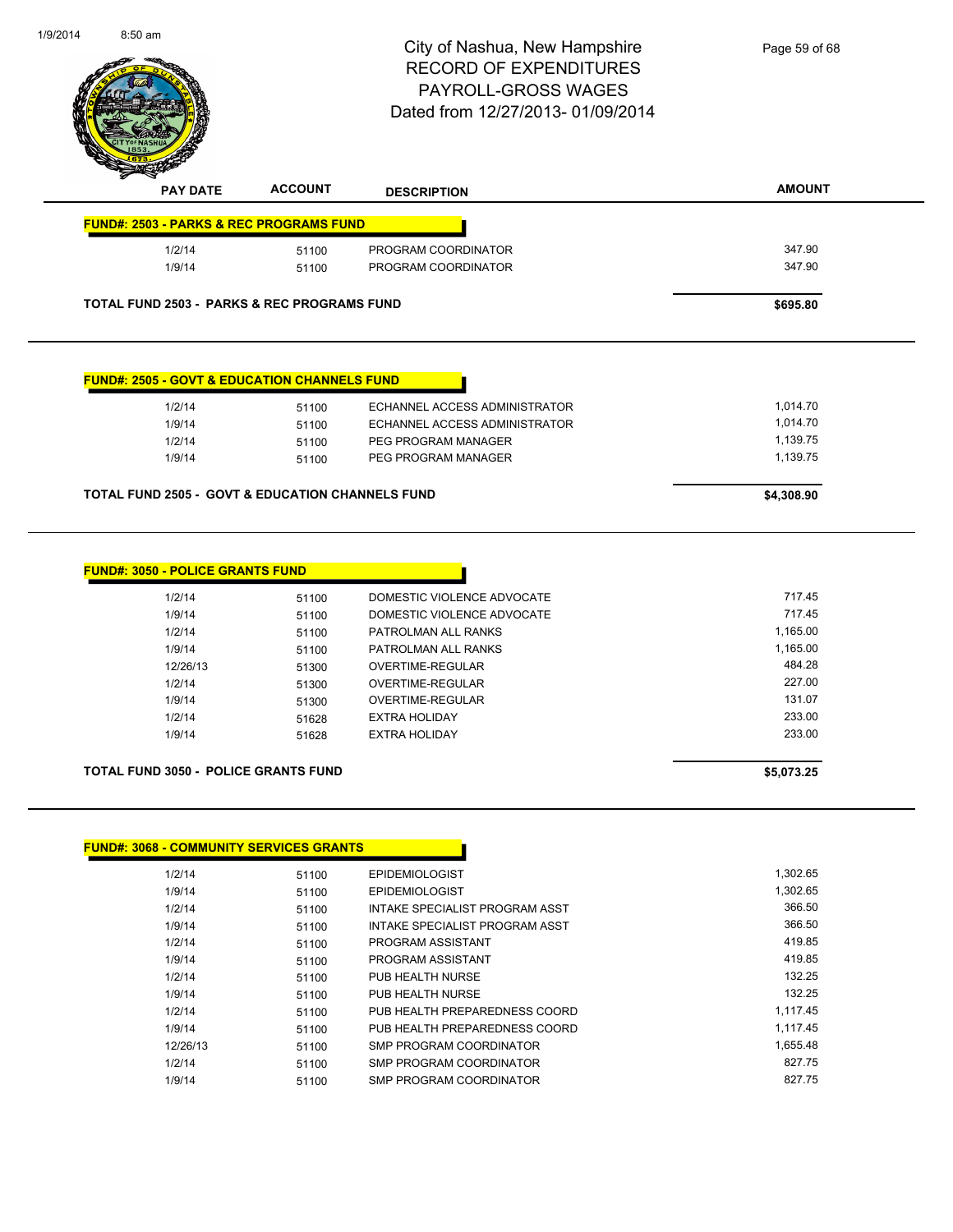|                                                                                                                                                                             |                                                                                                                   | City of Nashua, New Hampshire<br><b>RECORD OF EXPENDITURES</b><br>PAYROLL-GROSS WAGES<br>Dated from 12/27/2013-01/09/2014                                                                                                                                                                                                                                                                                                                  | Page 60 of 68                                                                                                                                            |
|-----------------------------------------------------------------------------------------------------------------------------------------------------------------------------|-------------------------------------------------------------------------------------------------------------------|--------------------------------------------------------------------------------------------------------------------------------------------------------------------------------------------------------------------------------------------------------------------------------------------------------------------------------------------------------------------------------------------------------------------------------------------|----------------------------------------------------------------------------------------------------------------------------------------------------------|
| <b>PAY DATE</b>                                                                                                                                                             | <b>ACCOUNT</b>                                                                                                    | <b>DESCRIPTION</b>                                                                                                                                                                                                                                                                                                                                                                                                                         | <b>AMOUNT</b>                                                                                                                                            |
| <b>TOTAL FUND 3068 - COMMUNITY SERVICES GRANTS</b>                                                                                                                          |                                                                                                                   |                                                                                                                                                                                                                                                                                                                                                                                                                                            | \$9,988.38                                                                                                                                               |
| <b>FUND#: 3070 - COMMUNITY HEALTH GRANTS FUND</b>                                                                                                                           |                                                                                                                   |                                                                                                                                                                                                                                                                                                                                                                                                                                            |                                                                                                                                                          |
| 1/2/14<br>1/9/14                                                                                                                                                            | 51100<br>51100                                                                                                    | PUB HEALTH NURSE<br>PUB HEALTH NURSE                                                                                                                                                                                                                                                                                                                                                                                                       | 885.15<br>885.15                                                                                                                                         |
| TOTAL FUND 3070 - COMMUNITY HEALTH GRANTS FUND                                                                                                                              |                                                                                                                   |                                                                                                                                                                                                                                                                                                                                                                                                                                            | \$1,770.30                                                                                                                                               |
|                                                                                                                                                                             |                                                                                                                   |                                                                                                                                                                                                                                                                                                                                                                                                                                            |                                                                                                                                                          |
| <b>FUND#: 3080 - COMMUNITY DEVELOPMENT GRANTS</b><br>1/2/14                                                                                                                 |                                                                                                                   | OED PROGRAM COORDINATOR                                                                                                                                                                                                                                                                                                                                                                                                                    | 154.00                                                                                                                                                   |
| 1/9/14                                                                                                                                                                      | 51100                                                                                                             |                                                                                                                                                                                                                                                                                                                                                                                                                                            |                                                                                                                                                          |
|                                                                                                                                                                             | 51100                                                                                                             | OED PROGRAM COORDINATOR                                                                                                                                                                                                                                                                                                                                                                                                                    | 153.99                                                                                                                                                   |
| <b>TOTAL FUND 3080 - COMMUNITY DEVELOPMENT GRANTS</b>                                                                                                                       |                                                                                                                   |                                                                                                                                                                                                                                                                                                                                                                                                                                            | \$307.99                                                                                                                                                 |
| <b>FUND#: 3090 - URBAN PROGRAM GRANTS</b><br>1/2/14<br>1/9/14<br>1/2/14<br>1/9/14<br>1/2/14<br>1/9/14<br>1/2/14<br>1/9/14<br>1/2/14<br>1/9/14<br>1/2/14<br>1/9/14<br>1/2/14 | 51100<br>51100<br>51100<br>51100<br>51100<br>51100<br>51100<br>51100<br>51100<br>51100<br>51100<br>51100<br>51200 | <b>GRANT MGMT SPECIALIST</b><br><b>GRANT MGMT SPECIALIST</b><br>INTAKE SPECIALIST PROGRAM ASST<br>INTAKE SPECIALIST PROGRAM ASST<br>MANAGER URBAN PROGRAMS<br>MANAGER URBAN PROGRAMS<br>PROGRAM COORDINATOR LP&HH<br>PROGRAM COORDINATOR LP&HH<br>PROJECT ADMINISTRATOR<br>PROJECT ADMINISTRATOR<br>PROJECT ADMINISTRATOR LP&HH<br>PROJECT ADMINISTRATOR LP&HH<br><b>CODE ENFORCEMENT OFFICER II</b><br><b>CODE ENFORCEMENT OFFICER II</b> | 961.60<br>961.60<br>549.70<br>549.70<br>1,408.20<br>1,408.20<br>1,073.90<br>1,073.90<br>1,162.45<br>1,162.45<br>1,000.40<br>1,000.40<br>559.68<br>559.68 |
| 1/9/14<br>TOTAL FUND 3090 - URBAN PROGRAM GRANTS                                                                                                                            | 51200                                                                                                             |                                                                                                                                                                                                                                                                                                                                                                                                                                            | \$13,431.86                                                                                                                                              |
| <b>FUND#: 3120 - TRANSIT GRANTS</b>                                                                                                                                         |                                                                                                                   |                                                                                                                                                                                                                                                                                                                                                                                                                                            |                                                                                                                                                          |
| 1/2/14<br>1/9/14<br>1/2/14                                                                                                                                                  | 51100<br>51100                                                                                                    | OED PROGRAM COORDINATOR<br>OED PROGRAM COORDINATOR<br>TRANSIT FINANCE COORDINATOR                                                                                                                                                                                                                                                                                                                                                          | 154.00<br>153.99<br>1,139.65                                                                                                                             |

1/9/14 51100 TRANSIT FINANCE COORDINATOR 1,139.65 1/2/14 51100 TRANSIT FLEET FACILITIES SUPV 961.60

1/2/14 51100 TRANSIT MECHANICS 1,744.00 1/9/14 51100 TRANSIT MECHANICS 1,744.00 1/2/14 51100 TRANSIT OPER MKTG SUPV 985.15

1/9/14 51100 TRANSIT FLEET FACILITIES SUPV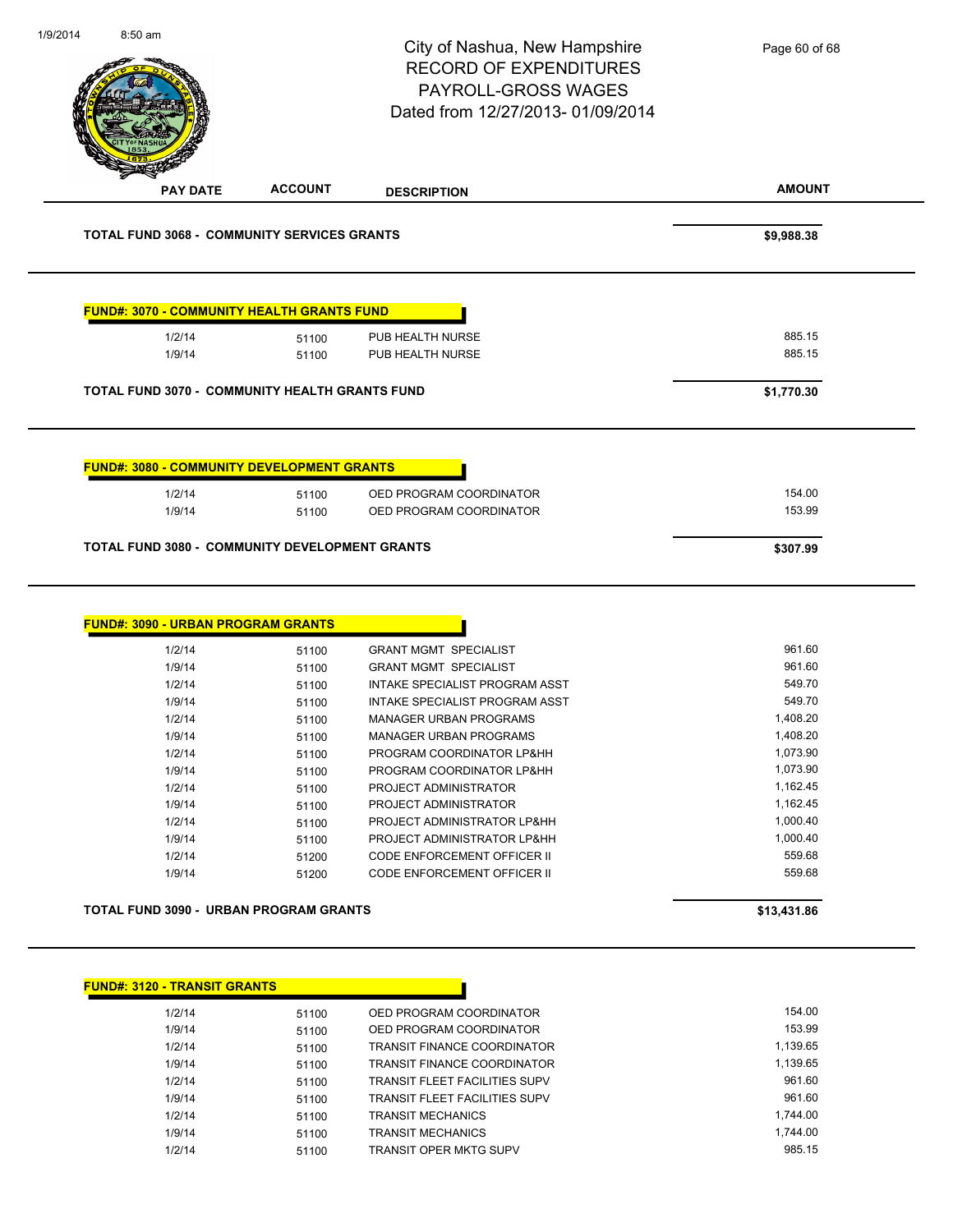

| <b>PAY DATE</b>                         | <b>ACCOUNT</b> | <b>DESCRIPTION</b>                    | <b>AMOUNT</b> |
|-----------------------------------------|----------------|---------------------------------------|---------------|
| <b>FUND#: 3120 - TRANSIT GRANTS</b>     |                |                                       |               |
| 1/9/14                                  | 51100          | <b>TRANSIT OPER MKTG SUPV</b>         | 985.15        |
| 1/2/14                                  | 51100          | <b>TRANSIT OPERATIONS COORDINATOR</b> | 863.35        |
| 1/9/14                                  | 51100          | <b>TRANSIT OPERATIONS COORDINATOR</b> | 809.39        |
| 1/2/14                                  | 51100          | <b>TRANSIT UTILITY SERVICE WORKER</b> | 794.50        |
| 1/9/14                                  | 51100          | TRANSIT UTILITY SERVICE WORKER        | 798.27        |
| 1/2/14                                  | 51100          | <b>TRANSPORTATION DEPT MANAGER</b>    | 1,460.55      |
| 1/9/14                                  | 51100          | TRANSPORTATION DEPT MANAGER           | 1.460.55      |
| 1/9/14                                  | 51300          | <b>OVERTIME-REGULAR</b>               | 460.39        |
| <b>TOTAL FUND 3120 - TRANSIT GRANTS</b> |                |                                       | \$16,615.79   |

### **FUND#: 3800 - SCHOOL GRANTS FUND**

| 1/2/14  | 51100 | 21 CENTURY ELEM MFAM RES COORD | 3,956.85   |
|---------|-------|--------------------------------|------------|
| 1/2/14  | 51100 | 21 CENTURY MIDL FAM RES COORD  | 2,047.38   |
| 1/2/14  | 51100 | ASSISTANT PRINCIPAL BRO        | 1,403.88   |
| 1/2/14  | 51100 | ASSISTANT PRINCIPAL MDE        | 1,381.31   |
| 12/1/13 | 51100 | AYP FACILITATOR DRC            | 4,923.03   |
| 1/2/14  | 51100 | AYP FACILITATOR DRC            | 2,149.82   |
| 12/1/13 | 51100 | AYP FACILITATOR FES            | 8,909.53   |
| 1/2/14  | 51100 | <b>AYP FACILITATOR FES</b>     | 1,911.91   |
| 12/1/13 | 51100 | AYP FACILITATOR LDG            | 1,656.99   |
| 1/2/14  | 51100 | AYP FACILITATOR LDG            | 3,313.98   |
| 1/9/14  | 51100 | <b>CLERICAL 21 CENTURY</b>     | 294.66     |
| 1/2/14  | 51100 | <b>DIRECTOR TITLE 1</b>        | 3,153.80   |
| 1/2/14  | 51100 | JOB DEVELOPER SPED NHS         | 1,911.91   |
| 1/2/14  | 51100 | <b>OFFICE MANAGER TITLE 1</b>  | 1,494.60   |
| 1/9/14  | 51100 | PARA TTI AMH                   | 106.44     |
| 1/9/14  | 51100 | PARA TTI DRC                   | 88.26      |
| 1/9/14  | 51100 | PARA TTI LDG                   | 947.88     |
| 12/1/13 | 51100 | PARA TTI NURSERY               | 2,095.80   |
| 12/1/13 | 51100 | SYSTEMS ADMIN SCH YEAR         | 842.24     |
| 1/2/14  | 51100 | SYSTEMS ADMIN SCH YEAR         | 2,105.59   |
| 1/2/14  | 51100 | <b>TEACHER COMPUTER FMS</b>    | 1,708.48   |
| 1/2/14  | 51100 | <b>TEACHER DWSE BIR</b>        | 1,650.70   |
| 1/2/14  | 51100 | <b>TEACHER DWSE BRO</b>        | 1,789.02   |
| 1/2/14  | 51100 | <b>TEACHER DWSE CHA</b>        | 1,639.58   |
| 1/2/14  | 51100 | <b>TEACHER DWSE ELM</b>        | 1,510.91   |
| 1/2/14  | 51100 | <b>TEACHER DWSE MDE</b>        | 1,718.28   |
| 1/2/14  | 51100 | TEACHER DWSE SHE               | 1,510.91   |
| 1/2/14  | 51100 | <b>TEACHER GR3 BIC</b>         | 3,161.61   |
| 12/1/13 | 51100 | <b>TEACHER GR5 BIC</b>         | (2,631.00) |
| 12/1/13 | 51100 | TEACHER KIND DRC               | (1,650.69) |
| 1/2/14  | 51100 | <b>TEACHER KIND FES</b>        | 1,578.59   |
| 1/2/14  | 51100 | <b>TEACHER PRESCHOOL NHS</b>   | 1,847.98   |
| 1/2/14  | 51100 | <b>TEACHER SPED AMH</b>        | 3,290.13   |
| 1/2/14  | 51100 | <b>TEACHER SPED DRC</b>        | 3,290.31   |
| 1/2/14  | 51100 | <b>TEACHER SPED ELM</b>        | 1,510.91   |
| 1/2/14  | 51100 | <b>TEACHER SPED FES</b>        | 2,252.08   |
| 1/2/14  | 51100 | <b>TEACHER SPED FMS</b>        | 3,487.70   |
| 1/2/14  | 51100 | <b>TEACHER SPED LDG</b>        | 3,418.83   |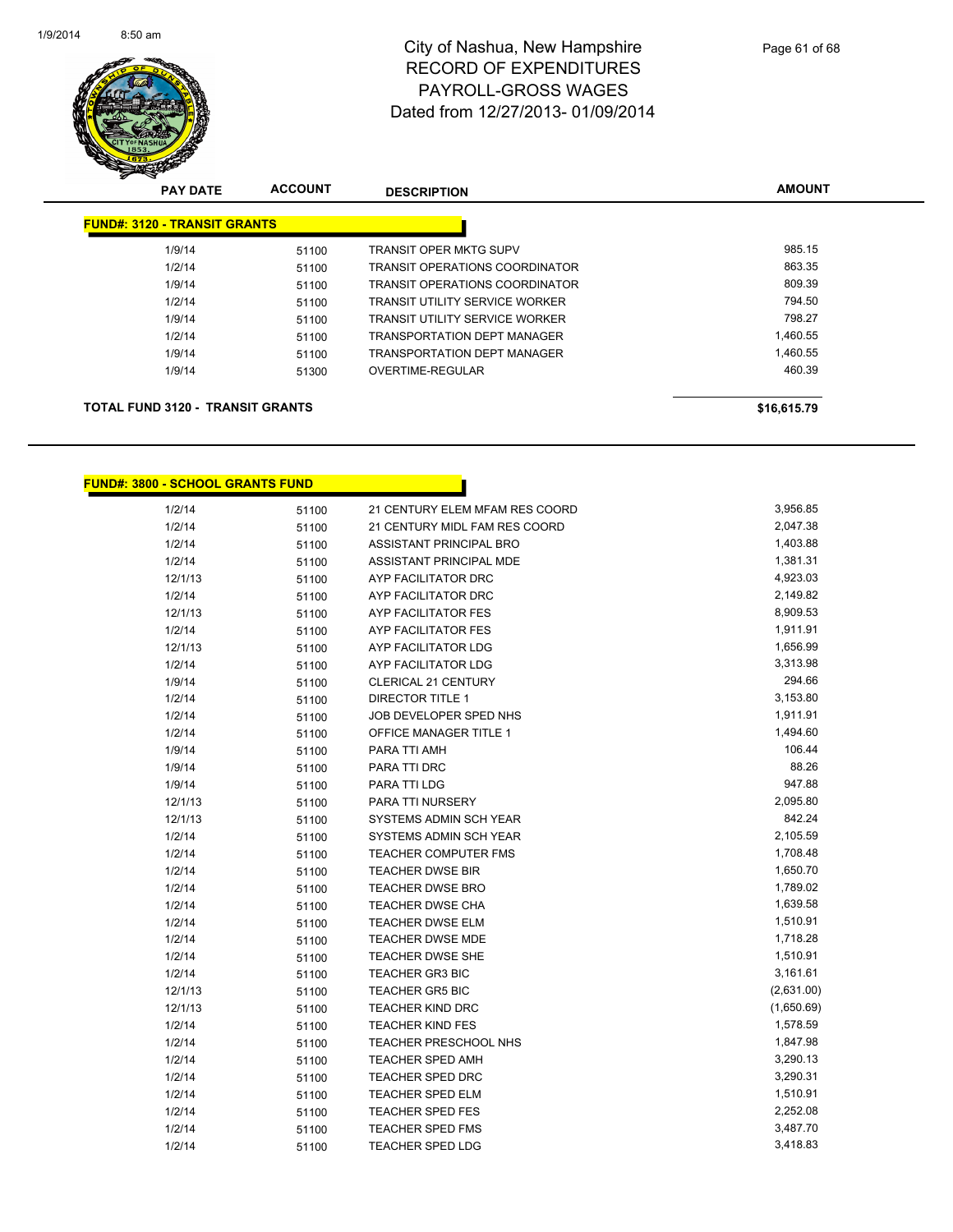

**AMOUNT**

| <u> FUND#: 3800 - SCHOOL GRANTS FUND</u> |       |                                |            |
|------------------------------------------|-------|--------------------------------|------------|
| 1/2/14                                   | 51100 | <b>TEACHER SPED MDE</b>        | 1,510.91   |
| 1/2/14                                   | 51100 | <b>TEACHER SPED NHN</b>        | 6,519.50   |
| 1/2/14                                   | 51100 | TEACHER SPED NHS               | 4,940.99   |
| 1/2/14                                   | 51100 | <b>TEACHER SPED NSE</b>        | 1,578.59   |
| 1/2/14                                   | 51100 | <b>TEACHER SPED PMS</b>        | 1,510.91   |
| 1/2/14                                   | 51100 | <b>TEACHER SPED SHE</b>        | 1,779.22   |
| 1/2/14                                   | 51100 | TEACHER TEAM FACILITATOR MTP   | 1,841.20   |
| 12/1/13                                  | 51100 | TEACHER TEAM FACILITATOR NHS   | 6,636.60   |
| 1/2/14                                   | 51100 | TEACHER TEAM FACILITATOR NHS   | 2,458.00   |
| 12/1/13                                  | 51100 | <b>TEACHER TTI LDG</b>         | (1,262.78) |
| 1/2/14                                   | 51200 | 21 CENTURY ELEM MFAM RES COORD | 90.03      |
| 1/2/14                                   | 51200 | ADULT ED DIPOLMA TEACHER       | 75.00      |
| 1/2/14                                   | 51200 | AYP FACILITATOR DRC            | 25.00      |
| 1/2/14                                   | 51200 | ELL OUTREACH WORKER            | 100.00     |
| 12/31/13                                 | 51200 | ELL OUTREACH WORKER HOURLY     | 300.00     |
| 1/2/14                                   | 51200 | ELL TUTOR                      | 225.00     |
| 12/31/13                                 | 51200 | <b>FAMILY LIAISON</b>          | 175.00     |
| 1/2/14                                   | 51200 | FOCUS MONITORING DATA ANALYST  | 1,690.89   |
| 1/2/14                                   | 51200 | <b>GUIDANCE COUNSELOR FES</b>  | 76.68      |
| 12/1/13                                  | 51200 | HOME SCHOOL CORD TTI           | 637.38     |
| 1/2/14                                   | 51200 | HOME SCHOOL CORD TTI           | 87.50      |
| 1/2/14                                   | 51200 | <b>INTERPRETER</b>             | 268.75     |
| 1/2/14                                   | 51200 | <b>LIBRARIAN FMS</b>           | 25.00      |
| 1/2/14                                   | 51200 | <b>LIBRARIAN NHN</b>           | 25.00      |
| 1/2/14                                   | 51200 | <b>LIBRARIAN NHS</b>           | 25.00      |
| 1/2/14                                   | 51200 | PARA MUSIC FMS                 | 300.00     |
| 12/26/13                                 | 51200 | PARA TTI DRC                   | (99.23)    |
| 1/2/14                                   | 51200 | PARA TTI DRC                   | 26.25      |
| 1/2/14                                   | 51200 | SOCIAL WORKER FMS              | 87.50      |
| 1/2/14                                   | 51200 | <b>TEACHER DEAF WID</b>        | 17.50      |
| 1/2/14                                   | 51200 | <b>TEACHER DWSE ELM</b>        | 38.75      |
| 1/2/14                                   | 51200 | <b>TEACHER ENGLISH ELM</b>     | 25.00      |
| 1/2/14                                   | 51200 | <b>TEACHER ENGLISH FMS</b>     | 150.00     |
| 1/2/14                                   | 51200 | <b>TEACHER ENGLISH NHS</b>     | 75.00      |
| 1/2/14                                   | 51200 | <b>TEACHER ENGLISH PMS</b>     | 12.50      |
| 12/1/13                                  | 51200 | <b>TEACHER GR2 AMH</b>         | (1,510.92) |
| 1/2/14                                   | 51200 | <b>TEACHER GR3 DRC</b>         | 100.00     |
| 1/2/14                                   | 51200 | <b>TEACHER GR4 FES</b>         | 35.00      |
| 1/2/14                                   | 51200 | <b>TEACHER GR4 LDG</b>         | 42.50      |
| 12/1/13                                  | 51200 | <b>TEACHER GR4 MTP</b>         | (1,950.82) |
| 1/2/14                                   | 51200 | <b>TEACHER GR5 MTP</b>         | 42.50      |
| 1/2/14                                   | 51200 | <b>TEACHER GR6 ELM</b>         | 92.50      |
| 1/2/14                                   | 51200 | <b>TEACHER GR6 FMS</b>         | 166.68     |
| 1/2/14                                   | 51200 | <b>TEACHER GR6 PMS</b>         | 78.75      |
| 12/1/13                                  | 51200 | <b>TEACHER KIND DRC</b>        | 2,310.97   |
| 1/2/14                                   | 51200 | <b>TEACHER KIND DRC</b>        | 1,650.70   |
| 12/1/13                                  | 51200 | <b>TEACHER KIND MTP</b>        | (1,718.27) |
| 1/2/14                                   | 51200 | <b>TEACHER MATH ELM</b>        | 25.00      |
| 1/2/14                                   | 51200 | <b>TEACHER MATH NHS</b>        | 75.00      |
| 1/2/14                                   | 51200 | <b>TEACHER MATH PMS</b>        | 50.00      |
| 12/1/13                                  | 51200 | <b>TEACHER READ PMS</b>        | (1,847.27) |
| 1/2/14                                   | 51200 | <b>TEACHER READ PMS</b>        | 17.50      |
| 1/2/14                                   | 51200 | <b>TEACHER SCIENCE NHN</b>     | 225.00     |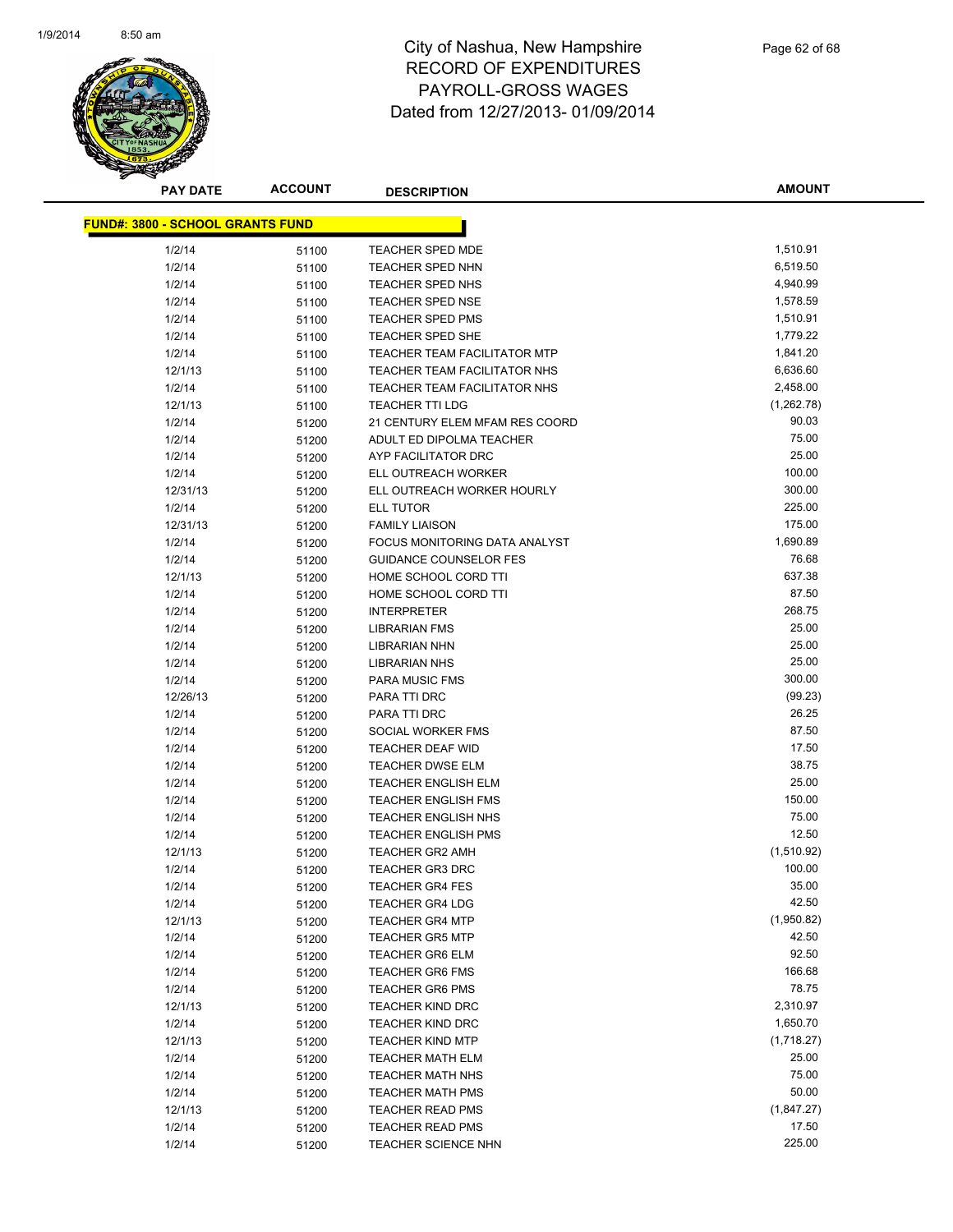

| <b>PAY DATE</b>                               | <b>ACCOUNT</b>                                    | <b>DESCRIPTION</b>                | <b>AMOUNT</b> |
|-----------------------------------------------|---------------------------------------------------|-----------------------------------|---------------|
| <b>FUND#: 3800 - SCHOOL GRANTS FUND</b>       |                                                   |                                   |               |
| 1/2/14                                        | 51200                                             | TEACHER SOCIAL STUDIES NHN        | 200.00        |
| 1/2/14                                        | 51200                                             | TEACHER SOCIAL STUDIES NHS        | 75.00         |
| 1/2/14                                        | 51200                                             | <b>TEACHER SOCIAL STUDIES PMS</b> | 75.00         |
| 1/2/14                                        | 51200                                             | <b>TEACHER SPED FMS</b>           | 100.00        |
| 1/2/14                                        | 51200                                             | <b>TEACHER SPED LDG</b>           | 151.70        |
| 1/2/14                                        | 51200                                             | <b>TEACHER SPED NHS</b>           | 75.00         |
| 1/2/14                                        | 51200                                             | <b>TEACHER TECHED ELM</b>         | 17.50         |
| 12/1/13                                       | 51200                                             | <b>TEACHER TTI AMH</b>            | 1,947.88      |
| 1/2/14                                        | 51200                                             | <b>TEACHER TTI AMH</b>            | 6,844.01      |
| 12/1/13                                       | 51200                                             | <b>TEACHER TTI FES</b>            | 5,701.53      |
| 1/2/14                                        | 51200                                             | <b>TEACHER TTI FES</b>            | 14,253.81     |
| 12/1/13                                       | 51200                                             | <b>TEACHER TTI LDG</b>            | 5,079.75      |
| 1/2/14                                        | 51200                                             | <b>TEACHER TTI LDG</b>            | 9,157.37      |
| 12/1/13                                       | 51200                                             | <b>TEACHER TTI MTP</b>            | 1,468.21      |
| 1/2/14                                        | 51200                                             | <b>TEACHER TTI MTP</b>            | 4,933.32      |
| 12/1/13                                       | 51200                                             | <b>TEACHER TTI NURSERY</b>        | 1,758.94      |
| 1/2/14                                        | 51200                                             | <b>TEACHER TTI NURSERY</b>        | 4,397.38      |
| 12/1/13                                       | 51200                                             | <b>TEACHER TTIDRC</b>             | 3,443.08      |
| 1/2/14                                        | 51200                                             | <b>TEACHER TTIDRC</b>             | 7,930.72      |
| 1/2/14                                        | 51650                                             | <b>ADDITIONAL HOURS</b>           | 2,575.00      |
| <b>TOTAL FUND 3800 - SCHOOL GRANTS FUND</b>   |                                                   |                                   | \$175,822.85  |
| <b>FUND#: 3810 - FOOD SERVICE GRANTS FUND</b> |                                                   |                                   |               |
| 1/2/14                                        | 51300                                             | OVERTIME-REGULAR                  | 213.50        |
|                                               | <b>TOTAL FUND 3810 - FOOD SERVICE GRANTS FUND</b> |                                   | \$213.50      |

| <b>TOTAL FUND 4005 - TRAFFIC VIOLATIONS FUND</b> |       |                                   | \$10,256.73 |
|--------------------------------------------------|-------|-----------------------------------|-------------|
| 1/9/14                                           | 51390 | OVERTIME-OTHER                    | 460.07      |
| 1/9/14                                           | 51300 | OVERTIME-REGULAR                  | 47.06       |
| 1/2/14                                           | 51300 | OVERTIME-REGULAR                  | 37.07       |
| 1/9/14                                           | 51100 | <b>VEHICLE REGISTRATION CLERK</b> | 843.50      |
| 1/2/14                                           | 51100 | <b>VEHICLE REGISTRATION CLERK</b> | 843.50      |
| 1/9/14                                           | 51100 | RESOURCE COORDINATOR              | 113.11      |
| 1/2/14                                           | 51100 | RESOURCE COORDINATOR              | 113.10      |
| 1/9/14                                           | 51100 | PV/MV COORDINATOR                 | 844.04      |
| 1/2/14                                           | 51100 | PV/MV COORDINATOR                 | 844.04      |
| 1/9/14                                           | 51100 | PARKING ENFORCEMENT SPEC          | 2,902.84    |
| 1/2/14                                           | 51100 | PARKING ENFORCEMENT SPEC          | 3.208.40    |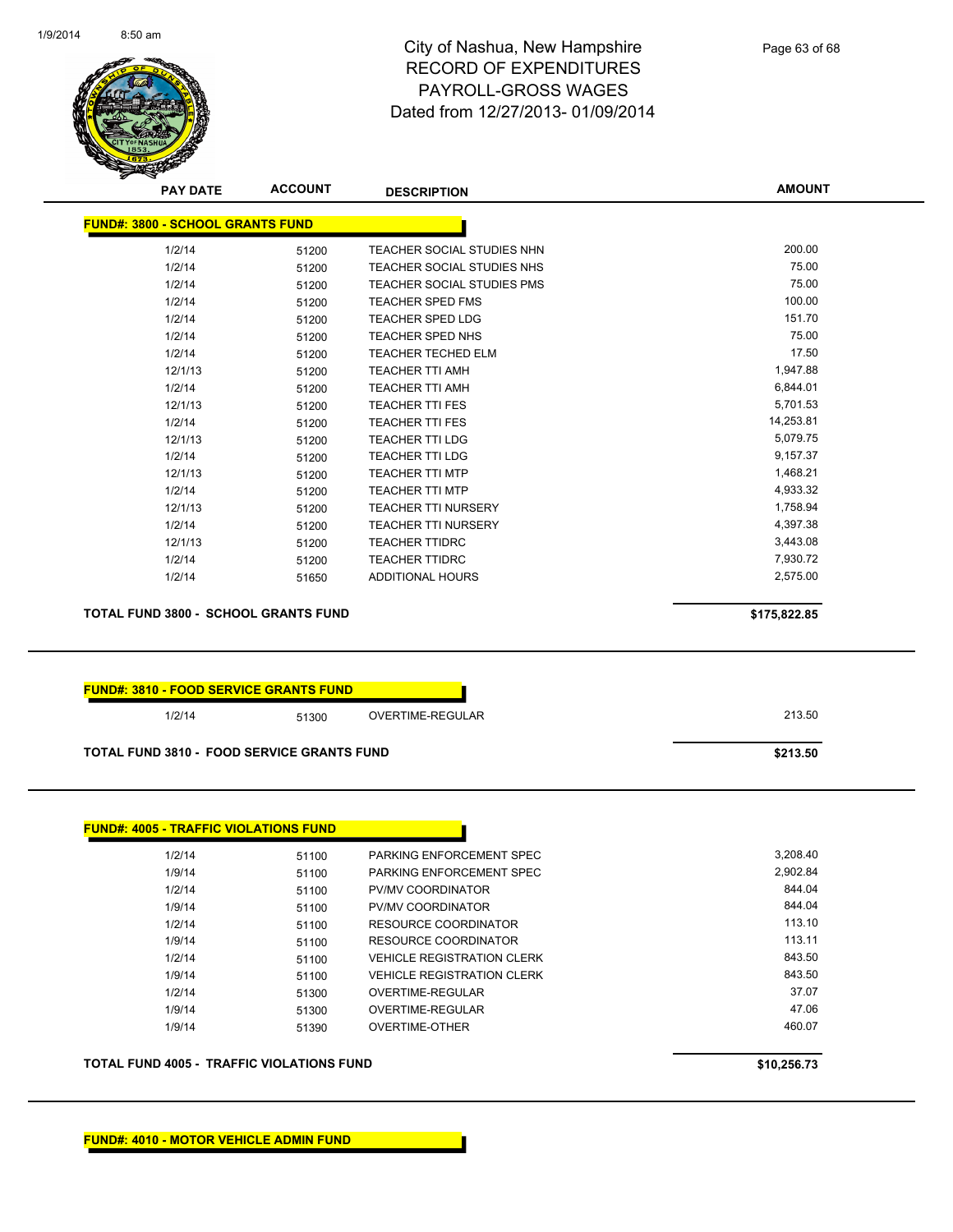

|                                                                                                                                                                                                                     | <b>ACCOUNT</b> | <b>DESCRIPTION</b>                                 | <b>AMOUNT</b>    |
|---------------------------------------------------------------------------------------------------------------------------------------------------------------------------------------------------------------------|----------------|----------------------------------------------------|------------------|
| <b>FUND#: 4010 - MOTOR VEHICLE ADMIN FUND</b>                                                                                                                                                                       |                |                                                    |                  |
| 1/2/14                                                                                                                                                                                                              | 51100          | <b>VEHICLE REGISTRATION CLERK</b>                  | 3,808.19         |
| 1/9/14                                                                                                                                                                                                              | 51100          | <b>VEHICLE REGISTRATION CLERK</b>                  | 266.05           |
| 1/2/14                                                                                                                                                                                                              | 51300          | OVERTIME-REGULAR                                   | 54.49            |
| 1/9/14                                                                                                                                                                                                              | 51300          | <b>OVERTIME-REGULAR</b>                            | 9.96             |
| <b>TOTAL FUND 4010 - MOTOR VEHICLE ADMIN FUND</b>                                                                                                                                                                   |                |                                                    | \$4,138.69       |
| <b>FUND#: 4030 - POLICE SPECIAL DETAILS</b>                                                                                                                                                                         |                |                                                    |                  |
| 1/2/14                                                                                                                                                                                                              | 51200          | <b>OUTSIDE DETAIL SPEC PT</b>                      | 588.28           |
| 1/9/14                                                                                                                                                                                                              | 51200          | <b>OUTSIDE DETAIL SPEC PT</b>                      | 588.28           |
| 1/2/14                                                                                                                                                                                                              | 51712          | <b>SPECIAL DETAIL</b>                              | 8,440.16         |
|                                                                                                                                                                                                                     |                | SPECIAL DETAIL                                     | 5,553.28         |
| 1/9/14                                                                                                                                                                                                              | 51712          |                                                    |                  |
|                                                                                                                                                                                                                     |                |                                                    | \$15,170.00      |
| 1/2/14<br>1/9/14                                                                                                                                                                                                    | 51100<br>51100 | OED PROGRAM COORDINATOR<br>OED PROGRAM COORDINATOR | 76.95<br>76.97   |
|                                                                                                                                                                                                                     |                |                                                    | \$153.92         |
| 1/2/14<br>1/9/14                                                                                                                                                                                                    | 51300<br>51300 | OVERTIME-REGULAR<br>OVERTIME-REGULAR               | 117.26<br>179.80 |
| 1/2/14                                                                                                                                                                                                              | 51400          | WAGES TEMP-SEASONAL                                | 268.76           |
| <b>TOTAL FUND 4030 - POLICE SPECIAL DETAILS</b><br><b>FUND#: 4600 - ECON DEV-GREATER NASHUA RLF</b><br>TOTAL FUND 4600 - ECON DEV-GREATER NASHUA RLF<br><b>FUND#: 5010 - CAP PROJECTS-INFO TECHNOLOGY</b><br>1/9/14 | 51400          | <b>WAGES TEMP-SEASONAL</b>                         | 228.13           |

| 1/2/14 | 51100 | ACCOUNTING COMPLIANCE MGR      | 153.40   |
|--------|-------|--------------------------------|----------|
| 1/9/14 | 51100 | ACCOUNTING COMPLIANCE MGR      | 153.40   |
| 1/2/14 | 51100 | ADMINISTRATIVE ASSISTANT I     | 621.73   |
| 1/9/14 | 51100 | ADMINISTRATIVE ASSISTANT I     | 632.00   |
| 1/2/14 | 51100 | ADMINISTRATIVE ASSISTANT II    | 894.83   |
| 1/9/14 | 51100 | ADMINISTRATIVE ASSISTANT II    | 785.41   |
| 1/2/14 | 51100 | AUTOMATIC COLLECTION EQUIP OPR | 3.636.80 |
| 1/9/14 | 51100 | AUTOMATIC COLLECTION EQUIP OPR | 3.454.96 |
| 1/2/14 | 51100 | <b>CITY ENGINEER</b>           | 298.00   |
| 1/9/14 | 51100 | <b>CITY ENGINEER</b>           | 298.00   |
| 1/2/14 | 51100 | COLLECTION EQUIP OPR           | 8.649.20 |
|        |       |                                |          |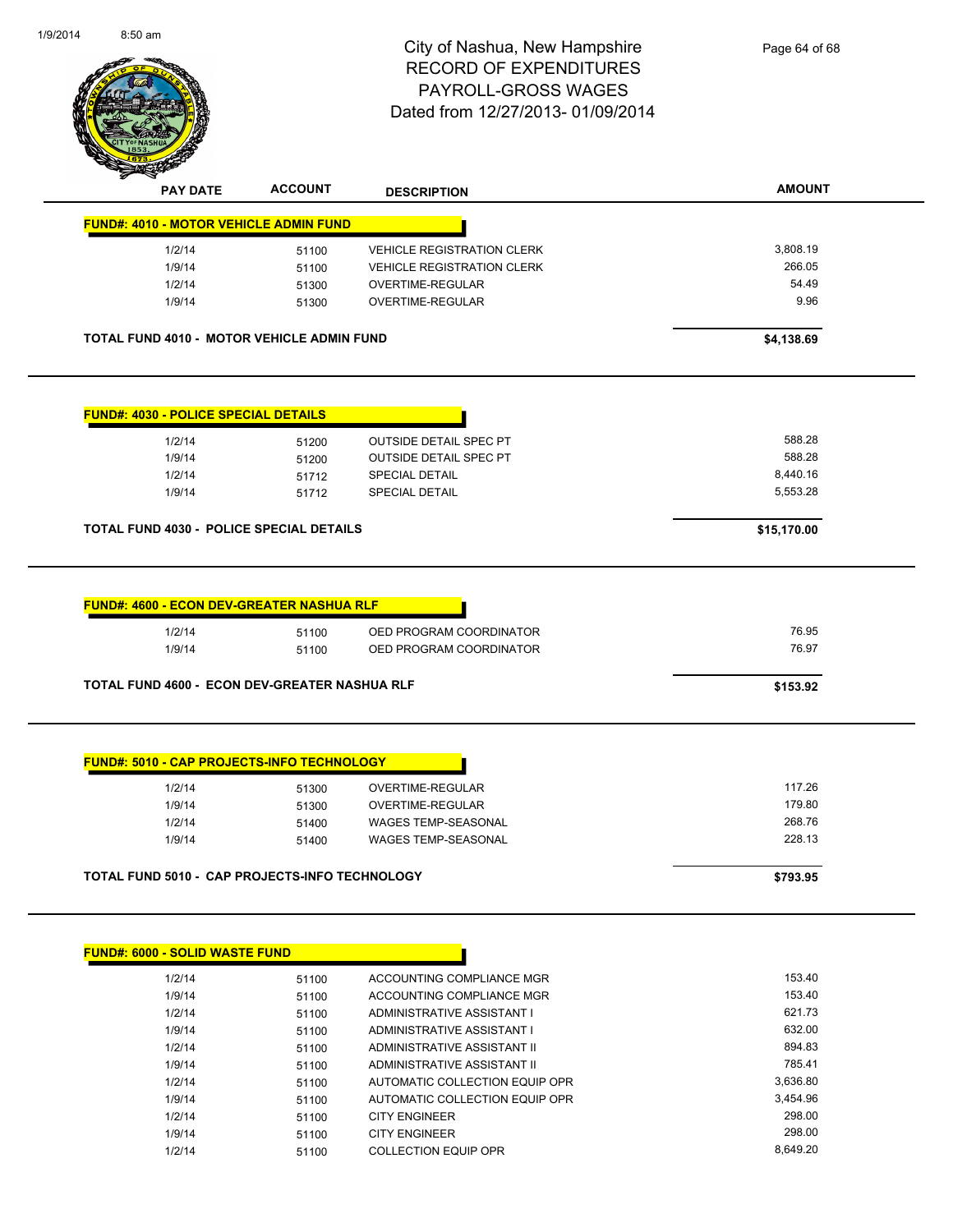

| <b>PAY DATE</b>                       | <b>ACCOUNT</b> | <b>DESCRIPTION</b>                   | <b>AMOUNT</b> |
|---------------------------------------|----------------|--------------------------------------|---------------|
| <b>FUND#: 6000 - SOLID WASTE FUND</b> |                |                                      |               |
| 1/9/14                                | 51100          | <b>COLLECTION EQUIP OPR</b>          | 8,427.45      |
| 1/2/14                                | 51100          | <b>COLLECTION EQUIP OPR LANDFILL</b> | 900.80        |
| 1/9/14                                | 51100          | <b>COLLECTION EQUIP OPR LANDFILL</b> | 900.80        |
| 1/2/14                                | 51100          | DEP TREASURER TAX COLLECTOR          | 230.60        |
| 1/9/14                                | 51100          | DEP TREASURER TAX COLLECTOR          | 230.60        |
| 1/2/14                                | 51100          | DEPUTY MANAGER OF ENGINEERING        | 74.50         |
| 1/9/14                                | 51100          | DEPUTY MANAGER OF ENGINEERING        | 74.50         |
| 1/2/14                                | 51100          | <b>DIRECTOR PUBLIC WORKS</b>         | 205.85        |
| 1/9/14                                | 51100          | <b>DIRECTOR PUBLIC WORKS</b>         | 205.85        |
| 1/2/14                                | 51100          | DIVISION OPERATIONS MANAGER          | 171.55        |
| 1/9/14                                | 51100          | DIVISION OPERATIONS MANAGER          | 171.55        |
| 1/2/14                                | 51100          | DPW BILLING ACCOUNTANT               | 438.30        |
| 1/9/14                                | 51100          | DPW BILLING ACCOUNTANT               | 438.30        |
| 1/2/14                                | 51100          | DPW COLLECTIONS SPEC III             | 364.60        |
| 1/9/14                                | 51100          | DPW COLLECTIONS SPEC III             | 328.14        |
| 1/2/14                                | 51100          | DPW CONTRACT ADMINISTRATOR           | 108.35        |
| 1/9/14                                | 51100          | DPW CONTRACT ADMINISTRATOR           | 108.35        |
| 1/2/14                                | 51100          | <b>ENVIRONMENTAL ENGINEER</b>        | 1,255.85      |
| 1/9/14                                | 51100          | <b>ENVIRONMENTAL ENGINEER</b>        | 1,255.85      |
| 1/2/14                                | 51100          | <b>EQUIPMENT OPR LANDFILL</b>        | 5,479.20      |
| 1/9/14                                | 51100          | <b>EQUIPMENT OPR LANDFILL</b>        | 5,479.20      |
| 1/2/14                                | 51100          | <b>EXECUTIVE ADMINISTRATOR</b>       | 144.25        |
| 1/9/14                                | 51100          | <b>EXECUTIVE ADMINISTRATOR</b>       | 129.82        |
| 1/2/14                                | 51100          | FINANCE AND ADMIN MANAGER            | 372.35        |
| 1/9/14                                | 51100          | FINANCE AND ADMIN MANAGER            | 372.35        |
| 1/2/14                                | 51100          | LICENSED SCALE OPERATOR              | 680.10        |
| 1/9/14                                | 51100          | LICENSED SCALE OPERATOR              | 680.10        |
| 1/9/14                                | 51100          | RECYCLING COORDINATOR                | 1,061.70      |
| 1/2/14                                | 51100          | SOLID WASTE ATTENDANT                | 832.00        |
| 1/9/14                                | 51100          | SOLID WASTE ATTENDANT                | 845.76        |
| 1/2/14                                | 51100          | <b>SOLID WASTE FOREMAN</b>           | 1,154.15      |
| 1/9/14                                | 51100          | <b>SOLID WASTE FOREMAN</b>           | 1,154.15      |
| 1/2/14                                | 51100          | <b>STAFF ENGINEER</b>                | 114.35        |
| 1/9/14                                | 51100          | <b>STAFF ENGINEER</b>                | 114.35        |
| 1/2/14                                | 51100          | SUPERINTENDENT OF SOLID WASTE        | 1,529.80      |
| 1/9/14                                | 51100          | SUPERINTENDENT OF SOLID WASTE        | 1,529.80      |
| 1/2/14                                | 51300          | <b>OVERTIME-REGULAR</b>              | 6,955.78      |
| 1/9/14                                | 51300          | <b>OVERTIME-REGULAR</b>              | 6,769.76      |

### **TOTAL FUND 6000 - SOLID WASTE FUND \$70,868.49**

### **FUND#: 6200 - WASTEWATER FUND**

1/2/14 51100 ACCOUNTING COMPLIANCE MGR 506.70 1/9/14 51100 ACCOUNTING COMPLIANCE MGR<br>
306.70 1/2/14 51100 ADMINISTRATIVE ASSISTANT II 6811.25 1/9/14 51100 ADMINISTRATIVE ASSISTANT II 61 11.25 1/2/14 51100 ANALYTICAL CHEMIST 1/2/14 1/2/14 51100 1/9/14 51100 ANALYTICAL CHEMIST 912.18 1/2/14 51100 CITY ENGINEER 695.35 1/9/14 51100 CITY ENGINEER 695.35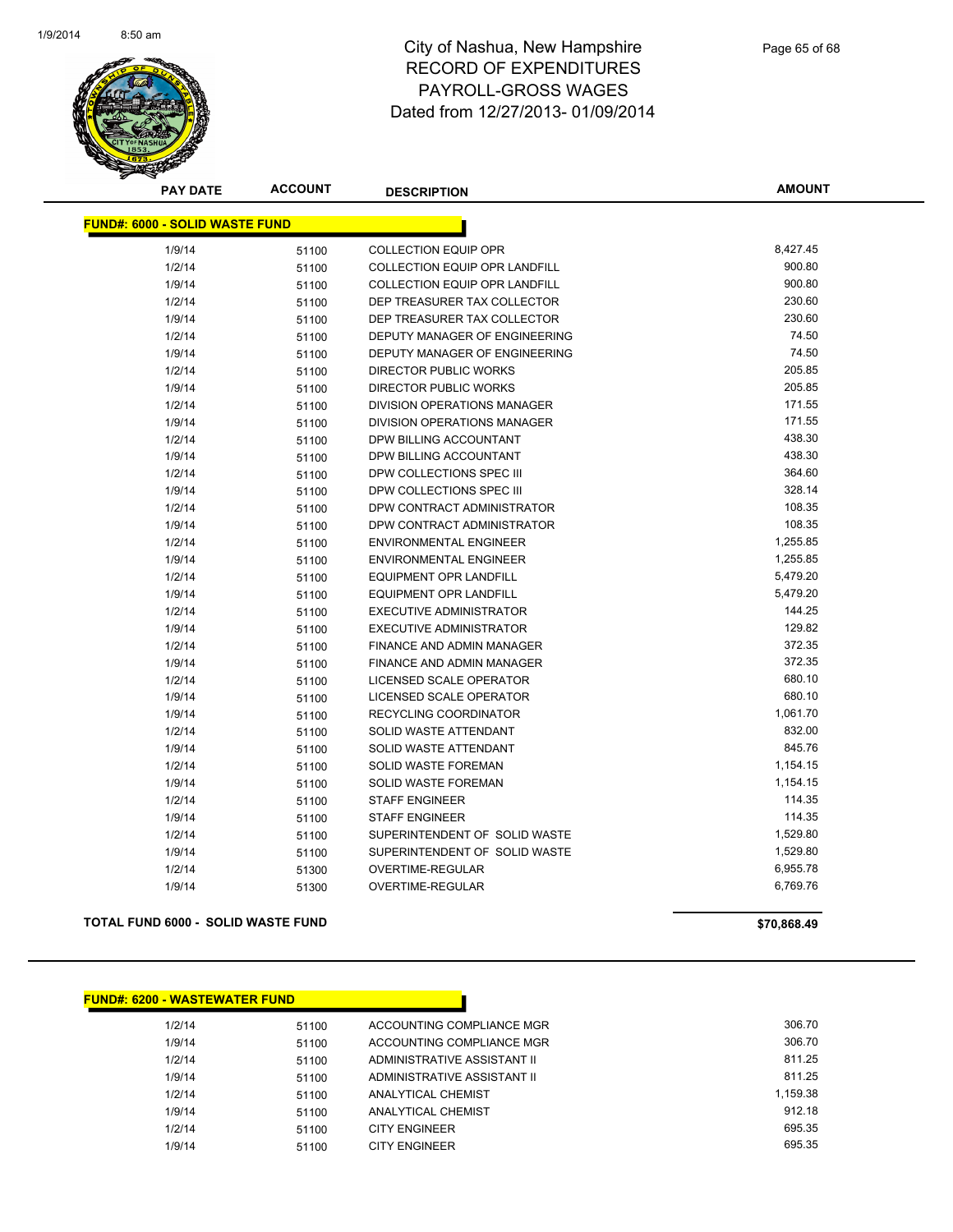

| <b>PAY DATE</b>                      | <b>ACCOUNT</b> | <b>DESCRIPTION</b>                 | <b>AMOUNT</b> |
|--------------------------------------|----------------|------------------------------------|---------------|
| <b>FUND#: 6200 - WASTEWATER FUND</b> |                |                                    |               |
|                                      |                |                                    |               |
| 1/2/14                               | 51100          | <b>COLLECTION SYSTEM FOREMAN</b>   | 1,087.55      |
| 1/9/14                               | 51100          | <b>COLLECTION SYSTEM FOREMAN</b>   | 1,087.55      |
| 1/2/14                               | 51100          | <b>COLLECTION SYSTEMS OPERATOR</b> | 2,727.60      |
| 1/9/14                               | 51100          | <b>COLLECTION SYSTEMS OPERATOR</b> | 2,017.29      |
| 1/2/14                               | 51100          | COLLECTION SYSTEMS TECHNICIAN      | 1,952.00      |
| 1/9/14                               | 51100          | COLLECTION SYSTEMS TECHNICIAN      | 1,952.00      |
| 1/2/14                               | 51100          | <b>COLLECTIONS SPEC II</b>         | 791.45        |
| 1/9/14                               | 51100          | <b>COLLECTIONS SPEC II</b>         | 791.44        |
| 1/2/14                               | 51100          | <b>CSO STORM WATER ENGINEER</b>    | 1,200.50      |
| 1/9/14                               | 51100          | <b>CSO STORM WATER ENGINEER</b>    | 1,200.50      |
| 1/2/14                               | 51100          | <b>CSO TECHNICIAN INSPECTOR</b>    | 993.75        |
| 1/9/14                               | 51100          | CSO TECHNICIAN INSPECTOR           | 993.74        |
| 1/2/14                               | 51100          | DEP TREASURER TAX COLLECTOR        | 230.60        |
| 1/9/14                               | 51100          | DEP TREASURER TAX COLLECTOR        | 230.60        |
| 1/2/14                               | 51100          | DEPUTY MANAGER OF ENGINEERING      | 744.65        |
| 1/9/14                               | 51100          | DEPUTY MANAGER OF ENGINEERING      | 744.65        |
| 1/2/14                               | 51100          | DIRECTOR PUBLIC WORKS              | 411.90        |
| 1/9/14                               | 51100          | <b>DIRECTOR PUBLIC WORKS</b>       | 411.90        |
| 1/2/14                               | 51100          | <b>DIVISION OPERATIONS MANAGER</b> | 171.60        |
| 1/9/14                               | 51100          | DIVISION OPERATIONS MANAGER        | 171.60        |
| 1/2/14                               | 51100          | DPW BILLING ACCOUNTANT             | 438.25        |
| 1/9/14                               | 51100          | DPW BILLING ACCOUNTANT             | 438.25        |
| 1/2/14                               | 51100          | DPW COLLECTIONS SPEC III           | 364.60        |
| 1/9/14                               | 51100          | DPW COLLECTIONS SPEC III           | 328.14        |
| 1/2/14                               | 51100          | DPW CONTRACT ADMINISTRATOR         | 649.70        |
| 1/9/14                               | 51100          | DPW CONTRACT ADMINISTRATOR         | 649.70        |
| 1/2/14                               | 51100          | ELECTRICAL DIAGNOSTIC TECH I       | 2,079.20      |
| 1/9/14                               | 51100          | ELECTRICAL DIAGNOSTIC TECH I       | 2,079.20      |
| 1/2/14                               | 51100          | ENGINEERING DESIGNER INSP          | 228.20        |
| 1/9/14                               | 51100          | ENGINEERING DESIGNER INSP          | 209.64        |
| 1/2/14                               | 51100          | EXECUTIVE ADMINISTRATOR            | 144.25        |
| 1/9/14                               | 51100          | <b>EXECUTIVE ADMINISTRATOR</b>     | 129.83        |
| 1/2/14                               | 51100          | FINANCE AND ADMIN MANAGER          | 372.35        |
| 1/9/14                               | 51100          | FINANCE AND ADMIN MANAGER          | 372.35        |
| 1/2/14                               | 51100          | FLEET MANAGER STREET DEPT          | 352.05        |
| 1/9/14                               | 51100          | FLEET MANAGER STREET DEPT          | 352.05        |
| 1/2/14                               | 51100          | INDUSTRIAL PRETREATMENT COORD      | 1,154.10      |
| 1/9/14                               | 51100          | INDUSTRIAL PRETREATMENT COORD      | 1,154.10      |
| 1/2/14                               | 51100          | <b>MECHANIC WWTP 1ST CLASS</b>     | 3,003.60      |
| 1/9/14                               | 51100          | MECHANIC WWTP 1ST CLASS            | 3,003.60      |
| 1/2/14                               | 51100          | OPERATOR II WWTP                   | 3,976.81      |
| 1/9/14                               | 51100          | OPERATOR II WWTP                   | 3,796.79      |
| 1/2/14                               | 51100          | OPERATOR II WWTP 2nd               | 2,013.60      |
| 1/9/14                               | 51100          | OPERATOR II WWTP 2nd               | 1,993.17      |
| 1/2/14                               | 51100          | OPERATOR II WWTP 3rd               | 2,026.40      |
| 1/9/14                               | 51100          | OPERATOR II WWTP 3rd               | 2,026.41      |
| 1/2/14                               | 51100          | OPERATOR III WWTP                  | 3,134.15      |
| 1/9/14                               | 51100          | <b>OPERATOR III WWTP</b>           | 2,749.18      |
| 1/2/14                               | 51100          | PLANT OPERATIONS SUPERVISOR        | 1,405.05      |
| 1/9/14                               | 51100          | PLANT OPERATIONS SUPERVISOR        | 1,405.05      |
| 1/2/14                               | 51100          | PROCESS CHEMIST                    | 1,102.78      |
| 1/9/14                               | 51100          | PROCESS CHEMIST                    | 1,117.22      |
| 1/2/14                               | 51100          | <b>STAFF ENGINEER</b>              | 628.80        |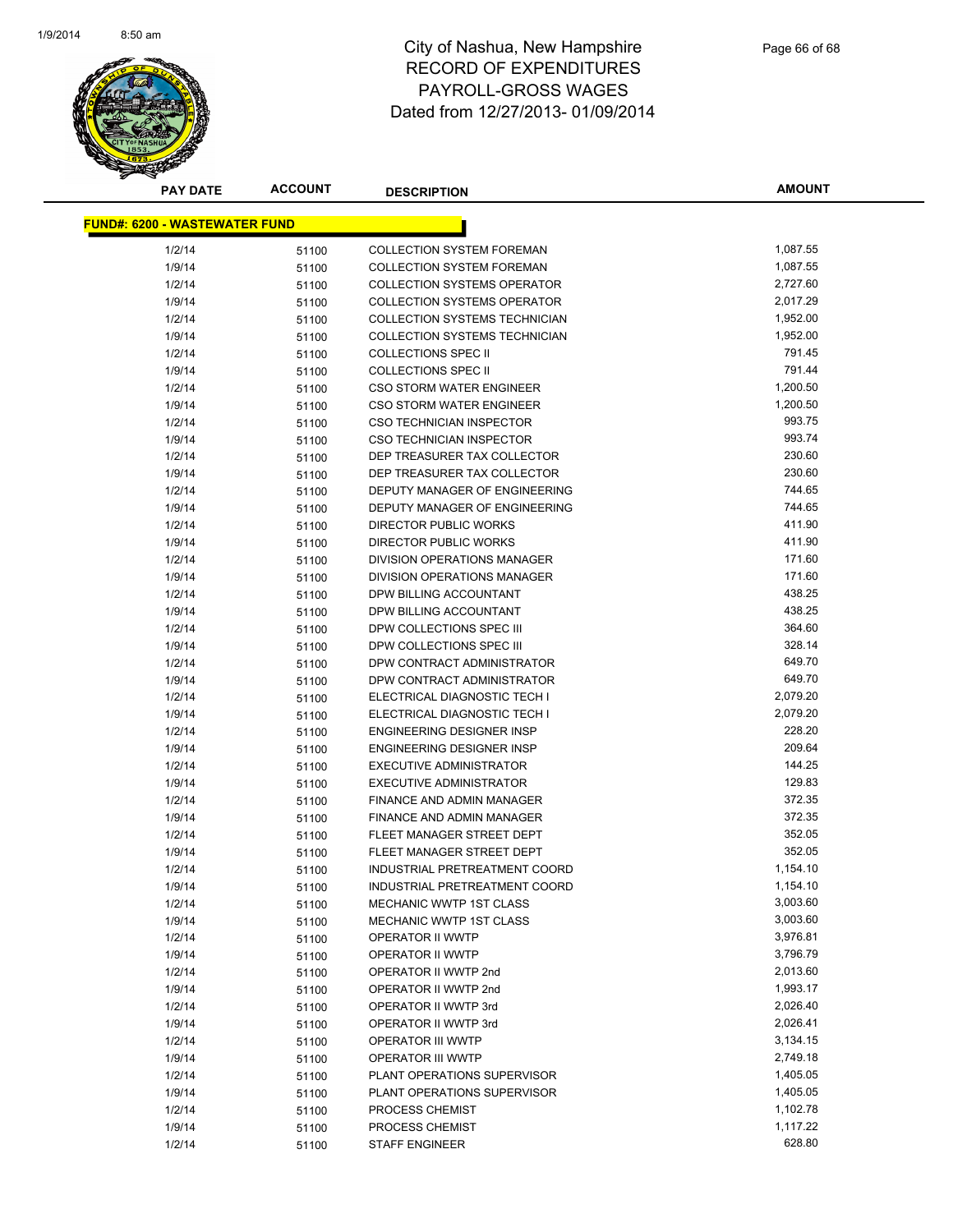

**AMOUNT**

| <b>PAY DATE</b>                      | <b>ACCOUNT</b> | <b>DESCRIPTION</b>           | <b>AMOUNT</b> |
|--------------------------------------|----------------|------------------------------|---------------|
| <b>FUND#: 6200 - WASTEWATER FUND</b> |                |                              |               |
| 1/9/14                               | 51100          | <b>STAFF ENGINEER</b>        | 628.80        |
| 1/2/14                               | 51100          | SUPERINTENDENT OF WASTEWATER | 1,720.00      |
| 1/9/14                               | 51100          | SUPERINTENDENT OF WASTEWATER | 1,720.00      |
| 1/2/14                               | 51100          | <b>SUPV LABORATORY</b>       | 1,154.10      |
| 1/9/14                               | 51100          | <b>SUPV LABORATORY</b>       | 1,154.10      |
| 1/2/14                               | 51100          | TRUCK DRIVER STREET REPAIR   | (262.04)      |
| 1/9/14                               | 51100          | TRUCK DRIVER STREET REPAIR   | 832.00        |
| 1/2/14                               | 51100          | WASTEWATER PROJECT ENGINEER  | 1,293.10      |
| 1/9/14                               | 51100          | WASTEWATER PROJECT ENGINEER  | 1,293.10      |
| 1/2/14                               | 51300          | OVERTIME-REGULAR             | 3,630.79      |
| 1/9/14                               | 51300          | <b>OVERTIME-REGULAR</b>      | 2,363.92      |
| 1/9/14                               | 51400          | <b>WAGES TEMP-SEASONAL</b>   | 351.00        |
| TOTAL FUND 6200 - WASTEWATER FUND    |                |                              | \$86,368.47   |

### **FUND#: 6500 - PROPERTY & CASUALTY FUND** 1/2/14 51100 PROGRAM SUPV 1,143.30 1/9/14 51100 PROGRAM SUPV 1,143.30 1/2/14 51100 PROPERTY AND CASUALTY ADJUSTER 1,985.70 1/9/14 51100 PROPERTY AND CASUALTY ADJUSTER 1,985.70 1/2/14 51100 RISK MANAGER 1,533.60 1/9/14 51100 RISK MANAGER 1,533.60 1/2/14 51100 SAFETY LOSS PREVENTION SPEC 1,011.34 1/9/14 51100 SAFETY LOSS PREVENTION SPEC 1,011.35 1/2/14 59207 WORKERS COMPENSATION CLAIMS 5,094.63 1/9/14 59207 WORKERS COMPENSATION CLAIMS 4,933.13 1/2/14 59290 LONG TERM DISABILITY CLAIMS 97.38

**TOTAL FUND 6500 - PROPERTY & CASUALTY FUND \$21,473.03** 

### **FUND#: 6600 - BENEFITS SELF INSURANCE FUND**

| 1/2/14 | 45600 | <b>BC/BS HDHP-EMPLOYER PREMIUMS</b> | 1,500.00 |
|--------|-------|-------------------------------------|----------|
| 1/9/14 | 45600 | <b>BC/BS HDHP-EMPLOYER PREMIUMS</b> | 1,500.00 |
| 1/2/14 | 45600 | <b>BC/BS HMO-EMPLOYER PREMIUMS</b>  | 1,500.00 |
| 1/9/14 | 45600 | <b>BC/BS HMO-EMPLOYER PREMIUMS</b>  | 1,500.00 |
| 1/2/14 | 45600 | <b>BC/BS JW-EMPLOYER PREMIUMS</b>   | 1,500.00 |
| 1/9/14 | 45600 | <b>BC/BS JW-EMPLOYER PREMIUMS</b>   | 1,500.00 |
| 1/2/14 | 45600 | <b>BC/BS POS-EMPLOYER PREMIUMS</b>  | 1,500.00 |
| 1/9/14 | 45600 | <b>BC/BS POS-EMPLOYER PREMIUMS</b>  | 1,500.00 |
| 1/2/14 | 45600 | DENTAL-EMPLOYER PREMIUMS            | 1,500.00 |
| 1/9/14 | 45600 | DENTAL-EMPLOYER PREMIUMS            | 1,500.00 |
| 1/2/14 | 45600 | <b>EMPLOYER CONTRIBUTIONS</b>       | 1,500.00 |
| 1/9/14 | 45600 | <b>EMPLOYER CONTRIBUTIONS</b>       | 1,500.00 |
| 1/2/14 | 45600 | <b>HPHC-EMPLOYER PREMIUMS</b>       | 1,500.00 |
| 1/9/14 | 45600 | <b>HPHC-EMPLOYER PREMIUMS</b>       | 1,500.00 |
| 1/2/14 | 51100 | DEPUTY MGR HUMAN RESOURCES          | 1,219.70 |
| 1/9/14 | 51100 | DEPUTY MGR HUMAN RESOURCES          | 1.219.70 |